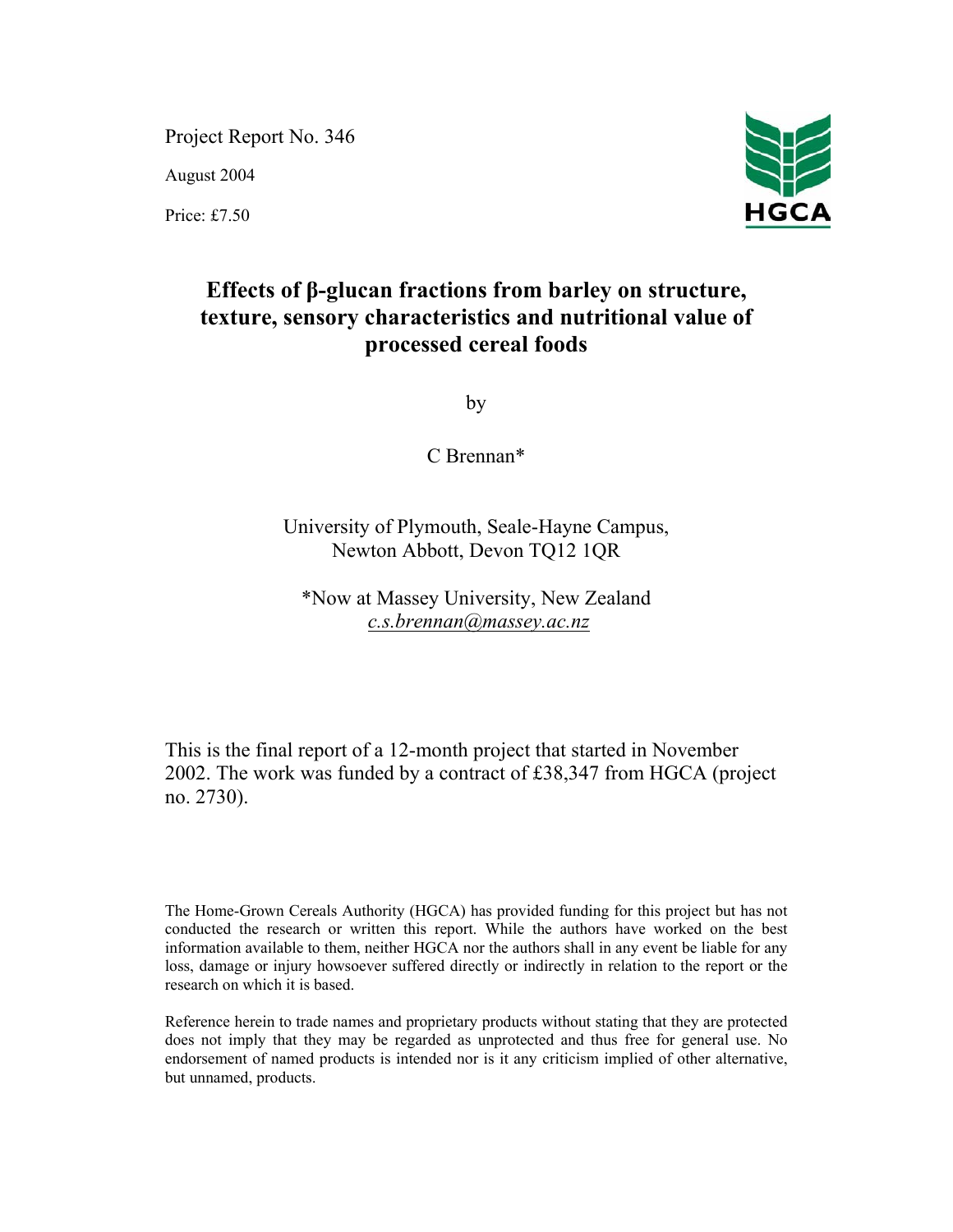# **Contents**

| <b>Abstract</b>               |                                                                                                                                                                                                                                                         | $\mathbf{2}$                    |
|-------------------------------|---------------------------------------------------------------------------------------------------------------------------------------------------------------------------------------------------------------------------------------------------------|---------------------------------|
| 1<br>$1.1: -$<br>1.2:<br>1.3: | <b>Summary</b><br>Evaluation of potential extraction processes<br>BBG fraction in breads (as a model cereal food product)<br>Conclusions                                                                                                                | 3<br>$\overline{4}$<br>11<br>17 |
| $\boldsymbol{2}$              | <b>Technical Detail Report</b>                                                                                                                                                                                                                          | 21                              |
| $2.1 -$<br>2.2:               | The potential use of barley $\beta$ -glucan as a functional food ingredient.<br>The extraction procedures of barley $\beta$ -Glucan fibre fractions, and their effects                                                                                  | 22                              |
| $2.3: -$                      | on starch gelatinization and pasting characteristics<br>The influence of $(1\rightarrow 3)$ $(1\rightarrow 4)$ - $\beta$ -D-glucan rich fractions from barley on the                                                                                    | 43                              |
|                               | physicochemical properties and in vitro reducing sugar release of white<br>wheat breads                                                                                                                                                                 | 60                              |
| $2.4: -$                      | The evaluation of the potential nutritional and physicochemical characteristics<br>of wheat breads supplemented with a commercial form of $\beta$ -glucan Glucagel®<br>(a $(1\rightarrow 3)$ $(1\rightarrow 4)$ -β-D-glucan rich fraction from barley). | 76                              |
| $2.5: -$                      | The potential role of barley flour as a source of $\beta$ -glucan                                                                                                                                                                                       | 94                              |
| 3                             | <b>Discussion</b>                                                                                                                                                                                                                                       | 102                             |
| 3.1                           | Original objectives                                                                                                                                                                                                                                     | 102                             |
| 3.2                           | Discussion from the outcome of Objective 1                                                                                                                                                                                                              | 103                             |
| 3.3                           | Discussion from the outcome of Objective 2                                                                                                                                                                                                              | 104                             |
| 3.4                           | Discussion from the outcome of Objective 3 and 4                                                                                                                                                                                                        | 104                             |
| 3.5                           | Discussion from the outcome of Objective 5                                                                                                                                                                                                              | 105                             |
| 3.6                           | Discussion from the outcome of Objective 6                                                                                                                                                                                                              | 105                             |
| 3.7                           | Final recommendations                                                                                                                                                                                                                                   | 107                             |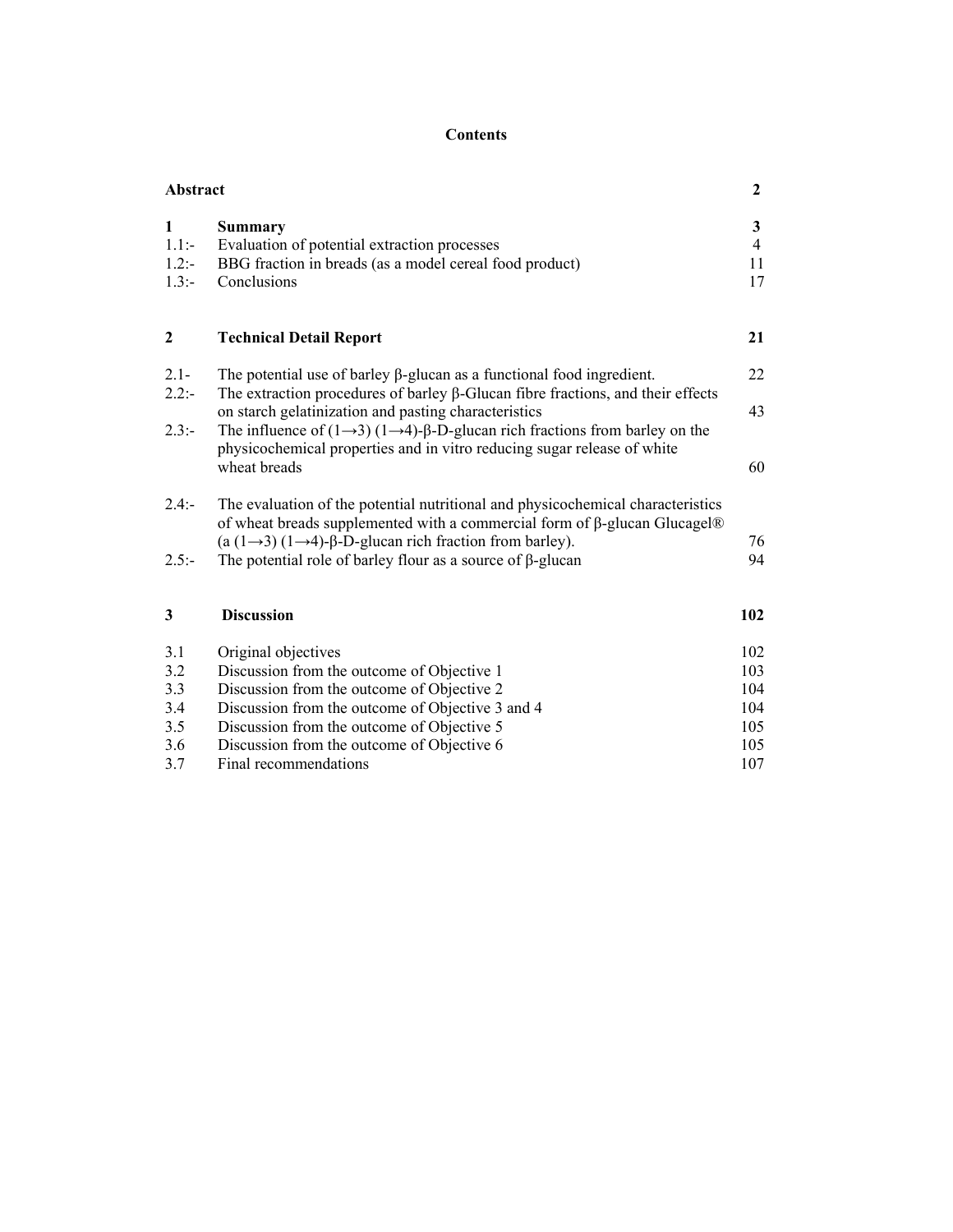#### **Abstract**

Much attention has been given recently to improving the nutritional value of foods. Notably, cereal foods have been negatively affected with the popularity of "nutritional" diets, such as the Atkins diet. These diets have linked carbohydrate consumption to obesity and as such, require the individual to reduce dietary intake of carbohydrates in order to optimise weight loss. However, grains are a good source of complex carbohydrates, of which β-glucans are one. These complex carbohydrates have been linked to a reduction in coronary heart disease, reduction in cholesterol and a possible control of blood glucose levels.

A major technical problem exists in both extracting these β-glucans from cereal materials, and applying them into cereal food systems. The current project examined the potential health claims associated with β-glucan inclusion into food systems and reviewed the available research regarding such issues, as well as examining the economic possibilities of β-glucan extraction and inclusion. The review clearly illustrated substantial data indicating the potential nutritional benefit of β-glucans in human foods. It also indicated that the potential bottleneck of such a use of these ingredients was in developing reliable and relatively inexpensive extraction processes.

Different extraction processes were analysed in terms of their effects on β-glucan yield, processing characteristics and cost effectiveness. This showed that the physical characteristics (potential processing behaviours) of β-glucans were dependent on the extraction process used. Although water extracted β-glucans provided a cost-effective way of extraction, combination of amylase purification of the isolates (to remove excess starch) produced a higher β-glucan return in terms of yield, and also the physical chemical properties of these isolates were more consistent and useful in terms of application to the food industry. Barley β-glucan fractions from water extracted barley flours were used in the production of bread samples. The results indicate that high levels of  $\beta$ -glucan (above 5%) may have negative effects on processability (loaf volume and crumb structure), which would again have negative effects on the sensorial properties of the breads.

However lower level inclusions had no significant effects in bread structure. From a nutritional point of view, inclusion of β-glucan fractions had a beneficial effect in reducing the rate of starch breakdown during in vitro digestion, and hence in reducing sugar release. This appeared to be because the β-glucan may inhibit (or reduce) the degree of starch gelatinisation. Such a reduction in reducing sugar release shows a great potential for the use of such additives in improving the nutritional quality of cereal foods. In a separate experiment, a commercially available form of β-glucan (Glucogel) was obtained from the supplier and similar processing and nutritional analysis performed. Similar results were obtained for this commercial sample, indicating that commercial processing of such glucan fractions is a possibility.

Further research on pasta products showed a similar trend with regards to the inclusion of purified βglucans being of nutritional benefit to the potential consumer. Research was also conducted on the possibility of increasing the β-glucan composition of breads and pastas by using barley flour as opposed to β-glucan extracts. However the research illustrated that the use of barley flour, at high enough levels to obtain a significant amount of β-glucan in the food product, had major negative effects on bread and pasta quality, As such, the use of β-glucan extracts are the most process friendly way to incorporate β-glucan material into cereal foods.

The results illustrate the possible use of β-glucan extracts from UK-grown barley, in the human food system. Barley β-glucan inclusions can significantly improve the nutritional quality of breads and pasta without significantly affecting the textural, physical and sensory characteristics of such foods. As such there is a possible novel ingredient market which could be explored for the use of high βglucan barley varieties in being a source of such food ingredients.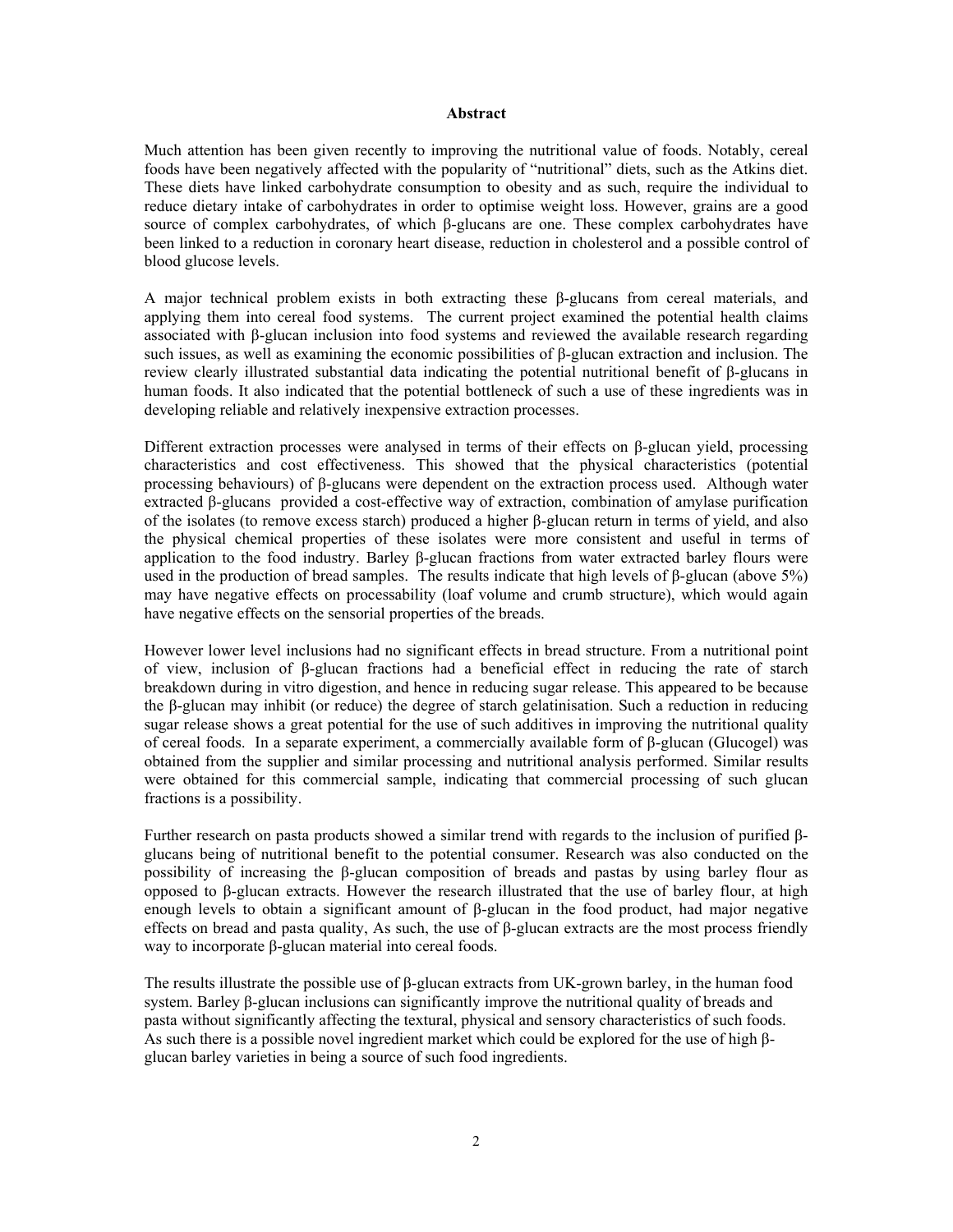## 1:- **Summary**

Barley, *Hordeum vulgaris,* is an ancient crop plant, and is also one of the world's most cultivated cereal crops. World production in 2000/2003 has been evaluated at approximately 134 million metric tonnes. Europe is one of the leading barley producers (51.659Mt) followed by the Former Soviet Union (25.013Mt), and Canada (13.172Mt). In the UK barley has a particular importance as being the second most important crop, with approximately 6.2 million metric tonnes produced in 2002 (HGCA 2003).

UK barley is principally used as feed for animals, grain material for malting and brewing in the manufacture of beer and whisky, and a minor role in human food stuffs. Research into barley quality has traditionally centered around the role of endosperm components on malting potential, and hence brewing quality (Bathgate et al 1974; Bamforth et al 1979; Henry & Blackeney 1986; Palmer 1987; Brennan et al, 1996a, 1997, 1999). As such there has been relatively little research concentrating on the potential use of barley (or barley fractions) as an ingredient in processed foods.

Recent research attention however, has focussed on the potential nutritional use of  $\beta$ -glucan as a functional food ingredient. This interest has developed from the role of soluble and insoluble fibres in human nutrition. The influence of β-glucans in cereal food products has been linked to malting potential and brewing yield in barley, regulating the rate of endosperm modification (Brennan et al, 1999). Actual levels of β-glucan can vary dramatically between barley varieties. However the normal range is between 1-6%. Although β-glucans are relatively small components of the barley grain they have a disproportionate impact on the technology of barley utilisation and on the nutritional value of the grain.

Barley β-glucan can be regarded as a non-starch polysaccharide, which is a linear molecule with approximately 30%  $\beta$ -(1→3) and 70%  $\beta$ -(1→4) linkages randomly dispersed and are associated with firmly linked peptide sequences in the barley endosperm cell wall (Fleming  $\&$ Kawakami 1977; Forrest & Wainwright 1977). Differences have been observed in cell wall composition between the starchy endosperm and the aleurone (Bacic & Stone 1981a, b; Wood et al 1983; Woodward et al 1983, 1988).

3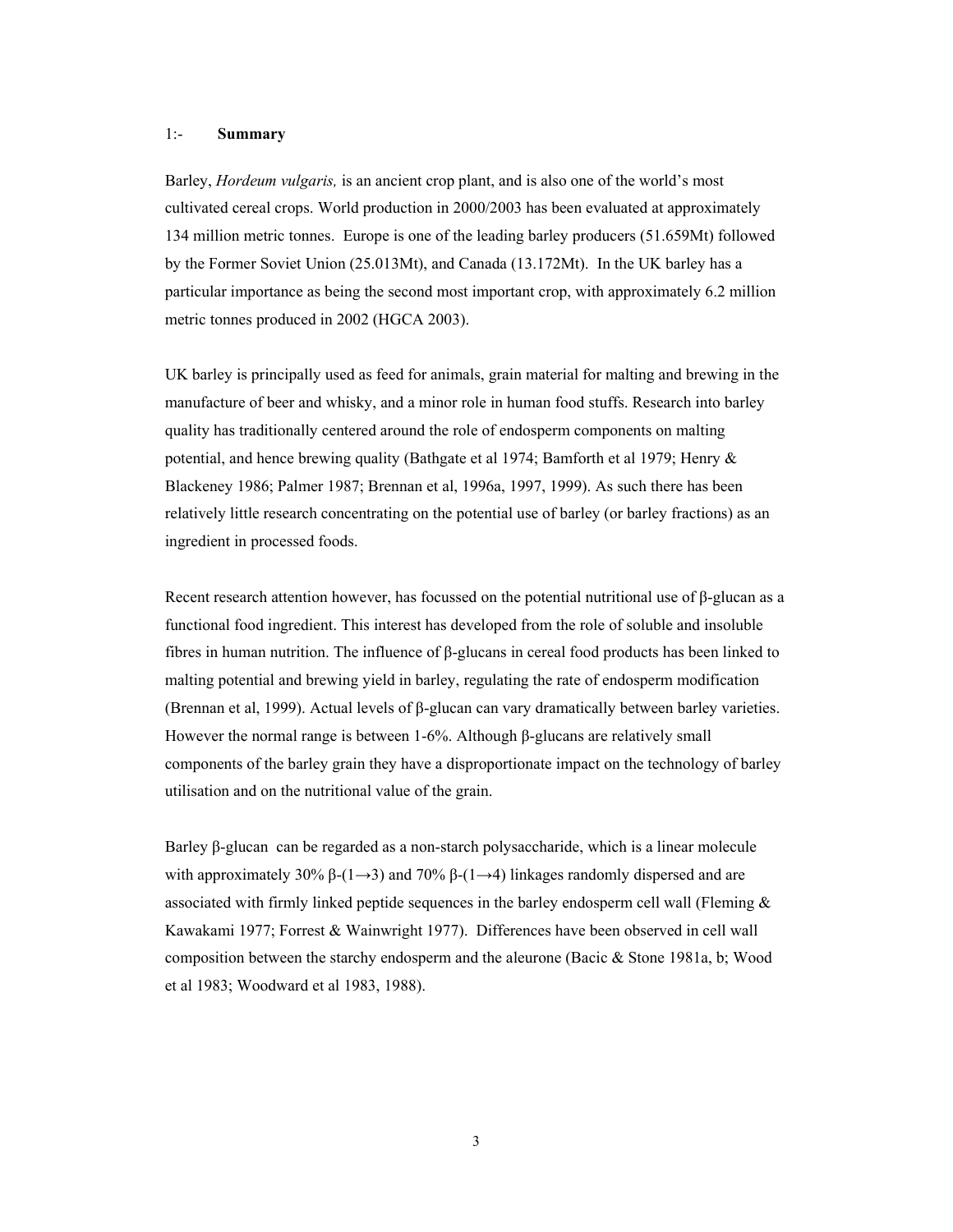The current research project focussed on two main areas:

The evaluation of possible extraction processes for β-glucans from barley, and the effects of these process conditions on the physical and chemical characteristics of recovered β-glucan glucan rich fractions (BBG fractions).

The potential use of these fractions in cereal foods, with regard to the effect these inclusions have on the structure, texture and nutritional characteristic of the food.

## **1.1:- Evaluation of potential extraction processes**

Extraction procedures for β-glucans (from both oats and also barley) have been investigated for the last 30 years or more (Fincher 1975; Woodward et al 1983; Klopfenstein & Hoseney 1987; Woodward et al 1988; Bhatty 1993, 1995; Temelli 1997; Burkus & Temelli 1998). A simplified extraction technique from cereal grains involves three steps: deactivation of native enzymes, isolation of the β-glucan, and then recovery of the β-glucan. Generally, enzymes such as βglucanases, need to be deactivated to prevent enzymic degradation of the isolated glucan fraction.

The research of this project investigated the potential use of different protocols in obtaining homogeneous and process capable glucan extracts. The research was also aimed to examine the effect of extraction conditions on the process characteristics of such glucan rich extracts.

BBG fibre fractions were prepared from barley flour using the method of Wood *et al* (1978), with some modifications as used by Temelli (1997). This generalised extraction process is illustrated in Figure 1.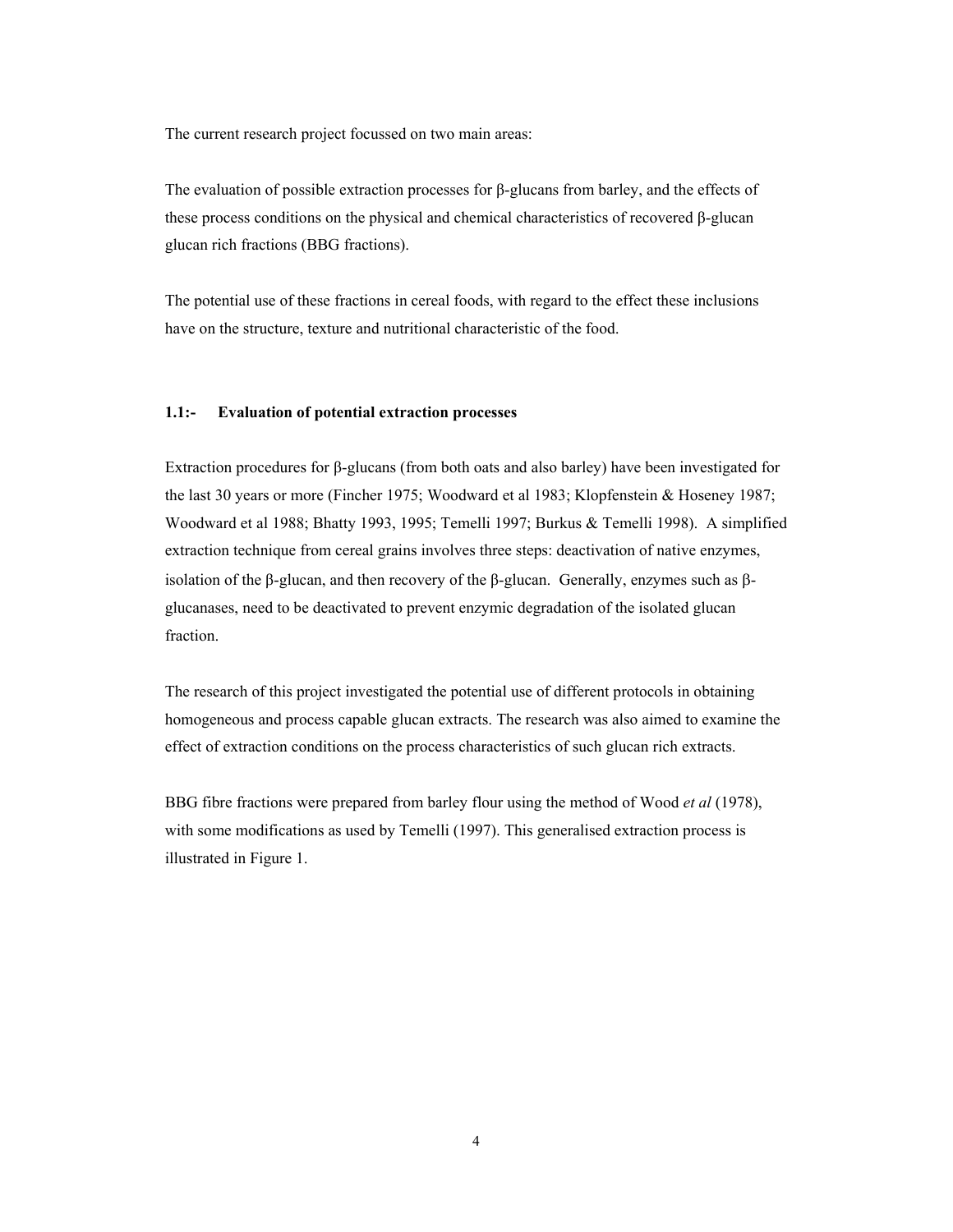Extraction: 1:10 flour-to-water ratio with vigorous agitation (55 °C, pH 7, 0.5 h) ↓ **Centrifuge 15 min, (15,000xg, 4 o C)**  ↓ Supernatant to pH 4.5 (centrifuge 20 min, 21,000xg, 4 °C) ↓ **99% EtOH to 50% concentration (12 h,4 <sup>o</sup> C)**  ↓ **Recover precipitate (centrifuge, 10 min, 3000xg)**  ↓ **Homogenize with 99.9% EtOH, filter, and wash (99.9% EtOH)**  ↓ **Dry under constant flow 1.5 h Fig water, pH** 

## **Figure 1. Generalized BBG fibre extraction procedure (Wood** *et al* **1978; Temelli 1997)**

Five extraction treatments were used,

(a) a simple water extraction of soluble BBG material (water fraction)

(b) barley flours refluxed once with ethanol (99.9%) for 10 min (refluxed fraction)

(c) BBG fractions from refluxed flours (as of b) followed by treatment with thermostable alpha amylase (Termamyl, National Center for Biotechnology Education, Reading, UK) at levels of 1 mL enzyme to 100 mL extraction buffer for 1 h at 98 °C to eliminate starch impurities (purified fractions)

(d) barley flour extraction at pH 10 achieved by the addition of a few mL of 1 M NaOH (alkali fractions)

(e) untreated barley flour extracts from flour which was boiled for 1 h immediately after total solids separation (boiled fractions).

All treatments were performed at 55  $\degree$ C and pH 7 with the exception of treatment d, where pH 10 was used.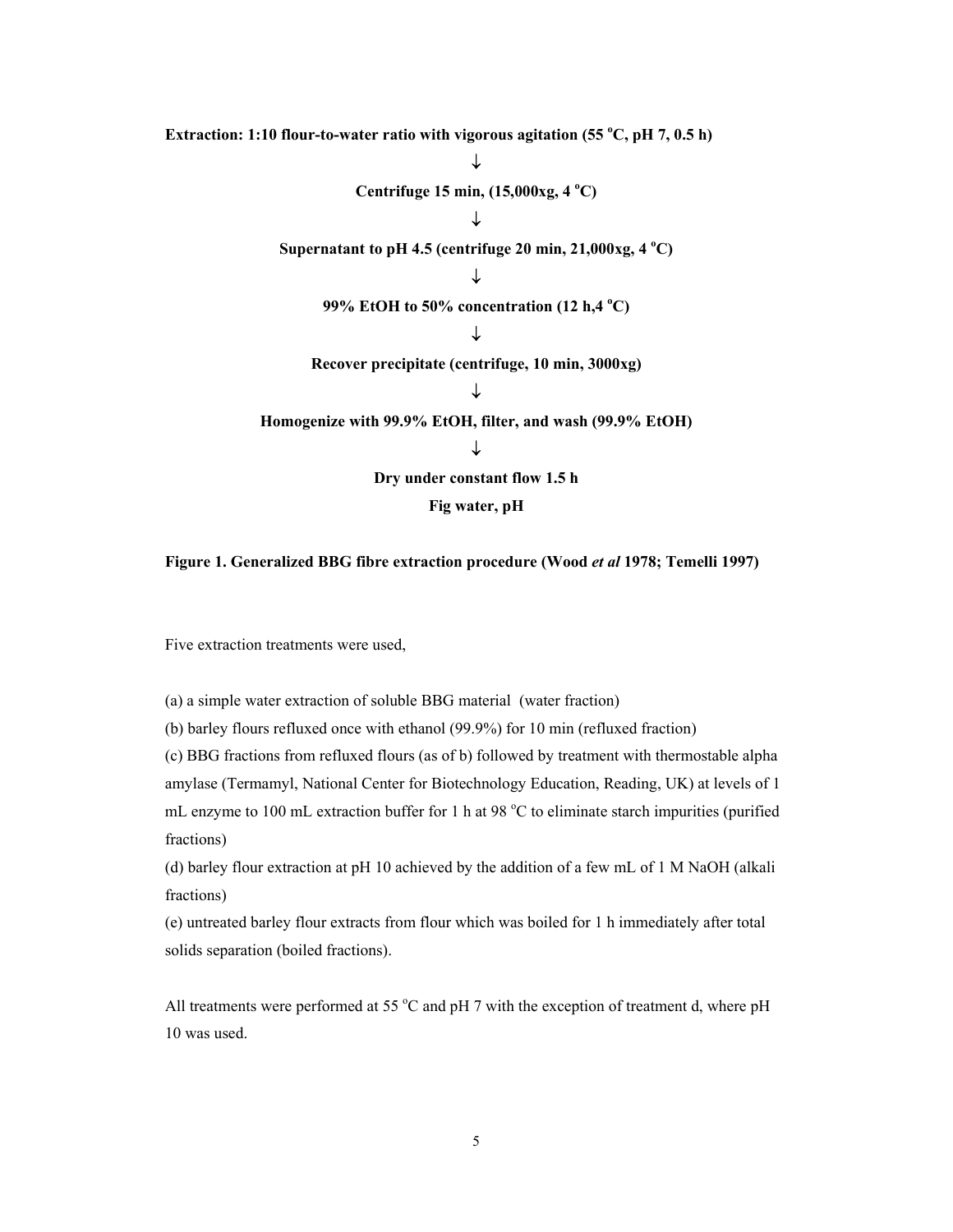Moisture, starch, protein, and β-glucan contents of whole flour and BBG fibre fractions were determined. Moisture was determined according to Approved Method 44-15A (AACC 2000). Total starch, total dietary fibre, and β-glucan were determined using the total starch assay kit (Approved Method 76.13; AACC 2000), total dietary fibre assay kit (Approved Method 32-07; AACC 2000), and β-glucan enzymatic assay kit (Approved Method 32-23; AACC 2000), respectively. All assay kits were supplied by Megazyme<sup>TM</sup> International Ireland Ltd, Wicklow, Ireland. Nitrogen was determined using a nitrogen analyzer (Model FP-2000; Leco Instruments Ltd, St Joseph, MI) and protein content was estimated by using a conversion factor of 6.25. Results are reported on a dry weight basis.

Water retention capacity (WRC) of BBG fibre fractions was determined by the procedure of Robertson *et al* (2000) with some modifications. Each fibre fraction (1 g) was hydrated in tubes containing 30 mL of distilled water for 18 h at room temperature. Following hydration, samples were centrifuged (3,000 x *g* for 20 min). The supernatant was decanted and the sample left to drain. Sample fresh weight was recorded before drying  $(120 °C)$  for 2 h). WRC was calculated as the amount of water retained by the pellet  $(g/g)$  dry weight) after draining.

Pasting characteristics of wheat starch was determined. Peak viscosity (PV), final viscosity (FV), and breakdown (BD) development of wheat starch substituted with 1 and 5% BBG fibre fraction were determined using a Rapid Visco Analyser (RVA-4 Newport Scientific PTY, Australia). An RVA Standard One Profile was used with heating and cooling rates of 12  $^{\circ}$ C per min, over a temperature range of 50-95  $^{\circ}$ C, and paddle speed of 160 rpm. Samples were prepared by mixing 3.5 g  $(+0.1)$  in 25 mL  $(+0.1)$  distilled water in an aluminium canister.

Thermal properties of wheat starch were also investigated using a differential scanning calorimetry (DSC 12E; Mettler Toledo, Leicester, UK) to record onset of gelatinization, Tonset; gelatinization peak temperature,  $T_p$ ; gelatinization end point,  $T_{endest}$ ; and total enthalpy,  $(j/g)$  of wheat starch substituted with 1% and 5% BBG fibre fraction. The starch-to-distilled water ratio was 1:4. Nominal scan rate was 5 °C/min over a 20-100 °C heating rate.

## *Results of evaluation of extraction processes and addition to wheat starch mixes.*

The yield of barley β-glucan (BBG) fibre fraction, and β-glucan recovery efficiency from barley flours was significantly affected ( $p<0.05$ ) by varying the extraction conditions (Table 1). Actual recovery rates for BBG fibre fraction ranged from 4.5-6.2 % of the grain weight (Figure 2). Out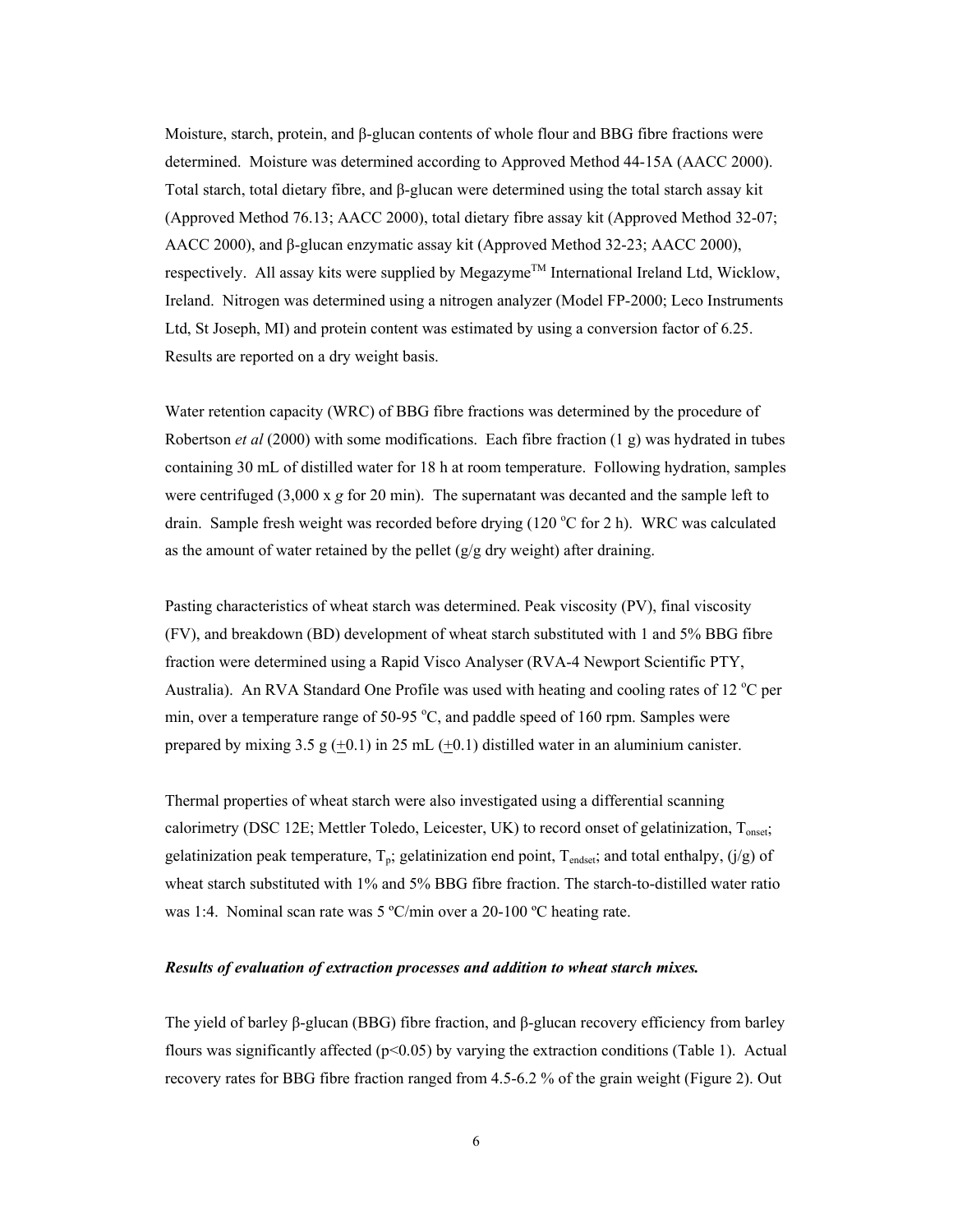of this the purified BBG fraction recovered the highest amount of dietary fibre material (91.62 %) and the most β-glucan rich BBG fraction (73.05). This was mainly due to the significantly lower starch contamination, together with a reduced protein content, of the BBG fraction (Table 1). However, it should be noted that the simple water extraction procedure resulted in total dietary fibre and β-glucan composition values which were not significantly different to those of the purified fraction. This indicated that if the aim of the process is to efficiently recover a fraction of high dietary fibre and β-glucan values, the economically inexpensive route of water extraction may be suitable.

| Twele 1. Composition of BBG hole haenons entracted at $\sigma \sigma$ of which antenna ironinents |               |                     |                 |                   |                   |
|---------------------------------------------------------------------------------------------------|---------------|---------------------|-----------------|-------------------|-------------------|
| <b>BBG</b>                                                                                        | Extraction pH | Total dietary fibre | $\beta$ -Glucan | Protein           | Starch            |
|                                                                                                   |               | $(\%)$              | $(\%)$          | $(\%)$            | $(\%)$            |
| Water                                                                                             |               | $88.60^{a,b,c}$     | $69.75^a$       | 3.74 <sup>a</sup> | 4.04              |
| Refluxed                                                                                          |               | $88.06^{a,b,c}$     | $71.53^a$       | 4.55              | 2.68 <sup>a</sup> |
| Purified                                                                                          |               | $91.62^{b}$         | $73.05^a$       | 375 <sup>a</sup>  | 1.18              |
| Alkali                                                                                            | 10            | $87.60^{a,c}$       | $70.06^a$       | 6.90              | 2.99 <sup>a</sup> |
| <b>Boiled</b>                                                                                     |               | $84.80^{c}$         | 63.53           | 5.01              | 6.95              |

Table 1. Composition of BBG fibre fractions extracted at 55  $^{\circ}$ C with differing treatments

<sup>a</sup> means in the same column followed by the same letter are not significantly different ( $p > 0.05$ )



Figure 2. Percentage BBG fraction yield from original flour, and β-glucan content of such fractions from:- water (A), refluxed (B), purified (C), alkali (D), and (E) boiled treatments. Standard errors are included on the figure as error bars.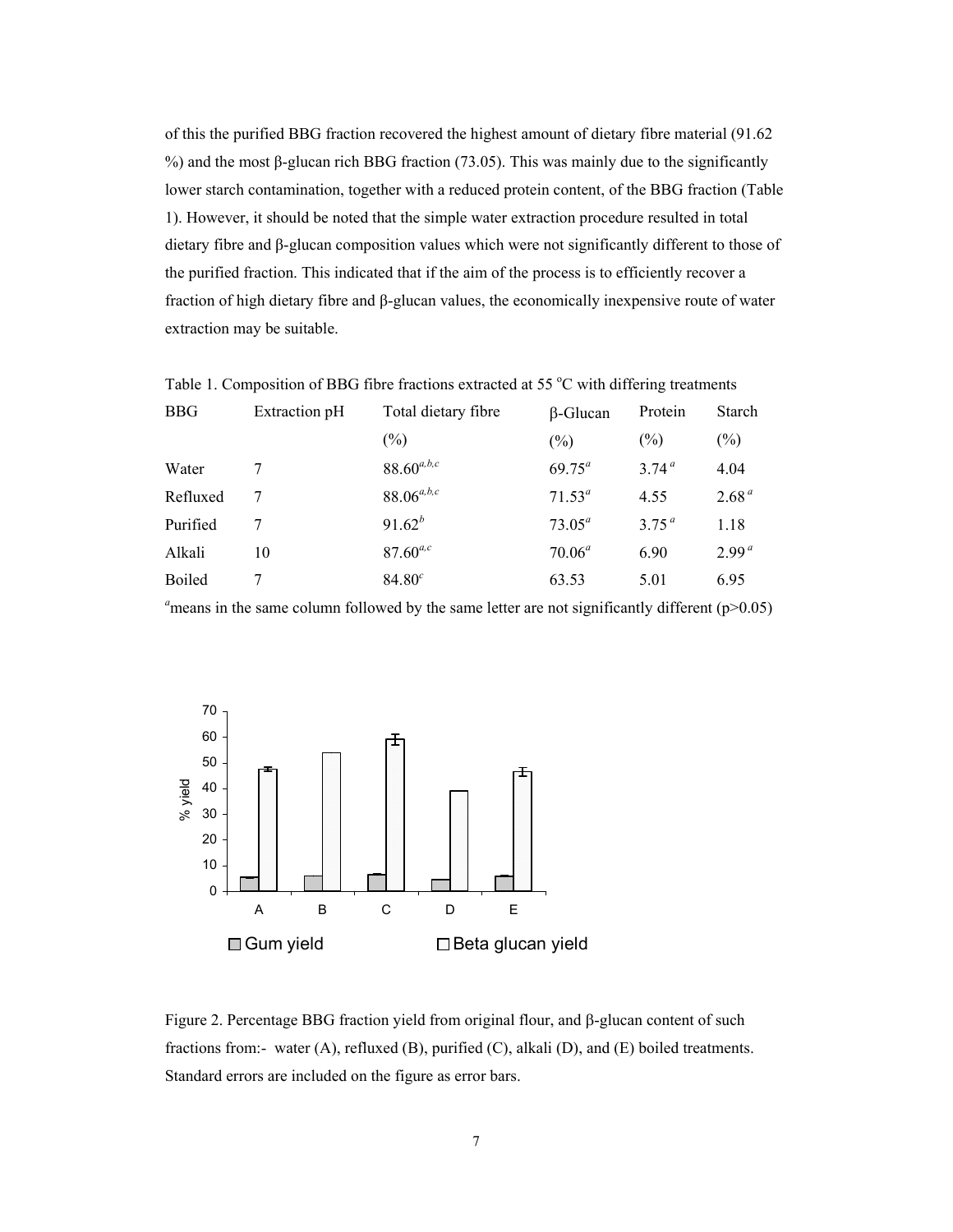In order to determine the possible effects of extraction procedure on the processing characteristics of the BBG fractions, further experiments were conducted on these BBG fractions to determine water retention capacities and flour pasting and starch gelatinisation characteristics of BBG fraction and flour mixes. Once again the purified fraction showed a greater water retention capacity when compares to the other extraction techniques (Figure 3). This greater water retention capacity is almost certainly due to the increased β-glucan content of the BBG fraction. β-glucan has the potential to absorb large quantities of water (possibly illustrating a potential use in the food industry as a thickener and stabiliser), and the ranking of BBG fractions in order of water retention capacity (Figure 3) closely resembles the ranking of the BBG fractions in terms of actual β-glucan content (Table 1).



Figure 3. Water retention capacity of the extracted BBG fibre fractions from:-water (A), refluxed (B), purified (C), alkali (D) and boiled (E) treatments. Standard errors are included on the figure as error bars.

Surprisingly pasting characteristics of β-glucan starch mixes showed no significant variations between a control starch sample and samples with 1 % BBG fractions (Table 2). Although there was variability in the pasting characteristics (some fractions yielding elevated final viscosities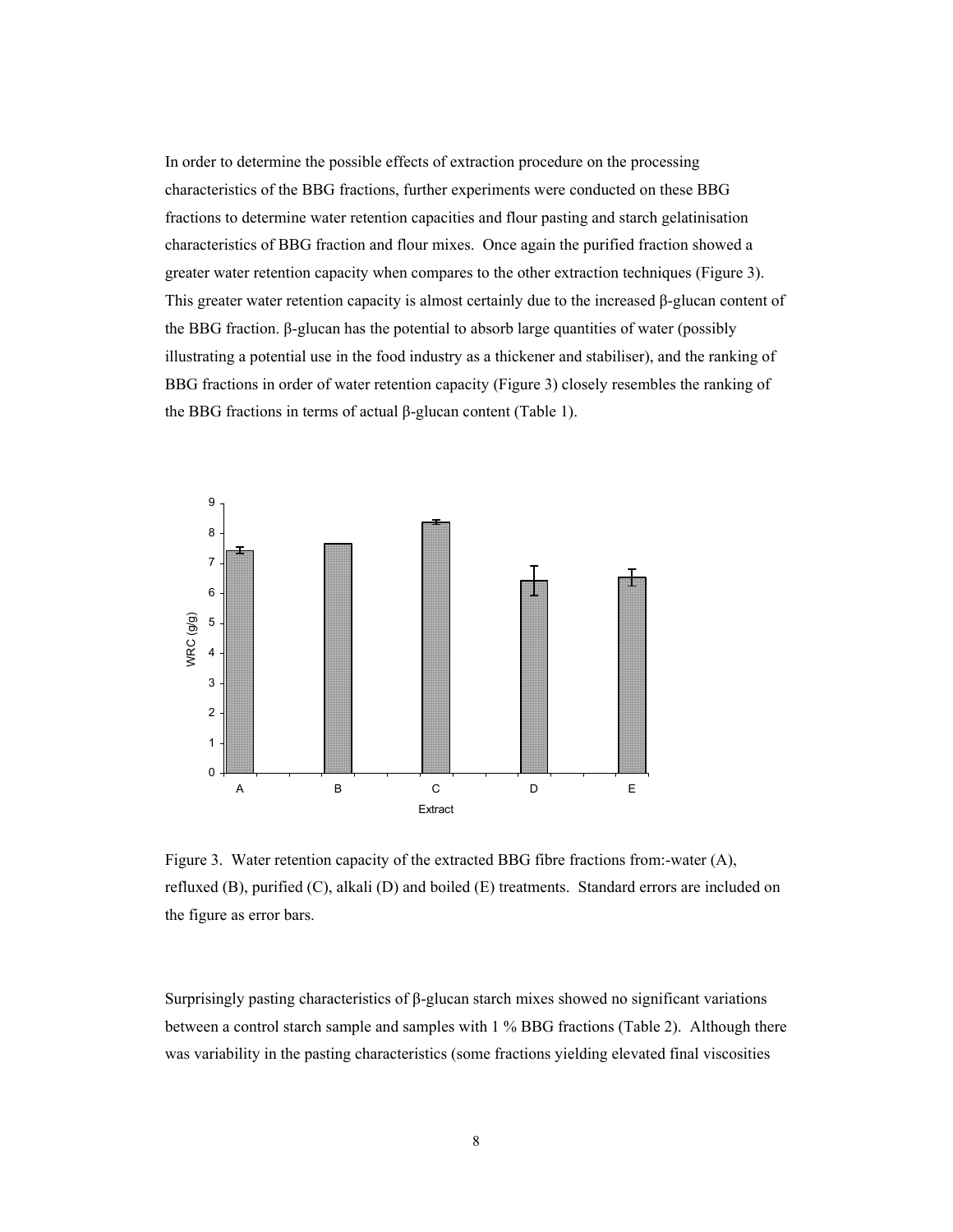and peak viscosities) no firm correlation could be made between the composition of the BBG fraction and pasting characteristics at a 1% replacement level.

Use of the BBG fractions at a 5% replacement level (Table 3) showed a general reduction in peak viscosity, final viscosity and also the breakdown of the paste, when comparing the control sample to the samples containing the BBG fractions. This reduction in pasting characteristics is likely to be due to the β-glucan competing with the starch in the sample for water. As the viscosity of a paste is directly related to the degree and extent of starch gelatinisation and hence realignment during subsequent cooling, any material that aggressively competes for water will restrict the amount of water available for the starch granules during starch gelatinisation. This in turn will limit the degree of starch gelatinisation. Hence the results clearly indicate the role of βglucan material in reducing the amount of available water in the system for the starch to gelatinise.

Table 2. Thermal parameters ( $T_{onset}$ ,  $T_{peak}$ ,  $T_{endest}$ ; and enthalpy (J/g)) of wheat starch substituted with 1 and 5% water, refluxed, purified, alkali, and boiled BBG fibre fractions

|                      | $T_{onset} (^{\circ}C)$ | $T_{endset}$ ( $^{\circ}$ C) | $T_{\rm peak}$ ( $^{\circ}$ C) | Enthalpy          |
|----------------------|-------------------------|------------------------------|--------------------------------|-------------------|
|                      |                         |                              |                                | (J/g)             |
| Control              | 52.00                   | 69.50                        | 58.80                          | $8.84^{a}$        |
| 1% Water fraction    | 51.05                   | 70.55                        | 59.00                          | $8.44^{b}$        |
| 5% Water fraction    | 52.10                   | 69.65                        | 59.40                          | $8.40^{b}$        |
| 1% Refluxed fraction | 52.05                   | 70.00                        | 59.01                          | $9.07^{\circ}$    |
| 5% Refluxed fraction | 52.05                   | 69.60                        | 59.00                          | 7.43 <sup>c</sup> |
| 1% Purified fraction | 51.75                   | 69.65                        | 59.25                          | $8.98^{a}$        |
| 5% Purified fraction | 52.10                   | 71.90                        | 59.4                           | $8.19^{b,d}$      |
| 1% Alkali fraction   | 51.95                   | 69.95                        | 59.35                          | $8.37^{b}$        |
| 5% Alkali fraction   | 51.99                   | 70.20                        | 59.29                          | $7.89^{d,e}$      |
| 1% Boiled fraction   | 51.83                   | 70.21                        | 59.26                          | $8.66^{b}$        |
| 5% Boiled fraction   | 52.05                   | 69.65                        | 59.10                          | $7.64^{c,e}$      |

<sup>a</sup> means of J/g values followed by same letter are not significantly different ( $p$ >0.05)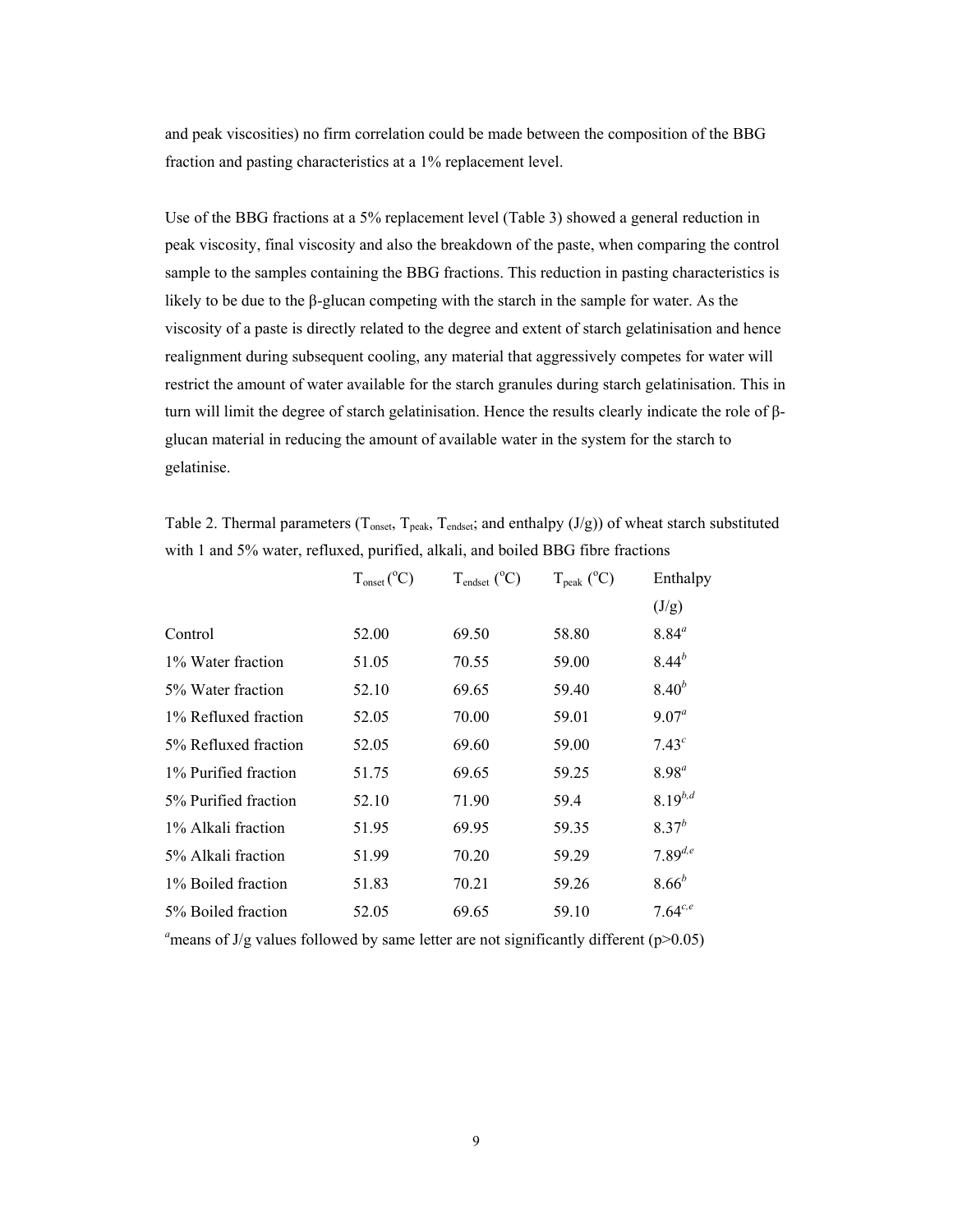|                   | <b>PV</b>      | <b>BD</b>         | FV                |
|-------------------|----------------|-------------------|-------------------|
| Control           | $4046^{\circ}$ | 1163 <sup>a</sup> | 4622 <sup>a</sup> |
| Water fraction    | $4161^a$       | $1185^{a}$        | $4724^{\mu}$      |
| Refluxed fraction | $4476^{a}$     | 1186 <sup>a</sup> | $5153^{\circ}$    |
| Purified fraction | $4393^{\circ}$ | 1205 <sup>a</sup> | 4959 <sup>a</sup> |
| Alkali fraction   | $4428^{a}$     | $1160^a$          | 4990 $a$          |
| Boiled fraction   | $4508^{a}$     | $1255^{\rm a}$    | $5120^{\circ}$    |

Table 3. Peak (PV), breakdown (BD), and final viscosity (FV) of wheat starch substituted with 1% water, refluxed, purified, alkali, and boiled (E) BBG fibre fractions

 $a<sub>n</sub>$  means values in same column followed by same letter are not significantly different ( $p$  $>$ 0.05) When the thermal properties of starch gelatinisation were examined using the DSC, the results showed a significant reduction in the degree of starch gelatinisation, with the replacement of starch with β-glucan (Table 4). This difference was more than would be expected by taking into account the reduction of available starch on a replacement – loss basis. The enthalpy of the system reveals that in real energy terms a 5% replacement of starch with any of the BBG fractions impairs starch gelatinisation. There was no significant difference between the BBG fractions used, thus illustrating that either the purified or the water extracted BBG fractions may be of commercial use in the food industry. Although the purified sample appeared to yield higher amounts of dietary fibre and hence β-glucan, the process is more expensive in terms of both handling time and ingredients, hence the water extraction process may be more viable.

Table 4. Peak (PV), breakdown (BD), and final viscosity (FV) of wheat starch substituted with 5% water, refluxed, purified, alkali, and boiled (E) BBG fibre fractions

|                   | <b>PV</b>      | <b>BD</b>        | <b>FV</b>      |
|-------------------|----------------|------------------|----------------|
| Control           | $4046^{\circ}$ | 1163             | 4622           |
| Water fraction    | $3294^{b}$     | $874^{a,b,c}$    | $3543^{\circ}$ |
| Refluxed fraction | $3451^{a,b}$   | $773^b$          | $3882^a$       |
| Purified fraction | $3416^{b}$     | $767^{a,b,c}$    | $3627^a$       |
| Alkali fraction   | $3866^a$       | 986 <sup>c</sup> | $4024^{\circ}$ |
| Boiled fraction   | $3671^{a,b}$   | $805^{a,b}$      | $4048^a$       |

 $a<sub>n</sub>$  means value, in same column followed by same letter are not significantly different ( $p$ >0.05)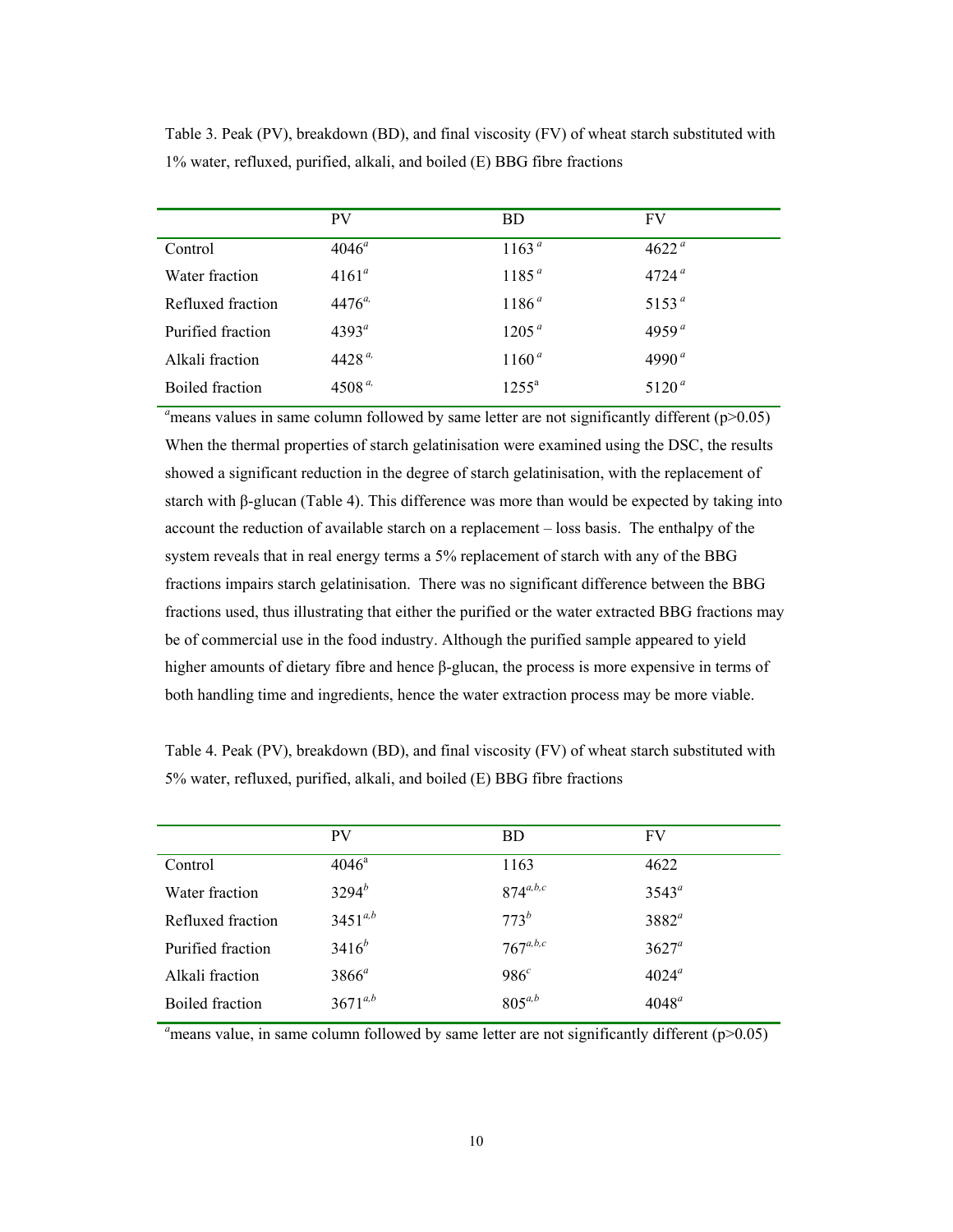#### **1.2:- BBG fraction in breads (as a model cereal food product)**

For the next part of the research the water extracted fraction was selected, as being the most stable and economical β-glucan containing fraction, for inclusion into bread products (using bread as a model cereal system). The effect of such inclusion on loaf volume, bread textural and hence sensorial, and nutritional characteristic (*in vitro* digestion) were evaluated.

A fresh BBG fraction, of approximately 70% β–glucan (db), was extracted. Milled barley flour was suspended in pre-heated distilled water (55 $\degree$ C, pH 7) and stirred with vigorous agitation for 30 min. The mixture was centrifuged (15 min 15,000  $x$  g, 4  $^{\circ}$ C) and the supernatant recovered and reduced to pH 4.5 with the addition of 2M HCL. The acidified supernatant was centrifuged  $(20 \text{ min}, 21,000 \text{ x } g, 4 \text{ °C})$ . Ethanol (99%) was added to 50% concentration, and the resulting mix held at 4 °C for 12 h. The precipitate was recovered by centrifugation (10 min, 3000  $x g$ ). The precipitate was homogenized with 99.9% ethanol, followed by washing and filtering with 99.9% ethanol. Extracts were dried in an air cabinet for 1.5.

Pasting characteristics (peak viscosity, PV; breakdown, BD; and development of final viscosity, FV) of bread wheat flour substituted with 2.5 and 5% BBG fraction dispersions were determined using a Rapid Visco Analyser (model RVA-4; Newport Scientific PTY, Warriewood, Australia) as previously described.

Bread making was also conducted.  $6.25$  g  $(2.5\%)$  and  $12.5$  g  $(5\%)$  of BBG fraction were hydrated in 140 ml of boiling water with vigorous stirring for 5 min. Gums were subsequently stirred for 2 h. Breads, containing 0, 2.5, and 5% BBG fraction, were manufactured according to Approved Method 10-09 (AACC 2000), using 250 g (control), 243.75 g (2.5% BBG fraction) and 237.5 g (5% BBG fraction) strong white bread flour, 12.5 g vegetable fat, 6 g dried yeast, 6 g salt, 2 g sugar, and 140 ml of water. Doughs were divided into 70 g portions and baked in test bakery tins (length 85 mm, width 50 mm). Baked breads were cooled for 1 h prior to analysis.

Extensibility of the bread doughs was measured using a texture analyzer (model TA-XT2, Stable Micro Systems, Reading, UK) equipped with a Kiefer dough and extensibility rig (A/KIE) using a 5 kg load cell. Dough (15 g) was placed in an oiled teflon dough former for 20 min, removed with the aid of a spatula, and subjected to the tensile test. The rig extended the sample by 75 mm, at a pre-test, test, and post-test speed of 2, 3.3, and 10 mm/s, respectively.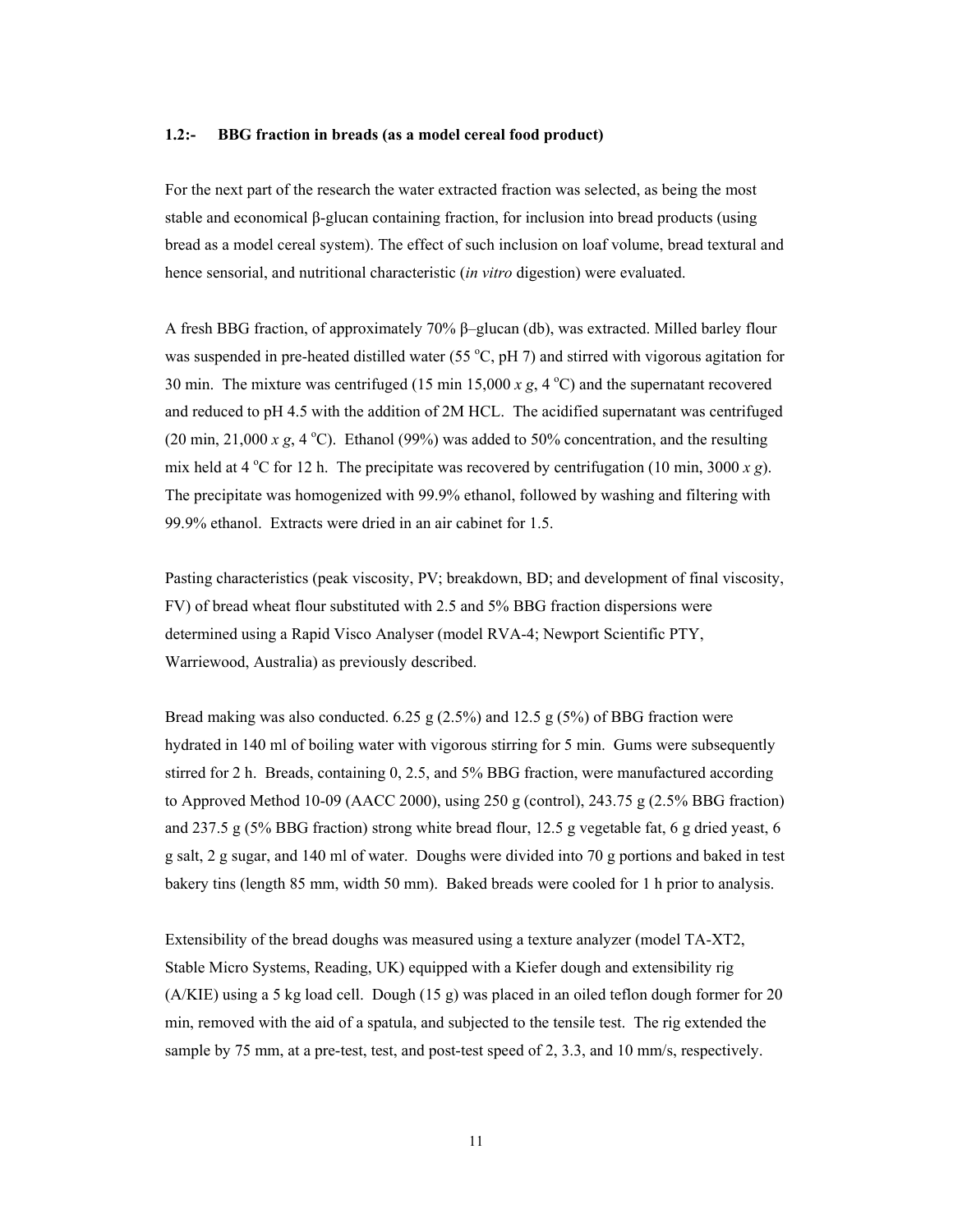The maximum peak force in tension was regarded as the degree of elasticity of the dough, whereas the distance travelled for dough break was regarded as the extensibility of the dough.

Loaf height was determined using calibrated callipers and reported in centimetres. Measurements were taken from the centre of each loaf. Loaf volume was measured using Approved Method 10-05, volume by rapeseed displacement (AACC 2000).

A TA-XT2 texture analyzer (Stable Micro Systems, Reading, UK) was used to measure bread firmness. An AACC 36-mm-cylinder probe with radius (model P/36R) and a 5 kg load cell was used. The probe compressed the sample by 40% at a pre-test, test, and post-test speed of 1, 1.7, and 10 mm/s, respectively. The maximum peak force in compression was recorded as the firmness value in gram units. Measurements were taken on 1-cm slices. Only 1 measurement was taken from the slices; samples were discarded after the test.

For analysis of crumb firmness over storage (1, 2, and 4 days) slices were placed in polythene bags, sealed, and stored at ambient temperature and on the appropriate day subjected to texture analysis as the samples at day 0.

Moisture, starch, protein, and β-glucan contents of the breads were determined. Moisture was determined according to Approved Method 44-15A (AACC 2000). Total starch was determined using the total starch assay kit, Approved Method 76.13 (AACC 2000); β-glucan content was measured using the enzymatic assay kit, Approved Method 32-23 (AACC 2000). All assay kits were supplied by Megazyme™ International Ireland Ltd (Wicklow, Ireland). Nitrogen was determined using a nitrogen analyzer (model FP-2000; Leco Instruments Ltd, St Joseph, USA) and protein content was estimated by using a conversion factor of 6.25. Results are reported on a dry weight basis.

Bread samples were subjected to an *in vitro* digestion according to the following methodology (Tudorica *et al* 2002). Samples of bread, equivalent to 3 g available carbohydrate, were crumbed (using a food processor) to a size of approx  $1 \text{ cm}^3$ , placed in sodium phosphate buffer (pH 6.9), reduced to pH 1.5 (with HCl), and digested with pepsin (Sigma-Aldrich, Pool, UK)  $(575 \text{ units/g starch})$  for 30 min at 37 °C. The pH of the mixture was subsequently re-adjusted to pH 6.9 (with NaOH), and the volume of the liquid made up to 50 mL with a solution of sodium phosphate buffer to which porcine pancreatic alpha amylase (Sigma-Aldrich, Pool, UK) (110 units/g starch) had been added. The mixture was transferred to dialysis tubing (Medicell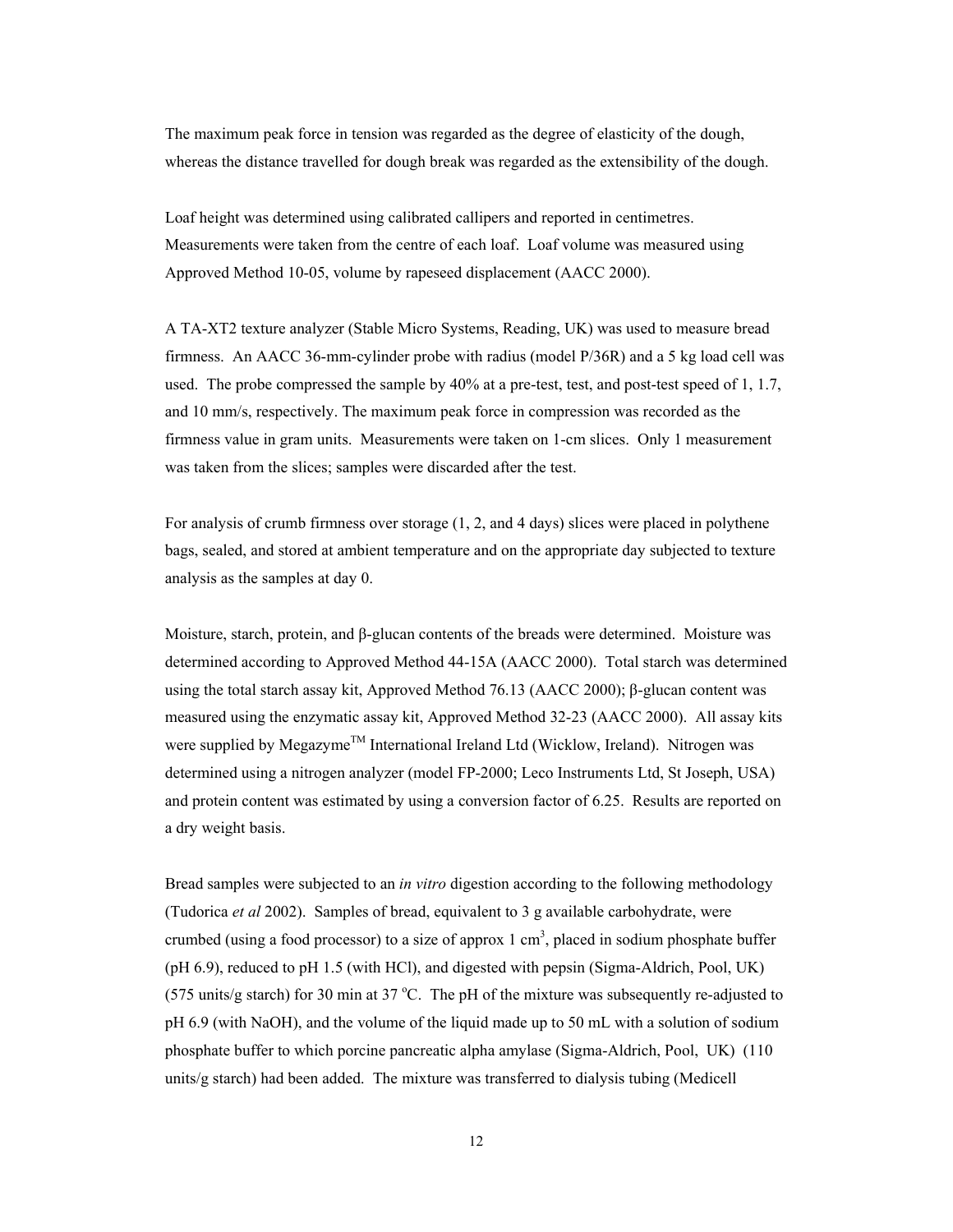International Ltd, Reading, UK), and placed in 450 ml of sodium phosphate buffer for 5 h at 37 <sup>o</sup>C. Aliquots (1 ml) duplicate were taken every 30 min.

Dialysate was analyzed for total sugars by the 3,5-dinitrosalicylic acid method. Reducing sugars released (RSR) was expressed in maltose equivalents as percentage of total available carbohydrates present in the sample using the following calculation: RSR= Asample x 500 x 0.95/Amaltose x SS x 100

where:  $A_{sample}$  is value of absorbance at 540 nm,  $A_{maltose}$  is value of absorbance of a solution containing 1 mg of pure maltose per ml/phosphate buffer, SS is the amount of starch plus sugars (in milligrams) contained within the sample, 500 is the total volume, and 0.95 is the conversion from maltose to starch. .

## *Results from BBG* **fraction** *inclusion into breads*

A similar pattern of reduced pasting characteristics were observed in the samples of flour / BBG mixtures to that of the starch / BBG mixtures previously discussed (Table 5). This illustrates that the BBG fraction behaves in a similar way both in pure starch and flour systems. In both instances the BBG fraction appears to compete for the water within the mixture and as such inhibits starch gelatinisation and pasting.

Table 5. Wheat flour pasting characteristics peak viscosity (PV), breakdown (BD) and final viscosity (FV) of bread wheat flour substituted with 2.5 and 5% BBG fraction

|          | Control    | $2.5\%$ BBG     | 5% BBG          |
|----------|------------|-----------------|-----------------|
|          |            | <b>FRACTION</b> | <b>FRACTION</b> |
| PV (RVU) | $175.28^a$ | $126.92^{b}$    | $131.28^{ba}$   |
| BD (RVU) | $82.95^a$  | $65.78^{b}$     | $73.17^{b}$     |
| FV (RVU) | $233.22^a$ | $73.17^{b}$     | $165.8^{b}$     |

 $a$ <sup> *a*</sup> means in the same row followed by a different letter are significantly different ( $p$ <0.05).

PV-peak viscosity; BD-breakdown; FV-final viscosity.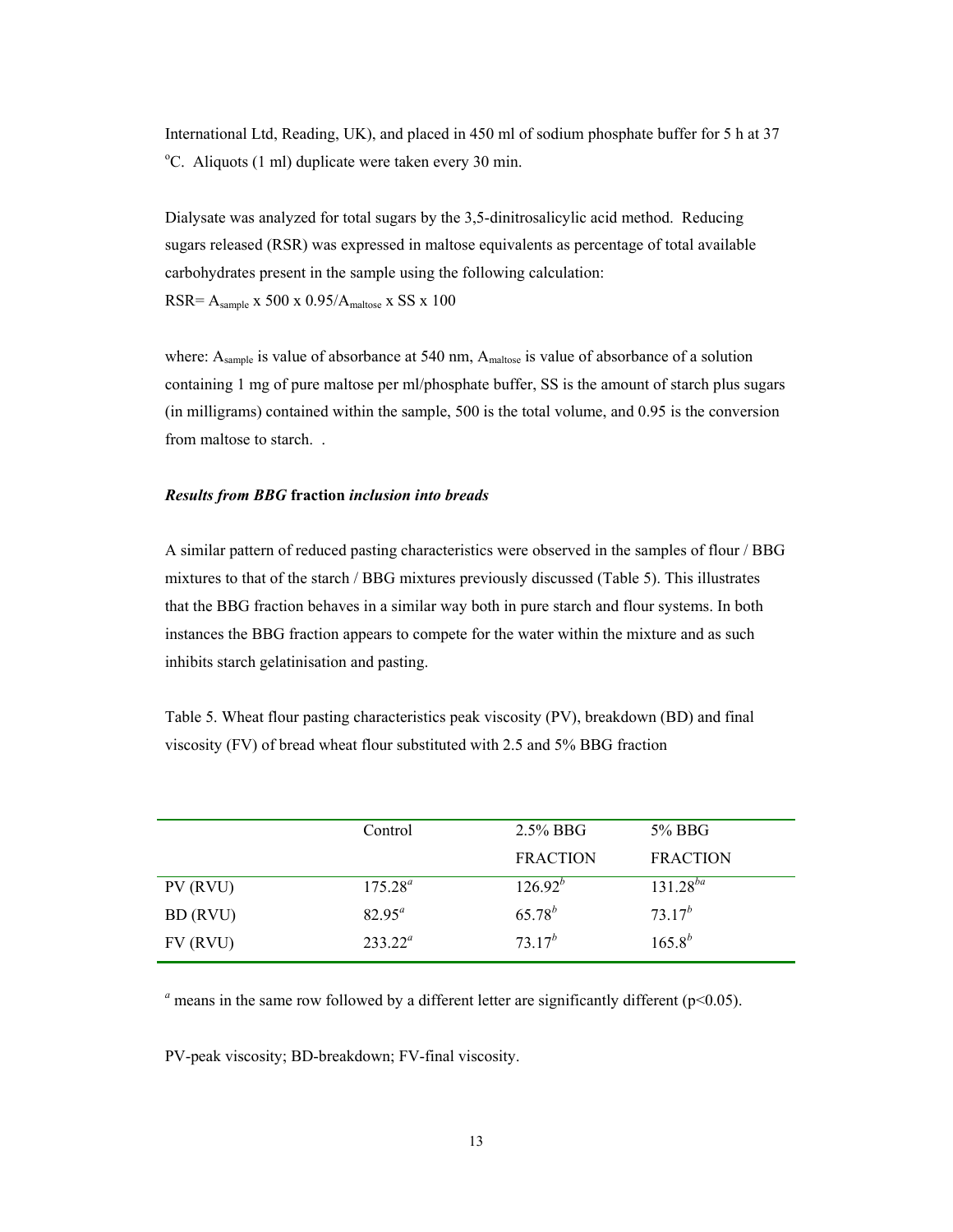Addition of BBG into dough systems had a significant effect on both the extensibility and extendibility of the dough (Table 6). Increasing BBG content increased the force required to stretch the dough pieces to breaking point, and at the same time increased the distance required to stretch the dough strip. This indicates that the dough itself has become increasingly elastic in nature and resilient to deformation.

Such an increase in the elastic nature of the dough could explain why both loaf volume and also loaf height decreased with increasing BBG inclusion. Both at 2.5 and 5% levels, the BBG fraction had a negative effect on loaf size. At the 2.5% level it may be possible to negate this effect by altering mixing speed and also by the addition of dough improvers; however this preliminary research project did not investigate this possibility.

| <b>Evaluation parameters</b>          | Control    | $2.5\%$ BBG     | 5% BBG           |
|---------------------------------------|------------|-----------------|------------------|
|                                       | bread      | <b>FRACTION</b> | <b>FRACTION</b>  |
|                                       |            | bread           | bread            |
| Dough (force g) extensibility $(n=9)$ | $19.09^a$  | $22.62^{\circ}$ | $37.86^{b}$      |
| Distance (mm)                         | $10.07^a$  | $10.18^a$       | $13.84^a$        |
| Loaf volume (cm3)                     | $184^a$    | $165^{b}$       | 133 <sup>c</sup> |
| Loaf height (cm)                      | $5.48^{a}$ | $5^a$           | $4.5^b$          |

Table 6. Dough and bread physicochemical characteristics

 $a$ <sup> *a*</sup> means in the same row followed by a different letter are significantly different ( $p$ <0.05).

The firmness of the bread was also affected by the inclusion of BBG fractions, with bread firmness increasing with increasing levels of BBG (Table 7). Although this effect was largely insignificant at the 2.5% level of BBG, at 5% such changes were significant and appeared to increase during storage. The increase of firmness could be due to a lightly more compact loaf being formed (as observed in the reduced loaf volume and height) and also by the formation of a glucan-gel network within the bread. Such a gel-network would result in a product with a firmer and denser sensory characteristic.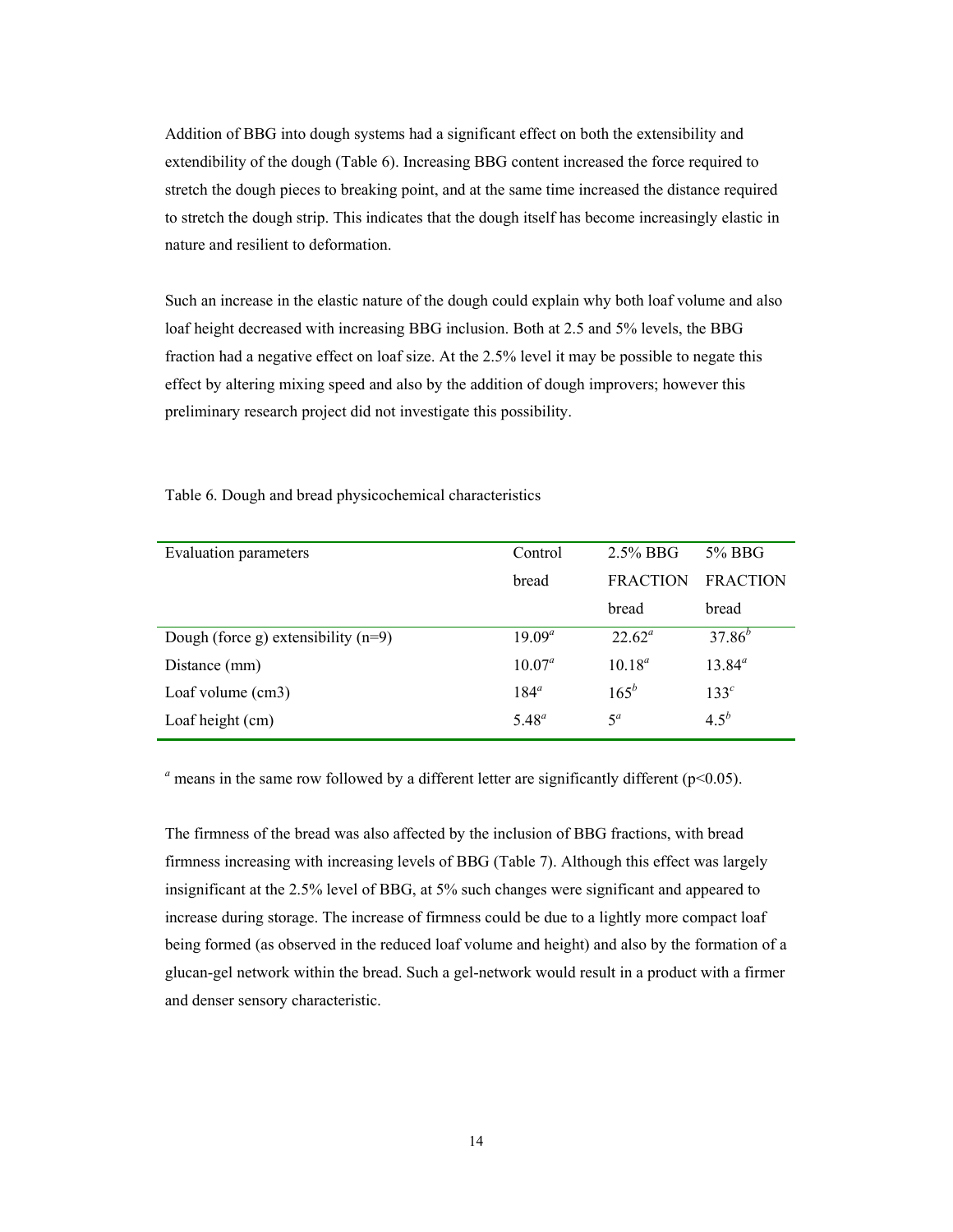|  | Table 7. Crumb firmness (g) of breads at days $0, 1, 2$ , and 4. |  |
|--|------------------------------------------------------------------|--|
|--|------------------------------------------------------------------|--|

|         | Control bread     | $2.5\%$ BBG       | 5% BBG           |
|---------|-------------------|-------------------|------------------|
| Day $0$ | $5.33^{a}$        | 5.47 <sup>a</sup> | 5.6 <sup>a</sup> |
| Day 1   | 5.46 <sup>a</sup> | 5.47 <sup>a</sup> | 5.6 <sup>a</sup> |
| Day 2   | 5.55 <sup>a</sup> | 5.6 <sup>a</sup>  | $6.23^{b}$       |
| Day 4   | 5.67 <sup>a</sup> | 5.71 $^{a}$       | $6.28^{b}$       |

 $a$  means in the same row followed by a different letter are significantly different ( $p$ <0.05).

Thus from an applications point of view the inclusion of BBG fractions may have a slight negative effect on bread quality (consumer perceived quality attributes). However the *in vitro* determination of sugar release from starch shows that the BBG fractions have a potential nutritional benefit.

Figure 4 clearly shows that increasing levels of BBG in the bread product leads to increasing reductions in sugar release from eth product. As this sugar release is expressed in terms of available starch content in eth sample, the results indicate that the BBG fraction is having a significant inhibitory effect on starch degradation.

The nutritional implications of this are great. For instance, in terms of reducing the potential sugars released from bread, an inclusion of 2.5% BBG has the potential to reduce sugar release by up to 7.5%, whereas a 5% BBG level has a potential 14% reduction effect. Again it is important to note that these effects are on a g/g carbohydrate comparison and exclude any additional effect the inclusion of BBG may have solely from a replacement term. The BBG fraction appears to make the carbohydrate, a slowly digestible carbohydrate.

Thus, it is distinctly possible to reduce the overall glycaemic loading of bread by the addition of BBG fractions, opening a potential application in low glycaemic food products.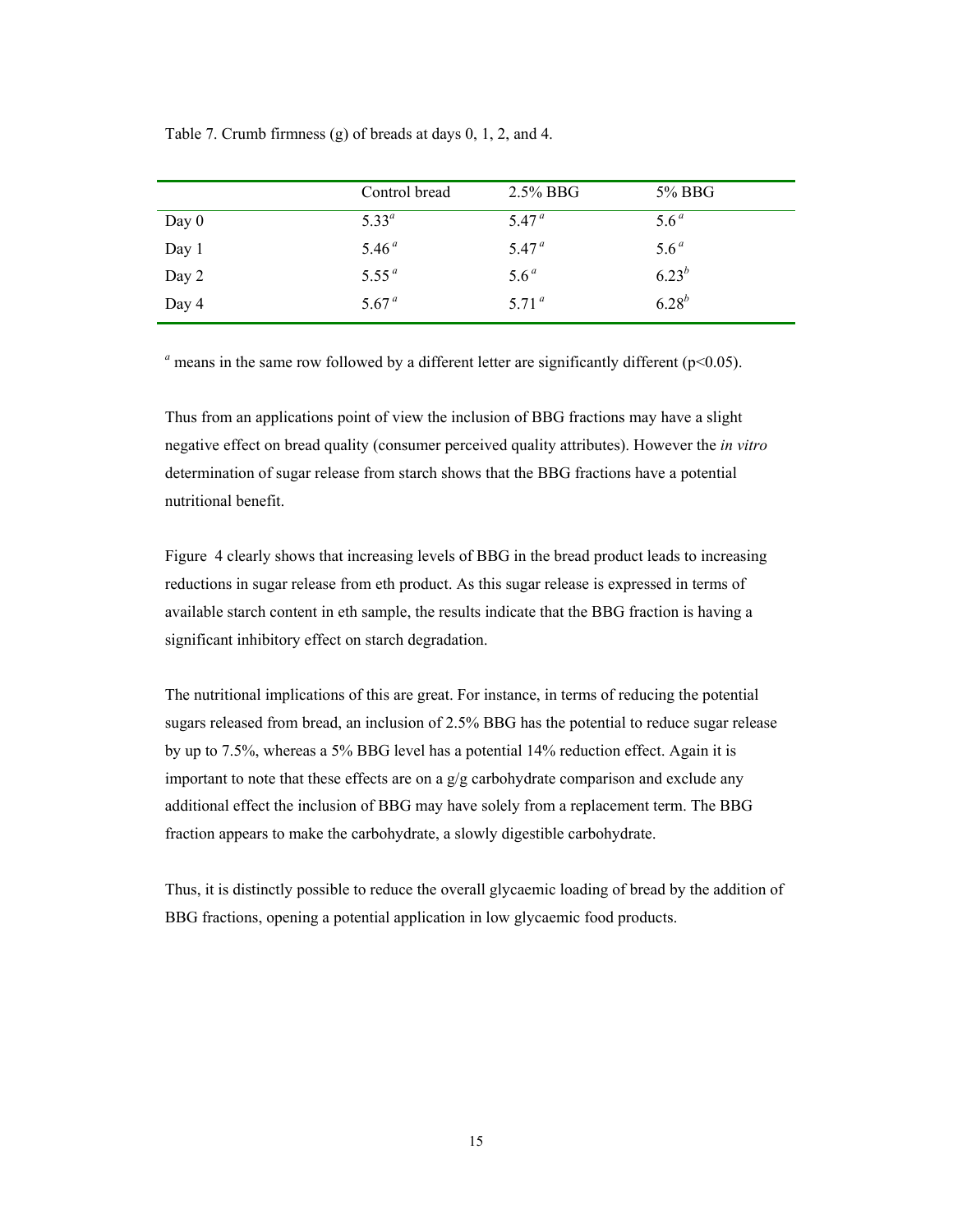Figure 4. Reducing sugar released (RSR), expressed as maltose equivalents, as percentage total available carbohydrates following *in vitro* digestion of control bread and breads with added BBG fraction.



 $^{\circ}$  points at same time interval with different letters are significantly different (p<0.05), data are mean  $\pm$  SD. Values at 0, 30, and 60 minutes are not significantly different.

Separate research on a commercially available beta-glucan extract showed similar characteristics to the water extract obtained in our study, with regards to pasting, processing and nutritional characteristics (results not shown). Illustrating that the commercial scale up of betaglucan extraction is a distinct possibility.

Additional work conducted on pasta revealed that BBG fractions did not significantly affect the quality of enriched pasta (compared to the control) but did significantly increase the nutritional quality of the pasta.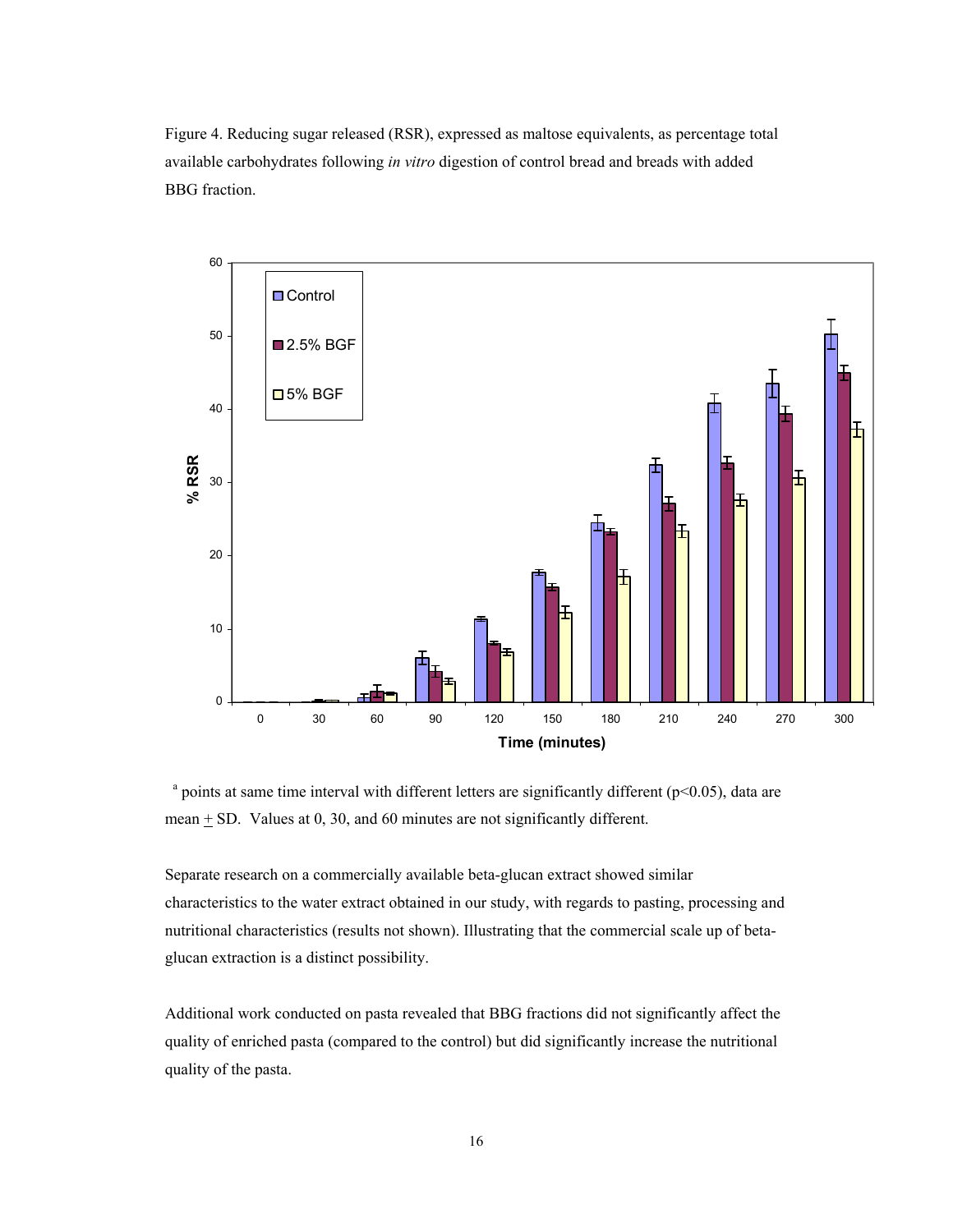## *1.3:- Conclusions*

The observations from our research have importance in the application of BBG fibre fractions in foods and in human nutrition, particularly where starch is a primary ingredient, for example bread and pasta, as summarised below:

- β-glucan can be extracted from UK grown barley using either water or enzyme treatment and isolation techniques
- $\blacksquare$  different extraction techniques have an effect on fibre recovery and β-glucan yield
- β-glucan inclusion into starch and flour model systems can reduce pasting characteristics of the cooked mixtures
- β-glucan inclusion into starch and flour model systems may reduce the degree of starch gelatinisation in the pastes
- $\blacksquare$  inclusion of β-glucan into model food systems (breads and pasta) can be obtained at levels up to and including 5% without significant loss of structure or texture
- similar levels of barley flour inclusion have significant effects on food structure
- inclusion of β-glucan into foods reduces the rate of starch degradation during an *in vitro* digestion process
- the reduction in starch degradation leads to a reduction in sugar release from the carbohydrate food and hence lowers the glycaemic index of such foods
- there is a real potential to use barley  $\beta$ -glucan as a functional food ingredient

The high WRC exhibited by BBG fibre fractions and the associated reduction in gelatinisation of starch has relevance to human nutrition and the regulation of *in vitro* and *in vivo* glycaemic response in carbohydrate-rich diets where the degree of starch gelatinization can affect the postprandial sugar availability of foods.

Results also indicate that in the processing of β-glucan-enriched foods, considerable alterations to formulations may have to be introduced. This would be particularly important in bread products where water absorption can significantly influence processing and final product quality.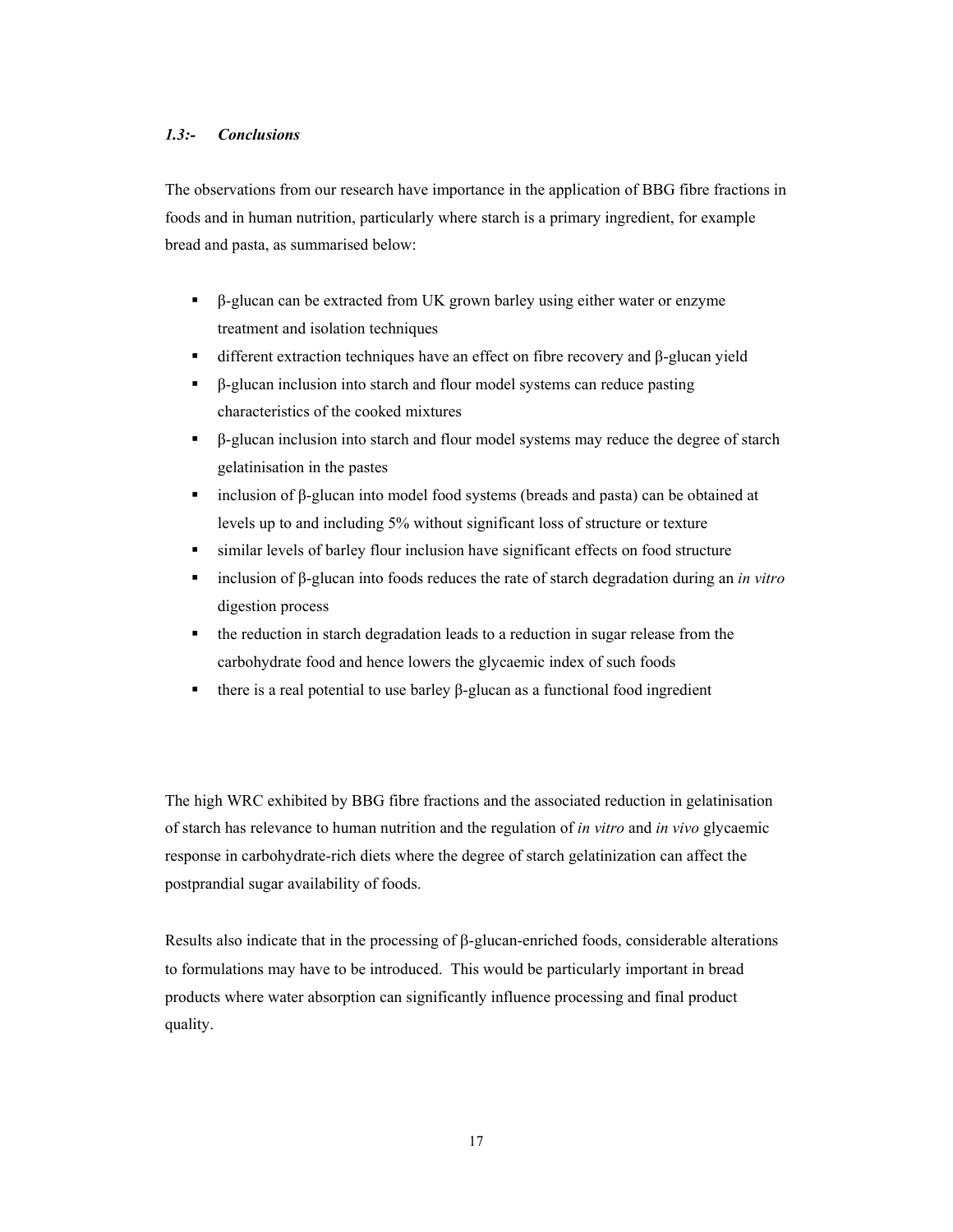Prior to β-glucan incorporation the choice of extract treatment would have to be carefully assessed, as this may have an influence on the functional behaviour of β-glucans in a food system. Our results illustrate that refluxing and purification treatments yield fractions with the highest β-glucan purity and, therefore, from all treatments were the most efficient treatments that might be considered in large-scale BBG fibre fraction production.

The aim of further research will be to incorporate extracted BBG fibre in food models and assess the physicochemical changes that occur and the necessary modifications in food formulations that come about.

# *References*

AACC. 2000. AACC Board holds mid-year meeting. *Cereal Foods World*, 45, 325. AACC. 2001. AACC Dietary Fibre Technical Committee. The definition of dietary fibre. *Cereal Foods World*, 46, 112.

AACC. 2003. AACC Dietary Fibre Technical Committee. All dietary fire is fundamentally functional. *Cereal Foods World*, 48, 128-131.

Bacic, A., & Stone, B.A. 1981a. Isolation and ultrastructure of aleurone cell walls from wheat and barley. *Australian Journal of Plant Physiology*, 8, 453-474.

Bacic, A., & Stone, B.A. 1981b. Chemistry and organisation of aleurone cell wall components from wheat and barley. *Australian Journal of Plant Physiology*, 8, 475-495.

Bamforth, C.W., Martin, H.L., & Wainwright, T. 1979. A role for carboxypeptidase in the solubilisation of barley β-glucan. *Journal of the Institute of Brewing*. 89, 34-37.

Bathgate, G.N., Palmer, G.N., & Wilson, G. 1974. The action of endo-β-glucanases on barley and malt β-glucans. *Journal of the Institute of Brewing*, 80, 278-285.

Beer, M.U., Arrigoni, E., & Amado, R. 1995. Effect of oat gum on blood cholesterol levels in healthy young men. *European Journal of Clinical Nutrition*, 49, 517-522.

Bhatty, R.S. 1993. Extraction and enrichment of  $(1\rightarrow 3)$   $(1\rightarrow 4)$  -β-D-glucan from barley and oat brans. *Cereal Chemistry*, 70, 73-77.

Bhatty, R.S. 1995. Laboratory and pilot plant extraction and purification of β-glucans from hull-less barley and oat bran. *Journal of Cereal Science*, 22, 163-170.

Brennan, C.S., Harris, N., Smith, D. & Shewry, P.R. (1996a). Structural differences in the mature endosperms of good and poor malting barley cultivars. *Journal of Cereal Science* 24:171-178.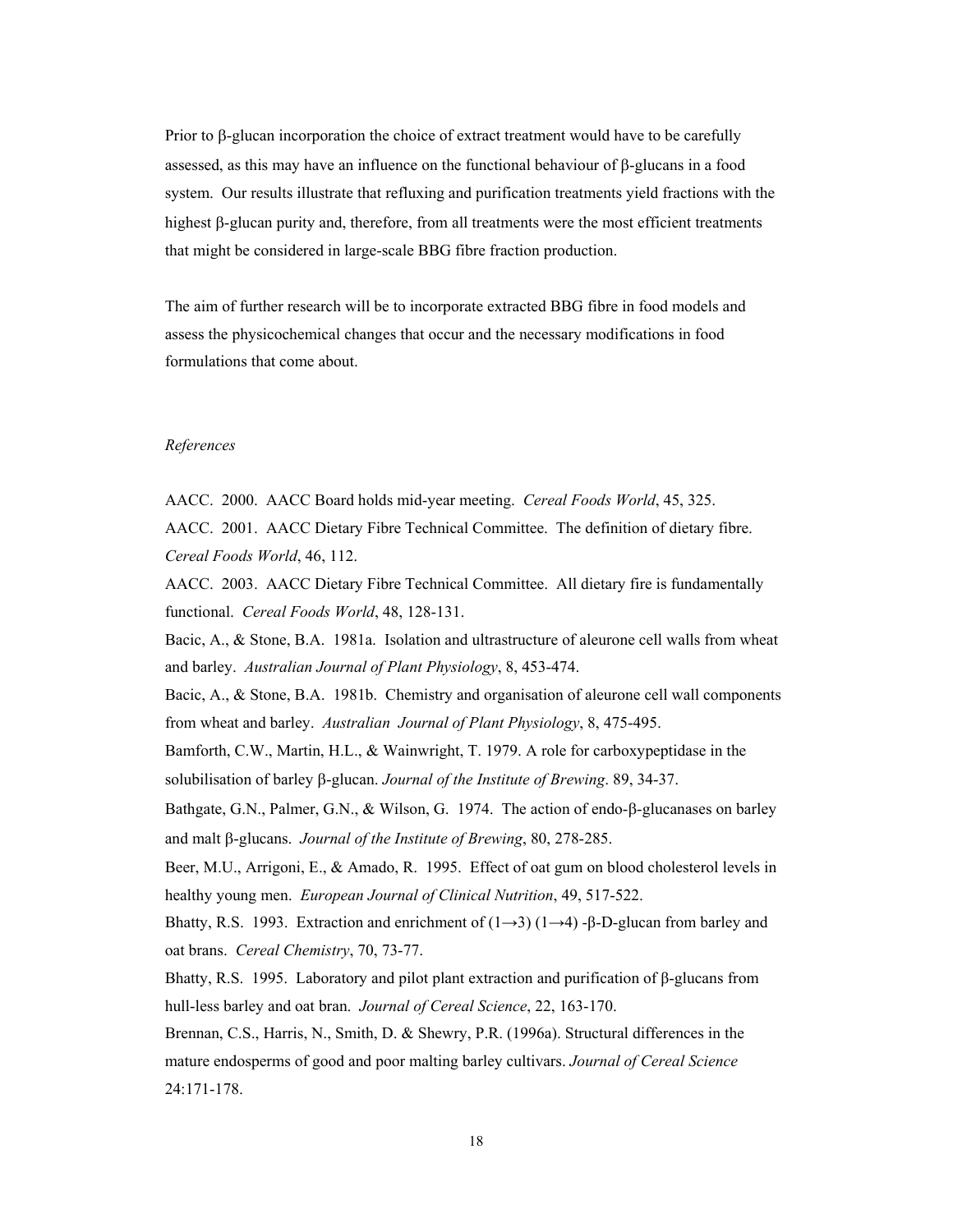Brennan, C.S., Blake, D.E., Ellis, P.R. & Schofield, J.D. (1996b). Effects of guar galactomannan on wheat bread microstructure and on the in vitro and in vivo digestibility of starch in bread. *Journal of Cereal Science* 24:151-160.

Brennan, C.S., Amor, M.A., Harris, N., Smith, D., Cantrell, I. Griggs, D. & Shewry, P.R.

(1997). Cultivar differences in modification patterns of protein and carbohydrate reserves during malting of barley. *Journal of Cereal Science*. 26 83-93.

Brennan, C.S., Smith, D.B., Harris, N. and Shewry, P.R. (1998) The production and

characterisation of *Hor* 3 null lines of barley provides new information on the relationship of D hordein to malting performance. *Journal of Cereal Science* 28:291-301.

Burkus, Z., & Temelli, F. 1998. Effect of extraction conditions on yield, composition, and viscosity stability of barley β-glucan gum, *Cereal Chemistry*, 75, 805-809.

Fincher, G.B. 1975. Morphology and chemical composition of barley endosperm cell walls. *Journal of the Institute of Brew*ing, 82, 347-349.

Forrest, I.S., & Wainwright, T. 1977. The mode of binding of β-glucans and pentosans in barley endosperm cell walls. *Journal of the Institute of Brewing*, 83, 279-286.

Henry, R.J., & Blankeney, A.B. 1986. Determination of total β-glucan in malt. *Journal of the Institute of Brewing,* 94, 354-356.

HGCA 2003 Recommended Lists for cereals and oilseeds. Home-Grown Cereals Authority, London, UK.

Klopfenstein, C.F. & Hoseney, R.C. 1987. Cholesterol lowering effect of β-glucan enriched bread. *Nutrition Reports Int*e*rnational*, 36, 1091-1098.

Palmer, G.H. 1987. Influence of cell wall structure on enzyme breakdown of the endosperm of germinated barley. *Journal of the Institute of Brewing*, 93, 105-107.

Temelli, F. 1997. Extraction and functional properties of barley β-glucan as affected by temperature and pH. *Journal of Food Science*, 62, 1192-1201

Tudorica C.M., Kuri, V. & Brennan, C.S. (2002) Nutritional and physicochemical characteristics of dietary fibre enriched pasta*. Journal of Agricultural and Food Chemistry,* 50*,*  347-356.

Wood, P.J., Paton, D., & Siddiqui, I.R. 1978. Determination of β-glucan in oats and barley. *Cereal Chemistry*, 54, 524-533.

Wood, P.J., Fulcher, R.G., & Stone, B.A. 1983. Studies on the specifity of interaction of cereal cell wall components with Congo Red and Calcoflour: Specific detection and histochemistry of (1→3) (1→4) -β-D-glucan(1→3) (1→4) -β-D-glucan. *Journal of Cereal Science*, 1. 95-110. Woodward, J.R. Ficher, G.B. & Stone, B.A. 1983. Water soluble (1-3) (1-4) β-D-Glucan from barley (*Hordeum vulgaris* endosperm. II. Fine structure. *Carbohydrate Polymers*, 3, 207-225.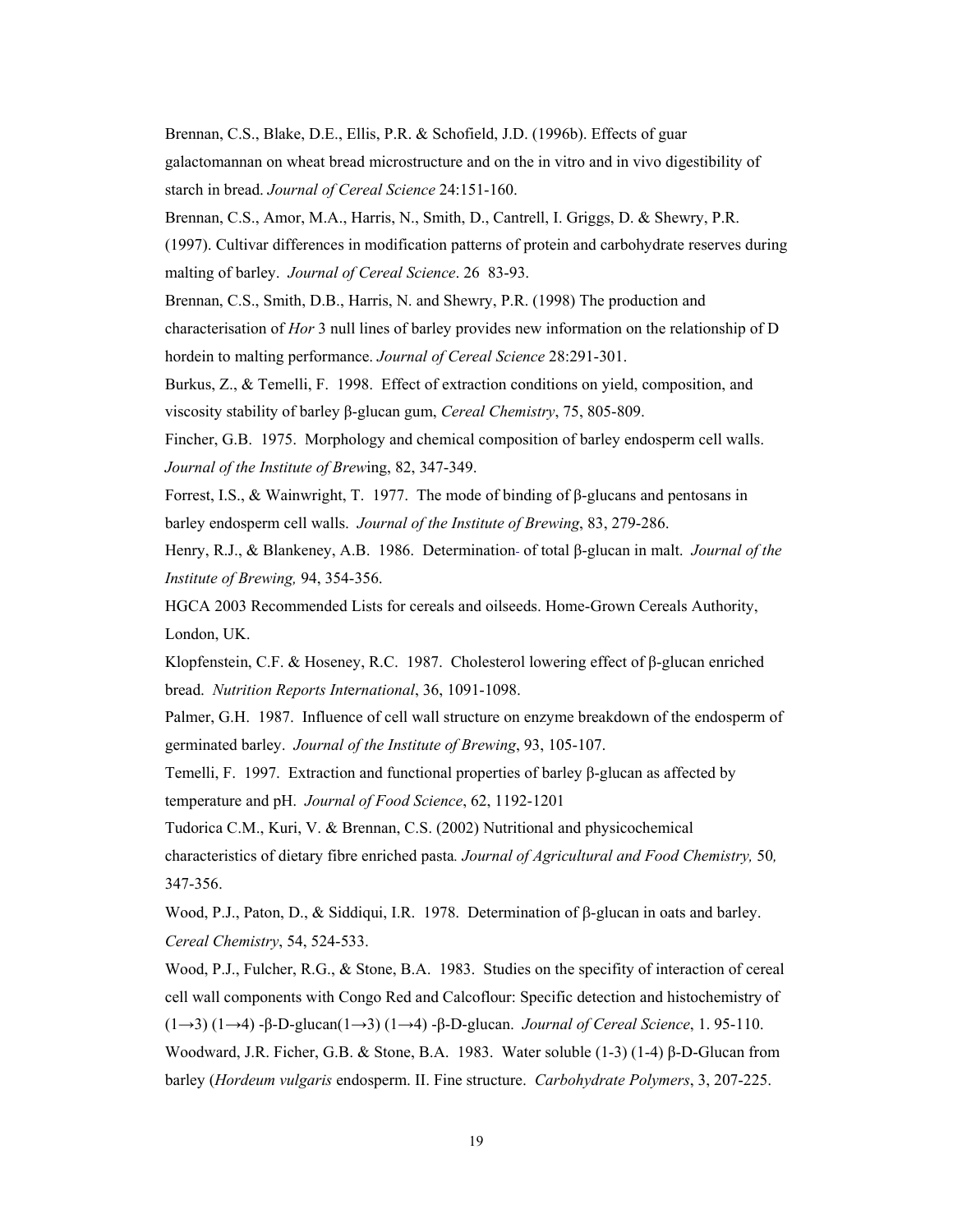Woodward, J.R., Philips, D.R., & Ficher, G.B. 1988. Water soluble (1-3) (1-4) β-D-Glucan from barley (*Hordeum vulgare*(*ditto above*)) endosperm. IV. Comparison of 40°C and 65°C soluble fractions. *Carbohydrate Polymers*, 8, 85-97.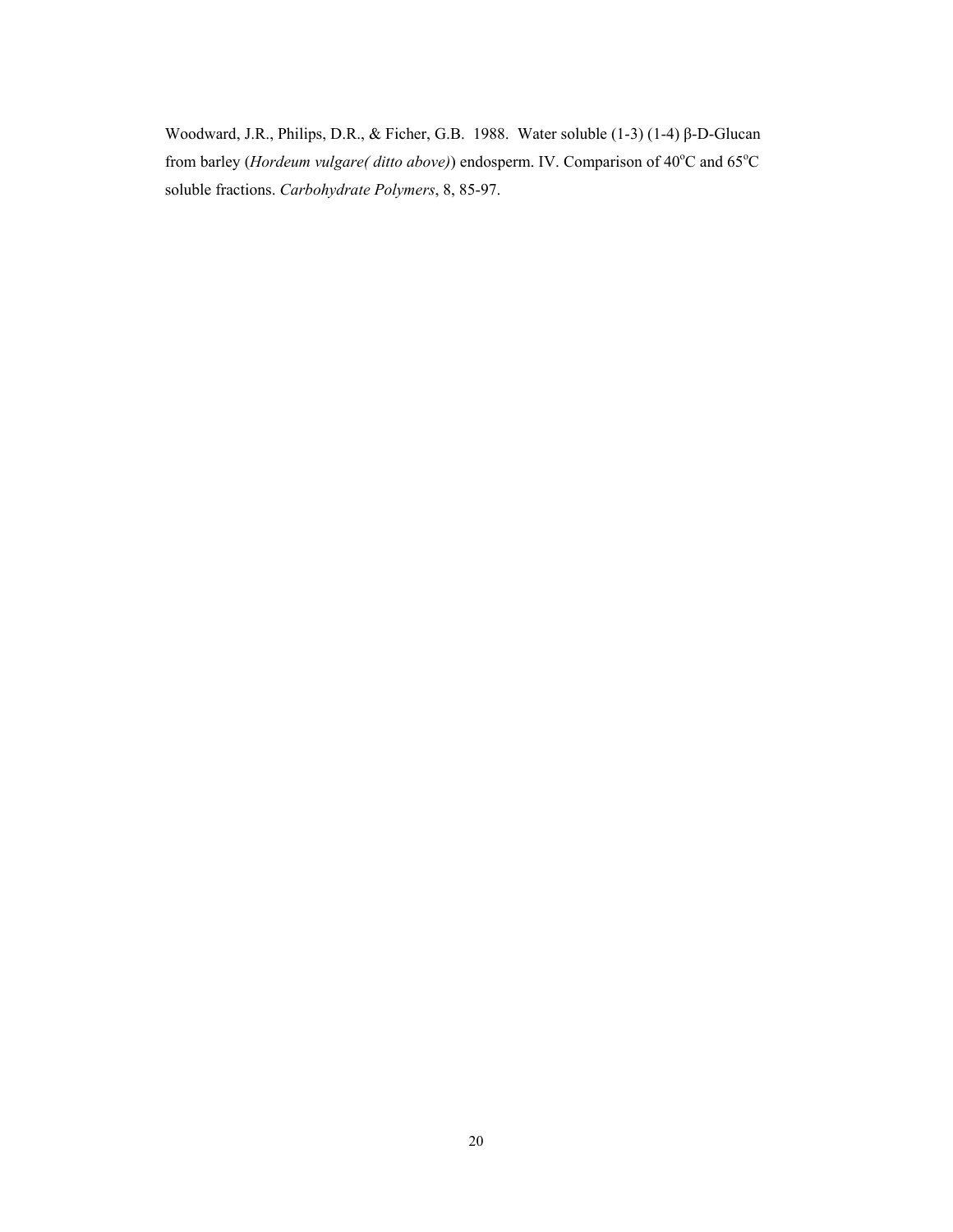# **2 Technical Detail Report.**

The research project was conducted at University of Plymouth, Seale-Hayne Campus, Newton Abbot, Devon, TQ12 1QR. Miss Louise Symons was employed as the research assistant conducting the investigations during the 12 month period of the project.

For ease of reading the report, it will be written in the form of individual papers which explore the individual elements of the project. Information form each of these sections has been used for the production of actual research publications (some of which have been accepted for publication).

The current publication output from this project include:-

- 1. Symons, L.J. & Brennan, C.S. (2004) The influence of (1→3) (1→4)-β-D-glucan rich fractions from barley on the physicochemical properties and *in vitro* reducing sugar release of white wheat breads *Food Science* (IN PRESS).
- 2. Brennan, C.S. & Symons, L.J. (2004) The potential use of barley β-glucan as a functional food ingredient *Applied Biotechnology, Food Science and Policy* (IN PRESS).
- 3. Symons, L.J. & Brennan, C.S. (2004) The effect of barley β-glucan fibre fractions on starch gelatinisation and pasting characteristics. *Food Science* **69**: 257-261

## *Proceedings of Conferences*

- 4. Brennan, C.S. (to be presented) Low GI cereal foods: the role of dietary fibre and food structure. IN: Proceedings of the  $12<sup>th</sup>$  ICC Cereal & Bread Congress Harrogate 2004. Woodhead Publishers.
- 5. Symons, L.J., Jones, T.E.R., Moates, R. & Brennan, C.S. (2003) Evaluation of extraction techniques on barley β-glucan behaviour in starch gel systems: effects on starch gelatinisation, pasting rheology and degradability. (paper in the Cereals 2003 Proceedings of The Royal Australian Chemical Institute September 2003 Adelaide).
- 6. Symons, L.J., & Brennan, C.S. (2003) Pasting behaviour of β-glucan / starch gels: the effect of barley β-glucan extracts on starch gelatinisation and degradation. Proceedings of Dietary Fibre 2003 (AACC / ICC / TNO, Netherlands) p79-80.

The support of the HGCA has been / will be acknowledged in each of these publications.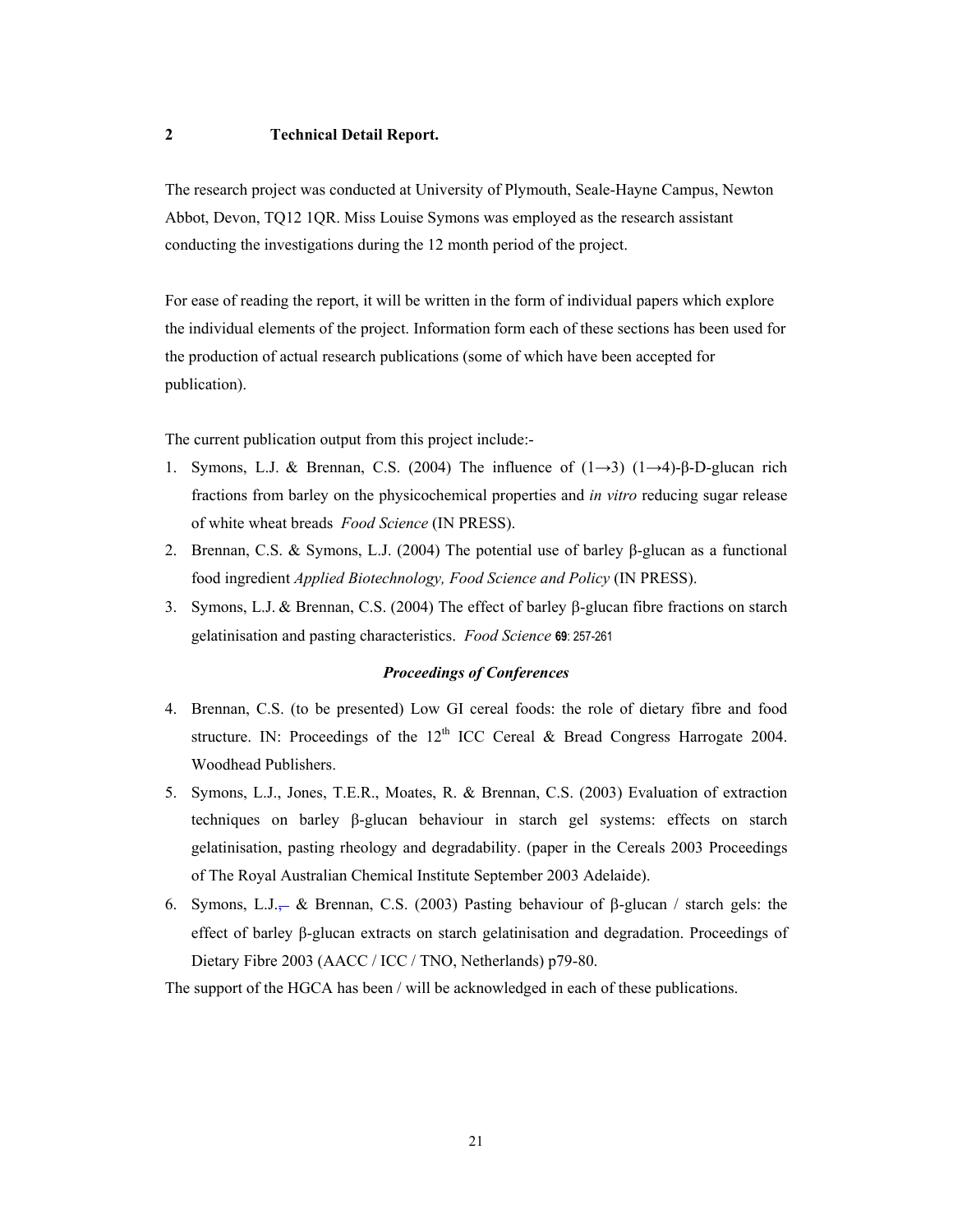## **2.1- The potential use of barley β-glucan as a functional food ingredient.**

## *Introduction*

Over recent years there has been an increased focus on the importance of dietary fibre as part of a balanced and nutritious diet. In particular soluble fibres such as β-glucans have been shown to have effects on the glycaemic and cholestromic nature of foods. Barley is a good source for these functional ingredients. The rheological characteristics and hence potential nutritional benefits may be related to β-glucan extraction procedures. Additionally, the inclusion of βglucans have potential uses in low-fat food products and in optimising dairy product formulations.

# *Barley as a source of beat-glucan*

Barley belongs to the genus *Hordeum* and can be considered as one of the most ancient crop plants, with its cultivation is mentioned in the Bible. Archaeological studies have revealed tworowed barley cultivation by about 8000 B.C. in Iran, with six-rowed barley appearing approximately 6000 B.C. (Bothmer & Jacobsen 1985). World production of barley in 2000/2003 was approximately 134 million metric tonnes. By far the leading barley producer is the EU (51.659Mt) followed by the Former Soviet Union (25.013Mt), and Canada (13.172Mt). In terms of the UK, Barley is the second most important crop, with approximately 6.2 million metric tonnes produced in 2002 (HGCA 2003).

The principal uses for barley are as feed for animals, in the form of barley meal, and as a grain material for malting and brewing in the manufacture of beer and whisky. Much research has been conducted on the role of endosperm components on the malting potential of barley (Bathgate et al 1974; Bamforth et al 1979; Henry & Blackeney 1986; Palmer 1987; Brennan et al, 1996a, 1997, 1999). However the barley crop may be considered relatively under-utilised with regards to its potential use as an ingredient in processed foods. Recent attention has focussed on the potential use of β-glucan as a functional food ingredient.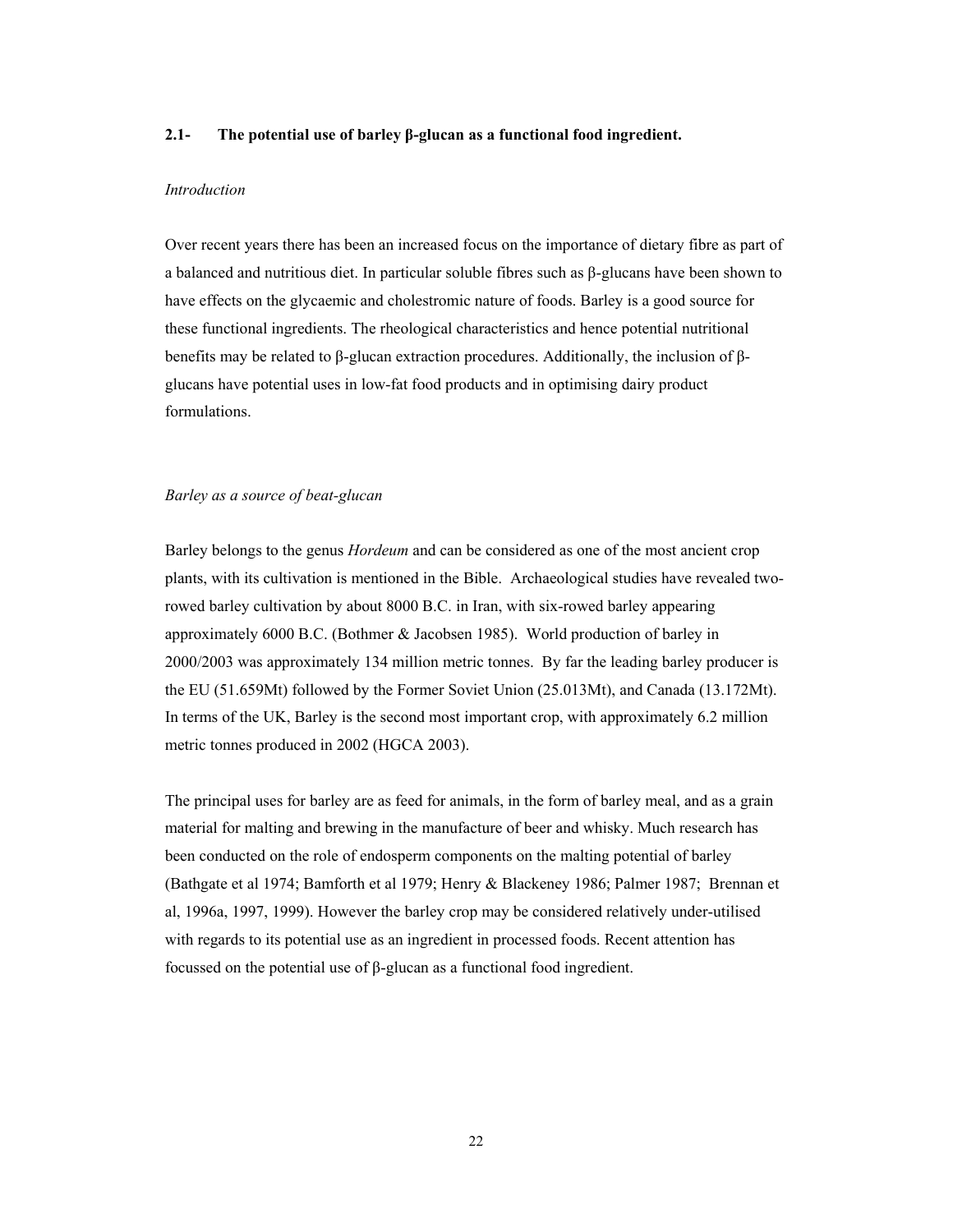## *Occurrence of barley β-glucan in the grain*

β-Glucan has long been regarded as one of the most influential characteristics in relation to malting potential and brewing yield in barley, regulating the rate of endosperm modification (Brennan et al, 1999). Levels of β-glucan can vary dramatically between varieties but usually range from 2-6%. Despite their relatively small contribution to the total weight of the grain, it is clear that β-glucans have a disproportionate impact on the technology of barley utilisation and on the nutritional value of the grain. There have been several studies on the dependence of βglucan content on genetic and environmental factors (Knuckles et al 1992; Yoon et al 1995; Zhang et al 2002). Although the relative contributions of these factors cannot be precisely quantified, there is a general agreement that the genetic background of the barley is more important than environmental conditions as a determinant of the final β-glucan content of the grain (Gill et al 1982, Morgan et al 1983, Henry 1986, Stuart et al 1988). For instance research conducted by Lehtonen et al (1987) reported that 2 row barley genotypes had higher β-glucan content than 6 row barley. Studies have also indicated that waxy (up to 100% amylopectin) barley cultivars have higher levels of β-glucan in the endosperm than no-waxy varieties (Ulrich et al 1986, Yoon et al 1995).

One of the major environmental factors that influences β-glucan levels appears to be the availability of water during grain maturation. Dry conditions before harvest result in high βglucan levels (Bendelow 1975). Conversely, moist conditions cause a decrease in β-glucan levels (Stuart et al 1988, Aman et al 1989). This may either be related to the fact that final grain filling is adversely affected in drought conditions through impairment of starch synthesis and deposition, or because β-glucan synthesis is enhanced in dry conditions.

# *Non-starch polysaccharides of the barley grain*

The non-starch polysaccharides found in mature barley grains include fructans, β-(1-4)-Dglucan (cellulose), β-glucan, arabinoxylans and glucomannans. The β-glucan components are linear molecules with approximately 30%  $\beta$ -(1→3) and 70%  $\beta$ -(1→4) linkages randomly dispersed and are associated with firmly linked peptide sequences in the barley endosperm cell wall (Fleming & Kawakami 1977; Forrest & Wainwright 1977). Differences can be observed in the composition of cell walls of the starchy endosperm and the aleurone. Cell walls of the starchy endosperm consist of about 70% β-glucan and 20% arabinoxylan whereas the aleurone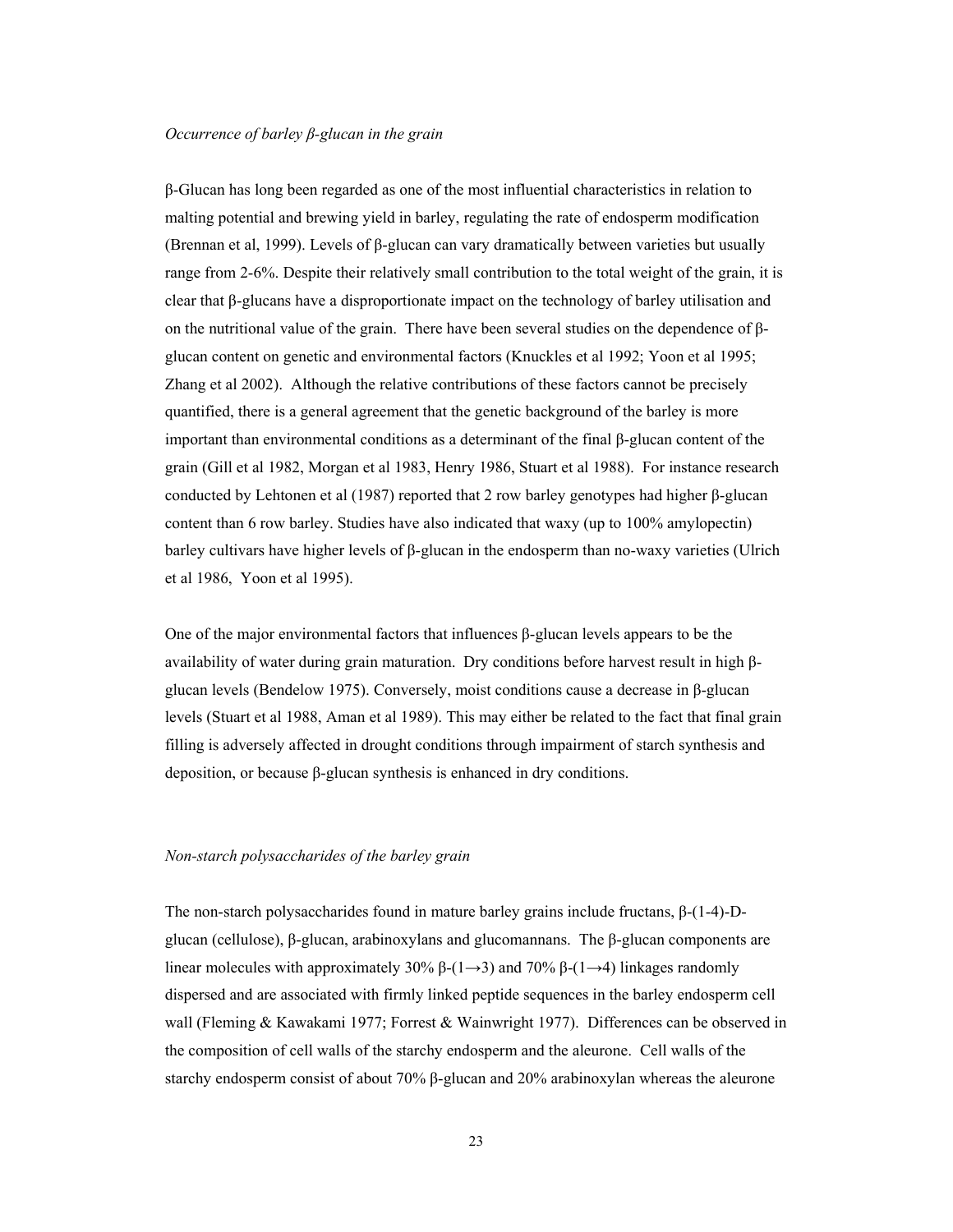cells contains 26% β-glucan and 67% arabionxyaln, both contain similar amounts of glucomannan and cellulose (Bacic & Stone 1981a,b; Wood et al 1983; Woodward et al 1983, 1988).

## *Extraction procedures*

Barley β-glucan has been subject to much investigation regarding the isolation, purification, and the effects that these processing conditions have upon their physicochemical, structural and physiological effects (Fincher 1975; Woodward et al 1983; Klopfenstein & Hoseney 1987; Woodward et al 1988; Bhatty 1993, 1995; Temelli 1997; Burkus & Temelli 1998).

The extraction of β-glucan from cereal grains generally involves three basic steps: deactivation of native enzymes, extraction of the β-glucan, and then precipitation of the β-glucan. Enzymes, namely the endogenous β-glucanases, need to be deactivated in the cereal grains since they are responsible for decreasing the molecular weight and thereby the functional properties of the extracted β-glucan. Deactivation is usually achieved by refluxing the barley with aqueous ethanol or treating the barley flour with dilute aqueous ethanol.

Key extraction methodologies for barley and oat β-glucan were developed by Wood et al (1977, 1978), who assessed particle size, temperature, pH and ionic strength on β-glucan yield at laboratory scale, and prepared an oat gum containing 78% β-glucan from oat bran at the pilot plant scale using hot alcohol deactivated oat bran (75% ethanol/4 hours) and a sodium carbonate extraction at pH 10 (Wood et al 1989). McCleary (1988) increased the extraction rate of barley  $β$ -glucan to 90% using sequential water extractions at 40, 65, and 95°C. Bhatty (1993) investigated the influence of different solvents on the recovery and viscosity of barley and oat gums and achieved the highest enrichment of β-glucan and pentosans from barley bran using 1M NaOH as solvent and applied the same approach as Wood et al (1989). However this procedure solubilised considerable quantities of starch and protein, resulting in a contaminated extract. This problem can be negated using a hot water extraction procedure in the presence of thermostable  $\alpha$ -amylase (Sauliner et al 1994).

The cost of these extraction techniques can be regarded as a major limiting factor in the use of β-glucan as a functional food ingredient. Additionally, the use of organic solvents may affect the solubility of the precipitated β-glucan gums (Beer 1996; Morgan and Ofman 1998). To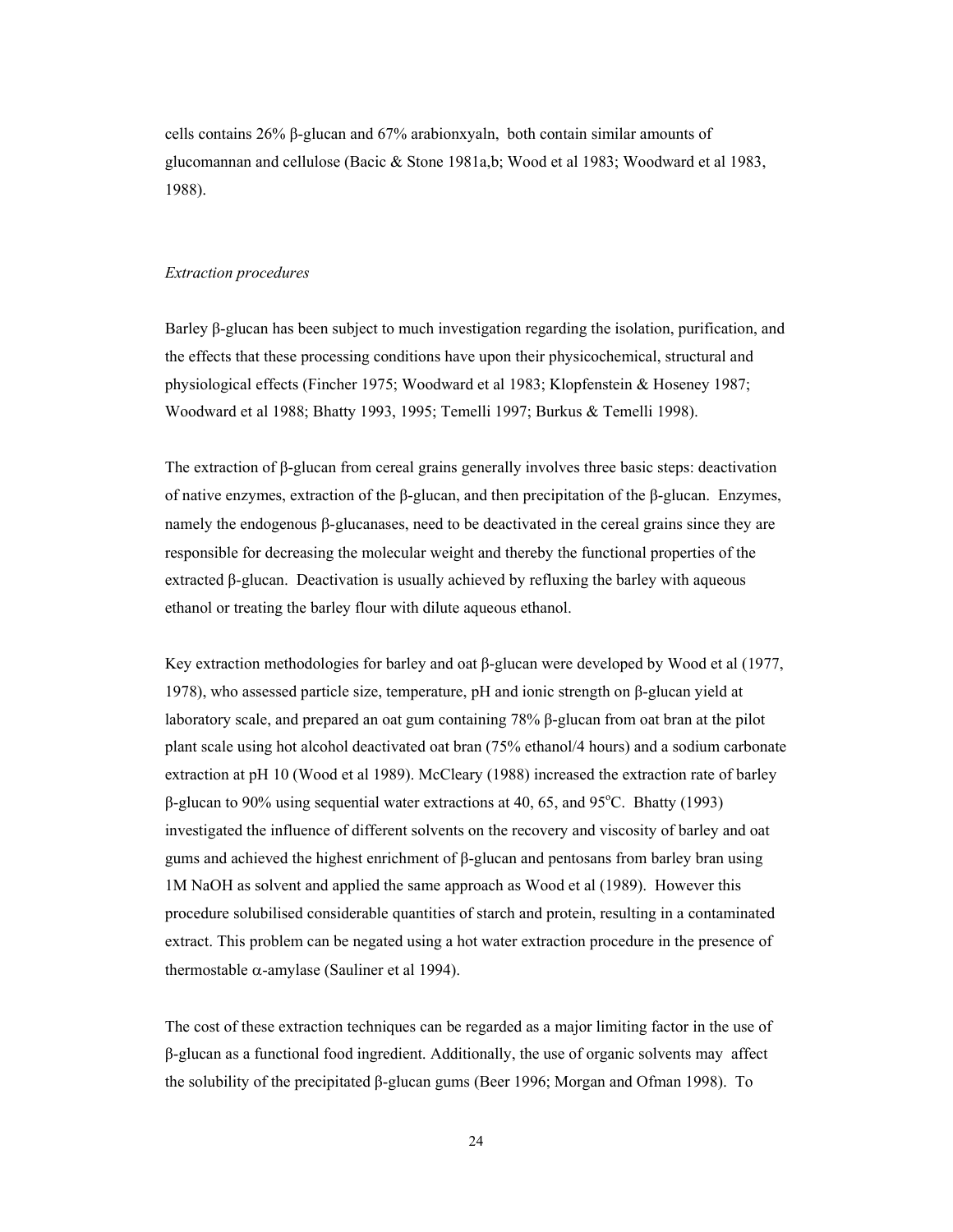counteract these negative factors, whilst endeavouring to produce a more cost effective extraction process, Morgan and Ofman (1998) developed a hot water extraction procedure of the β-glucan from the grain followed by a freeze and thaw of the extract. The resulting product (Glucagel) contained between 89-94% β-glucan, depending on the length of the initial extraction.

The temperature and pH of extraction process also affects the recovery of β-glucan. Temelli (1997) illustrated that β-glucan content increased with temperature, but not pH. Burkus & Temelli (1998) further evaluated the effect of extraction conditions upon yield, composition, and viscosity stability of barley gum from a regular barley (Condor) and a waxy cultivar blend. In their research, extraction conditions were evaluated including an extraction with:- no additional treatment, boiling of extract, prior refluxing of flour with 70% ethanol, and treatment of extract with thermostable alpha-amylase for purification. Highest β-glucan purity achieved was with a boiled Condor extract at pH 7 (81.3% yield), closely followed by refluxed waxy barley extracted at pH 8 and treated with an amylase (79.3% yield). Refluxed gums followed by purification treatment (pH 7), produced the highest stable viscosity. Symons and Brennan (2004a) examining extraction procedures have also shown that extraction with thermostable alpha-amylase yielded the purest β-glucan fraction.

The nature of extraction can also have a profound effect upon β-glucan molecular weight, which in turn affects the functional behaviour of β-glucan. Carr et al (1990) observed that the use of NaOH for complete extraction results in depolymerisation of the  $\beta$ -glucan, whilst Ahluwahila & Ellis 1984) found similar effects with acids. Beer et al (1997a,b) later observed loss in molecular weight during extraction of oats and barley in NaOH, whereas Knuckles et al (1997a) found that sequential extractions resulted in a decrease in extracted β-glucan molecular weight. Thus care must be taken to optimise the yield and rheological characteristics of Beer et al (1997a) observed loss in molecular weight during extraction of β-glucan extracts.

25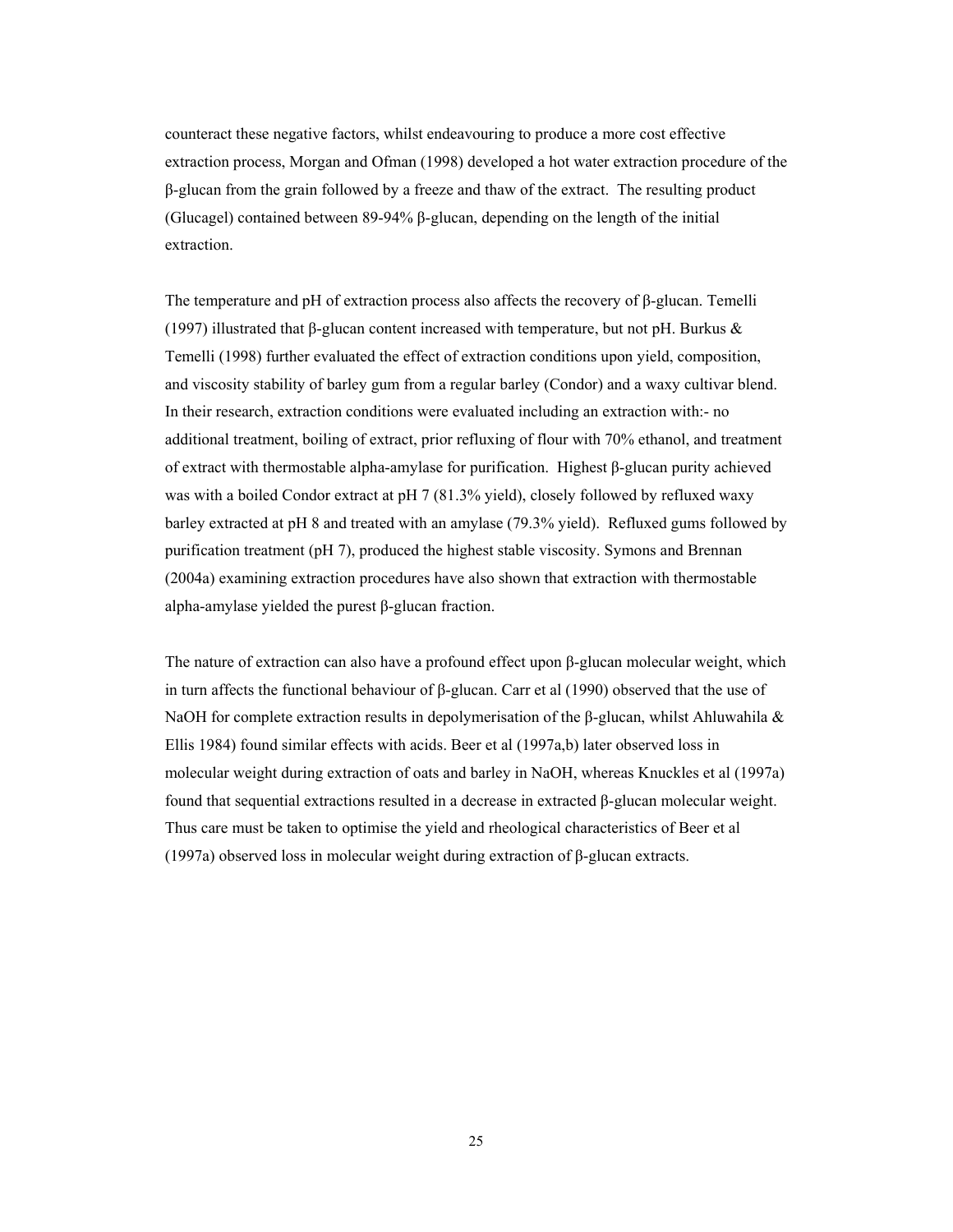## *The role of β-glucan as a source of dietary fibre*

Much of the more recent attention with regards to  $\beta$ -glucan use in food systems has stemmed from its use as a functional dietary fibre. The term dietary fibre is used to collectively describe a group of substances in plant material which resist human digestive enzymes. Official definitions of dietary fibre have been made by both the Dietary Fibre Technical Committee of the American Association of Cereal Chemists AACC (AACC 2000, 2001, 2003) and the Food Nutrition Board (FNB) of the Institute of Medicine of the National Academics.

Potential health benefits of dietary fibre include; manipulation of bowel transit time (Feldheim et al 2000), prevention of constipation, reduction in risk of colorectal cancer (Hill 1997; Bingham et al 1990; Faivre et al 1999), lowering of cholesterol and regulation of blood glucose levels for diabetes management (Bornet et al 1981; Gallagher et al 1993; German et al 1996; Frost et al 1999), production of short chain fatty acids (Velasquez et al 2000: Wisker et al 2000; Karppinen et al 2000) and promotion of colonic health, stimulating the growth of beneficial gut microflora (prebiotic).

Traditionally dietary fibres have been divided into soluble and insoluble fractions. Foods high in soluble dietary fibre have been shown to have a positive effect on reducing hyperglycaemia and hyperinsulinaemia, with reference to the control of diabetes (Brennan & Tudorica 2003) and in the reduction of the possibility of developing risk factors for degenerative diseases, such as obesity (Burley et al 1987), hyperlipidaemia (Jenkins et al 1985) and hypertension (Anderson, 1983). High fibre foods have been correlated to the modulation of glycaemic response, on the basis of studies by Jenkins et al (1976, 1977, 1978) with purified fibres and with fibre rich foods (Jenkins et al 1980; Truswell 2002; Tudorica et al 2002a).

Many attempts have been made to clarify the mechanisms by which dietary fibres behave. With regard to the reduction of glycaemic response, proposed mechanisms include the amount and quality of fibre (Wolever 1990; Nishimune et al 1991), increased viscosity (Mourot et al 1988), maintenance of physical integrity (O.Dea, et al 1980) and incomplete starch gelatinisation (Ross et al 1987; Brennan et al 1996b; Tudorica et al 2002a). The cholesterol lowering potential of cereal fibres is considered as a result of activity in the upper gastrointestinal tract and are related in part to the network formation capability and viscosity of the dietary fibre. However there is also evidence to suggest that fermentation products in the lower gastrointestinal tract may influence the physiological outcome (Throburn et al 1983; Reimer et al 2000)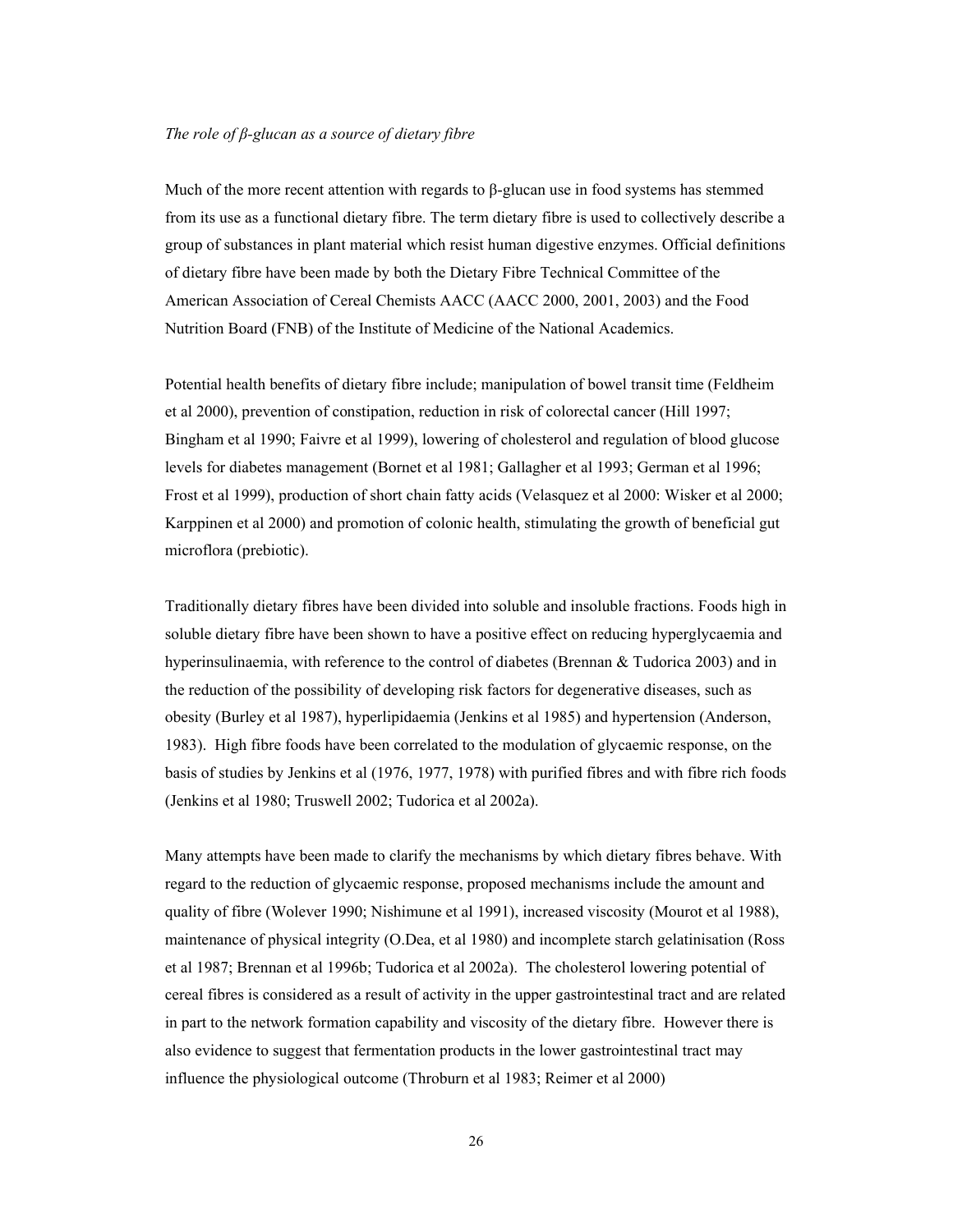## *Physiological effects of β-glucan enrichment in cereal food*

The most widely known nutritional benefits of β-glucans are the attenuation of blood glucose and insulin (Wood et al 1990; Wood et al 1994a), and hypocholestrolemic properties (Braaten 1994; Beer 1995), and the prevention of colorectal cancer (Thorburn et al 1983; Lebet 1996; Reimer et al 2000). Other notable but perhaps less documented effects of β-glucan in the form of oat bran and gum include gastric emptying (Johansen et al 1996, 1997), diminished absorption of nutrients (Edwards et al 1988; Lund et al 1989), prolonged postprandial satiety, through secretion of cholecystokinin (Anderson 1990; Bourdon et al 1999), and increased stool bulk and relief of constipation (Hojgaard et al 1980; Valle-Jones 1985; Odes et al 1993).

Part of these physiological properties appear to be related to the rheological characteristics of βglucan. Wood et al (1994a) demonstrated an inverse linear relationship between log (viscosity) of oat β-glucan in a drink model (varying MW/dose) and the magnitude of 50g oral load. Although individual comparisons with controls were insignificant, observations from regressional analysis revealed that viscosity accounted for 79-96% of the modifications in glucose and insulin response. *Inter alial* viscosity also appears to be controlled by solution concentration and the molecular weight of β-glucans. Further studies Wood et al (1994b) proposed that the glycaemic response of fibre rich foods was inversely related to viscosity (concentration and molecular weight).

# *Potential use of β-glucan in cereal food products*

The potential benefits of β-glucan inclusion in food systems has been illustrated by a number of cereal food commodities. Hallfrisch et al (1997) reported that an oat β-glucan concentrate (oattrim) reduced glycaemic responses in men and women. More recent studies by Hallfrisch et al (2003) have evaluated the use of β-glucans isolated from oats and barley (NutrimX), and their corresponding affects upon plasma glucose, insulin, and glucagons responses in non-diabetic adults, concluding that barley β-glucan were of greater use in the regulation of glucose and insulin responses.

Research specifically examining the effect of barley β-glucan additions to durum wheat pasta has shown that post prandial blood glucose and insulin responses were reduced following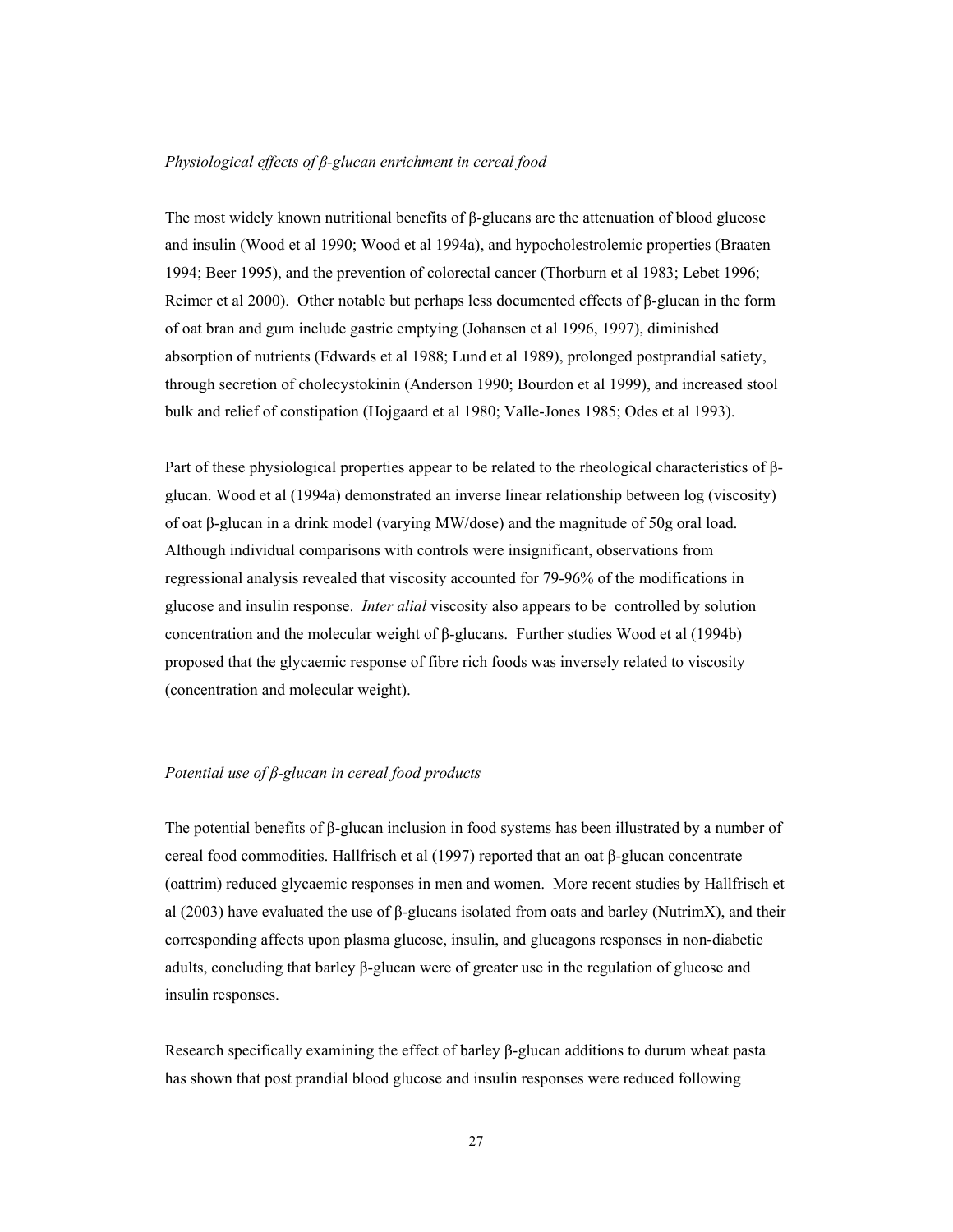ingestion of pasta enriched with barley flour substituted for durum wheat flour, resulting in a reduced glycaemic response (Knuckles et al 1997b; Yokoyama et al 1997).

Cavallero et al (2002) incorporated β-glucan rich fractions into wheat bread. Four breads were produced 100% bread wheat (total β-glucan 0.1: soluble β-glucan 0.1), 50% bread wheat flour and 50% barley flour, 50% bread wheat flour and 50 % sieved barley fraction and 50% bread wheat flour and 50% water soluble barley fraction. Eight adults were fed test meals of each of the four breads and glycaemic indexes calculated from finger prick capillary tests. Results revealed a linear decrease in glycaemic index associated with increasing β-glucan concentrations. Similar reductions in starch degradation and sugar release have been demonstrated using *in vitro* digestion of breads enriched with purified barley β-glucan fractions (Symons and Brennan 2004b).

Jenkins et al (2001) observed the depression of glycaemic index by high levels of β-glucan fibre in two functional foods tested in type 2 diabetic outpatients. Volunteers were randomly given 50g portions of white bread, commercial oat bran breakfast cereal (4.4% β-glucan) a prototype β-glucan enriched breakfast cereal and a β-glucan breakfast bar (8.1% and 6.5% β-glucan respectively). Glycaemic indexes of prototype β-glucan enriched cereal (52) and bar (43) were significantly lower than commercial oat bran breakfast cereal (80) and white bread (100).

# *Hypocholestrolemic properties of barley β-glucan*

As well as the documented effect of β-glucan on the glycaemic index of foods, research has indicated a potential benefit of β-glucan in reducing cholesterol levels. Kerckhoffs et al (2003) investigated the effects of β-glucan from oat bran in bread and cookies and in orange juice in mildly hypercholestrolemic subjects. Although consumption of the β-glucan enriched bread and cookies (daily intake β-glucan 5.9g) there was no significant change in LDL cholesterol, consumption of the orange juice (5g β-glucan) resulted in decreased LDL cholesterol (6.7%) and the ratio of total to HDL cholesterol reduced (5.4%) compared with other drinks. Similarly Keogh et al (2003) investigating the possible effect of β-glucan on the incidence of serum cholesterol levels, however their results failed to demonstrate any significant response directly associated to β-glucan inclusion. This non-significant response may in part be due to a reduction in the efficacy of β-glucan following processing.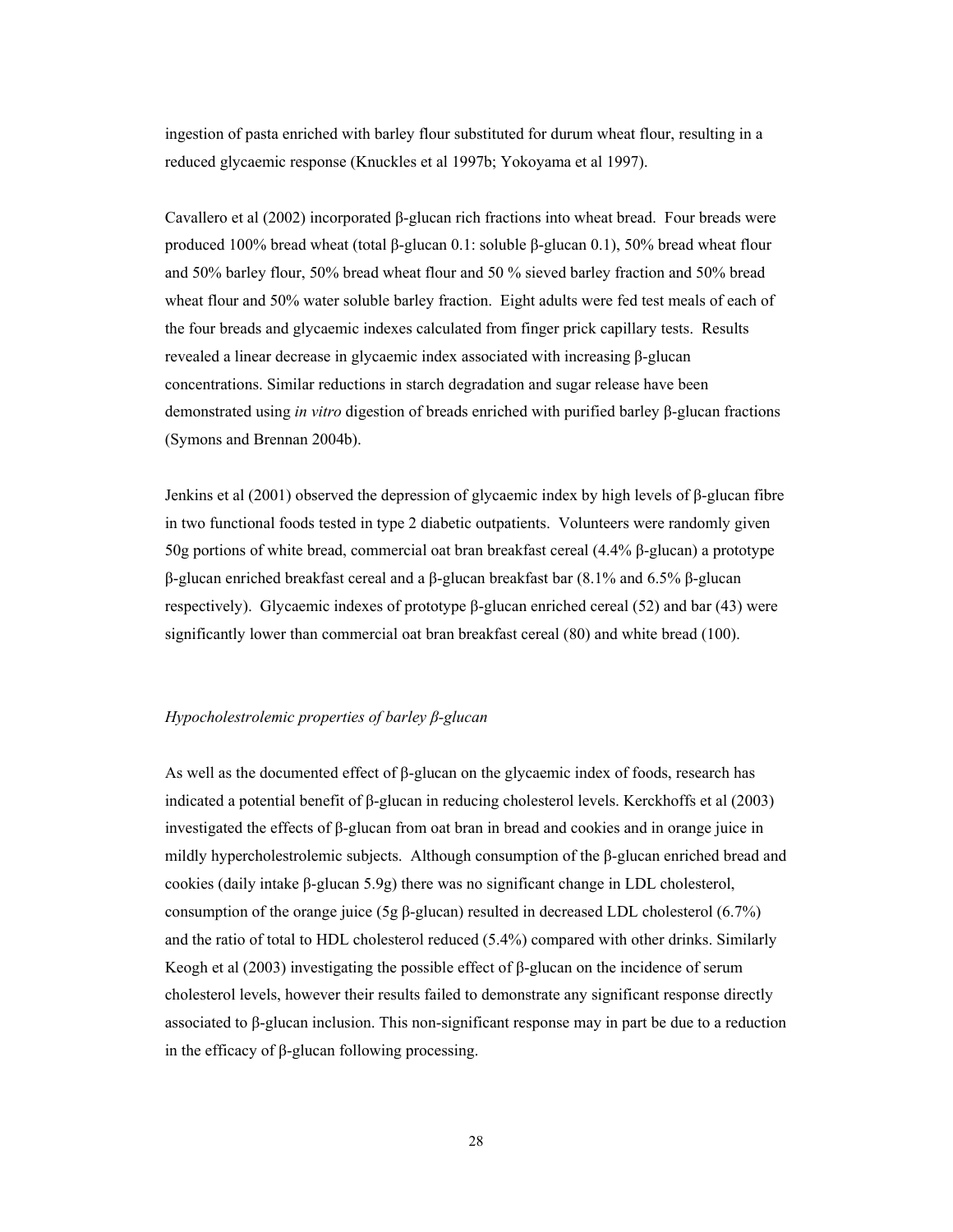The mechanisms by which β-glucans lower cholesterol are still not clearly defined (Kritchevsky 1997) although it is believed that viscosity is the predominant mechanism (Jensen et al 1993). One thought is that β-glucan increases intestinal viscosity and thus decreases absorption of cholesterol and the reabsorption of bile acids. Studies on the hypocholestrolemic effects of barley have tended to be conducted on model systems. Examples of such research includes studies investigating the effects of waxy hull-less barley in chicks by Fadel et al (1987), Martinez et al (1991), Newman et al (1991), Newman et al (1992) and Wang et al (1992), all reporting significant reductions in HDL or LDL cholesterol. Similarly, Ranhorta et al (1991) reported significantly lower serum cholesterol with rats fed diets containing bran or flour of from hull-less waxy barley compared with meal from the same material with reductions apparently related to the ratio of soluble fibre in each fraction.

# *Potential use of β-glucan in dairy food products*

The increased attention with regards to the use of β-glucans in foods may not be solely to beneficial nutritional properties, but also in processing optimisation. A good example of this is the potential use of both cereal and non-cereal β-glucans in the diary industry. Recent research has focussed on the use of soluble dietary fibres, and in particular β-glucans, in the manufacture of low-fat ice creams and yoghurts (Brennan *et al*, 2002). Such research has shown that by combining the use of β-glucans with other soluble dietary fibres the mouthfeel, scoopability and sensory properties of fibre enriched low-fat dairy products can be made to resemble those of full-fat products. Similarly, research examining the role of β-glucans on the glelation and rheological characteristics of cheese curds (Tudorica et al 2002 b) has indicated a beneficial effect of β-glucan inclusion in low fat products. The addition of β-glucan solutions to milk has also been shown have beneficial effects on curd formation, including a potential reduction in curd cutting time and increased curd yields (Tudorica et al 2002 b,c). Such results appear to be related to the gelling capacity of β-glucans and their ability to form a highly structured, and elastic, caseien-protein-glucan matrix.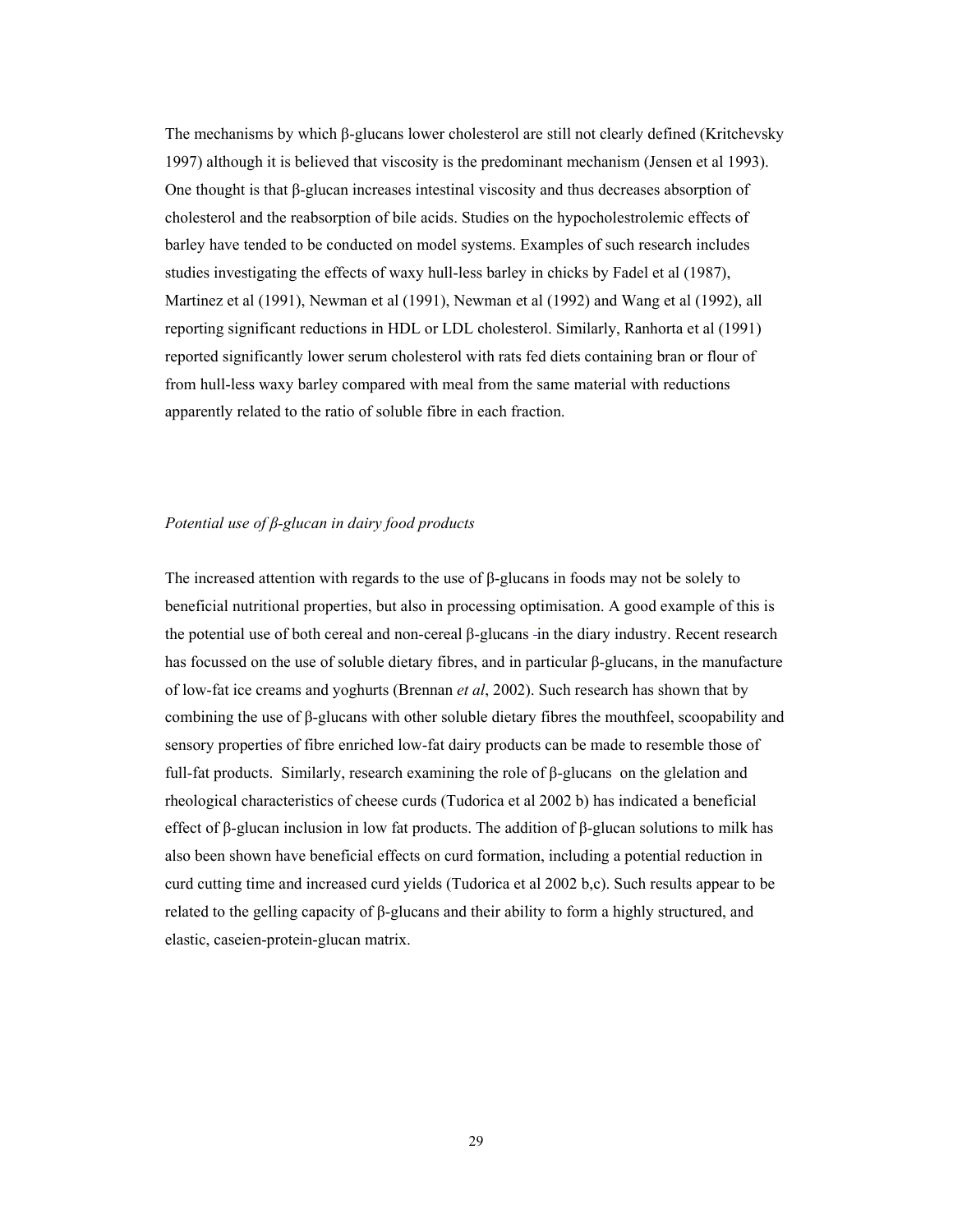## *Effect of processing on nutritional and rheological characteristics of β-glucan*

Relatively little work has been conducted on the role of food processing on the rheological or nutritional characteristics of β-glucans. Changes during processing may include molecular (chemical structure and degree of polymerisation), structural (molecular interactions) and functional properties (viscosity, water binding and solubility). These in turn may have a negative influence upon the sensory, physiological and ultimately the health benefits of βglucan. Alterations in the properties of  $\beta$ -glucan may arise from shearing damage due to mechanical processing (Wood et al 1989), or by excessive heat treatment of food products. Unfavourable structural changes may also occur during commercial purification, such as the depolymerisation of the linear structure (Wursh et al 1997), resulting in decreased molecular weight and reduced viscosity. Furthermore, mild extraction conditions (50-60°c) may not deactivate endogenous β-glucananses, which in turn may lead to increased depolymerisation βglucan (Fastnaught 2001; McCleary 2001). Thus, prior to processing of β-glucan rich and enriched foods, there is a need for consideration and manipulation of processing practices in order to optimise the nutritional quality of foods and minimise the degradation of the properties of β-glucan.

# *Conclusion*

There is little doubt that β-glucans offer many nutritional and rheological advantages to the food industry. The challenge now exists to optimise extraction procedures so as to produce consistent raw materials for the food industry. Additionally more research is needed to investigate potential effects of β-glucan inclusion in both dairy and cereal based food systems. Within this research, work is required to determine the effect of process parameters on the rheological characteristics and molecular weight profiles of β-glucan extracts, and determine if processing affects the efficacy of β-glucan inclusions. Such research is vital in broadening our understanding of how β-glucans can affect the nutritional characteristics of foods by altering the structure, texture and viscosity of food products.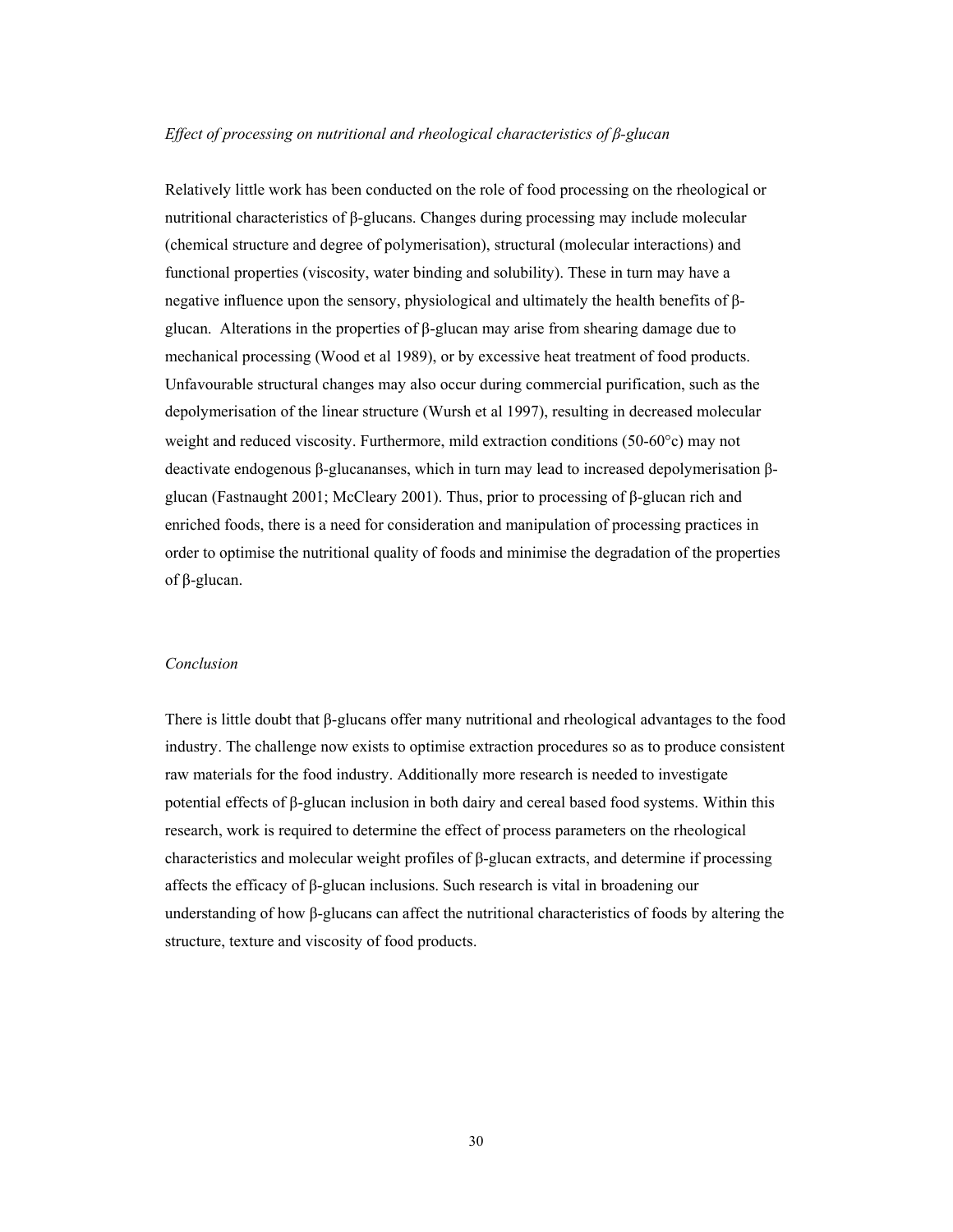#### *References*

AACC. 2000. AACC Board holds midyear meeting. *Cereal Foods World*, 45, 325.

AACC. 2001. AACC Dietary Fibre Technical Committee. The definition of dietary fibre. *Cereal Foods World*, 46, 112.

AACC. 2003. AACC Dietary Fibre Technical Committee. All dietary fire is fundamentally functional. *Cereal Foods World*, 48, 128-131.

Ahluwahlia, B., & Ellis, E.E. 1984. A rapid and simple method for the determination of starch and β-glucan in barley and malt. *Journal of the Institute of Brewing*, 90, 254-259.

Aman, P., Graham, H., & Tilly, A.C. 1989. Content and solubility of mixed  $(1\rightarrow 3)$   $(1\rightarrow 4)$  - $\beta$ -D-glucan in barley and oats during kerneal development and storage. *Journal of Cereal Sci*ence, 10, 45-50.

Anderson, J.W. 1983. Plant fibre and blood pressure. *Annals of Internal Medicine,* 98, 842- 846.

Anderson, J.W. 1990. Dietary fibre and human health. *Horticultural Science*, 25, 1488-1495.

Bacic, A., & Stone, B.A. 1981a. Isolation and ultrastructure of aleurone cell walls from wheat and barley. *Australian Journal of Plant Physiology*, 8, 453-474.

Bacic, A., & Stone, B.A. 1981b. Chemistry and organisation of aleurone cell wall components from wheat and barley. *Australian Journal of Plant Physiology*, 8, 475-495.

Bamforth, C.W., Martin, H.L., & Wainwright, T. 1979. A role for carboxypeptidase in the solubilisation of barley β-glucan. *Journal of the Institute of Brewing*. 89, 34-37.

Bathgate, G.N., Palmer, G.N., & Wilson, G. 1974. The action of endo-β-glucanases on barley and malt β-glucans. *Journal of the Institute of Brewing*, 80, 278-285.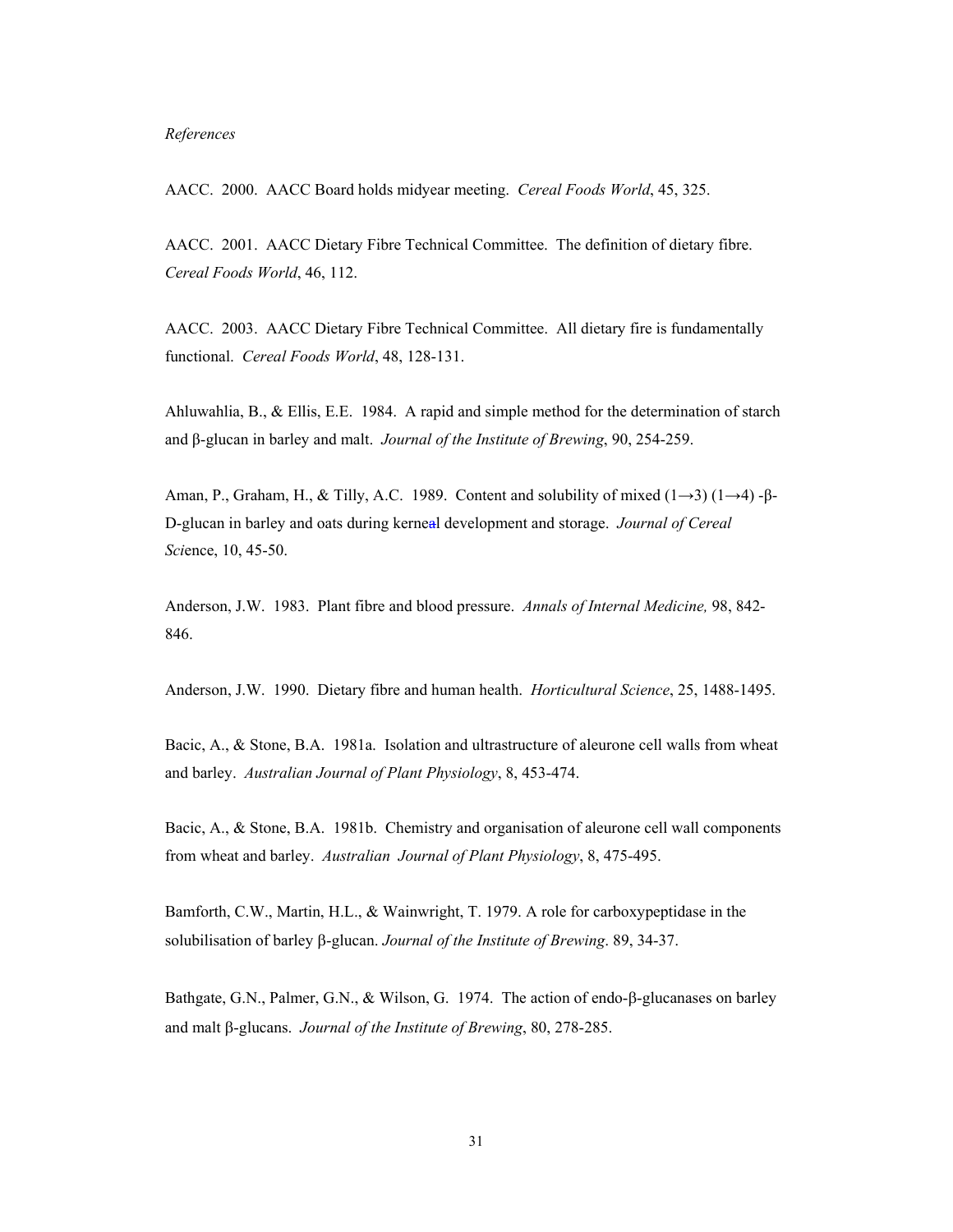Beer, M.U., Arrigoni, E., & Amado, R. 1995. Effect of oat gum on blood cholesterol levels in healthy young men. *European Journal of Clinical Nutrition*, 49, 517-522.

Beer, M.U., Arrigoni, E., & Amado, R. 1996. Extraction of oat gum from oat bran: effects of process on yield, molecular weight distribution, viscosity and (1→3) (1→4) -β-D-glucan content of gum. *Cereal Chemistry*, 73, 58-62.

Beer, M.U., Wood, P.J. & Weisz, J. 1997a. Molecular weight distribution and  $(1\rightarrow 3)$   $(1\rightarrow 4)$  β-D-glucan content of consecutive extracts of various oat and barley cultivars. *Cereal Chemistry*. 74, 476-480.

Beer, M.U., Wood, P.J. Weisz, J. & Fillion, N. 1997b. Effect of cooking and storage on the amount and molecular weight of  $(1\rightarrow 3)$   $(1\rightarrow 4)$  -β-D-glucan extracted from oat products by an in vitro digestion system. *Cereal Chemistry*, 74, 705-709.

Bendelow, V.M. 1975. Determination of non-starchy polysaccharides in barley breeding programs. *Journal of the Institute of Brew*ing, 81, 127-130.

Bhatty, R.S. 1993. Extraction and enrichment of  $(1\rightarrow 3)$   $(1\rightarrow 4)$  -β-D-glucan from barley and oat brans. *Cereal Chemistry*, 70, 73-77.

Bhatty, R.S. 1995. Laboratory and pilot plant extraction and purification of β-glucans from hull-less barley and oat bran. *Journal of Cereal Science*, 22, 163-170.

Bingham, S.A. 1990. Mechanisms experimental and epidemiological evidence relating dietary fibre (non-starch polysaccharides) and starch to protection against large bowel cancer. *Proceedings of the Nutritional Society*, 49, 153-171.

Bornet, F.R.J., Costagliola, D., Rizkalla, S.W., Blayo, A., Fontvieille, A.M., Haardt, M.J., Letanoux, M., Tchobroutsky, G., & Slama, G. 1987. Insulinemic and glycaemic indexes of six starch rich foods taken alone and in a mixed meal by type 2 diabetics. *American Journal of Clinical Nutrition*, 45, 588-95.

Bourdon, I., Yokoyama, W., Davis, P., Hudson, C., Backus, R., Richter, D., Knuckles, B., & Schneeman, B.O. 1999. Postprandial lipid, glucose, insulin, and cholecystokinin responses in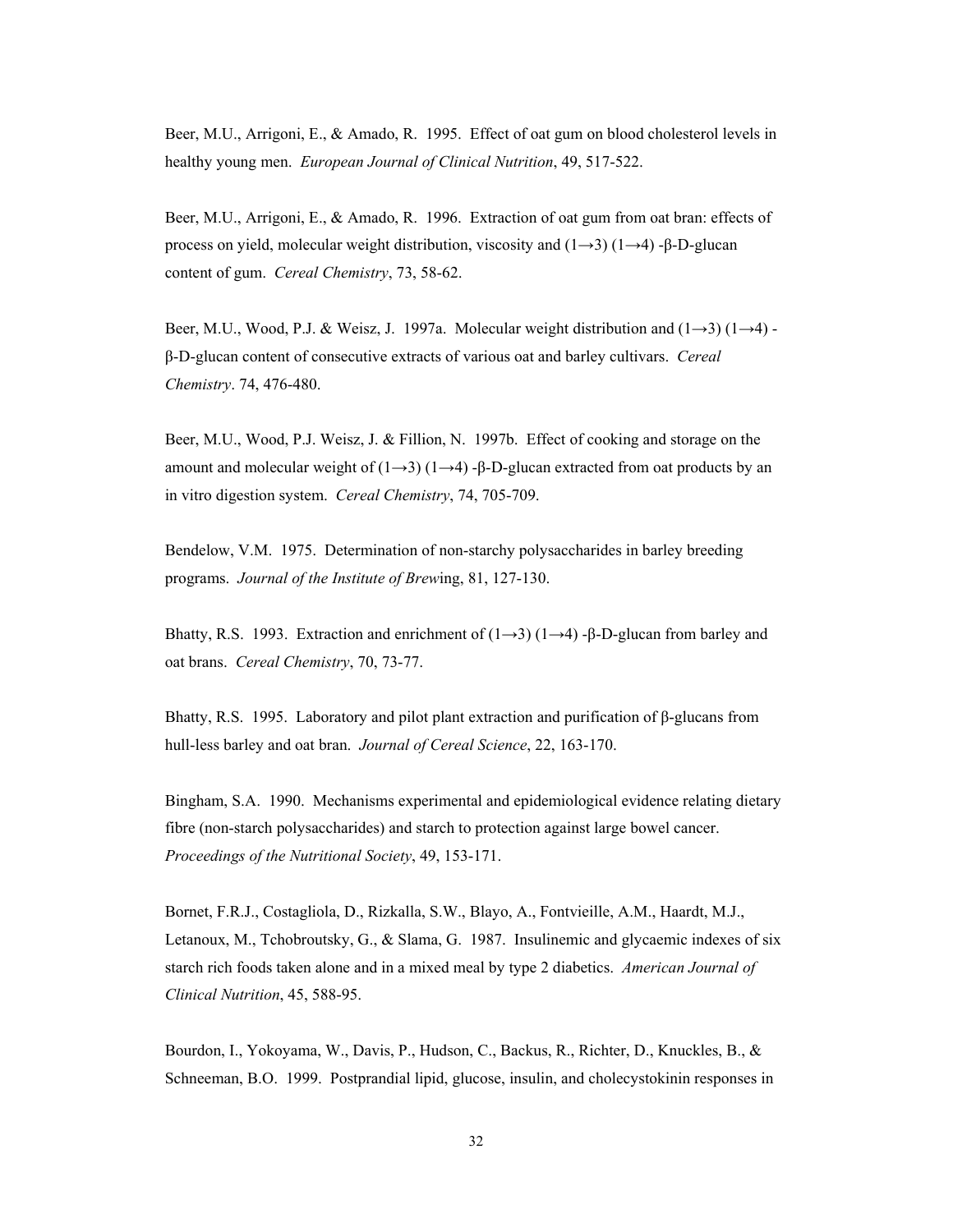men fed barley pasta enriched with β-glucan. *American Journal of Clinical Nutrition*, 69, 55- 63.

Bothmer., R.V. & Jacobsen, N. 1985. Origin, taxonomy and related species. In: D.C. Rasmusson. ed. *Barley*. American Society of Agronomy, Madison, WI, 19-56.

Brennan, C.S., Harris, N., Smith, D. & Shewry, P.R. (1996a). Structural differences in the mature endosperms of good and poor malting barley cultivars. *Journal of Cereal Science* 24:171-178.

Brennan, C.S., Blake, D.E., Ellis, P.R. & Schofield, J.D. (1996b). Effects of guar galactomannan on wheat bread microstructure and on the in vitro and in vivo digestibility of starch in bread. *Journal of Cereal Science* 24:151-160.

Brennan, C.S., Amor, M.A., Harris, N., Smith, D., Cantrell, I. Griggs, D. & Shewry, P.R. (1997). Cultivar differences in modification patterns of protein and carbohydrate reserves during malting of barley. *Journal of Cereal Science*. 26 83-93.

Brennan, C.S., Smith, D.B., Harris, N. and Shewry, P.R. (1998) The production and characterisation of *Hor* 3 null lines of barley provides new information on the relationship of D hordein to malting performance. *Journal of Cereal Science* 28:291-301.

Brennan, C.S., Tudorica, C.M. & Kuri, V. (2002) Soluble and Insoluble Dietary Fibres (Non-Starch Polysaccharides) and Their Effects on Food Structure and Nutritional. *Food Industry Journal* 5 261-272.

Brennan, C.S. & Tudorica, C.M. (2003) The role of carbohydrates and non-starch polysaccharides in the regulation of postprandrial glucose and insulin responses in cereal foods. *Journal of Nutraceuticals, Functional and Medical Foods.*4, 49-55.

Braaten, J.T., Wood, P.J., & Scott, F.W. 1994. Oat β-glucan reduces serum cholesterol concentration in hypercholestrolemic subjects. *European Journal of Clinical Nutrition*, 48, 465-474.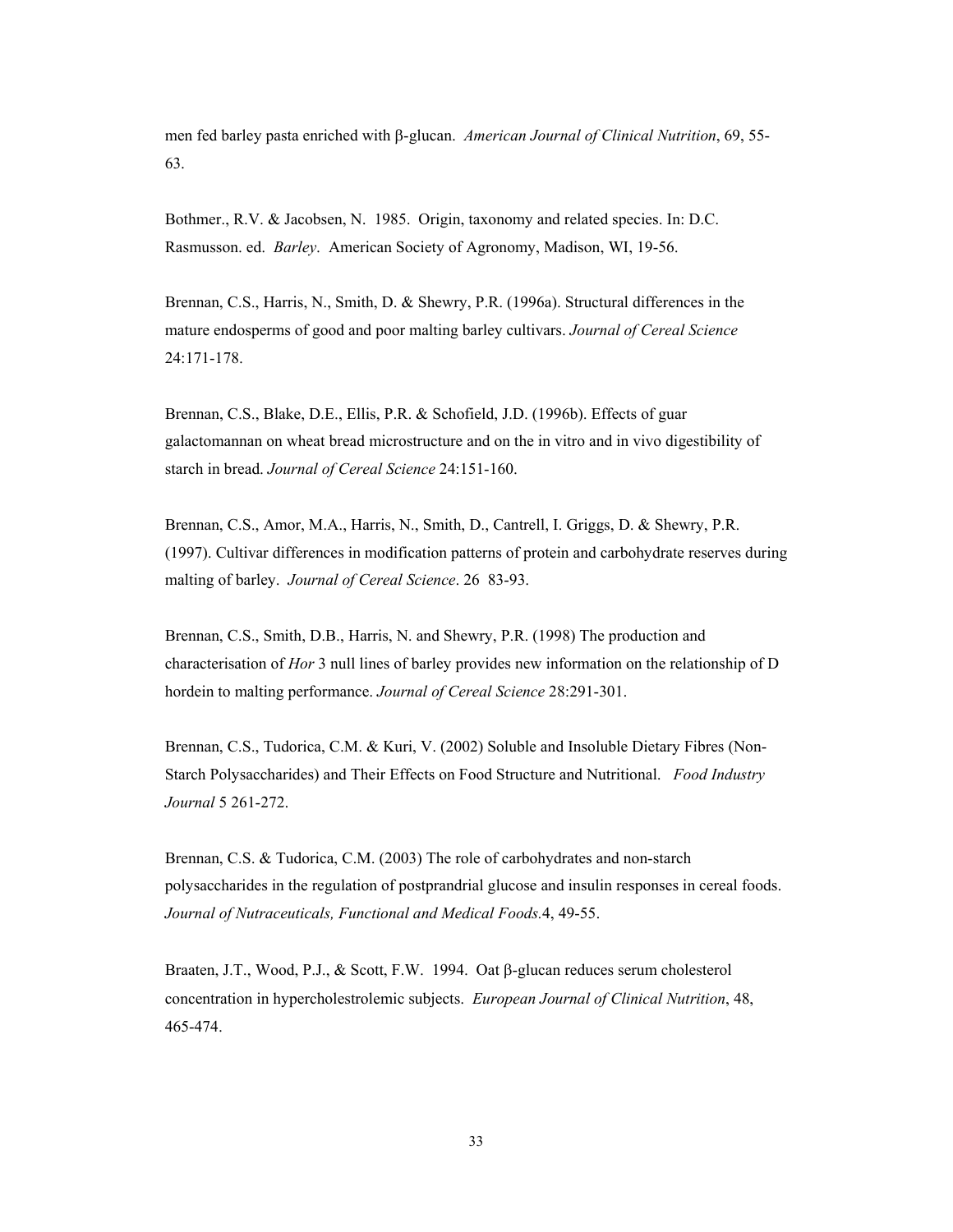Burkus, Z., & Temelli, F. 1998. Effect of extraction conditions on yield, composition, and viscosity stability of barley β-glucan gum, *Cereal Chemistry*, 75, 805-809.

Burley, V.J., Leeds, A.R., & Bundell, J.E. 1987. The effect of high and low fibre breakfast in hunger satiety, & food intake in a subsequent meal. *International Journal of Obesity 11*, Suppl. 1, 87-93.

Carr, J.M., Glatter, J.L., Jeraci, J.L. & Lewis, B.A. 1990. Enzymic determination of β-glucan in cereal-based food products. *Cereal Chemistry*, 67, 226-229.

Cavallero, A., Empilli, S., Brighenti, F., & Stanca, A.M. 2002. High  $(1\rightarrow 3)$   $(1\rightarrow 4)$ -β-Dglucan fractions in bread making and their effect on human glycaemic response. *Journal of Cereal Science*, 36, 59-66.

Edwards, C.A., Johnson, I.T., & Read, N.W. 1988. Do viscous polysaccharides slow absorption by inhibiting diffusion or convection? *European Journal of Clinical Nutrition*, 42, 307-312.

Fadel, J.G., Newman, R.K., Newman, C.W., & Barnes, A.E. 1987. Hypocholestrolemic effects of beta glucans in different barley diets fed to broiler chicks. *Nutrition Rep Int*, 35, 1049.

Faivre, J., Bonithon-Kopp, C. 1999. Diets, fibres and colon cancer. *Advanced Experiments in Medical Biology*, 472, 199-206.

Fastnaught, C. 2001. Barley fibre. In: Cho, S.S., & Drecher, M.L., eds. *Handbook of dietary fibre*. New York, Marcel Dekker, 519-422.

Feldheim, W., Wisker E. 2000. Studies on the improvement of dietary fibre intake. *Dtsch Lebensm-Rundsch*, 96, 327-330.

Fincher, G.B. 1975. Morphology and chemical composition of barley endosperm cell walls. *Journal of the Institute of Brew*ing, 82, 347-349.

Forrest, I.S., & Wainwright, T. 1977. The mode of binding of β-glucans and pentosans in barley endosperm cell walls. *Journal of the Institute of Brewing*, 83, 279-286.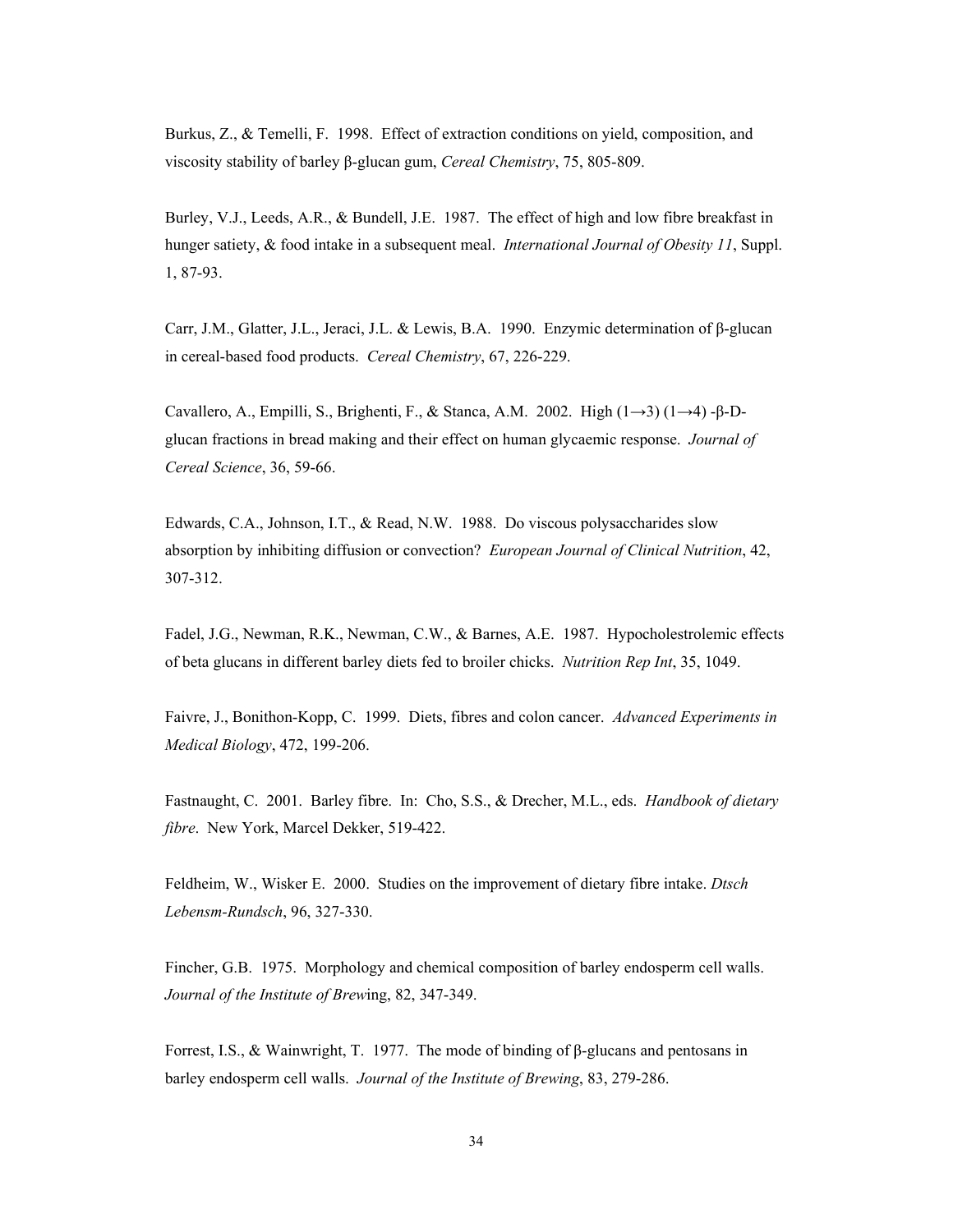Frost, G., Leeds, A.A., Dore, C.J. Maderios, S., Brading, S., & Dornhurst, A. 1999. Glycaemic index as a determinant of serum, cholesterol concentration. *Lancet*, 353, 1045-1048.

Gallagher, D.D., Hassel, C.A., Lee, K.J., Gallagher, C.M. 1993. Viscosity and fermentability as attributes of dietary fibre responsible for hypocholestrolemic effects in hamsters. *Journal of Nutrition*, 123, 244-252.

German, J.B., Xu., R. Walzem, R. Kinsella, J.E., Knuckles, B., Nakamura, M., &Yokoyama, W.H. 1996. Effect on dietary fats and barley fibre on total cholesterol and lipoprotein cholesterol distribution in plasmas of hamsters. *Nutrition Research*, 16, 1239-1249.

Gill, A.A., Morgan, A.G., and Smith, D.B. 1982. Total β-glucan content of some barley cultivars. *Journal of the Institute of Brewing*, 88, 317-319.

Hallfrisch, J., & Behall, K.M. 1997. Evaluation of foods and physiological responses to menus in which fat content was lowered by replacement with Oatrim. *Cereal Foods World,* 43, 100- 103.

Hallfrisch, J., Schofield, D.J., & Behall, K.M. 2003. Physiological responses of men and women to barley and oat extracts (NutrimX). II. Comparison of glucose and insulin responses. *Cereal Chemistry*, 80, 80-83.

Henry, R.J., & Blankeney, A.B. 1986. Determination of total β-glucan in malt. *Journal of the Institute of Brewing,* 94, 354-356.

HGCA 2003 Recommended Lists for cereals and oilseeds, Home-Grown Cereals Authority, London, UK.

Hill, M.J. 1997. Cereals, cereal fibre and colorectal cancer risk: a review of the epidemiological literature. *European Journal of Cancer Prevention*, 6, 219-225.

Hojgaard, L., Balslov, S, & Krag, E. 1980. The effects of oat bran on the intestinal transit time, faecal output and the output of faecal bile acids in healthy volunteers: A double blind investigation. *Ugeskrift for loger*, 142, 2625-2626.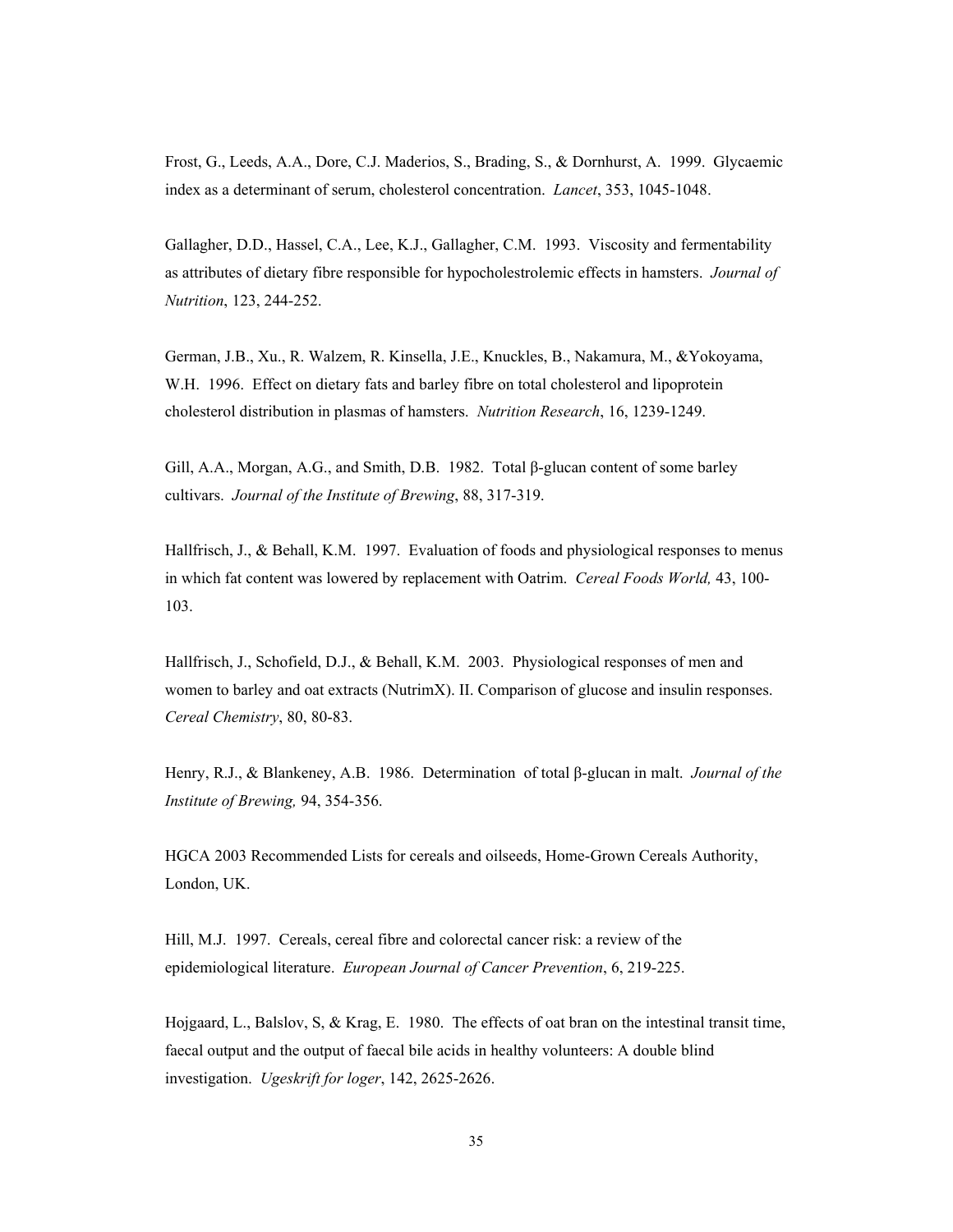Jenkins, D.J.A, Geoff, D.V., Leeds, A.R. Wolever, T.M.S., Gassull, M.A. &., Hockaday, T.D.R. 1976. Unabsorbable carbohydrates and diabetes: Decreased postprandial hyperglycaemia. *Lancet,* I, 172-174.

Jenkins, D.J.A., Leeds, R. Gassul, M.A., Cochet, R. & Alberti, K.G.M.M. 1977. Decreased post prandial insulin and glucose concentration by guar and pectin. *Annals of Internal Medicine*, 86, 20-23.

Jenkins, D.J.A. Goff, D.V., Leeds, Gassul, M.A., Haisman, P., Dilawari, J., Goff, D.V., Metz, G.L., & Alberti, K.G.M.M. 1978. Dietary fibres, fibre analogues, and glucose tolerance: importance of viscosity. *British Medical Journal,* 1, 1392-1394.

Jenkins, D.J.A., Wolever, T.M.S., Taylor, R.H., Barker, H.M., & Fielden, H. 1980. Exceptionally low blood glucose response to dried beans: comparison with other carbohydrate foods. *British Medical Journal,* 281, 578-570.

Jenkins, D.J.A., Wolever, T.M.S., Kalmusky, J., Giudici, S, Giordano, C., Wong, G.S., Bird, J.N., Patten, R., Hall, M., Buckley, G., & Little, J.A. 1985. Low glycaemic index carbohydrate foods in the management of hyperlipidaemia.. *American Journal of Clinical Nutrition,* 42, 604- 617.

Jenkins, A.L., Jenkins, D.J., Zdravkkovic, U., Wursch, P., & Vuskan, V. 2001. Depression of the glycaemic index by high levels of  $\beta$ -glucan fibre in two functional foods tested in type 2 diabetes. *European Journal of Clinical Nutrition*, 56, 622-628.

Jensen, C.D., Spiller, G.A. Gates, J.E., Miller, A.F., & Whittam, J.H. 1993. The effect of acacia gum and a water soluble dietary fibre mix on blood lipids in humans. *Journal of American College of Nutrition*, 12, 147-154.

Johansen, H.N., Bach Knudsen, K.E., Sandstrom, B., & Skjoth, F. 1996. Effects of varying content of soluble dietary fibre from wheat flour and oat milling fractions on gastric emptying in pigs. *British Journal of Nutrition*, 75, 339-351.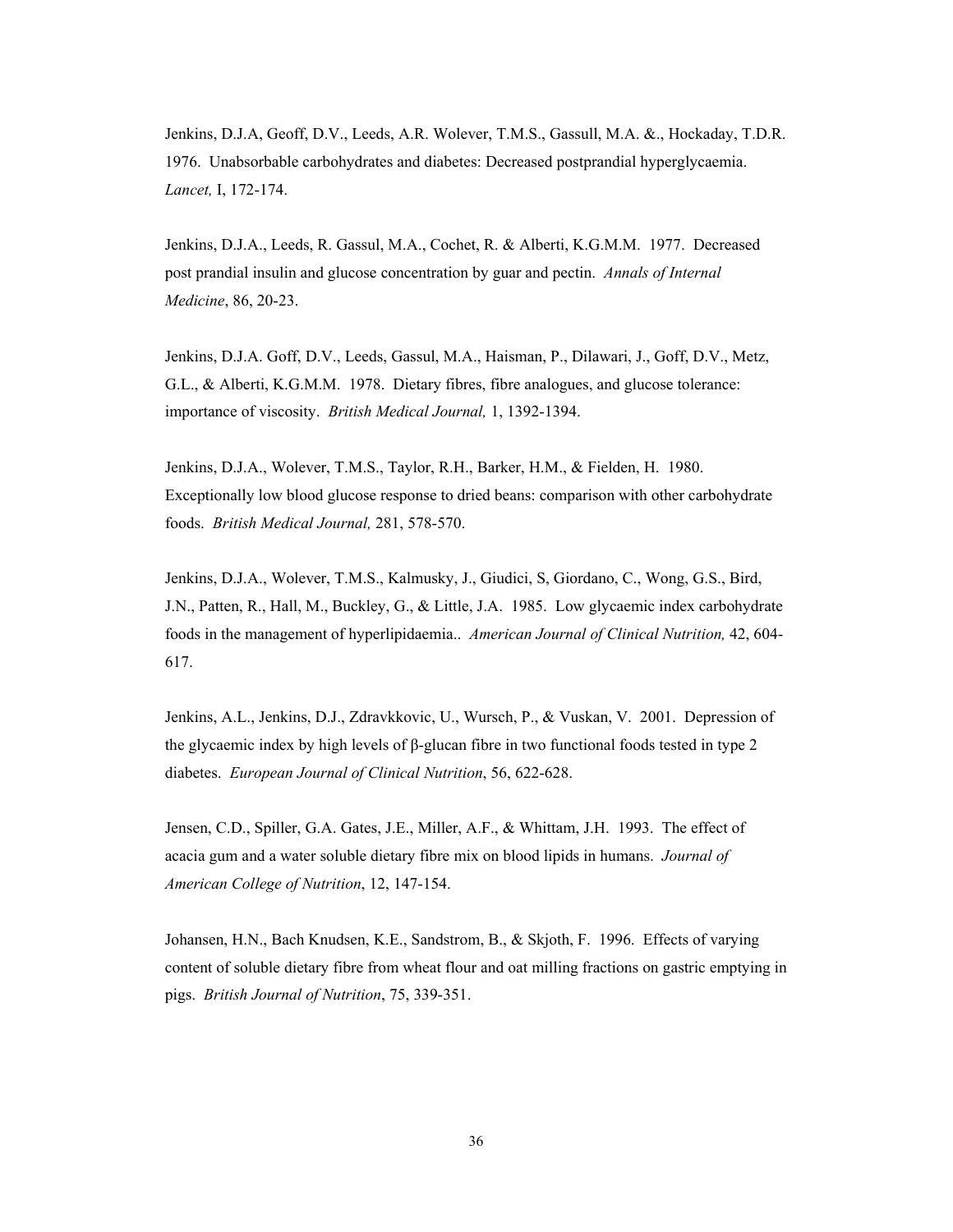Johansen, H.N., Bach Knudsen, K.E., Wood, P.J., & Fulcher, R.G. 1997. Physicochemical properties and the degradation of oat bran polysaccharides in the gut of pigs. *Journal of the Science of Food and Agriculture*, 73, 81-92.

Karppinen, S., Liukkonen, K; Aura, A.M., Forsell, P., Poutanen, K. 2000. *In vitro* fermentation of polysaccharides of rye, wheat and oat brans and inulin by human faecal bacteria. *Journal of the Science Food Agriculture*, 80, 1469-1476.

Keogh, G.F., Cooper, G.J.S., Mulvey, T.B., McArdle, B.H., Coles, G.D., Monro, J.A., & Poppitt, S.D. 2003. Randomised controlled crossover study of the effect of a highly β-glucan enriched barley on cardiovascular disease risk factors in mildly hypercholestrolemic men. *American Journal of Clinical Nutrition*. 78, 711-718.

Kerckhoffs, D.A.J.M., Hornstra, G. & Mensink, R.P. 2003. Cholesterol-lowering effect of βglucan from oat bran in mildly hypercholersterolemic subjects may decrease when β-glucan is incorporated into bread and cookies. *American Journal of Clinical Nutrition*, 78, 221-227.

Knuckles, B.E., Chiu, M.M., & Betschart, A.A. 1992. β-glucan enriched fractions from laboratory dry scale milling and sieving of barley and oats. *Cereal Chemistry*, 69, 198-202.

Knuckles, B.E., Yokoyama, W.H., & Chiu, M.M. 1997a. Molecular characterisation of barley β-glucan by size exclusion chromatography with multiple angle laser light scattering and other detectors. *Cereal Chemistry*, 74, 599-604.

Knuckles, B.E., Hudson, C.A., Chiu, M.M. 1997b. Effect of Βeta glucan barley fractions in high fibre bread and pasta. *Cereal Food World*, 42, 94-99.

Klopfenstein, C.F. & Hoseney, R.C. 1987. Cholesterol lowering effect of β-glucan enriched bread. *Nutrition Reports Int*e*rnational*, 36, 1091-1098.

Kritchevsky, D. 1997. Cereal fibre and lipidemia. *Cereal Foods World*, 42, 81-85.

Lehtonen, M, & Ailasalo, R. 1987. β-glucan in two- and six-rowed barley. *Cereal Chemistry,* 64, 191-193.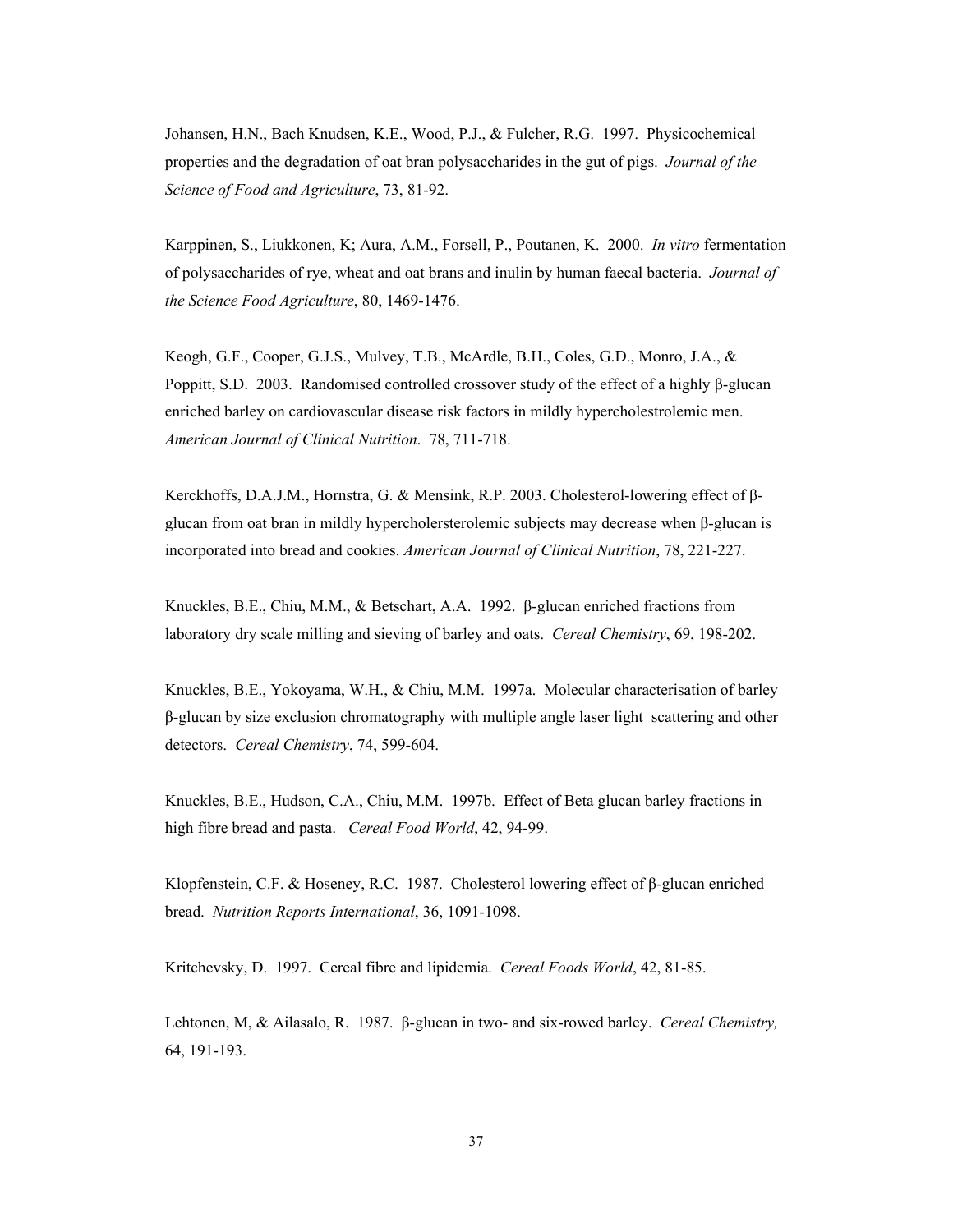Lund, E.K., Gee, J.M., Brown, J.C., Wood, P.J., & Johnson, I.T. 1989. Effect of oat gum on the physical properties of the gastrointestinal contents on the uptake of D-galactose and cholesterol by rat small intestine *in vitro*. *British Journal of Nutrition*, 62, 91-101.

Martinez, V.A., Newman, R.K., & Newman C.W. 1991. Barley diets with different fat sources have hypocholestrolemic effects in chicks. *Journal of Nutrition*, 122, 1070-1076.

McCleary, B.V. 1988. In: W.A. Wood & S.T. Kellogg (eds). *Methods in Enzymology*. Academic Press, San Diego, USA. pp. 511-514.

McCleary, B.V. 2001. Measurement of dietary fibre components: the importance of enzyme purity, activity and specifity. In: McCleary, B.V., & Prosky, L. eds. *Advanced dietary fibre technology*. London, Blackwell Science Ltd, 89-105.

Morgan, A.G., Gill, A.A., & Smith, D.B. 1983. Some barley grain and green malt properties and their influence on malt hot water extract. I. β-glucan solubilase and endo- β-glucanase. *Journal of the Institute of Brew*ing. 89, 283-291.

Morgan, K.R., & Ofman, D.J. 1998. Glucagel, a gelling β-glucan from barley. *Cereal Chemistry*, 75, 879-881.

Mourot, J., Thouvenot, P., Couet, C., Antoine, J.M., Krobicka, A., & Debry, G. 1988. The relationship between the rate of gastric emptying and glucose and insulin responses to starchy foods in healthy young adults. *American Journal of Clinical Nutr*ition, 48, 1035-1040.

Newman, R.K., Newman, C.W., Hofer, P.J., & Barnes, A.E. 1991. Growth and lipid metabolism as affected by feeding of hull-less barleys with and without supplemented βglucanase. *Plant Foods and Human Nutrition*, 41, 371-380.

Newman, R.K., Klopfenstein, C.F., Newman, C.W., Guritno, N., & Hofer, P.J. 1992. Comparison of the cholesterol lowering properties of whole barley, oat bran and wheat red dog in chicks and rats. *Cereal Chemistry*, 69, 240-244.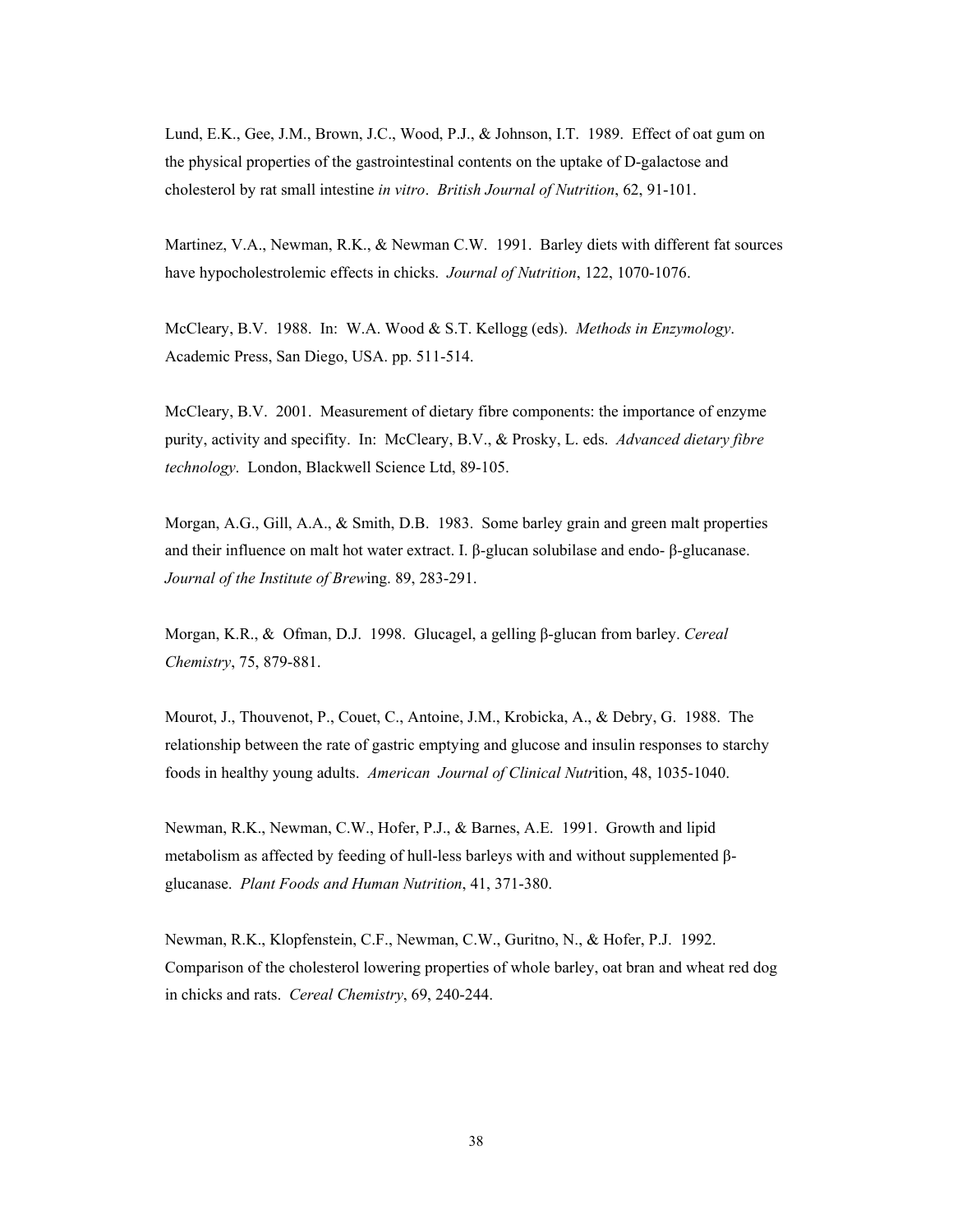Nishimune, T., Yakushiji, T., Sumimoto, T., Taguchi, S., Konchi, Y., Nakahara., S., Ichikawa, T., & Kunita, N. 1991. Glycaemic response and fibre contents of some foods. *American Journal of Clinical Nutrition,* 54, 414-419.

O.Dea, K., Nestel, P.J., Antonoff, L. 1980. Physical factors influencing postprandial glucose and insulin responses to starch. *American Journal of Clinical Nutr*ition, 33, 760-765.

Odes, H.S., Lazovski, H., Stern, I., & Madar, Z. 1993. Double blind trial of high dietary fibre, mixed grain cereal in patients with chronic constipation and hyperlipidaemia. *Nutrition Research*, 13, 979-985.

Palmer, G.H. 1987. Influence of cell wall structure on enzyme breakdown of the endosperm of germinated barley. *Journal of the Institute of Brewing*, 93, 105-107.

Preece, I.A., & MacKenzie, K.G. 1952. Non-starchy polysaccharides of cereal grains II. Distribution of water-soluble gum like materials in cereals. *Journal of the Institute of Brewing*. 58, 353-362.

Ranhotra, G.S., Gelroth, J.A., Astroth, K., & Bhatty, R.S. 1991. Relative lipidemic responses in rats fed barley and oat meals and their fractions. *Cereal Chemistry*, 68, 548-551.

Reimer, A.R., Thomson, A.B.R., Rajotte, R.V. Basu, T.K., Ooraikul, B., & McBurney, M.I. 2000. Proglucagon messenger ribonucleic acid and intestinal glucose uptake are modulated by fermentable fibre and food intake in diabetic rats. *Nutrition Research*, 20, 851-864.

Ross, S.W. Brand, J.C., Thorburn, A.W., & Truswell, A.S. 1987. Glycaemic index of processed wheat products. *American Journal of Clinical Nutrition.* 46, 631-635.

Saulnier, L., Gevaudan, S., & Thibault, J.F. 1994. Extraction and partial characterisation of βglucan from the endosperms of two barley cultivars. *Journal of Cereal Science*, 19, 171-178.

Stuart, I.M., Loi, L., and Fincher, G. B. 1988. Varietal and environmental variation in  $1\rightarrow 3$ ) (1→4) -β-glucan levels and  $(→3)$  (1→4) -β-glucanase potential barley: Relationships to malting quality*. Journal of Cereal Sci*ence, 7, 61-71.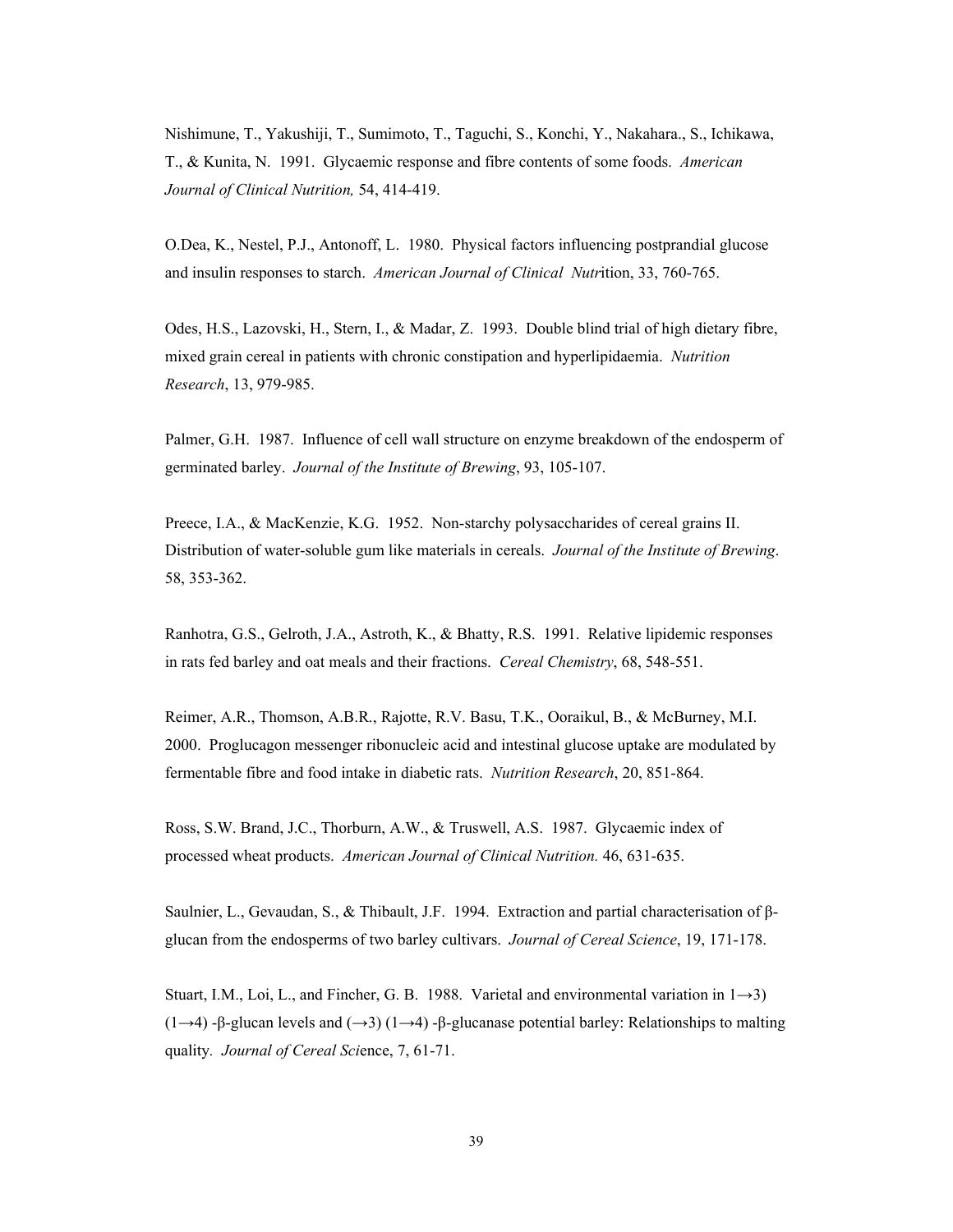Symons, L.J. & Brennan, C.S. (2004a) The effect of barley β-glucan fibre fractions on starch gelatinisation and pasting characteristics. *Journal of Food Science* (In Press).

Symons, L.J. & Brennan, C.S. (2004b) The physicochemical and nutritional evaluation of wheat breads supplemented with (1-3) (1-4)-β-D-glucan rich fractions from barley. *Journal of Food Science* (In Press).

Temelli, F. 1997. Extraction and functional properties of barley β-glucan as affected by temperature and pH. *Journal of Food Science*, 62, 1192-1201

Thorburn, A., Muir, J., & Proietto, J. 1983. Carbohydrate fermentation decrease hepatic glucose output in healthy subjects. *Metabolism*, 42, 780-785.

Truswell, A.S. (2002) Cereal grains and coronary heart disease. *European Journal of Clinical Nutrition*. 56,1-14.

Tudorica C.M., Kuri, V. & Brennan, C.S. (2002a) Nutritional and physicochemical characteristics of dietary fibre enriched pasta*. Journal of Agricultural and Food Chemistry,* 50*,*  347-356.

Tudorica, C.M., E. Jones, Kuri , V. & Brennan, C.S. (2002b) Evaluation of milk coagulation and curd rheological and structural characteristics as influenced by beta glucan incorporation. In *Progress in Rheology: Theory and Applied.* (Ed F.J. Martinez Boza, A. Guerrero, P. Partal, J.M. Franco and J. Munoz) Publidisa, Sevilla, Spain. pp405-408.

Tudorica, C.M., Brennan, C.S., Kuri, V., & E. Jones (2002c) Yoghurt rheology and microstructure as affected by barley beta glucan inclusion. In *Progress in Rheology: Theory and Applied.* (Ed F.J. Martinez Boza, A. Guerrero, P. Partal, J.M. Franco and J. Munoz) Publidisa, Sevilla, Spain. pp425-427.

Ulrich, S.E., Clancy, J.A., Eslick, R.F., and Lance, R.C.M. 1986. β-glucan content and viscosity of extracts from waxy barley. J*ournal of Cereal Sci*ence, 4, 11-18.

Valle-Jones, J.C. 1985. An open study of oat bran meal biscuits (Lejifibre) in the treatment of constipation in the elderly. *Current Medical Research and Opinion*, 9, 716-720.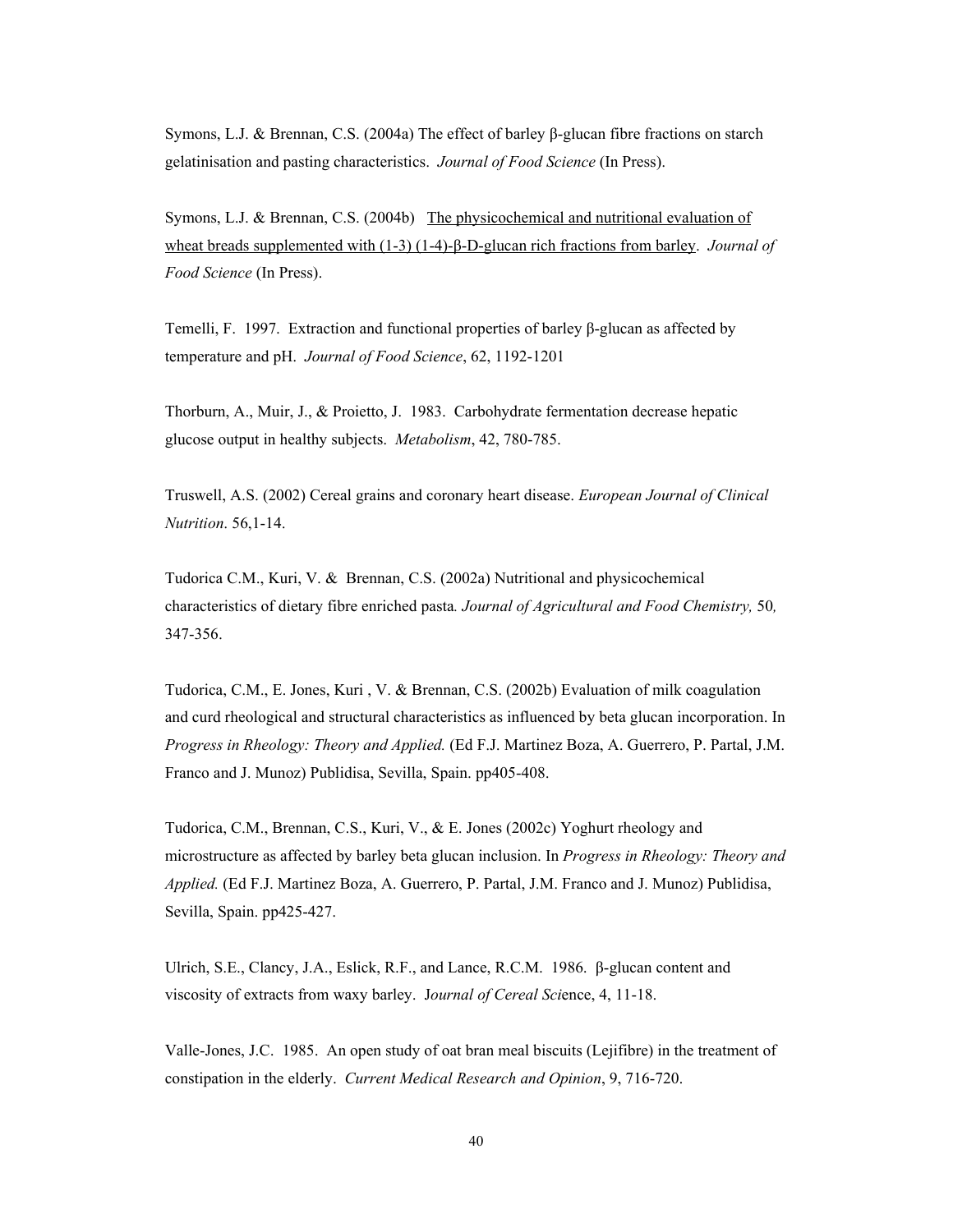Velasquez, M., Davies, C., Marret, R., Slavin, J.L., Feirtag, J. M. 2000. Effect of oligosaccharides and fibre substitutes on short chain fatty acid production by human microflora. *Anaerobe*, 6, 87-92.

Wang, L., Newman, R.K., Newman, C.W., & Hofer, P.J. 1992. Barley β-glucan alters intestinal viscosity and reduce plasma cholesterol concentrations in chicks. *Journal of Nutrition*, 122, 2292-2297.

Wisker, E., Daniel, M., Rave, G., Feldeim, W. 2000. Short chain fatty acids produced by *in vitro* from fibre residues obtained from mixed diets containing different breads and human faeces during ingestion of diets. *British Journal of Nutrition*, 84, 31-37.

Wolever, T.M.S. 1990. Relationship between dietary fibre content and composition in foods and the glycaemic index. *American Journal of Clinical Nutrition,* 51, 72-75.

Wood, P.J., Paton, D., & Siddiqui, I.R. 1977. Determination of β-glucan in oats and barley. *Cereal Chemistry*, 54, 524-533.

Wood, P.J., Fulcher, R.G., & Stone, B.A. 1983. Studies on the specifity of interaction of cereal cell wall components with Congo Red and Calcoflour: Specific detection and histochemistry of (1→3) (1→4) -β-D-glucan(1→3) (1→4) -β-D-glucan. *Journal of Cereal Science*, 1. 95-110.

Wood, P.J., Weisz, J., Fedec, P., & Burrows, V.D. 1989. Large scale preparation and properties of oat fractions enriched in (1→3) (1→4) -β-D-glucan. *Cereal Chemistry*, 66, 97- 103.

Wood, P.J. Braaten, J.T. Fraser, W.S. Riedel, D. Poslel, M. 1990. Comparisons of viscous properties of oat and guar gum and effects of these and oat bran on glycaemic index. *Journal of Agricultural and Food Chemistry*, 38, 753-757.

Wood, P.J. 1993. Physicochemical characteristics and physiological properties of oat (1-3) (1- 4) β-D-Glucan. In: Wood P.J. ed. *Oat Bran*. AOAC, St Paul, MN, 83-112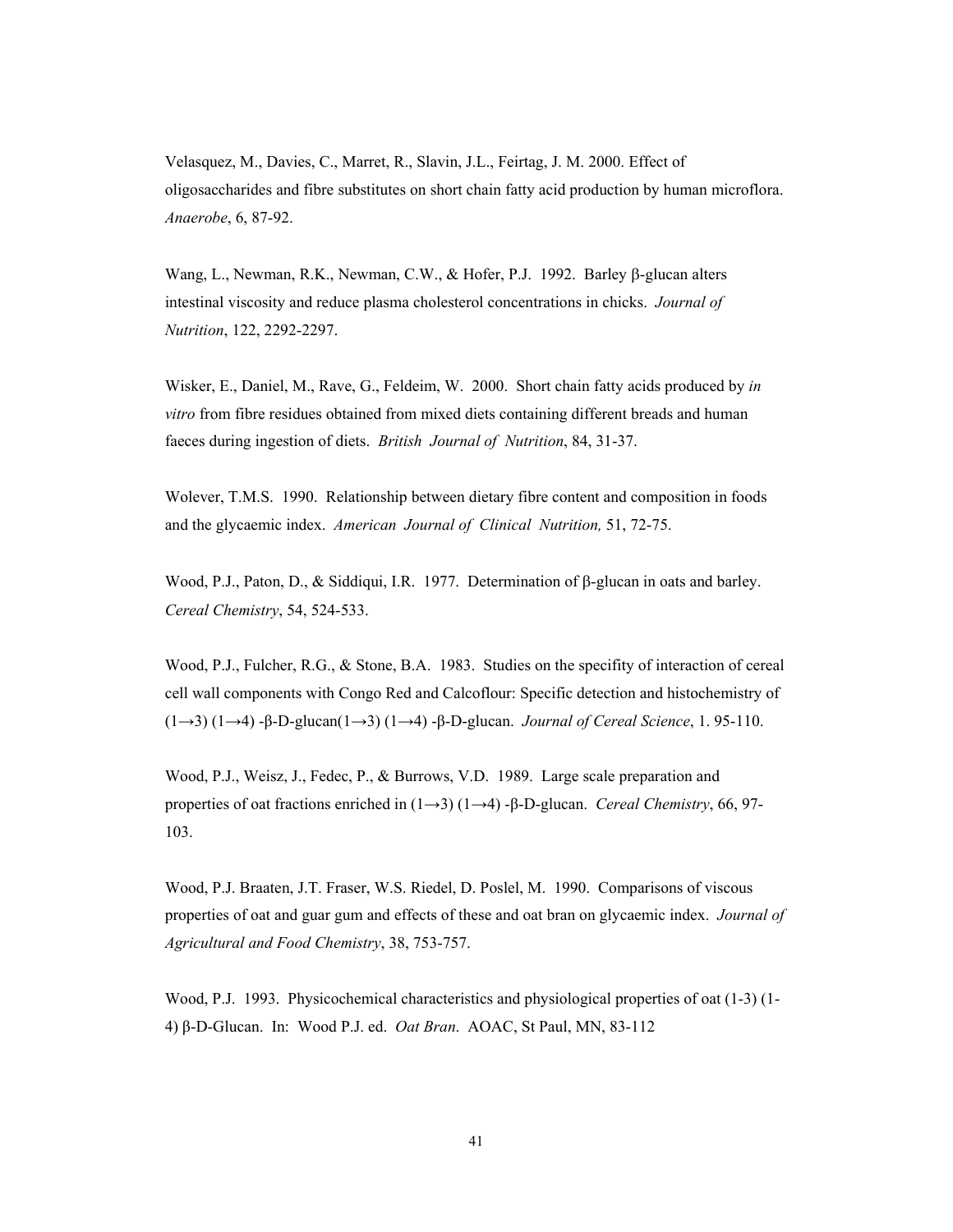Wood, P.J., Braaten, J.T., Scott, F.W. Riedel, K.D. Wolynetz, M.S. & Collins, M.W. 1994a. Effect of dose and modification of viscous properties of oat gum on plasma glucose and insulin following an oral glucose load. *British Journal of Nutrition*, 72, 731-743.

Wood, P.J., Weisz, J., & Blackwell, B.A. 1994b. Structural studies of (1→3) (1→4) -β-Dglucans by 13C-NMR by rapid analysis of cellulose-like regions using high-performance anionexchange chromatography of oligosaccharides released by lichenase. *Cereal Chemistry*, 71, 301-307.

Woodward, J.R. Ficher, G.B. & Stone, B.A. 1983. Water soluble (1-3) (1-4) β-D-Glucan from barley (*Horedeum vulgare*) endosperm. II. Fine structure. *Carbohydrate Polymers*, 3, 207-225.

Woodward, J.R., Philips, D.R., & Ficher, G.B. 1988. Water soluble (1-3) (1-4) β-D-Glucan from barley (*Horedeum vulgare*) endosperm. IV. Comparison of 40°C and 65°C soluble fractions. *Carbohydrate Polymers*, 8, 85-97.

Wursch, P., Pi-Sunyer, F.X. 1997. The role of viscous soluble fibre in the metabolic control of diabetes-a review with special emphasis on cereals rich in β-glucan. *Diabetes Care*, 20, 1774- 1780.

Yokoyama, W.H., Hudson, C.A., Knuckles, B.E., Chiu, M.M., Sayre, R.N., Turnland, J.R., & Schneeman, B.O. 1997. Effect of barley β-glucan in durum wheat pasta on human glycaemic response. *Cereal Chemistry*, 74, 293-296.

Yoon, S.H., Berglund, P.T. & Fastnaught, C.E. 1995. Evaluation of selected barley cultivars and their fractions for β-glucan enrichment and viscosity. *Cereal Chemistry*, 72, 187-190.

Zhang, G., Chen, J. and Wang, J. 2002. Variation in barley endosperm β-glucan content in three barley cultivars as a function of spike number and within spike. *Journal of Cereal Science*, 35, 99-101.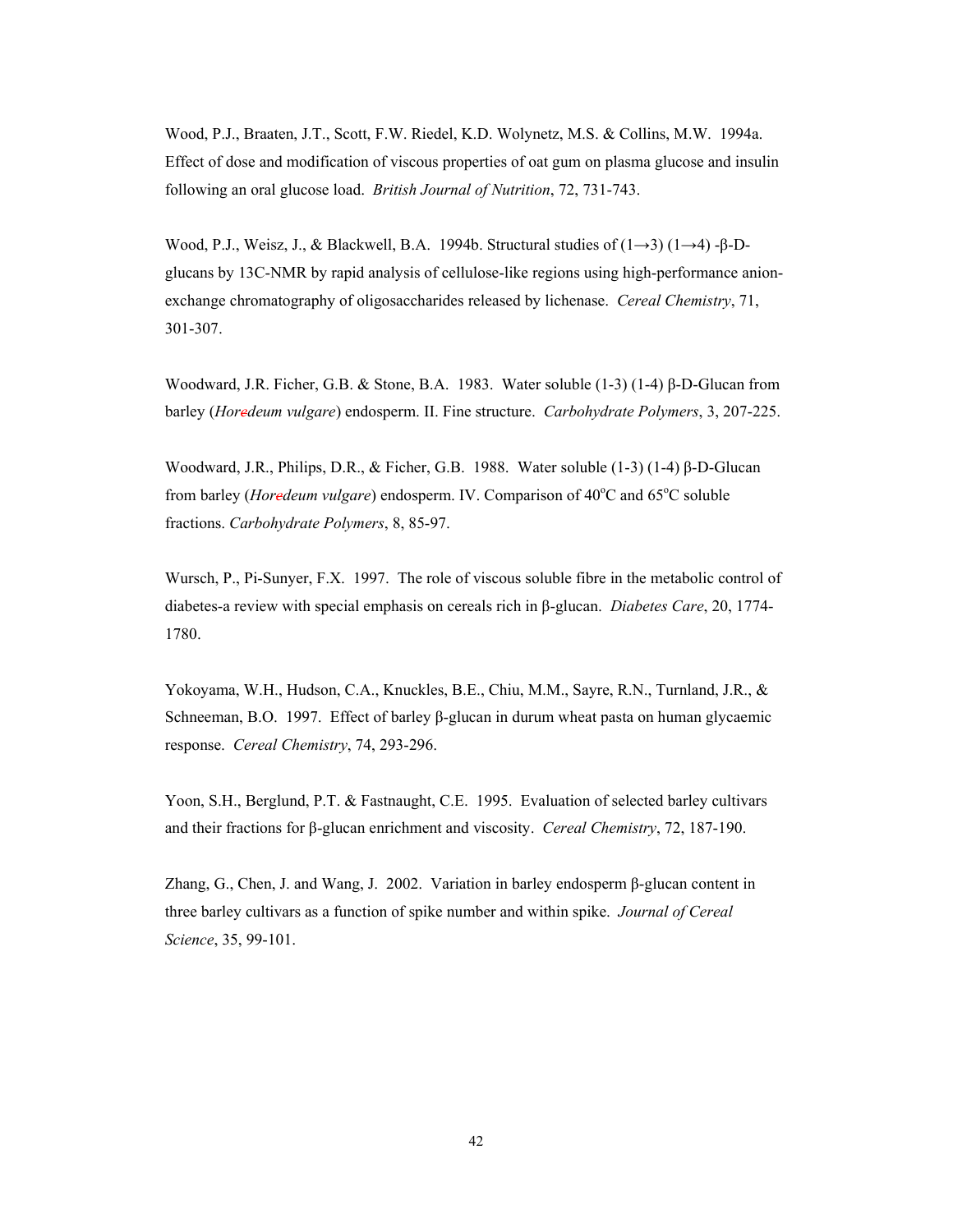# **2.2:- The extraction procedures of barley β-Glucan fibre fractions, and their effects on starch gelatinization and pasting characteristics**

### *Introduction*

(1→3) (1→4)-β-D-Glucan, referred to as β-glucan, is a cell wall polysaccharide of cereal grains. Barley β-glucan (BBG) additions in human diets have been associated with lowered plasma cholesterol and postprandial serum glucose and insulin responses (Anderson *et al* 1990; Hallfrisch *et al* 1995; Wood *et al* 1990, 1993). Such effects of β-glucan are apparently related to its ability to form highly viscous solutions and their solubility, which is controlled by molecular weight. These beneficial properties have led to a demand for the incorporation of βglucan into various food systems.

Key extraction methodologies of β-glucan from barley and oat were developed by Wood *et al* (1977, 1978) and, recently, by Bhatty (1993, 1995), who investigated the influence of different solvents on recovery and viscosity of barley and oat β-glucan. More recent studies by Temelli (1997) and by Burkus and Temelli (1998) investigated the effects of concentration, temperature, and pH on the rheological properties of BBG gums concluding that extraction conditions have an influence upon the molecular weight and functional behaviour of  $\beta$ -glucan. This is supported by Knuckles *et al* (1997) who found sequential extraction of β-glucan resulted in a decrease in molecular weight and an alteration in molecular weight.

Starch-hydrocolloid interactions have been investigated by many workers for more than two decades. Studies have examined a variety of hydrocolloids, including guar gum, locust bean gum, xanthan gum, pectin, aliginate, kappa-carrageenan, hydroxypropylmethylcellulose (HPMC), arabinoxylan, konjac flour and gellan in a wide spectra of cereal flours starches (maize starch, wheat flour, waxy maize, wheat starch, corn, waxy corn, tapioca)(Shi and BeMiller 2002; Alloncle and Doublier 1991; Rojas *et al* 1999; Biliaderis *et al* 1997; Bahnassey and Breene 1994; Cameron *et al* 1993; Christianson *et al* 1981; Alloncle *et al* 1989). The effect these hydrocolloids at low concentrations  $(0.1\n-0.2\%$  (w/w)) on starch during pasting/gelatinisation have been measured using a number of methods (viscometer amylographic analysis, differential scanning calorimetry, dynamic rheometry, rapid visco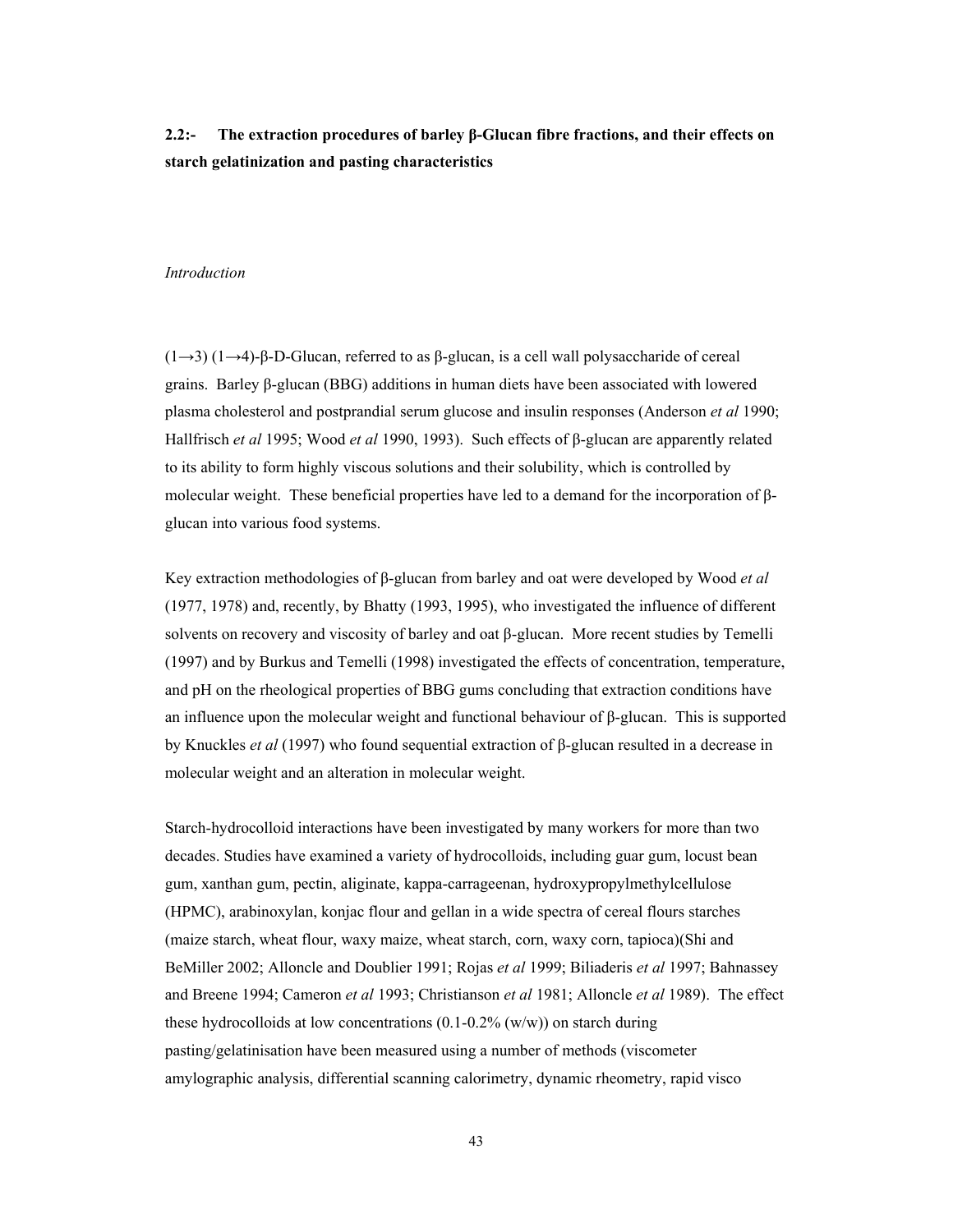analysis, optical microscopy and ultra violet spectrophotometry). These studies have revealed that variations in starch pasting characteristics (increase or decrease, greatly or slightly, or no significant effect) are dependent upon hydrocolloid type, starch source, concentration and method of measurement.

The food industry has the potential to be an important user of BBG; however, there is a lack of information on the functionality and behaviour of β-glucan in food systems. The objectives of this study were to evaluate the effect of (a) extraction condition on yield and composition of BBG fibre fractions from barley and (b) the subsequent effects of these fractions on the thermal properties and pasting characteristics of wheat starch.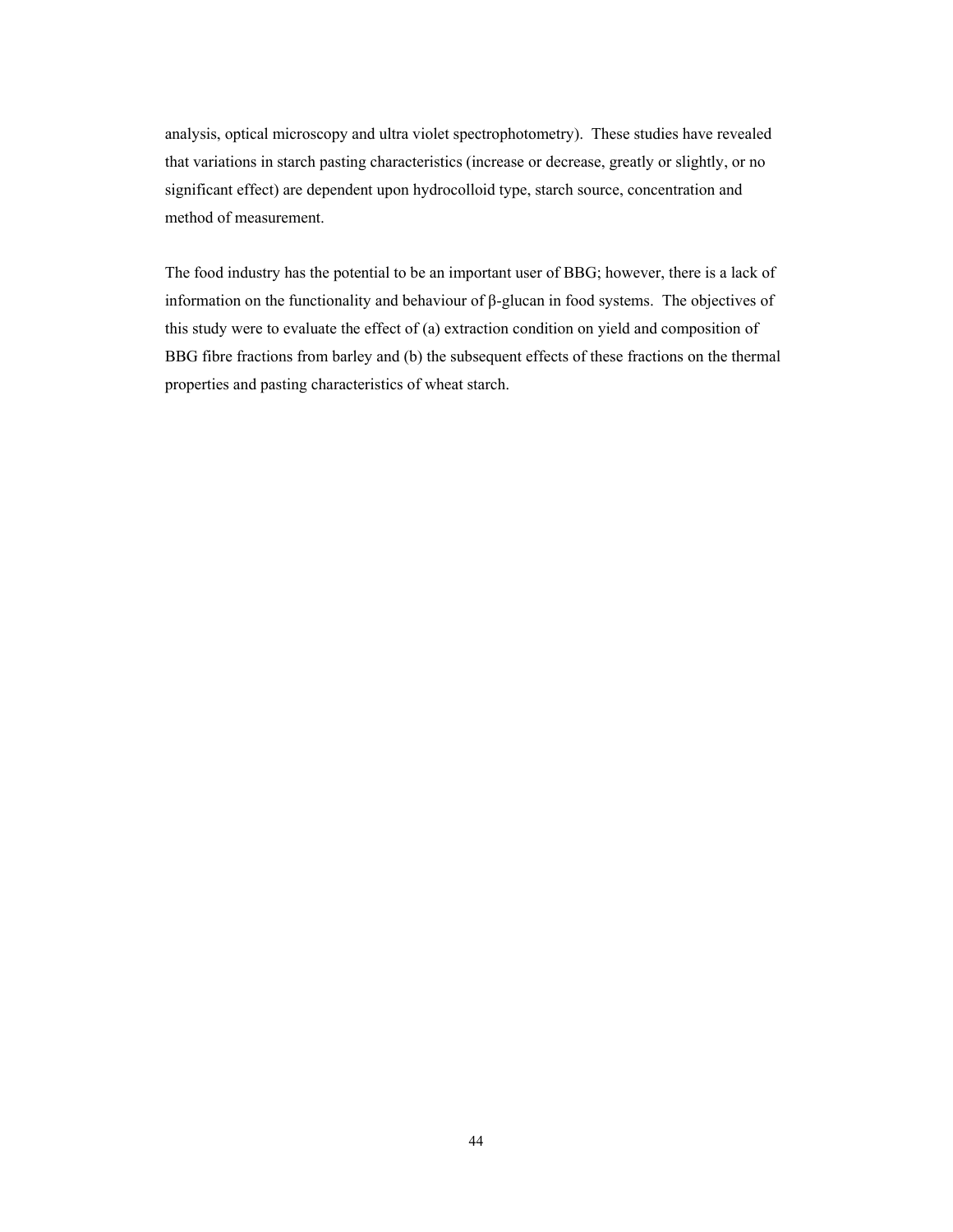#### *Materials and Methods*

Whole kernels of Riviera, a nonwaxy feed variety barley (4.01% β-glucan, db) were finely ground in a laboratory mill (Glen Creston, Stanmore, UK) to pass through a 500-µm-mesh screen. Unmodified wheat starch (S5127) was used in thermal processing experiments (Sigma-Aldrich, Dorset, UK).

### *Extraction of BBG fibre* fraction*s*

BBG fibre fractions were prepared from barley flour using the method of Wood *et al* (1978), with some modifications as used by Temelli (1997). Five extraction treatments were used, (a) water extraction (water fraction), (b) flours refluxed once with ethanol (99.9%) for 10 min (refluxed fraction), (c) extracts of refluxed flours were treated with thermostable alpha amylase (Termamyl, National Center for Biotechnology Education, Reading, UK) at levels of 1 mL enzyme to 100 mL extraction buffer for 1 h at 98  $^{\circ}$ C to eliminate starch impurities (purified fractions); (d) extraction at pH 10 achieved by the addition of a few mL of 1 M NaOH (alkali fractions), and (e) extracts from untreated flour were boiled for 1 h immediately after total solids separation (boiled fractions). All treatments were performed at 55 $\degree$ C and pH 7 with the exception of treatment d, where pH 10 was used. Figure 1 illustrates the basic extraction treatment.

## *Chemical composition of BBG fibre* fraction*s*

Moisture, starch, protein, and β-glucan contents of whole flour and BBG fibre fractions were determined. Moisture was determined according to Approved Method 44-15A (AACC 2000). Total starch, total dietary fibre, and β-glucan were determined using the total starch assay kit (Approved Method 76.13; AACC 2000), total dietary fibre assay kit (Approved Method 32-07; AACC 2000), and β-glucan enzymatic assay kit (Approved Method 32-23; AACC 2000), respectively. All assay kits were supplied by Megazyme<sup>TM</sup> International Ireland Ltd, Wicklow, Ireland. Nitrogen was determined using a nitrogen analyzer (Model FP-2000; Leco Instruments Ltd, St Joseph, MI) and protein content was estimated by using a conversion factor of 6.25. Results are reported on a dry weight basis.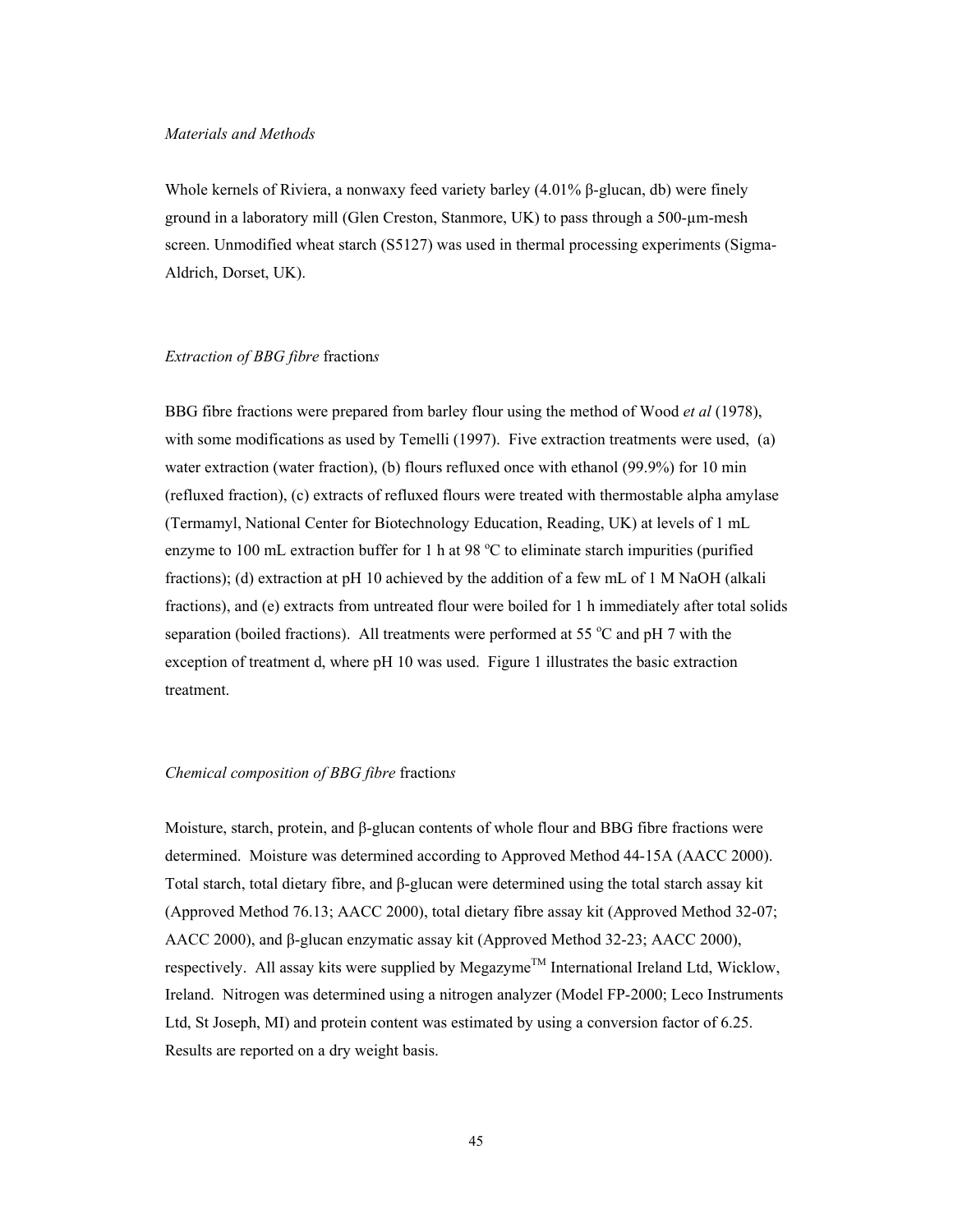#### *Water retention capacity (WRC) of BBG fibre* fraction*s*

WRC was determined by the procedure of Robertson *et al* (2000) with some modifications. Each fibre fraction (1 g) was hydrated in tubes containing 30 mL of distilled water for 18 h at room temperature. Following hydration, samples were centrifuged (3,000 x *g* for 20 min). The supernatant was decanted and the sample left to drain. Sample fresh weight was recorded before drying (120  $\degree$ C for 2 h). WRC was calculated as the amount of water retained by the pellet (g/g dry weight) after draining.

## *Pasting characteristics of wheat starch*

Peak viscosity (PV), final viscosity (FV), and breakdown (BD) development of wheat starch substituted with 1 and 5% BBG fibre fraction were determined using a Rapid Visco Analyser (RVA-4 Newport Scientific PTY, Australia). An RVA Standard One Profile was used with heating and cooling rates of 12  $^{\circ}$ C per min, over a temperature range of 50-95  $^{\circ}$ C, and paddle speed of 160 rpm. Samples were prepared by mixing  $3.5 \text{ g } (+0.1)$  in 25 mL  $(+0.1)$  distilled water in an aluminum canister.

# *Thermal properties of wheat starch*

Differential scanning calorimetry (DSC 12E; Mettler Toledo, Leicester, UK) was used to measure thermal parameters (onset of gelatinization,  $T_{onset}$ ; gelatinization peak temperature,  $T_p$ ; gelatinization end point,  $T_{endest}$ ; and total enthalpy,  $(j/g)$  of wheat starch substituted with 1% and 5% BBG fibre fraction. The starch-to-distilled water ratio was 1:4. Nominal scan rate was 5 ºC/min over a 20-100 ºC heating rate.

# *Statistical analysis*

Sample extractions, chemical analyses, and RVA and DSC measurements of each starch mixture were performed in duplicate. Analysis of variance of the results (ANOVA) were performed using the Minitab 13 statistical software package. Significance was defined as p<0.05.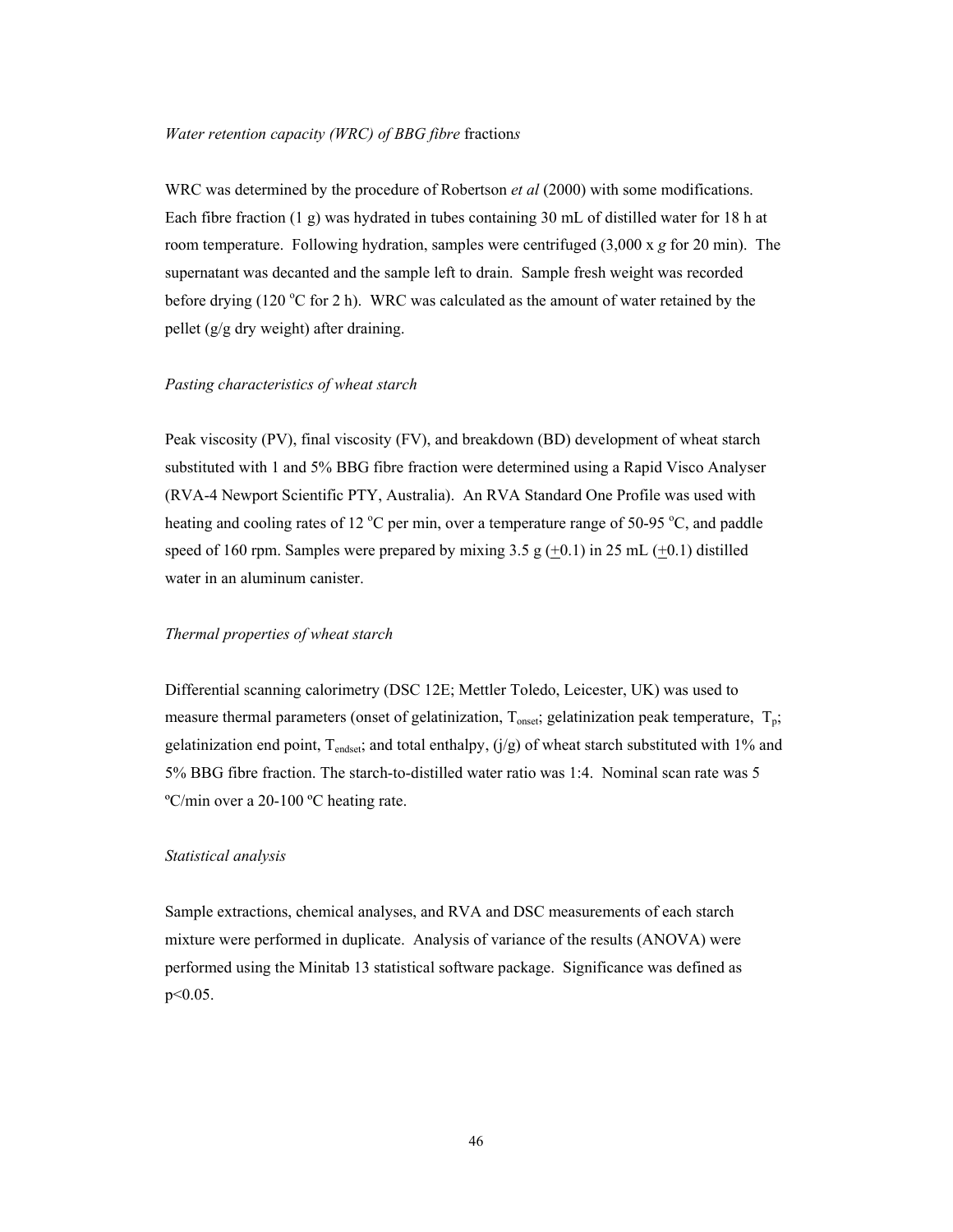#### *Results and Discussion*

Effect of treatment on yield of BBG fibre fraction and β–glucan recovery Figure 2 illustrates the effect of extraction treatment on the yield of BBG fibre fraction and β– glucan extraction efficiency. Yield of BBG fibre fraction (wt of fraction/wt 50 g flour) from the different extraction treatments ranged from 4.48-6.05%. Significantly higher yields were achieved with purification (6.05%) and refluxing treatments (6.04%), whereas alkali extraction produced the lowest yields (4.48%).

Efficiency of β–glucan extraction was determined by dividing, g β–glucan in 100 g fraction by g β–glucan in 100 g flour. β–Glucan recovery was higher in purified fractions (59%) than all other fractions, followed by the refluxed fraction which had a β–glucan recovery efficiency of 53%. The lower extraction efficiency achieved with a water treatment (pH  $7/55$  °C) (47%) may be a result of β–glucan cleavage by β–glucanase enzymes, while in the boiled (47.1%) and alkali (39%) fractions lower extraction efficiency may be attributed to thermal degradation and/or starch contamination, or alkali depolymerisation, respectively. Beer *et al* (1996), Temelli (1997), and Burkus and Temelli (1998) reported loss of β–glucan under alkali conditions. Enzymic cleavage, thermal degradation, and acid/alkali depolymerisation that result in loss of β–glucan also cause a loss in molecular weight (Beer *et al* 1997), reducing the functional properties of β–glucan.

Optimum conditions for β-glucanase activity appear to be at neutral pH. Temelli 1997 found a significant reduction in apparent viscosity of solutions containing 1% β-glucan extracts recovered at pH 7, and concluded that since extracts recovered at a higher pH (but with lower βglucan contents) had higher apparent viscosity, β-glucanase had an important role in reducing viscosity. Popular methods for inhibiting β-glucanase activity include autoclaving and treatment with hot aqueous ethanol (Forrest and Wainwright 1977; Balance and Manners 1978; Wood *et al* 1983, 1990, 1991; Carr *et al* 1990). Beer *et al* (1996) observed a 12% reduction in β-glucanase (U / kg) in oat bran found treated with 75% ethanol for 4 h at 80 °C, compared to non-treated oat bran. Extracts from the treated oat bran were higher in β-glucans and exhibited increased solution viscosity, although yield was lower. Knuckles and Chiu (1999) observed similar results with barley flours treated with 70% ethanol.

47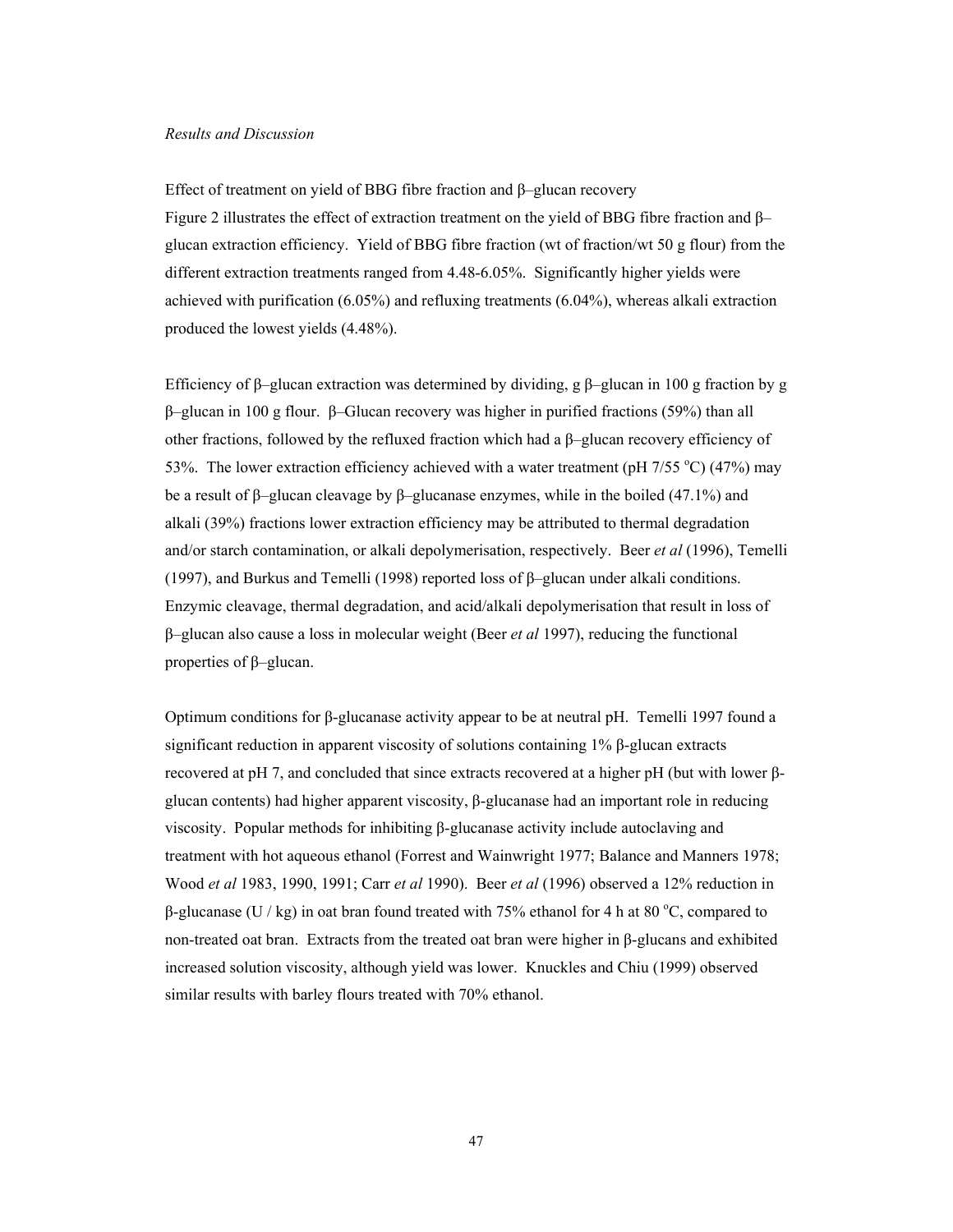Effect of extraction condition on composition of BBG fibre fractions

β–Glucan, protein, total dietary fibre and starch contents of BBG fibre fractions, from different extraction treatments, are compared in Table 1. The  $\beta$ –glucan contents of the fractions lay between 63.6-73.1%. The purified treatment gave the highest yield of β–glucan and total dietary fibre in the extracted fraction; this coupled with the lower starch and protein content within this fraction may help to explain the higher water holding capacity observed. Similar  $\beta$ – glucan levels were achieved with fractions extracted with water, refluxed, and alkali treatments. Boiled fractions had significantly lower  $\beta$ –glucan contents. It is possible that  $\beta$ –glucan was degraded by thermal treatment. The starch contents of the BBG fibre fractions were between 1.18-6.95%. Purified fractions, as expected, had the lowest level of starch contamination, whilst boiled fractions had the highest level of starch contamination (6.95%). Similar effects of starch contamination of oat gums at high concentrations have been reported by Dawkins and Nnanna (1993). There is evidence to suggest that high temperatures result in degradation of  $\beta$ -glucans. Burkus and Temelli (1998) found that a β-glucan extracted at 86 °C, and subjected to a 90 °C heat treatment for 30 min, had an apparent viscosity 45% higher than an extract that had been boiled for a similar time period.

## *Water retention capacity (WRC) of BBG fibre* fraction*s*

WRC is defined as the amount of water retained by a known weight of fibre under the conditions used (Robertson *et al* 2000). Extraction treatment significantly affected the WRC of the BBG fibre fractions (Figure 3). Purified fractions exhibited the highest WRC (8.37  $g/g$  dry weight). The lowest (WRC) was exhibited by the alkali fractions (6.41  $g/g$  dry weight). This difference in water retention capacity has been shown to be related to the amount of soluble and insoluble fibre within the gel matrix (Robertson *et al* 2000). In this particular case, both the total amount of dietary fibre and also the BBG content of these fractions appear to be related to increased WRC.

## *Thermal properties of wheat starch substituted 1 and 5% BBG fibre* fraction*s*

The thermal properties ( $T_{onset}$ ,  $T_{endest}$ ,  $T_{peak}$ , and enthalpy (J/g)) of wheat starch substituted with 1 and 5% BBG fibre fractions are illustrated in Table 2. BBG fibre fraction addition did not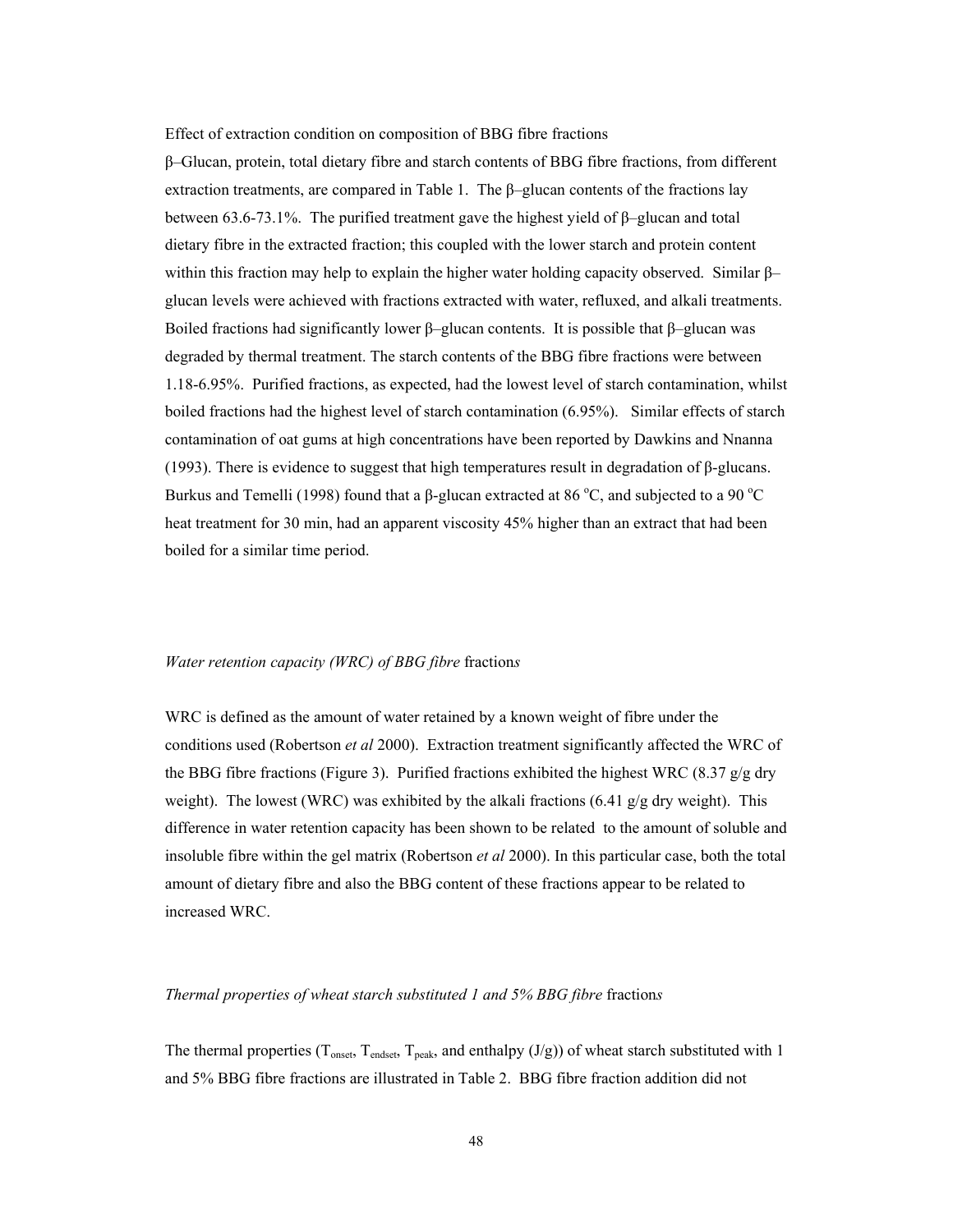significantly affect  $T_{onset}$ ,  $T_{endest}$ , and  $T_{peak}$  (p>0.05), however, enthalpy was altered in comparison to the control wheat starch ( $p<0.05$ ). Addition of 5% BBG fibre fraction universally resulted in a decrease in the total enthalpy value of wheat starch compared against the value of control wheat starch  $(p<0.05)$ . Lowest enthalpies were observed in starch substituted with 5% refluxed fraction  $(7.43 \text{ J/g})$  and boiled fraction  $(7.64 \text{ J/g})$ . These reduced values do not appear to be related solely to total fibre β-glucan contents, but may also be a result of protein and starch interactions within the starch and fibre matrix or as a result of an alteration in the thermal properties of starches within the extracted fractions.

Addition of 1% water, alkali, and boiled BBG fibre fractions also resulted in a significant decrease in enthalpy. Again, these observations do not appear to be related to β-glucan content, but again maybe as a result of functional behaviour of the starches within the extraction. Addition of 1% boiled and purified fractions did not have any effect on the enthalpy value of starch against the control (p>0.05).

## *Pasting properties of wheat starch substituted 1 and 5% BBG fibre fractions*

The pasting characteristics (peak viscosity (PV), breakdown (BD) and final viscosity (FV)) of wheat starch pastes with 1 and 5% BBG fibre fraction substitutions are illustrated in Table 3 and 4, respectively. Values were compared against the control.

The peak viscosity of wheat starch was not significantly affected by the addition of 1% BBG fibre fractions ( $p > 0.05$ ), although there was a general increase in peak and final viscosity of samples with 1% BBG. Samples with 5% water gum and 5% purified fractions showed a decrease in peak viscosity ( $p<0.05$ ) when compared against the control. Breakdown values of wheat starch substituted with 5% BBG fibre fractions were lower in comparison to the control ( $p<0.05$ ). The addition of 1% BBG had no influence on breakdown ( $p>0.05$ ). Substitution of wheat starch with 5% fraction resulted in a decrease in final viscosity. Lowering was independent of fraction type. These lower values are an indication of a reduction in starch available for gelatinization. This reduction is likely to be due to water being withheld from the starch granules by the β-glucan, and from a general reduction in the starch content of the pastes due to replacement with BBG.

Bahnassey *et al* (1994) used Rapid Visco Analyser to assess the effects of different levels of hydrocolloids (konjac, guar, gellan, xanthan and locust bean gum) on various starch cooking properties. A noticeable increase in viscosity was observed with 0.4% locust bean gum addition.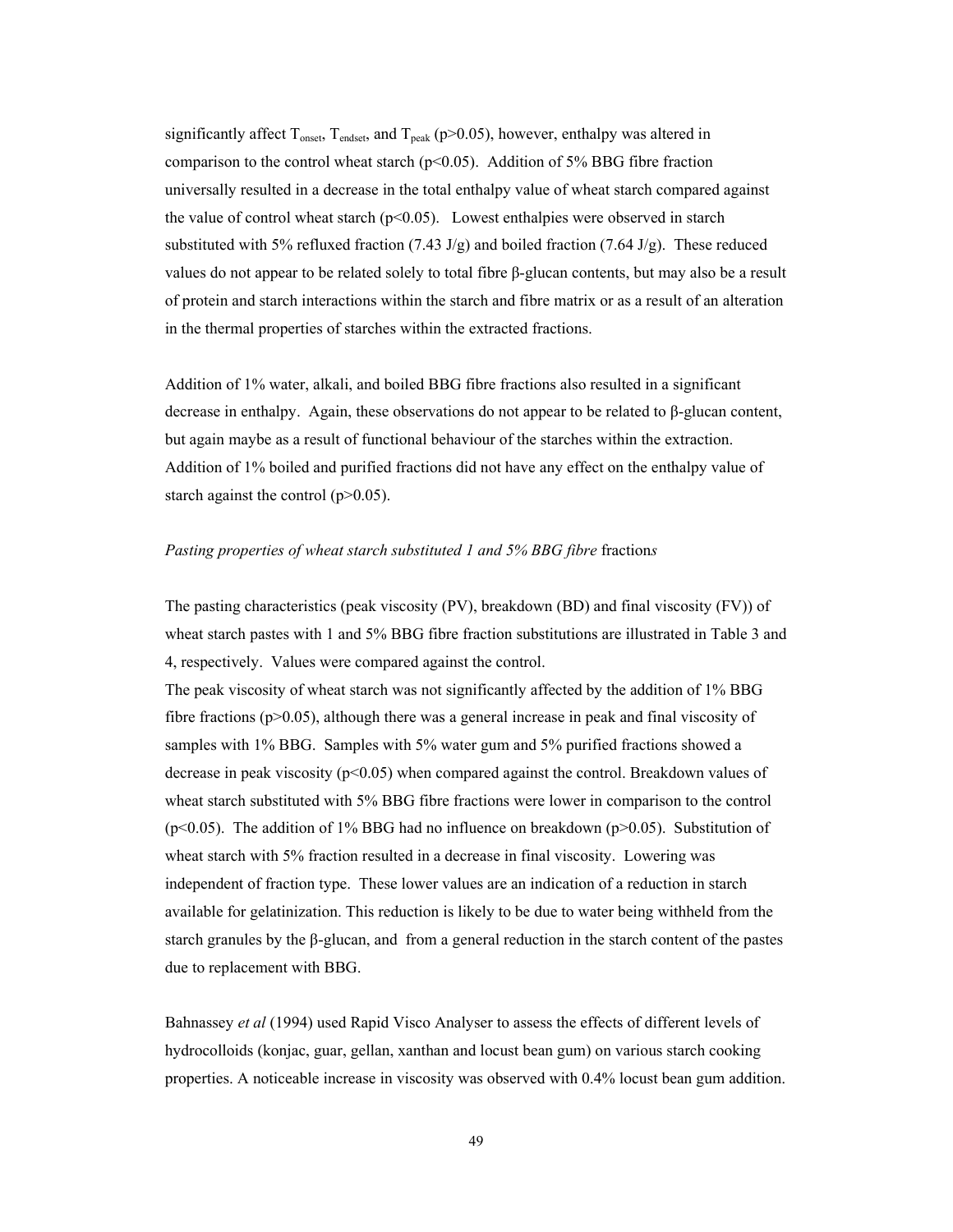The increase in peak viscosity of starch/hydrocolloid systems was believed to be associated with the release of amylose and low molecular weight amylopectin, and the subsequent formation of polymer complexes which significantly altered the viscosity of the system. A similar explanation was also been proposed by Shi and BeMiller (2002) with analogous hydrocolloids.

In the studies of Biliaderis *et al* (1997) the interactions of starch hydrocolloids were evaluated using DSC and dynamic rheometry. Xanthan, beta glucan, arabinoxylan, guar gum were incorporated at  $(1-2\%, w/w)$  in concentrated aqueous dispersions  $(40\%, w/w)$  of maize and wheat starch. The gums did not affect the gelatinisation temperature of the maize or the wheat starch, and did not influence the rheology of wheat starch gel. However the gelation of maize starch was retarded by hydrocolloid addition. The mechanism by which this decrease in the development of amylopectin-hydrocolloid gels occurred was believed to be attributed to the interference of intermolecular associations among amylopectin molecules by the polysaccharide. It is plausible that similar factor may be affecting the pasting and gelatinisation characteristics of the glucan-starch gel systems reported in this study.

# *Conclusion*

The observations from our research have importance in the application of BBG fibre fractions in foods and in human nutrition, particularly where starch is a primary ingredient, for example bread and pasta. The high WRC exhibited by BBG fibre fractions and the associated reduction in gelatinisation of starch has relevance to human nutrition and the regulation of *in vitro* and *in vivo* glycaemic response in carbohydrate-rich diets where the degree of starch gelatinization can affect the postprandial sugar availability of foods.

Results also indicate that in the processing of β-glucan-enriched foods, considerable alterations to formulations may have to be introduced. This would be particularly important in bread products where water absorption can significantly influence processing and final product quality.

Prior to β-glucan incorporation the choice of extract treatment would have to be carefully assessed, as this may have an influence on the functional behaviour of β-glucans in a food system. Our results illustrate that refluxing and purification treatments yield fractions with the highest β-glucan purity and, therefore, from all treatments was the most efficient treatment that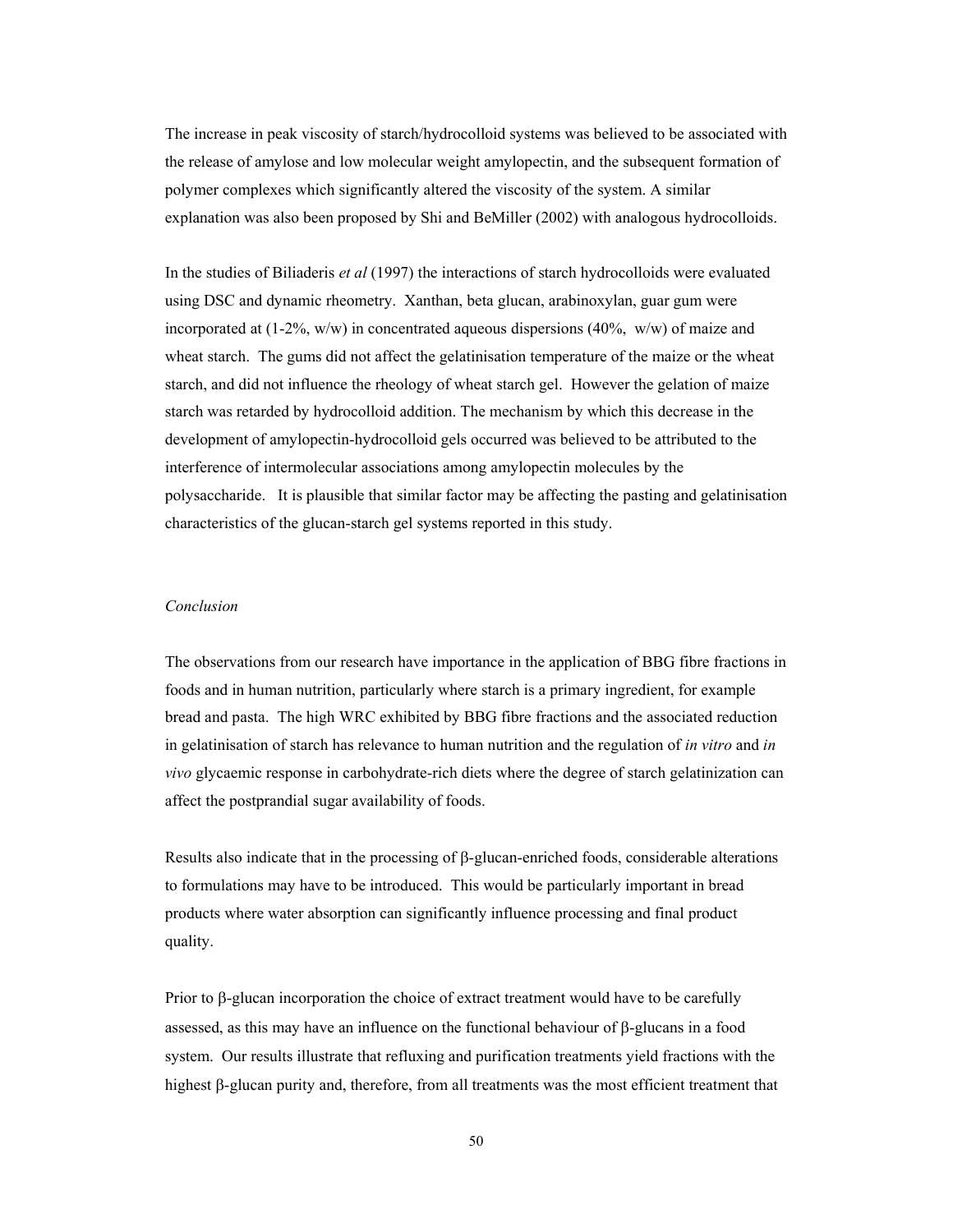might be considered in large-scale BBG fibre fraction production. The aim of further research will be to incorporate extracted BBG fibre in food models and assess the physicochemical changes that occur and the necessary modifications in food formulations that come about.

## *References*

AACC. 2000. 10<sup>th</sup> Edition. Approved Methods. St. Paul. Minnesota. The American Association of Cereal Chemists.

Alloncle M, Lefebure J, Llamas G, Doublier JL. 1989. A rheological characterisation of cereal starch galactomannan mixtures. Cereal Chem 66:90-93.

Alloncle M, Doublier JL. 1991. Viscoelastic properties of maize starch hydrocolloid pastes and gels. Food Hydrocolloids 5:455-467.

Anderson JW, Deakins DA, Floore TL, Smith BM, Whitis SE. 1990. Dietary fibre and coronary heart disease. Critical Reviews in Food Science & Nutrition 29:95-147.

Bahnassey YA, Breene WM. 1994. Rapid Visco-Analyser (RVA) pasting profiles of wheat, corn, waxy corn, tapioca, and amaranth starches (*A. hypochondriacus and A. cruentus*), in the presence of konjac flour, gellan, guar, xanthan, and locust bean gums. Starch-Starke 46:134- 141.

Ballance GM, Manners DJ. 1978. Structural analysis and enzymic solubilsation of barley endosperm cell walls. Carbohydrate Research 61:107-118.

Beer MU, Arrigoni E, Amado R. 1996. Extraction of oat gum from oat bran: effects of process on yield, molecular weight distribution, viscosity and  $(1\rightarrow 3)$  ( $1\rightarrow 4$ ) -β-D-glucan content of gum. Cereal Chem 73:58-62.

Beer MU, Wood PJ, Weisz J, Fillion N. 1997. Effect of cooking and storage on the amount and molecular weight of  $(1\rightarrow 3)$   $(1\rightarrow 4)$  -β-D-glucan extracted from oat products by an in vitro digestion system. Cereal Chem 74:705-709.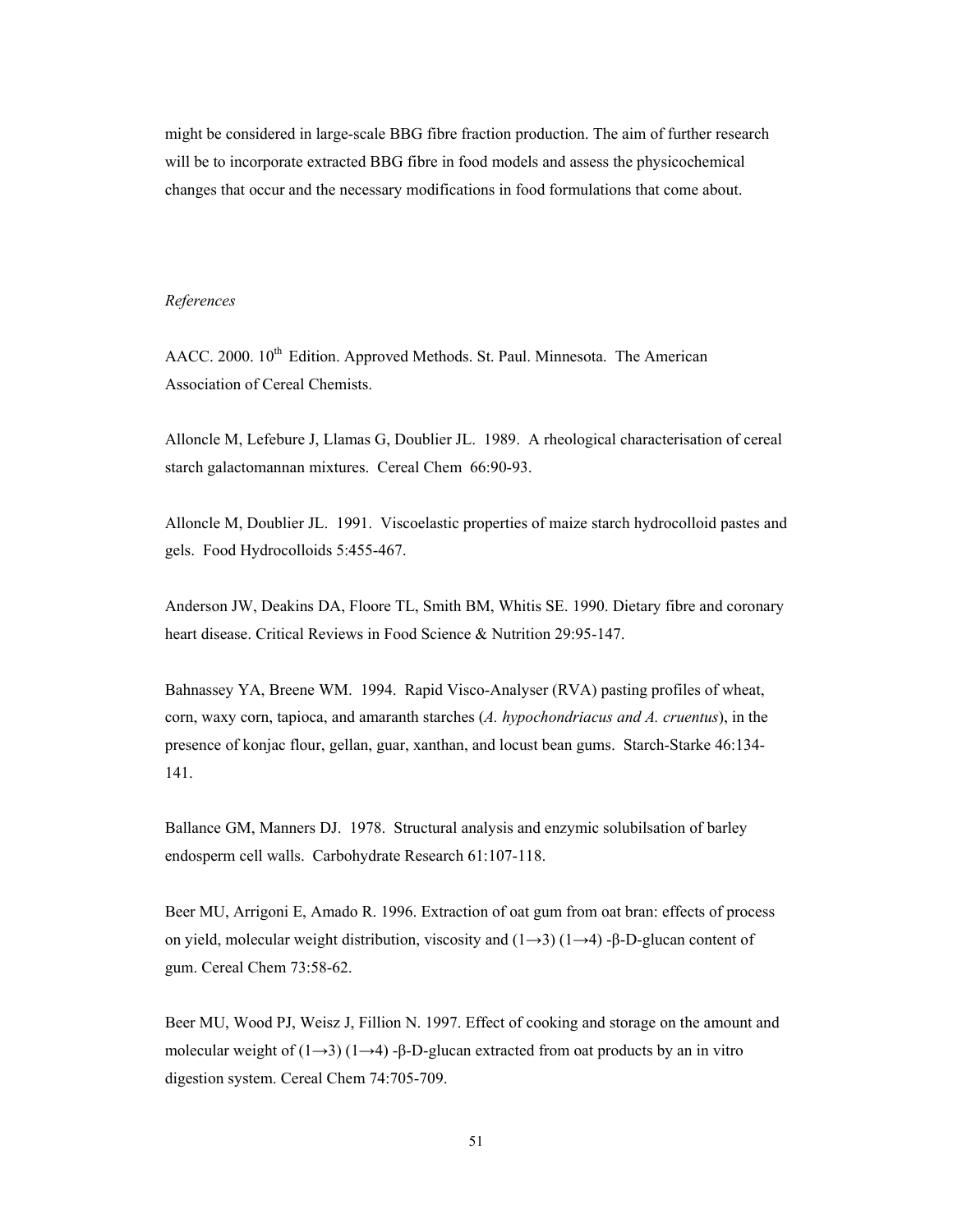Bhatty RS. 1993. Extraction and enrichment of  $(1\rightarrow 3)$   $(1\rightarrow 4)$  -β-D-glucan from barley and oat brans. Cereal Chem 70:73-77.

Bhatty R.S. 1995. Laboratory and pilot plant extraction and purification of β-glucans from hullless barley and oat bran. J Cereal Sci 22:163-170.

Biliaderis CG, Arvanitoyannis I, Izydorczyk MS, Prokopowich DJ. 1997. Effect of hydrocolloids on gelatinisation and structure formation in concentrated waxy maize and wheat starch gels. Starch-Starke 49:278-283.

Burkus Z, Temelli F. 1998. Effect of extraction conditions on yield, composition, and viscosity stability of barley β-glucan gum. Cereal Chem 75:805-809.

Carr JM, Glatter JL, Jeraci JL, Lewis BA. 1990. Enzymic determination of β-glucan in cerealbased food products. Cereal Chem 67:226-229.

Cameron RE, Sansom CM, Donald AM. 1993. The interactions between hydoxypropylcellulose and starch during gelatinisation. Food Hydrocolloids 7:181-193.

Christianson DD, Hodge JE, Osborne D, Detroy RW. 1981. Gelatinisation of wheat starch as modified by xanthan gum, guar gum and cellulose gum. Cereal Chem 58:513-517.

Dawkins NL, Nnanna IA. 1993. Studies on oat gum and β-glucan extraction from oat bran and rolled oats: Temperature & pH effects. J Food Sci 58:562-566.

Forrest IS, Wainwright T. 1977. The mode of binding of β-glucans and pentosans in barley endosperm cell walls. Journal of the Institute of Brewing 83:279-286

Hallfrisch J, Schofield DJ, Behall KM. 1995. Diets containing soluble oat extracts improve glucose and insulin response of moderately hypocholestrolemic men and women. Am J Clin Nutr 61:379-384.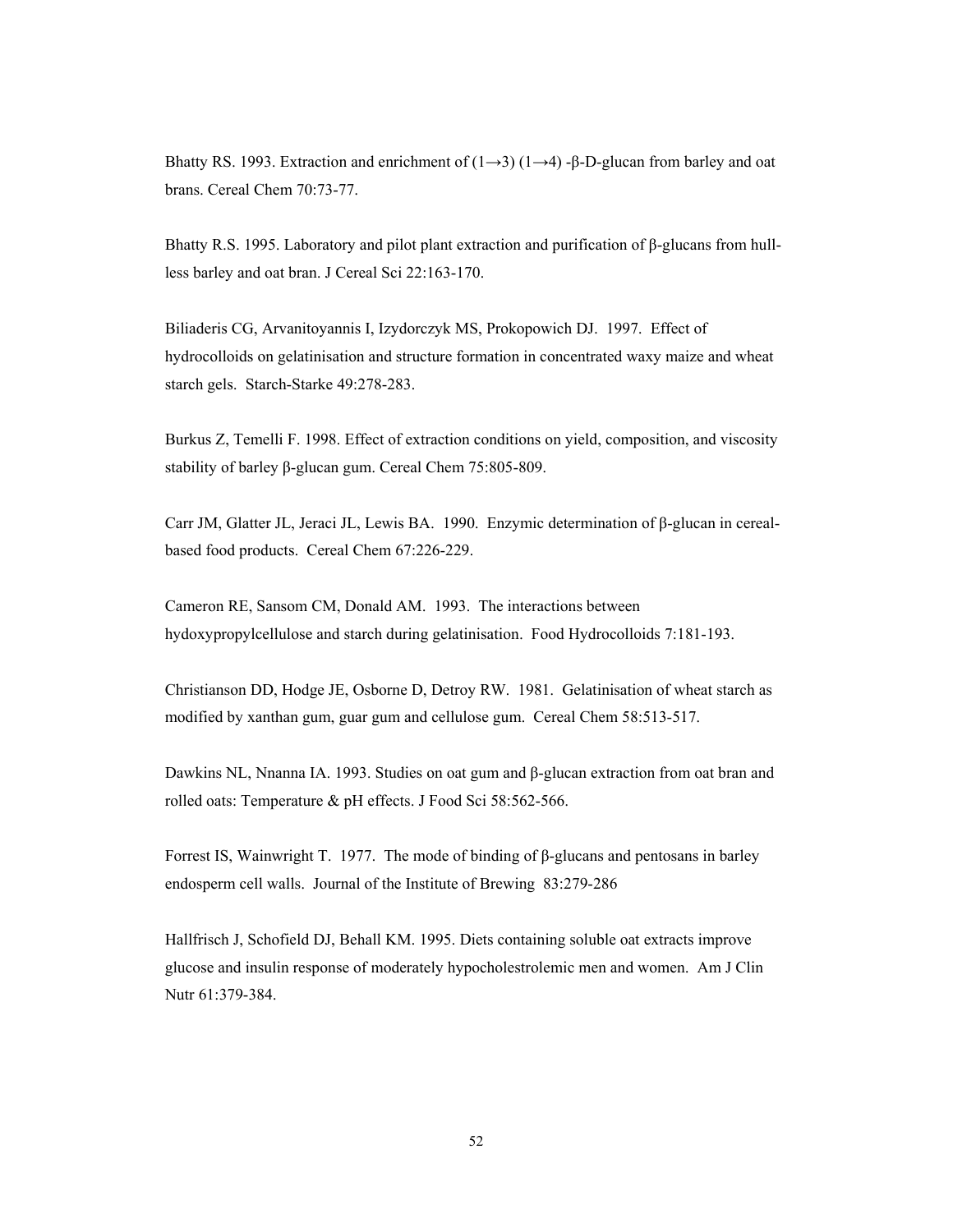Knuckles BE, Yokoyama WH, Chiu MM. 1997. Molecular characterisation of barley β-glucan by size exclusion chromatography with multiple angle laser light scattering and other detectors. Cereal Chem 74:599-604.

Knuckles BE, Chiu MCM. 1999. β-glucanase activity and molecular weight of  $\beta$ -glucans in barley after various treatments. Cereal Chem 76:92-95.

Robertson JA, Monredon DF, Dysler P, Guillon F, Amado R, Thibault JF. 2000. Hydration properties of dietary fibre and resistant starch: a European Collaborative study. Lebensm-Wiss Technol 33:72-79.

Rojas JA, Rosell CM, de Barber CB. 1999. Pasting properties of different wheat-flour hydrocolloid systems. Food Hydrocolloids 13:27-33.

Shi XH, BeMiller JN. 2002. Effects of food gums on viscosities of starch suspensions during pasting. Carbohydrate Polymers 50:7-18.

Temelli F. 1997. Extraction and functional properties of barley β-glucan as affected by temperature and pH. J Food Sci 62:1192-1201

Wood PJ, Paton D, Siddiqui IR. 1977. Determination of β-glucan in oats and barley. Cereal Chem 54:524-533

Wood PJ, Siddiqui IR, Paton D. 1978. Extraction of high-viscosity gums from oats. Cereal Chem 54:524-533

Wood PJ, Fulcher RG, Stone BA. 1983. Studies on the specifity of interaction of cereal cell wall components with Congo Red and Calcoflour: Specific detection and histochemistry of (1→3) (1→4) -β-D-glucan(1→3) (1→4) -β-D-glucan. J of Cereal Sci 1:95-110.

Wood PJ, Braaten JT, Fraser WS, Riedel D, Poslel M. 1990. Comparisons of viscous properties of oat and guar gum and effects of these and oat bran on glycaemic index. J Ag Food Chem 38:753-757.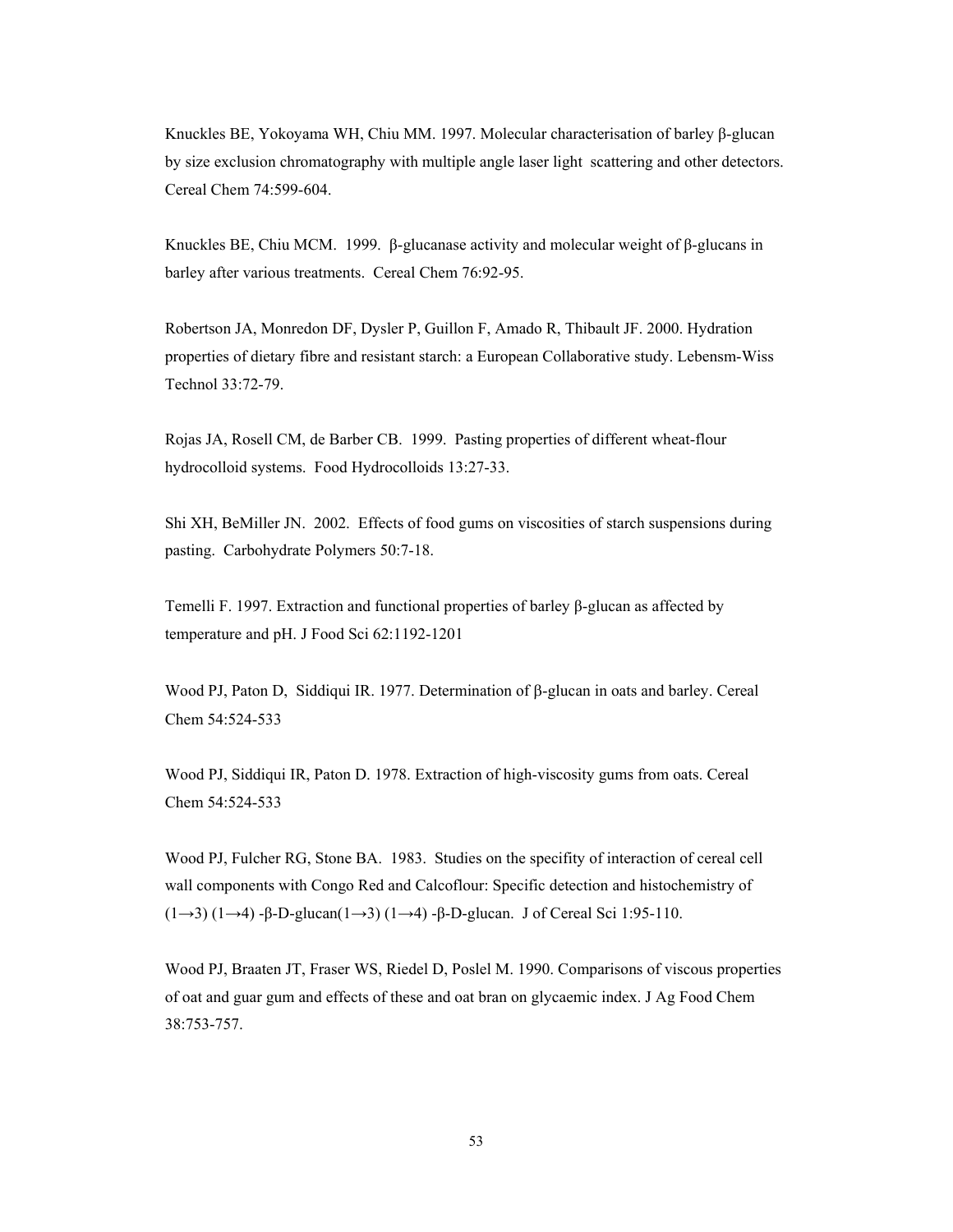Wood PJ, Weisz J, Blackwell B. 1991. Molecular characterisation of cereal β-glucans. Structural analysis of oat- β-D-glucan and rapid structural evaluation of β-D-glucans from different sources by high-performance liquid chromatography of oligosacchardies released by lichenase. Cereal Chem 68:31-39.

Wood PJ. 1993. Physicochemical characteristics and physiological properties of oat (1-3) (1-4) β-D-glucan. Pages 83-112 in Oat Bran. Wood PJ editor. St. Paul. Minnesota. The American Association of Cereal Chemists.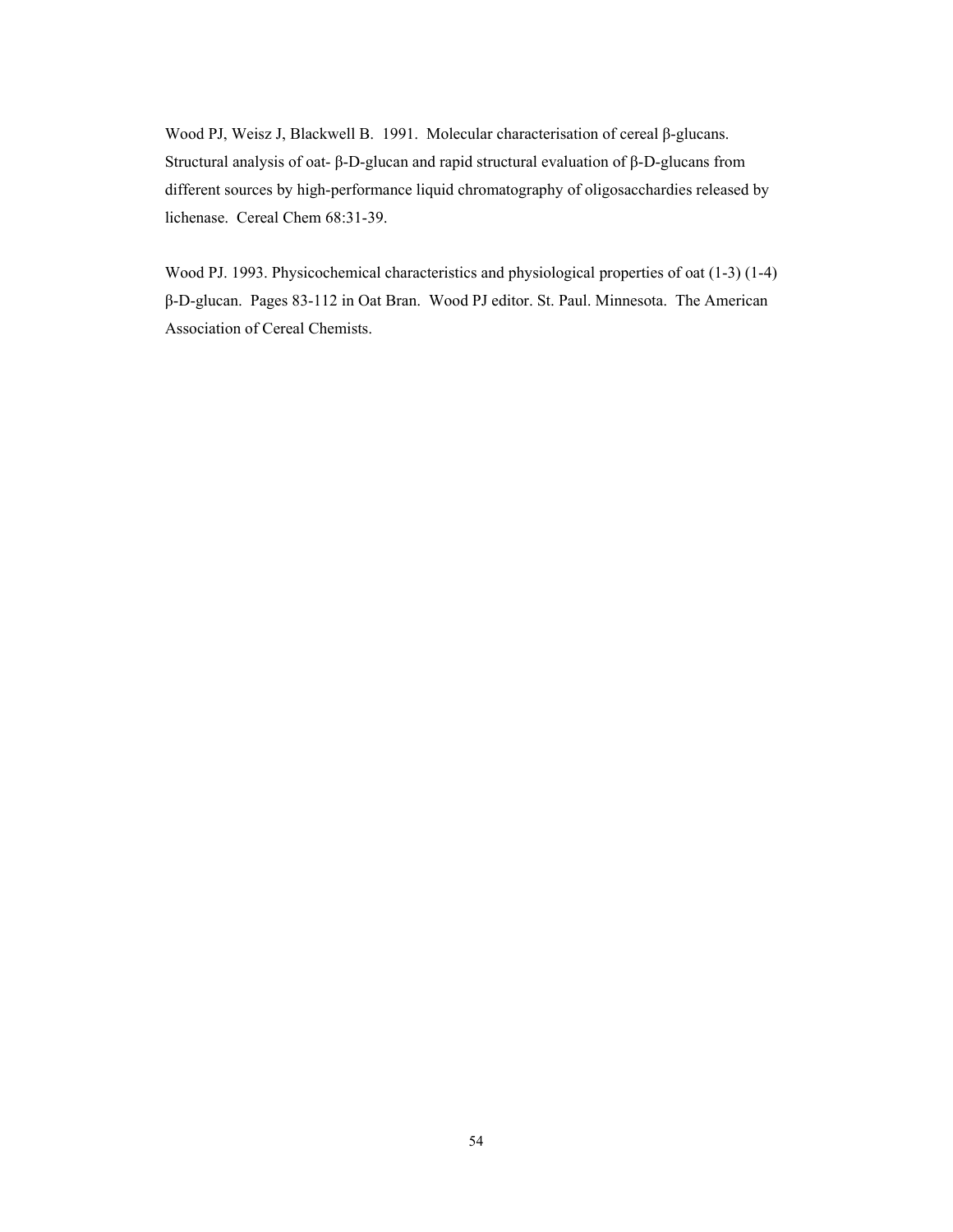Extraction: 1:10 flour-to-water ratio with vigorous agitation (55 °C, pH 7, 0.5 h) ↓ **Centrifuge 15 min, (15,000xg, 4 o C)**  ↓ Supernatant to pH 4.5 (centrifuge  $20 \text{ min}, 21,000 \text{ kg}, 4 \text{ }^{\circ}\text{C}$ ) ↓ **99% EtOH to 50% concentration (12 h,4 <sup>o</sup> C)**  ↓ **Recover precipitate (centrifuge, 10 min, 3000xg)**  ↓ **Homogenize with 99.9% EtOH, filter, and wash (99.9% EtOH)**  ↓ **Dry under constant flow 1.5 h Fig water, pH** 

Figure 1. Generalized BBG fibre extraction procedure (Wood *et al* 1978; Temelli 1997)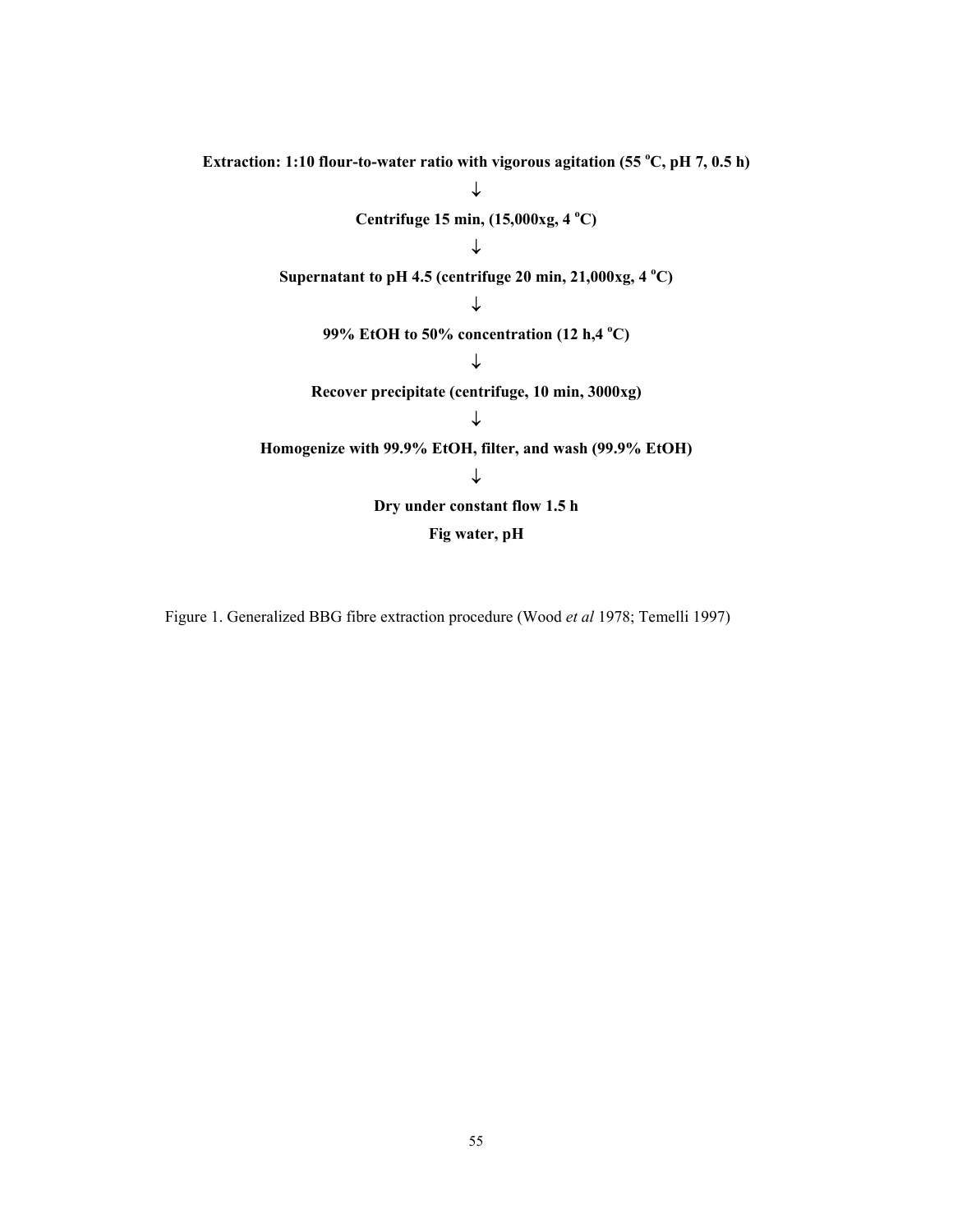| <b>BBG</b> | Extraction pH | Total dietary fibre | β-Glucan        | Protein           | Starch            |
|------------|---------------|---------------------|-----------------|-------------------|-------------------|
|            |               | $(\%)$              | $(\%)$          | $(\%)$            | $(\%)$            |
| Water      | 7             | $88.60^{a,b,c}$     | $69.75^{\circ}$ | 374 <sup>a</sup>  | 4.04              |
| Refluxed   | 7             | $88.06^{a,b,c}$     | $71.53^a$       | 4.55              | 2.68 <sup>a</sup> |
| Purified   | 7             | $91.62^{b}$         | 73.05 $^{a}$    | 3.75 <sup>a</sup> | 1.18              |
| Alkali     | 10            | $87.60^{a,c}$       | $70.06^a$       | 6.90              | 2.99 <sup>a</sup> |
| Boiled     |               | $84.80^{c}$         | 63.53           | 5.01              | 6.95              |

Table 1. Composition of BBG fibre fractions extracted at 55 °C with differing treatments

 $a<sub>a</sub>$  means in the same column followed by the same letter are not significantly different ( $p$ >0.05)



Figure 2. Percentage BBG fraction yield from original flour, and β-glucan content of such fractions from:- water (A), refluxed (B), purified (C), alkali (D), and (E) boiled treatments. Standard errors are included on the figure as error bars.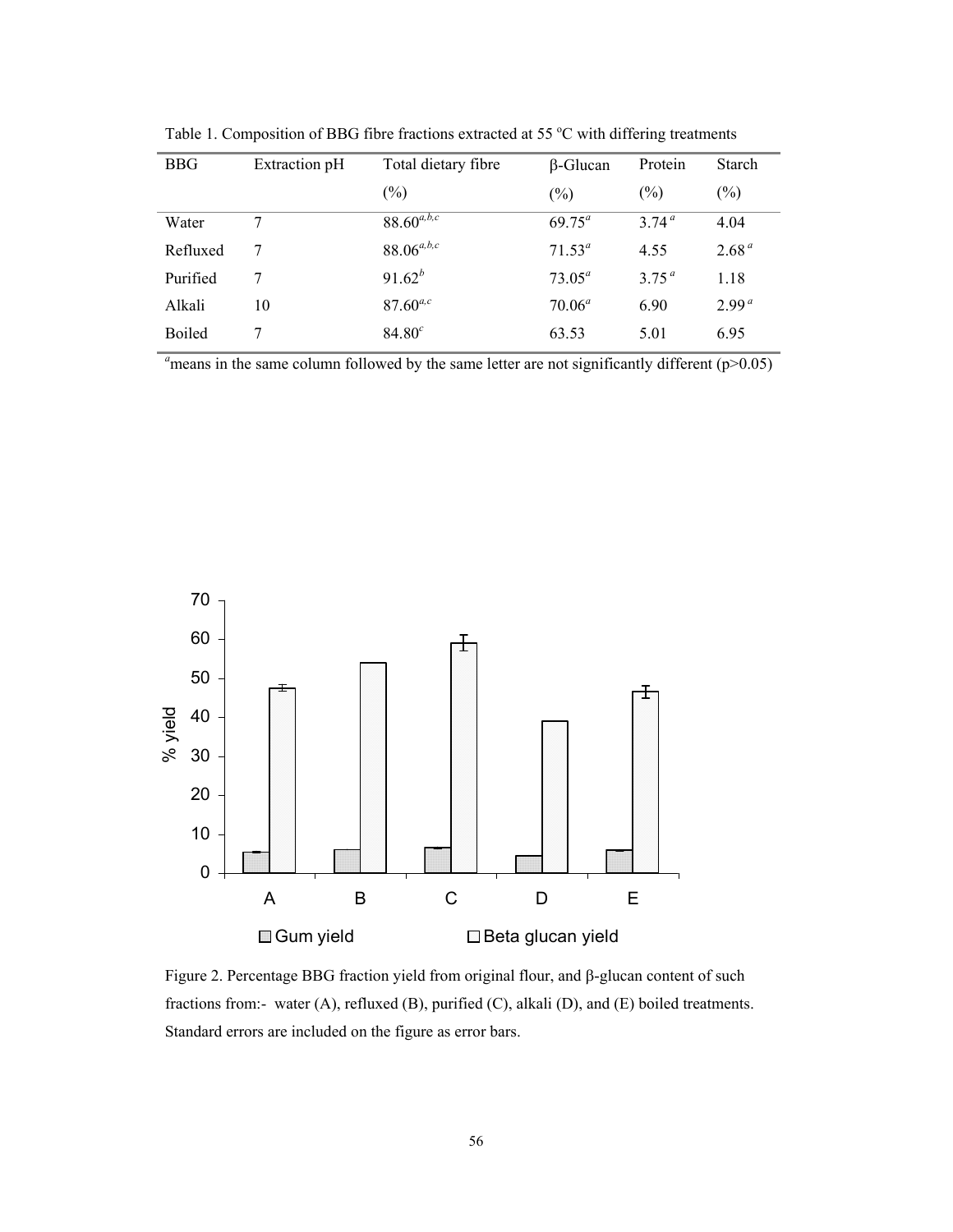

Figure 3. Water retention capacity of the extracted BBG fibre fractions from:-water (A), refluxed (B), purified (C), alkali (D) and boiled (E) treatments. Standard errors are included on the figure as error bars.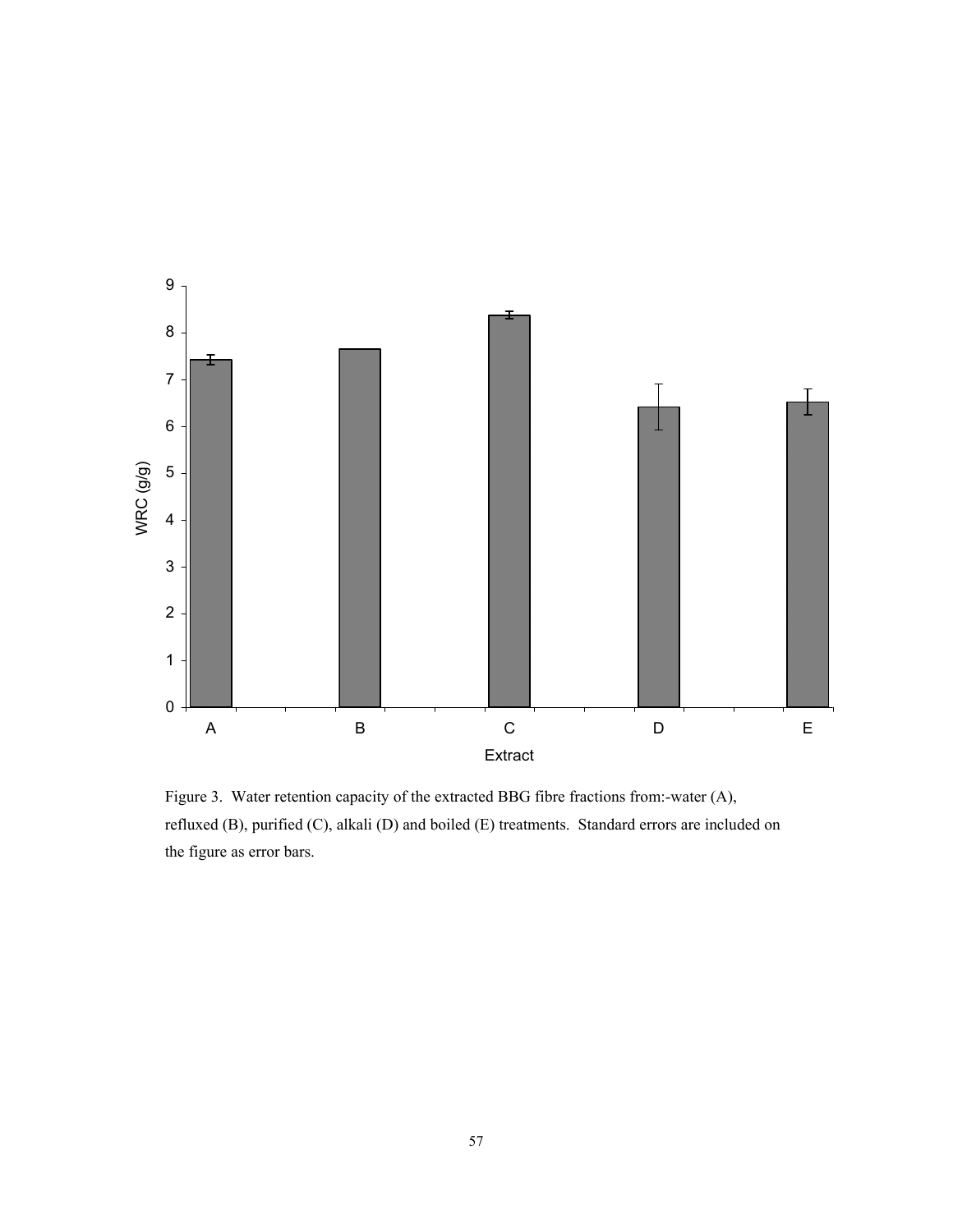|                      | $T_{onset} (^{\circ}C)$ | $T_{endset} (^{\circ}C)$ | $T_{\rm peak}$ (°C) | Enthalpy     |
|----------------------|-------------------------|--------------------------|---------------------|--------------|
|                      |                         |                          |                     | (J/g)        |
| Control              | 52.00                   | 69.50                    | 58.80               | $8.84^{a}$   |
| 1% Water fraction    | 51.05                   | 70.55                    | 59.00               | $8.44^{b}$   |
| 5% Water fraction    | 52.10                   | 69.65                    | 59.40               | $8.40^{b}$   |
| 1% Refluxed fraction | 52.05                   | 70.00                    | 59.01               | $9.07^a$     |
| 5% Refluxed fraction | 52.05                   | 69.60                    | 59.00               | $7.43^{c}$   |
| 1% Purified fraction | 51.75                   | 69.65                    | 59.25               | $8.98^{a}$   |
| 5% Purified fraction | 52.10                   | 71.90                    | 59.4                | $8.19^{b,d}$ |
| 1% Alkali fraction   | 51.95                   | 69.95                    | 59.35               | $8.37^{b}$   |
| 5% Alkali fraction   | 51.99                   | 70.20                    | 59.29               | $7.89^{d,e}$ |
| 1% Boiled fraction   | 51.83                   | 70.21                    | 59.26               | $8.66^{b}$   |
| 5% Boiled fraction   | 52.05                   | 69.65                    | 59.10               | $7.64^{c,e}$ |

Table 2. Thermal parameters ( $T_{onset}$ ,  $T_{peak}$ ,  $T_{endest}$ ; and enthalpy (J/g)) of wheat starch substituted with 1 and 5% water, refluxed, purified, alkali, and boiled BBG fibre fractions

 $a<sub>a</sub>$  means of J/g values followed by same letter are not significantly different (p>0.05)

Table 3. Peak (PV), breakdown (BD), and final viscosity (FV) of wheat starch substituted with 1% water, refluxed, purified, alkali, and boiled (E) BBG fibre fractions

|                   | <b>PV</b>      | <b>BD</b>         | FV                |
|-------------------|----------------|-------------------|-------------------|
| Control           | $4046^{\circ}$ | 1163 <sup>a</sup> | 4622 <sup>a</sup> |
| Water fraction    | $4161^a$       | 1185 <sup>a</sup> | $4724^{\,a}$      |
| Refluxed fraction | $4476^{a}$     | 1186 <sup>a</sup> | 5153 <sup>a</sup> |
| Purified fraction | $4393^{\circ}$ | 1205 <sup>a</sup> | $4959^{\,a}$      |
| Alkali fraction   | $4428^{a}$     | $1160^a$          | 4990 $a$          |
| Boiled fraction   | 4508 $a$       | $1255^a$          | 5120 <sup>a</sup> |
|                   |                |                   |                   |

 $a<sub>a</sub>$  means values in same column followed by same letter are not significantly different ( $p$ >0.05)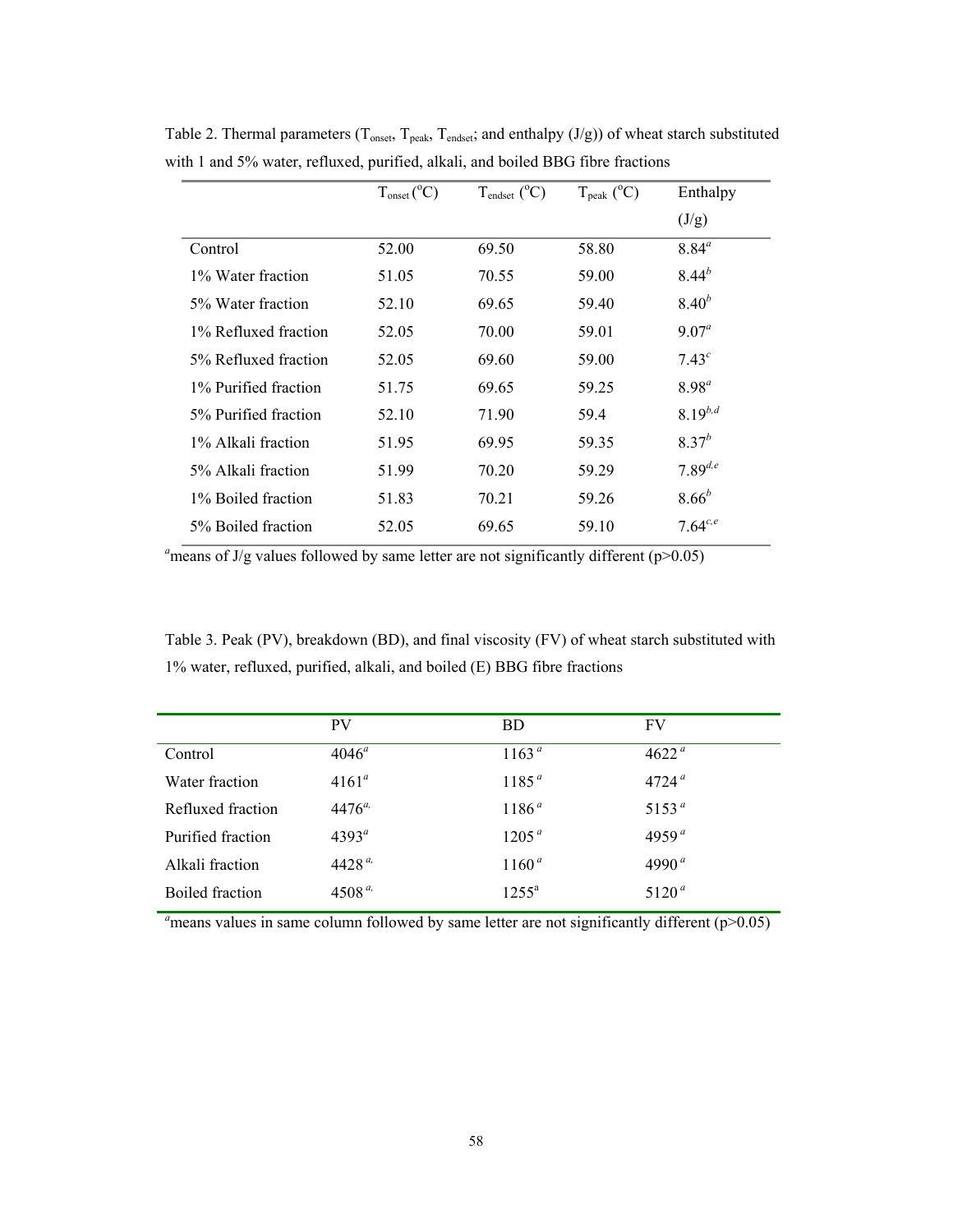|                   | <b>PV</b>      | <b>BD</b>     | FV             |
|-------------------|----------------|---------------|----------------|
| Control           | $4046^{\circ}$ | 1163          | 4622           |
| Water fraction    | $3294^{b}$     | $874^{a,b,c}$ | $3543^a$       |
| Refluxed fraction | $3451^{a,b}$   | $773^b$       | $3882^a$       |
| Purified fraction | $3416^{b}$     | $767^{a,b,c}$ | $3627^a$       |
| Alkali fraction   | $3866^a$       | $986^c$       | $4024^{\circ}$ |
| Boiled fraction   | $3671^{a,b}$   | $805^{a,b}$   | $4048^a$       |

Table 4. Peak (PV), breakdown (BD), and final viscosity (FV) of wheat starch substituted with 5% water, refluxed, purified, alkali, and boiled (E) BBG fibre fractions

 $a<sub>n</sub>$  means value, in same column followed by same letter are not significantly different ( $p$ >0.05)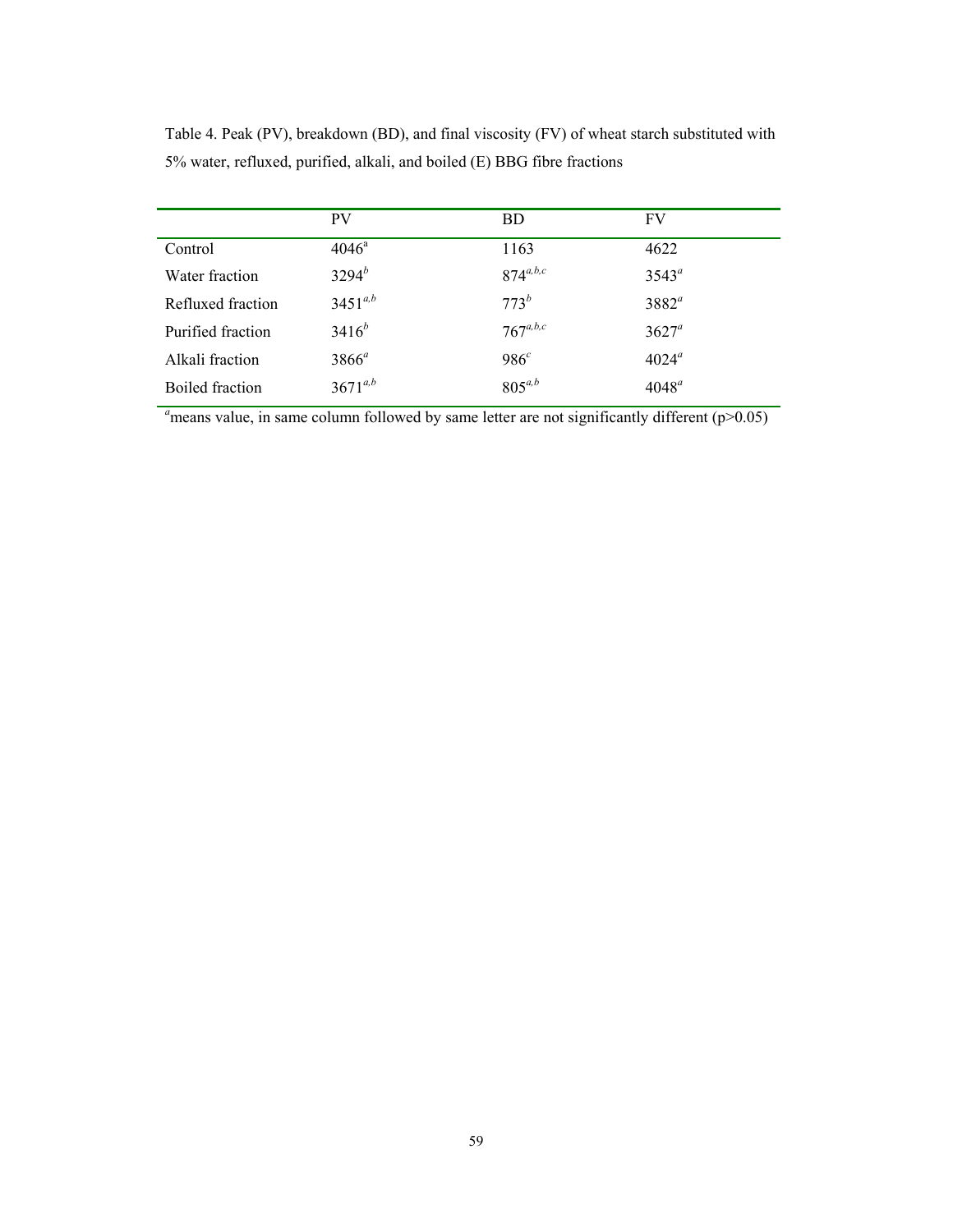# **2.3:- The influence of (1→3) (1→4)-β-D-glucan rich fractions from barley on the physicochemical properties and** *in vitro* **reducing sugar release of white wheat breads**

#### *Introduction*

Diets high in fat and high in calories are considered as one of the key causes of coronary heart disease (CHD), obesity, and non insulin dependent diabetes mellitus (NIDDM). Dietary changes that reduce the incidence of these diseases include a reduction in fat intake and salt, and an increased intake of dietary fibre and cereals, fruits and vegetables. Cereal products are a diverse group of foods ranging from relatively unrefined whole grains to processed ready-to-eat products. Although cereal foods are rich in complex carbohydrates and are low in fat, recent media reports and the advent of diets that restrict carbohydrate intake have led to a decrease in their consumption. A prime example of his has been the negative change in the consumer perception of the nutritional characteristics of bread.

Bread, in its various forms, is considered to be one of the oldest processed cereal foods and also one of the most popular foods consumed globally. In a UK study by the Federation of Bakers (Anon 2003), 97% of consumers were found to consume bread, with 75% claiming to eat prepacked bread at least once a week. However, in a UK report covering the perception and understanding of the health components of bread, 23% of individuals 25-34 years old regarded their consumption of starch and carbohydrates as unhealthy and were actively limiting the intake of these nutrients (Anon 2003). Additionally, whilst bread can be considered low in fat and a source of complex carbohydrates, bread (namely white, the most popular variety in the UK) is a poor source of dietary fibre, containing typically less than 2.5% (Anon 2003).

The impact of dietary fibre on the maintenance of human health has attracted considerable scientific interest in the past 3 decades. Potential health benefits of dietary fibre include bowel transit time (Feldheim and Wisker 2000), prevention of constipation, reduction in risk of colorectal cancer (Faivre and Bonithon-Kopp 1999), enhanced methanogenesis (Fernandes *et al* 2000), production of short-chain fatty acids (Velasquez *et al* 2000: Wisker *et al* 2000; Karppinen *et al* 2000), and promotion of colonic health, stimulating the growth of beneficial gut microflora (prebiotic property).

Foods high in soluble dietary fibre, are considered as low glycaemic index (GI) foods. Low GI foods are differentiated from other foods by the reduced rate at which they are digested and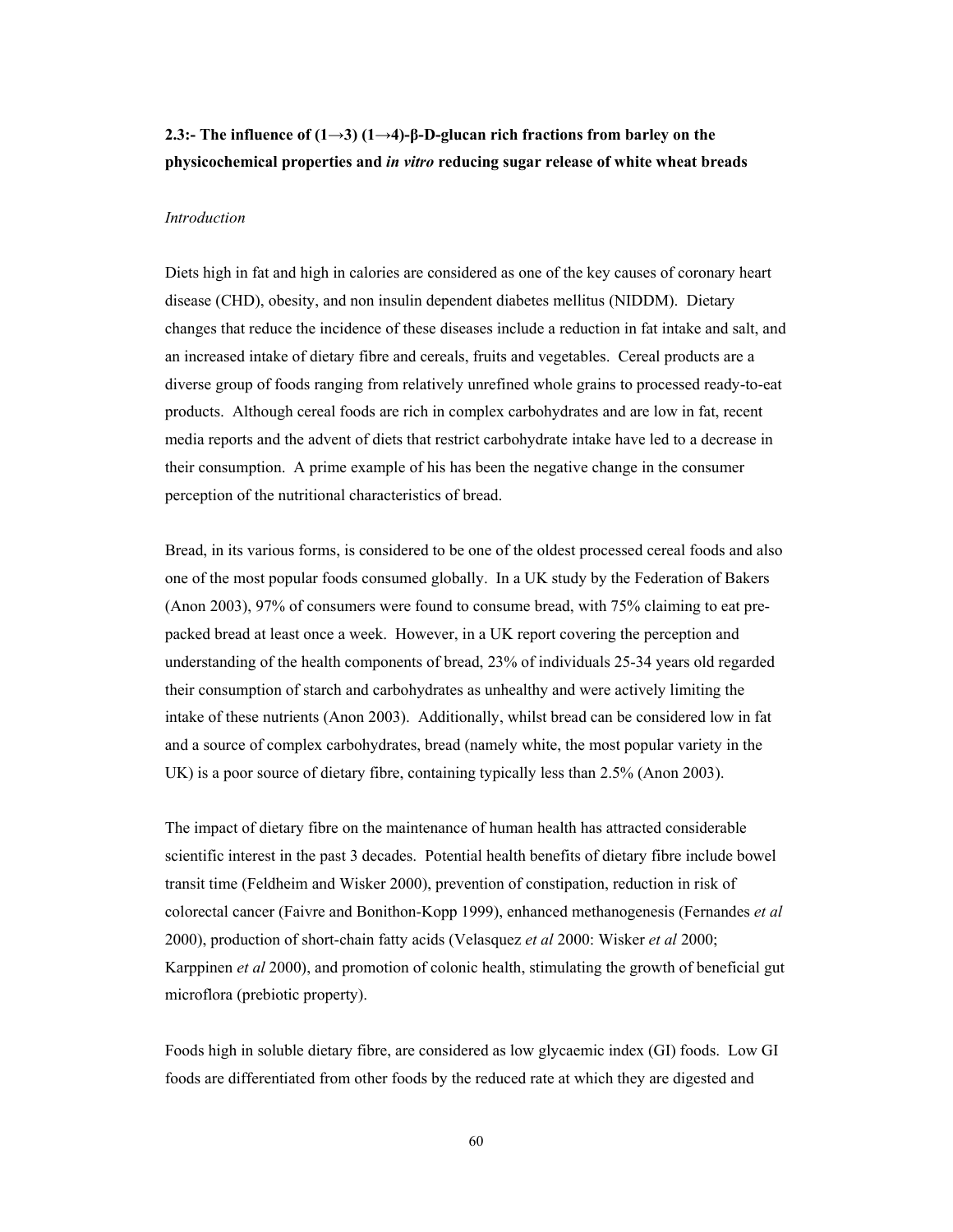release glucose to the blood (Bjorck *et al* 2000). Soluble dietary fibres are believed slow the release of reducing sugars from the food and hence lower postprandial blood glucose level by several mechanisms, including reduced amylolysis, but more specifically at the gastrointestinal level through delayed gastric emptying (Rainbird and Low 1986; Cherburt 1995) and reduced nutrient motility (Braaten *et al* 1991).

Epidemiological data strongly correlates low GI diets to reduced insulin resistance (Bjorck *et al* 2000). The potential consequences of a reduced insulin resistance are the control of diabetes and reduction of the possibility of developing risk factors for degenerative diseases, such as obesity (Burley *et al* 1987), hyperlipidemia (Jenkins *et al* 1985), and hypertension (Anderson 1983).

The β–glucans from both barley and oat grains have been shown to have an important influence on human glycaemic control. When β–glucan was isolated from oats and consumed as oat porridge it was reported to lower postprandial blood glucose (Wood *et al* 1990; Wood 1993). Additionally, barley flour enriched with β–glucans has been shown to have physiological effects comparable to other isolated fibres, such as guar gum, psyllium, and oat β–glucan (Knuckles *et al* 1997).

With their low fibre contents, breads are considered as high glycaemic foods. Several workers have examined the glycaemic response of bread as affected by fibre inclusion and reported no or variable effects on sugar release (Bhatty 1986, Hudson *et al* 1992; Holm *et al* 1992; Malki *et al* 1992). However in more recent studies, a strong correlation between the addition of soluble dietary fibre addition to bread and improved glycaemic control has been found. Pick *et al* (1998) and Cavallero *et al* (2002) found that barley β–glucan rich breads elicit a lower glycaemic response, compared to reference white wheat bread.

In European countries where white bread is commonly consumed it is clear that a demand exists for the supplementation of wheat bread with dietary fibre. However this must be achieved without compromising palatability, a problem often encountered with fibre enrichment, particularly soluble fibre addition (Jenkins *et al* 2002).

The aim of this part of the study was to evaluate the effect of adding a barley β–glucan-rich fraction (BBG FRACTION) on the physicochemical and nutritional properties of white wheat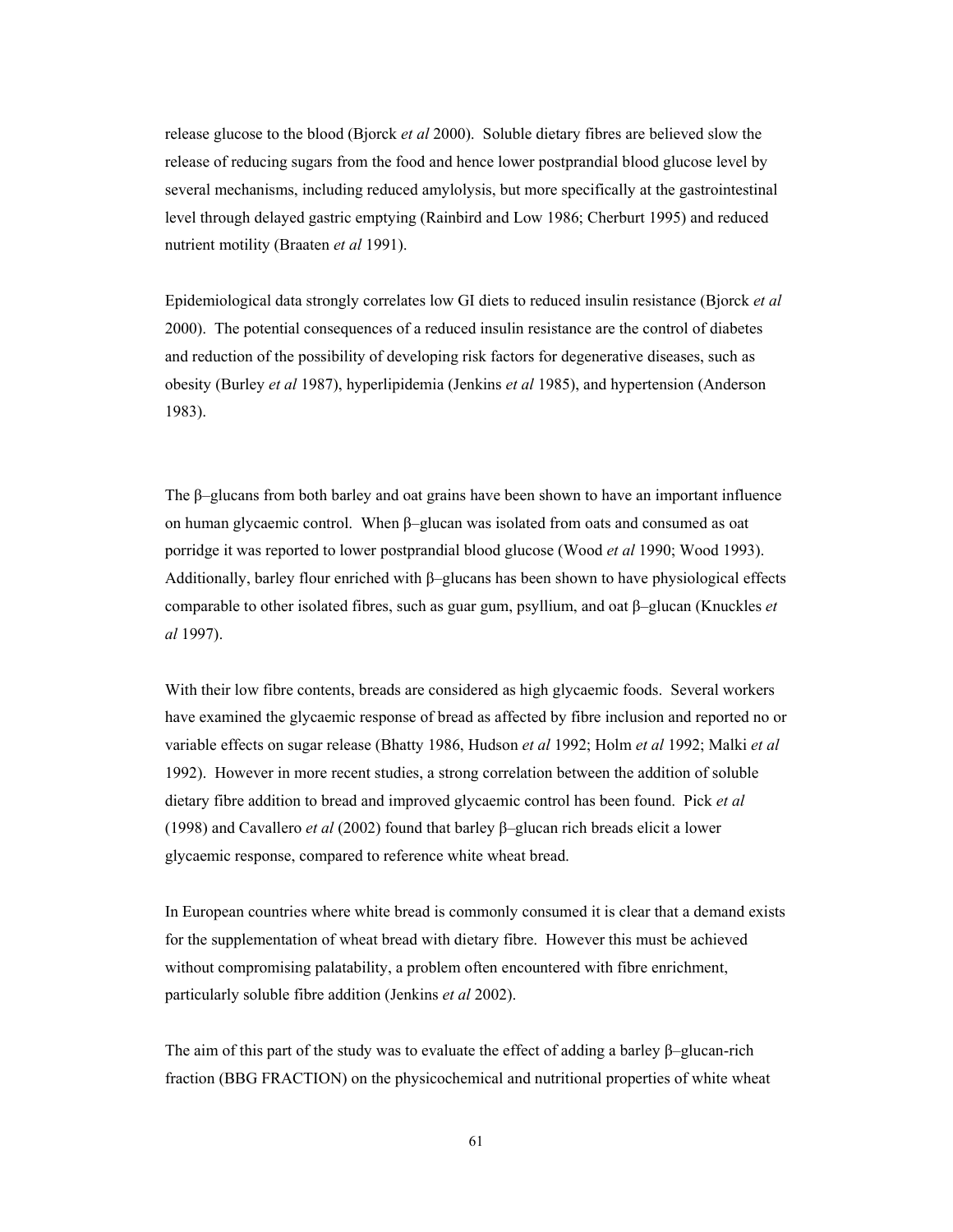bread, with the aim of obtaining a cereal product with improved nutritional status that can be successfully manufactured and that retains the internal, external, and textural eating qualities that make bread so acceptable to the consumer.

#### *MATERIALS AND METHODS*

# *Extraction of BBG* FRACTION

BBG FRACTION containing approximately 70% β–glucan (db) was extracted from the milled barley flour (5.77% β–glucan) according to methodology used by Symons and Brennan (2004). Milled barley flour was suspended in pre-heated distilled water (55 $\degree$ C, pH 7) and stirred with vigorous agitation for 30 min. The mixture was centrifuged (15 min 15,000  $x$  g, 4 °C) and the supernatant recovered and reduced to pH 4.5 with the addition of 2M HCL. The acidified supernatant was centrifuged (20 min,  $21,000 \, x \, g$ , 4 °C). Ethanol (99%) was added to 50% concentration, and the resulting mix held at  $4^{\circ}$ C for 12 h. The precipitate was recovered by centrifugation (10 min, 3000 *x g*). The precipitate was homogenized with 99.9% ethanol, followed by washing and filtering with 99.9% ethanol. Extracts were dried in an air cabinet for 1.5 h, milled to pass 500 $\mu$ m screen and stored at 4 °C.

# *Pasting characteristics*

Pasting characteristics (peak viscosity, PV; breakdown, BD; and development of final viscosity, FV) of bread wheat flour substituted with 2.5 and 5% BBG FRACTION dispersions were determined using a Rapid Visco Analyser (model RVA-4; Newport Scientific PTY, Warriewood, Australia). Test parameters included heating and cooling rates of 12 °C per minute, over a temperature range of  $50-95\degree C$ , and paddle speed of 160 rpm. Samples were prepared by mixing 3.5 g  $(+0.1)$  in 25 mL  $(+0.1)$  distilled water in an aluminium canister. Analysis were performed in triplicate.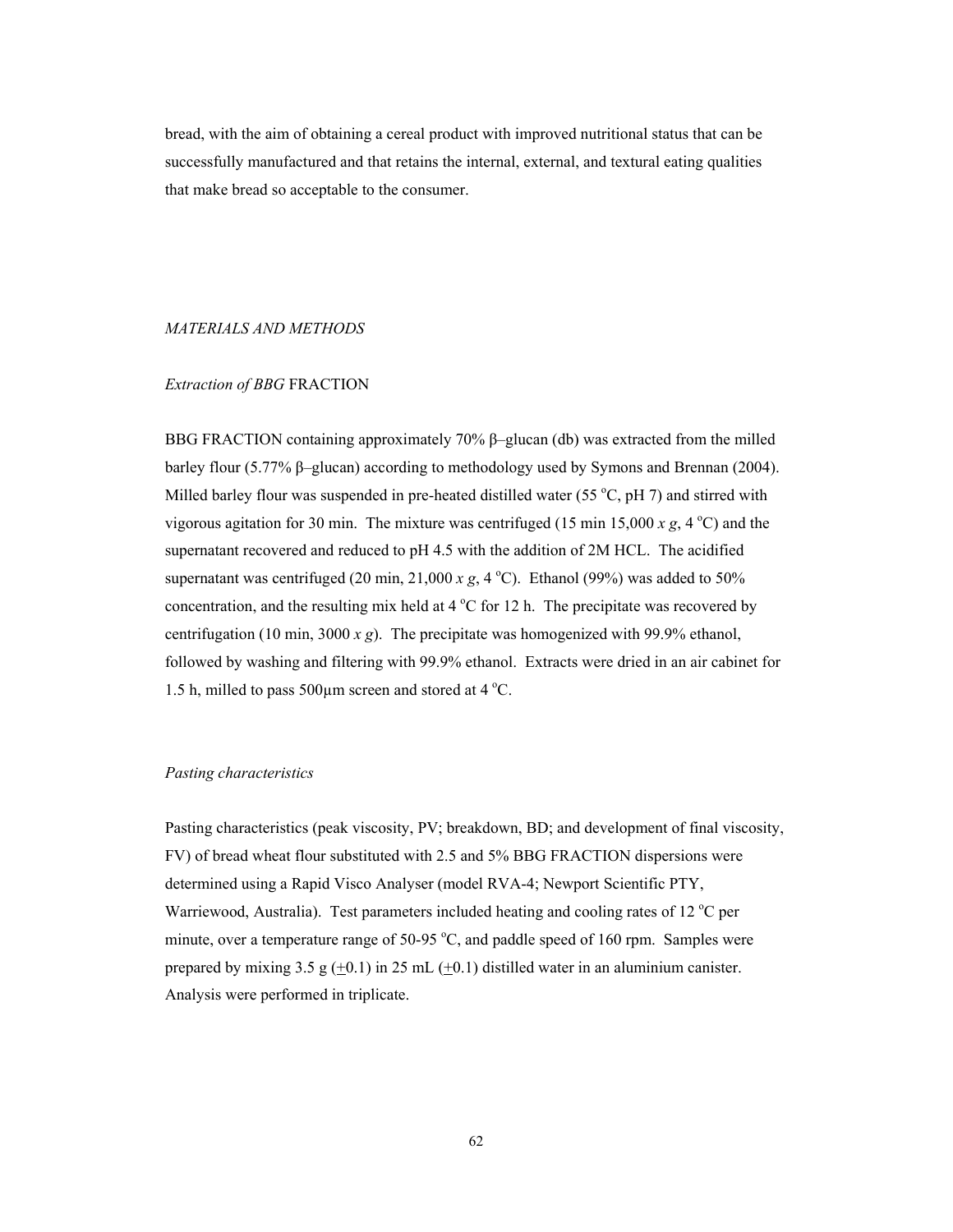### *Bread making*

6.25 g (2.5%) and 12.5 g (5%) of BBG FRACTION were hydrated in 140 ml of boiling water with vigorous stirring for 5 min. Gums were subsequently stirred for 2 h. Breads, containing 0, 2.5, and 5% BBG FRACTION, were manufactured according to Approved Method 10-09 (AACC 2000), using 250 g (control), 243.75 g (2.5% BBG FRACTION) and 237.5 g (5% BBG FRACTION) strong white bread flour, 12.5 g vegetable fat, 6 g dried yeast, 6 g salt, 2 g sugar, and 140 mL of water. Doughs were divided into 70 g portions and baked in test bakery tins (length 85 mm, width 50 mm). Baked breads were cooled for 1 h prior to analysis.

#### *Dough extensibility*

Extensibility of the bread doughs was measured using a texture analyzer (model TA-XT2, Stable Micro Systems, Reading, UK) equipped with a Kiefer dough and extensibility rig (A/KIE) using a 5 kg load cell. Dough (15 g) was placed in an oiled teflon dough former for 20 min, removed with the aid of a spatula, and subjected to the tensile test. The rig extended the sample by 75 mm, at a pre-test, test, and post-test speed of 2, 3.3, and 10 mm/s, respectively. The maximum peak force in tension was regarded as the degree of elasticity of the dough, whereas the distance travelled for dough break was regarded as the extensibility of the dough.

# *Loaf height and volume*

Loaf height was determined using calibrated callipers and reported in centimetres. Measurements were taken from the centre of each loaf. Loaf volume was measured using Approved Method 10-05, volume by rapeseed displacement (AACC 2000).

# *Crumb firmness*

A TA-XT2 texture analyzer (Stable Micro Systems, Reading, UK) was used to measure bread firmness. An AACC 36-mm-cylinder probe with radius (model P/36R) and a 5 kg load cell was used. The probe compressed the sample by 40% at a pre-test, test, and post-test speed of 1, 1.7,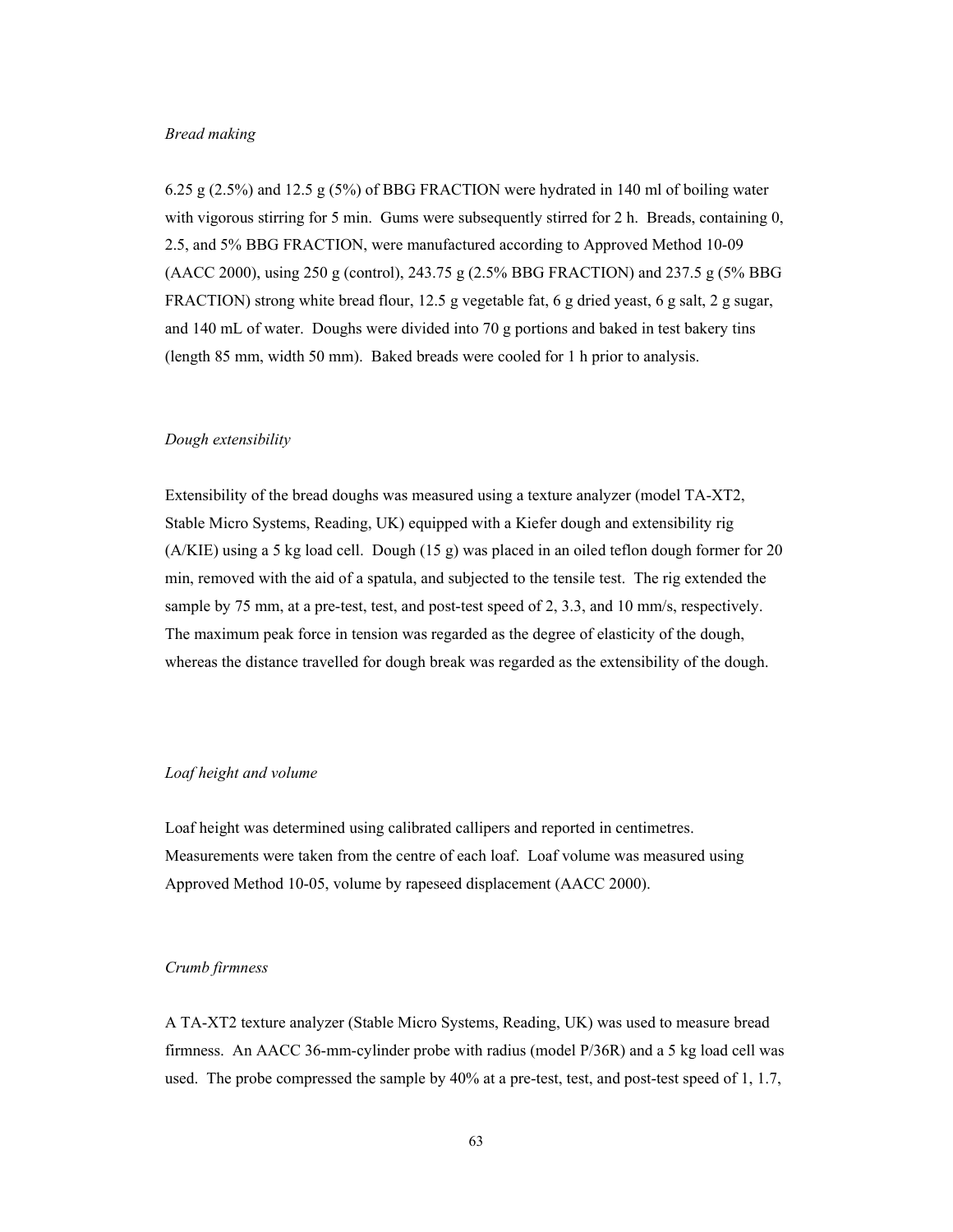and 10 mm/s, respectively. The maximum peak force in compression was recorded as the firmness value in gram units. Measurements were taken on 1-cm slices, Only 1 measurement was taken from the slices; samples were discarded after the test.

For analysis of crumb firmness over storage (1, 2, and 4 days) slices were placed in polythene bags, sealed, and stored at ambient temperature and on the appropriate day subjected to texture analysis as the samples at day 0.

## *Chemical composition*

Moisture, starch, protein, and β-glucan contents of the breads were determined. Moisture was determined according to Approved Method 44-15A (AACC 2000). Total starch was determined using the total starch assay kit, Approved Method 76.13 (AACC 2000); β-glucan content was measured using the enzymatic assay kit, Approved Method 32-23 (AACC 2000). All assay kits were supplied by Megazyme<sup>TM</sup> International Ireland Ltd (Wicklow, Ireland). Nitrogen was determined using a nitrogen analyzer (model FP-2000; Leco Instruments Ltd, St Joseph, USA) and protein content was estimated by using a conversion factor of 6.25. Results are reported on a dry weight basis.

### *Reducing sugars (In vitro digestion)*

Bread samples were subjected to an *in vitro* digestion according to the methodology of Tudorica *et al* (2002a). Samples of bread, equivalent to 3 g available carbohydrate, were crumbed (using a food processor) to a size of approx 1 cm<sup>3</sup>, placed in sodium phosphate buffer (pH 6.9), reduced to pH 1.5 (with HCl), and digested with pepsin (Sigma-Aldrich, Pool, UK) (575 units/g starch) for 30 min at 37 °C. The pH of the mixture was subsequently re-adjusted to pH  $6.9$ (with NaOH), and the volume of the liquid made up to 50 mL with a solution of sodium phosphate buffer to which porcine pancreatic alpha amylase (Sigma-Aldrich, Pool, UK) (110 units/g starch) had been added. The mixture was transferred to dialysis tubing (Medicell International Ltd, Reading, UK), and placed in 450 ml of sodium phosphate buffer for 5 h at 37 <sup>o</sup>C. Aliquots (1 ml) duplicate were taken every 30 min.

Dialysate was analyzed for total sugars by the 3,5-dinitrosalicylic acid method (James 1999). Reducing sugars released (RSR) was expressed in maltose equivalents as percentage of total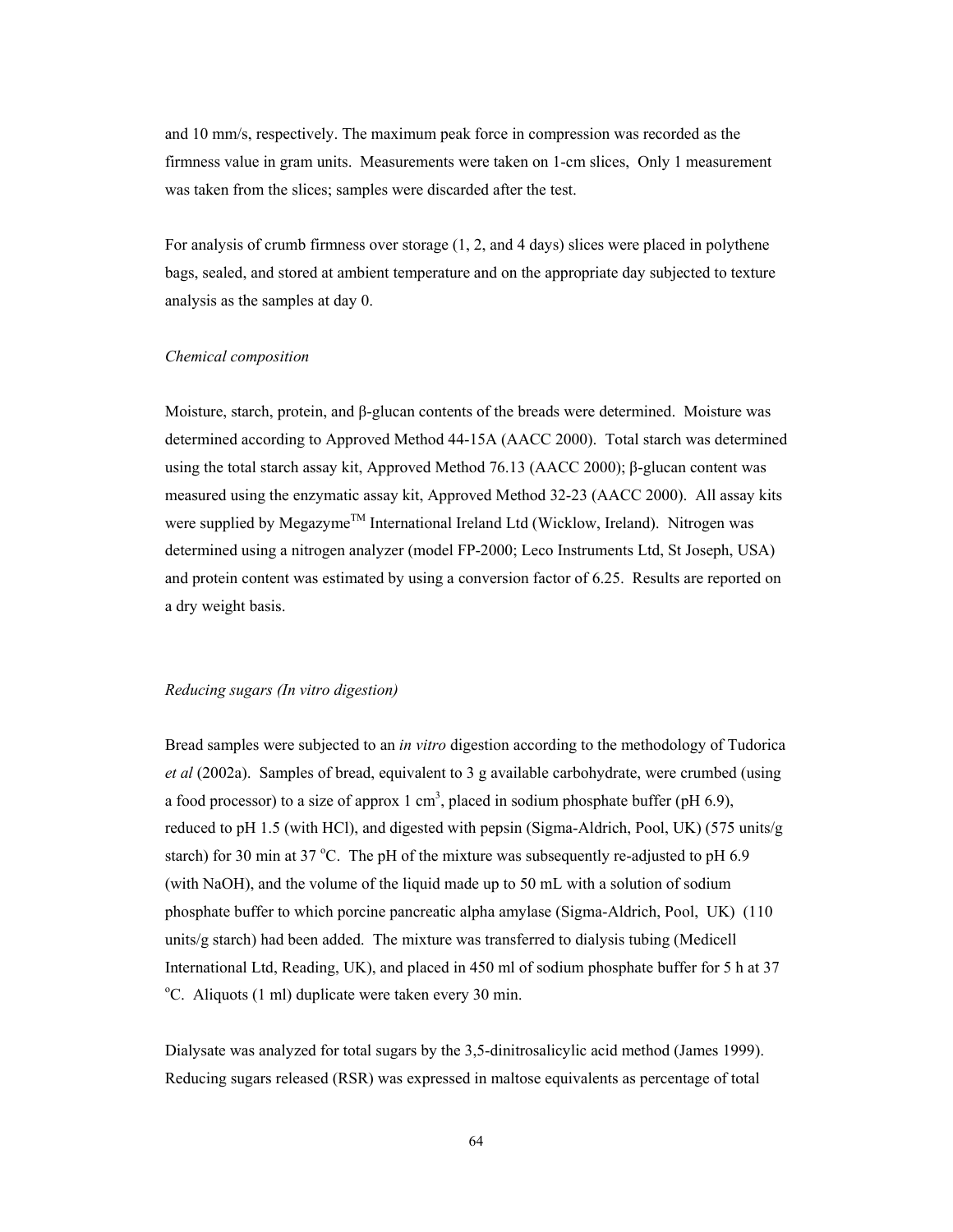available carbohydrates present in the sample using the following calculation (Brighneti *et al* 1995):

 $RSR = A<sub>sample</sub>$  x 500 x 0.95/ $A<sub>maltose</sub>$  x SS x 100

where:  $A_{sample}$  is value of absorbance at 540 nm,  $A_{maltose}$  is value of absorbance of a solution containing 1 mg of pure maltose per ml/phosphate buffer, SS is the amount of starch plus sugars (in milligrams) contained within the sample, 500 is the total volume, and 0.95 is the conversion from maltose to starch. .

# *Statistical analysis*

Unless otherwise stated the results of analyses were reported as mean obtained from triplicate samplings of duplicate production runs and duplicate analysis determination. Analysis of variance of the results (ANOVA) was performed using the Minitab 13 statistical software package. Significance was defined as p<0.05.

## *Results and discussion*

Pasting characteristics of bread wheat flour supplemented with BBG FRACTION The pasting characteristics of bread wheat flour substituted with BBG FRACTION are illustrated in Table 1. Results illustrate that the use of both 2.5 and 5% BBG FRACTION decreased the PV, BD, and FV development compared to the control  $(p<0.05)$ . There were no significant differences between the PV, BD, and FV values of 2.5 and 5% substitutions  $(p>0.05)$ .

Pasting properties of wheat flours are generally correlated to the starch characteristics of the flours such as swelling potential, degree of gelatinization, and the subsequent reassociation of amylose and amylopectin after granule disruption. Although the reduction in pasting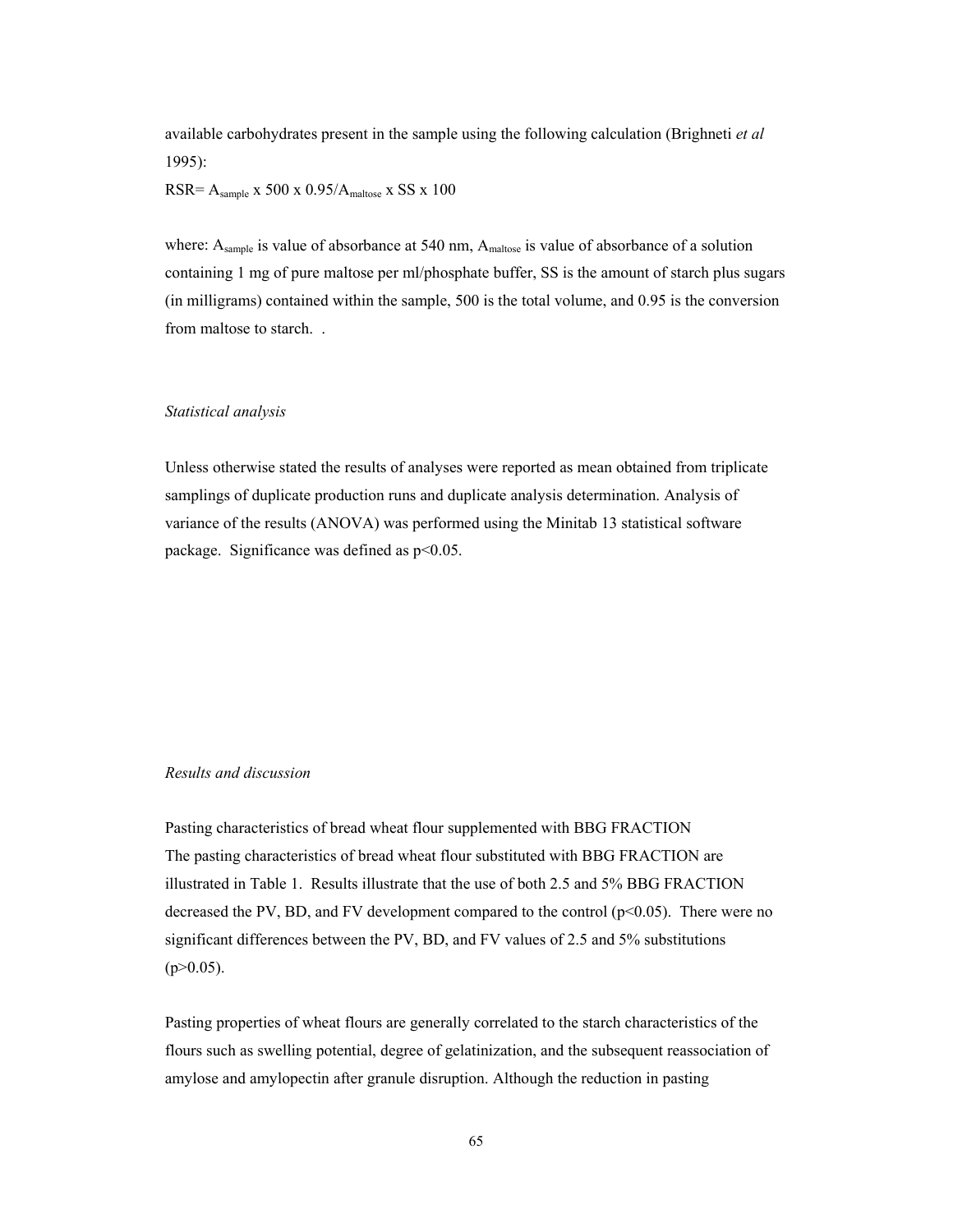characteristics observed between BBG FRACTION-supplemented flours and control pastes may occur as a result of replacing available starch with BBG FRACTION, it is also likely that preferential hydration of the BBG FRACTION fraction would limit the available water within the paste mixture, and hence, limit the swelling characteristics of the starch granules within the pastes, in turn leading to greater retention of starch granule integrity and a reduction in gelatinization. In our previous studies with a BBG FRACTION, reductions in PV, FV and BD were experienced in wheat starches substituted with 5% BBG FRACTION (Symons and Brennan 2004).

# *Effect of* BBG FRACTION *supplementation on the rheological properties of doughs*

The inclusion of BBG FRACTION had a significant effect on the rheological characteristics of doughs (Table 2). Elasticity of bread doughs containing 5% BBG FRACTION was significantly higher ( $p<0.05$ ) than either the control bread dough or dough containing 2.5% BBG FRACTION. Such changes in the rheological properties of  $β$ –glucan doughs may be related to the gelling effects of the β–glucan-enriched doughs, and the elastic nature of β–glucan polymers. No significant differences could be seen between the elasticity of the control dough and 2.5% BBG FRACTION enriched dough.

The effects of fibre inclusion on dough rheology have been reported by previous workers. Jankiewicz and Michniewicz (1986) found that the inclusion of soluble pentosans in breads resulted in stiffer doughs with a high water absorption. Gomez *et al* (2003) found that in wheat dough supplemented with various fibres, water absorption increased, and extensibility decreased. The magnitude of both these effects increased with elevated fibre concentrations.

# *Effect of BBG* FRACTION *supplementation on the composition of wheat flour mixes and wheat breads*

Table 3 shows the starch, protein, and  $\beta$ –glucan percentages of the flour mixes and breads with 2.5 and 5% β–glucan substitution. The results show an expected decline in starch content (nonsignificant) associated with an increase in β–glucan content of both the flour mixes and the final breads. Similarly, protein levels of the flour mixes and the breads were not significantly different between the treatments. It is interesting to note that both the starch and β–glucan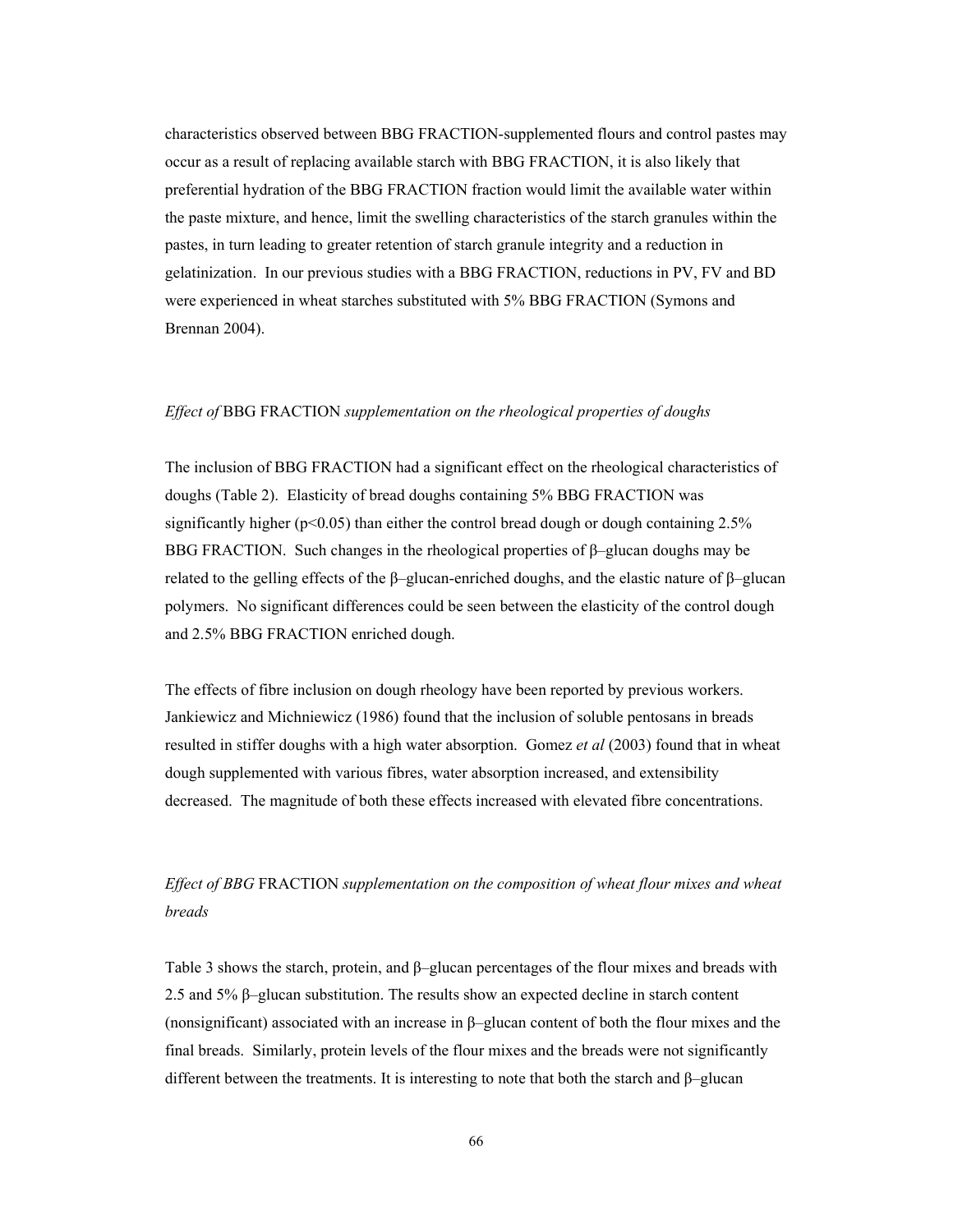contents of the breads were reduced compared to the original composition of the flour mixes. This reduction in starch and β–glucan may be associated with the increase in protein content of the samples, which, may in turn, be related to the fermentation process. Additionally it is probable that the thermal processing during bread making converts some of the starch of the flour into resistant starch, and may also cause a degree of  $\beta$ –glucan depolymerization.

## *Loaf volume, height, and firmness*

Generally, an increase in the elastic and extendable nature of doughs is related to increased loaf height and overall loaf volume. However, inclusion of BBG FRACTION in breads resulted in a decrease in loaf volume and height (Table 2). The reduction in volume and height increased with a higher addition of BBG FRACTION. Additionally, breads containing BBG FRACTION exhibited firmer crumb texture compared to the control breads (Table 4).

Reduced loaf volumes as a consequence of barley β-glucan addition have been experienced by Knuckles *et al* (1997) Cavallero *et al* (2002) and Gill *et al* 2002. A volume reduction and a firmer crumb texture may be attributed to gluten dilution as reported by Pomeranz *et al* (1977) and Dubois (1978. The physicochemical properties of  $\beta$ -glucans, appear to affect dough texture by the formation of an elastic, semi-rigid gel-like matrix similar to the glucan gels known to occur in dairy-based systems (Tudorica *et al* 2002b). It is possible that when added to wheat during bread making the glucan component could tightly bind appreciable amounts of water, thus making it less available for the development of the gluten network, resulting in an underdeveloped gluten network. This, in turn, would limit the extent of dough inflation and gas cell stability during proving, hence leading to a more compact loaf with a reduced loaf volume and increased firmness. Gill *et al* (2002) proposed that β-glucan, due to its high water affinity (Gaosong and Vasanthan 2000) may bind water (otherwise used in steam generation) in the dough. This suppression of steam generation, could lead to a reduced volume and firmer crumb.

Table 4 reports changes in crumb firmness over storage time, a phenomenon which may be related to bread staling. Crumb firmness levels for BBG FRACTION breads over day 0 and day 1 were consistent, indicating crumb stability and a reduced staling over a 24 h storage period compared to the control bread sample (Table 2). BBG FRACTION breads exhibited bread firming characteristics between day 2 and 4. Bread containing 5% BBG FRACTION was significantly firmer  $(p<0.05)$  than the control bread at days 2 and 4.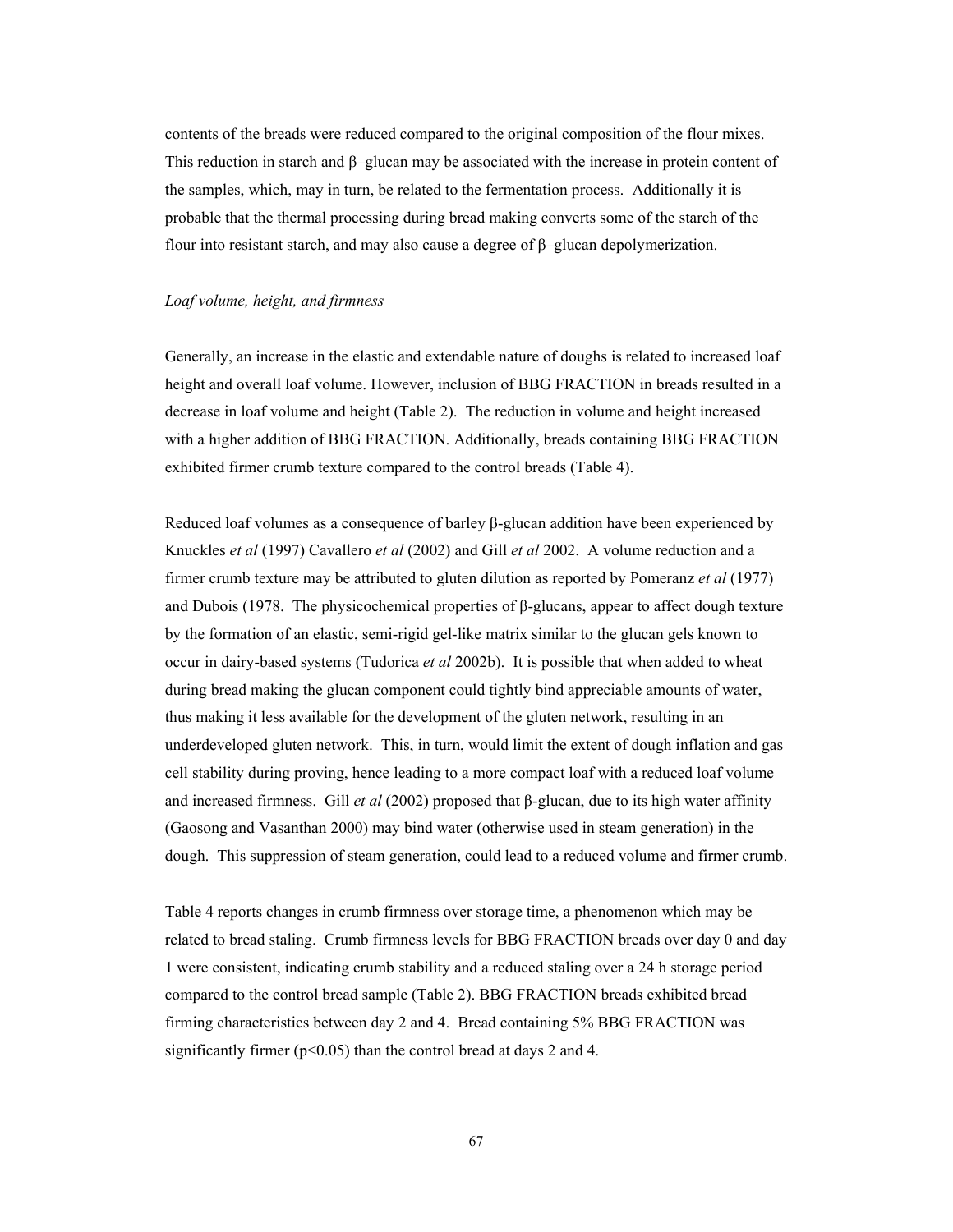Starch retrogradation is the principal factor involved in the firming of bread, via the time dependent recrystallization of amylopectin from the completely amorphous state of freshly heated product to the partially crystalline state of a stale product. Other flour and bread components impart subtle effects (Kim and D'Appolonia 1977). These results illustrate BBG FRACTION gels may retrograde with aging as previously suggested by Schwarz and Lee (1995).

#### *The effect of BBG* FRACTION *inclusion on the reducing sugar release of breads*

Figure 1 illustrates the effect of BBG FRACTION inclusion on the release of reducing sugars from the bread matrix during an in vitro digestion process. The results show a decrease in reducing sugar release related to the amount of BBG FRACTION used in the bread formulation. This difference is not only related to the total sugar release of the system but also the rate of sugar release. For instance, the evolution of reducing sugars from 60 to 210 min is significantly slower in the 5% BBG FRACTION bread samples compared to the control bread sample.

Reductions in sugar release could arise as a consequence of flour and starch replacement by the inclusion of BBG FRACTION into the breads. However previous research conducted on the effect of non starch polysaccharides on the sugar release of pastas (Yokoyama *et al* 1997; Tudorica *et al* 2002a) illustrates that such a reduction in sugar release and starch digestion may occur due to alterations to the structural arrangement of the food matrix and therefore the decrease in sugar release maybe linked to a reduction in starch availability for degradation. This, in turn, may be related to the ability of starch within the flour matrix to gelatinize during baking, and is consistent with the reduction in pasting characteristics observed in Table 1. It remains unclear as to whether this reduction is a consequence of altered rheological properties of pastes and doughs resulting in a limitation of available water for starch hydration due to βglucan hydration and gelation, or whether the formation of a glucan gel matrix inhibits enzyme accessibility to partially gelatinized starch granules. It is anticipated that in addition to a reduction in starch available for degradation, attenuation of reducing sugar release, may also be attributed to the increased digesta viscosity and reduced motility as a result of the presence of the β-glucan, (Braaten *et al* 1991; Wood *et al* 2000).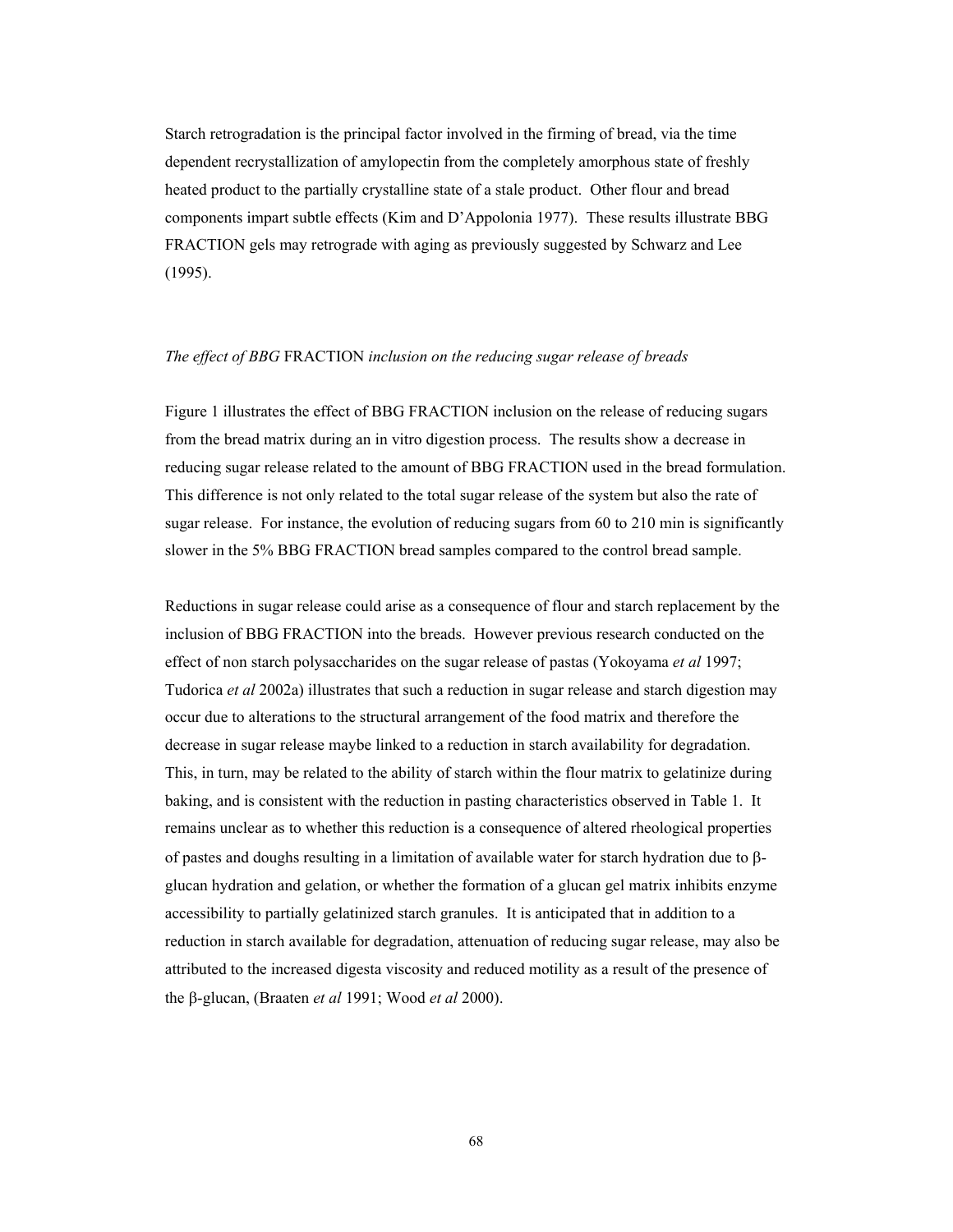#### *CONCLUSIONS*

This part of the study illustrates that the incorporation of 5% barley  $\beta$ –glucan rich fraction, in white wheat breads significantly reduces the rate at which reducing sugars are released.

This in turn may have a potential to regulate *in vivo* sugar release from, white wheat bread, a traditionally high glycaemic foods. The aim of further studies will be to correlate this *in vitro* digestion data with that gathered from *in vivo* glucose responses to β–glucan addition to bread.

## *REFERENCES*

AACC. 2000. Approved methods 10<sup>th</sup> Edition. St. Paul, Minnesota. The American Association of Cereal Chemists.

Anderson JW. 1983. Plant fibre and blood pressure. Ann Int Med 98:842-846.

Anon. 2003. Perception and understanding of health components of bread. Federation of Bakers, London. UK.

Bhatty RS. 1986. Physicochemical and functional (bread making) properties of hull-less barley fractions. Cereal Chem 63:31.

Bjorck I, Liljeberg H, Ostman E. 2000. Low glycaemic-index foods. Brit J Nut 83: S149- S155.

Braaten JT, Wood P, Scott FW, Riedel KD, Poste L, Collins W. 1991. Oat gum lowers glucose and insulin responses after an oral glucose load. Am J Clin Nutr 53: 1425-1430.

Brighneti F, Pellengrini N, Casiraghi MC, Testolin G. 1995. *In vitro* studies to predict physiological effects of dietary fibre. Eur J Clin Nutr 49: S81-88.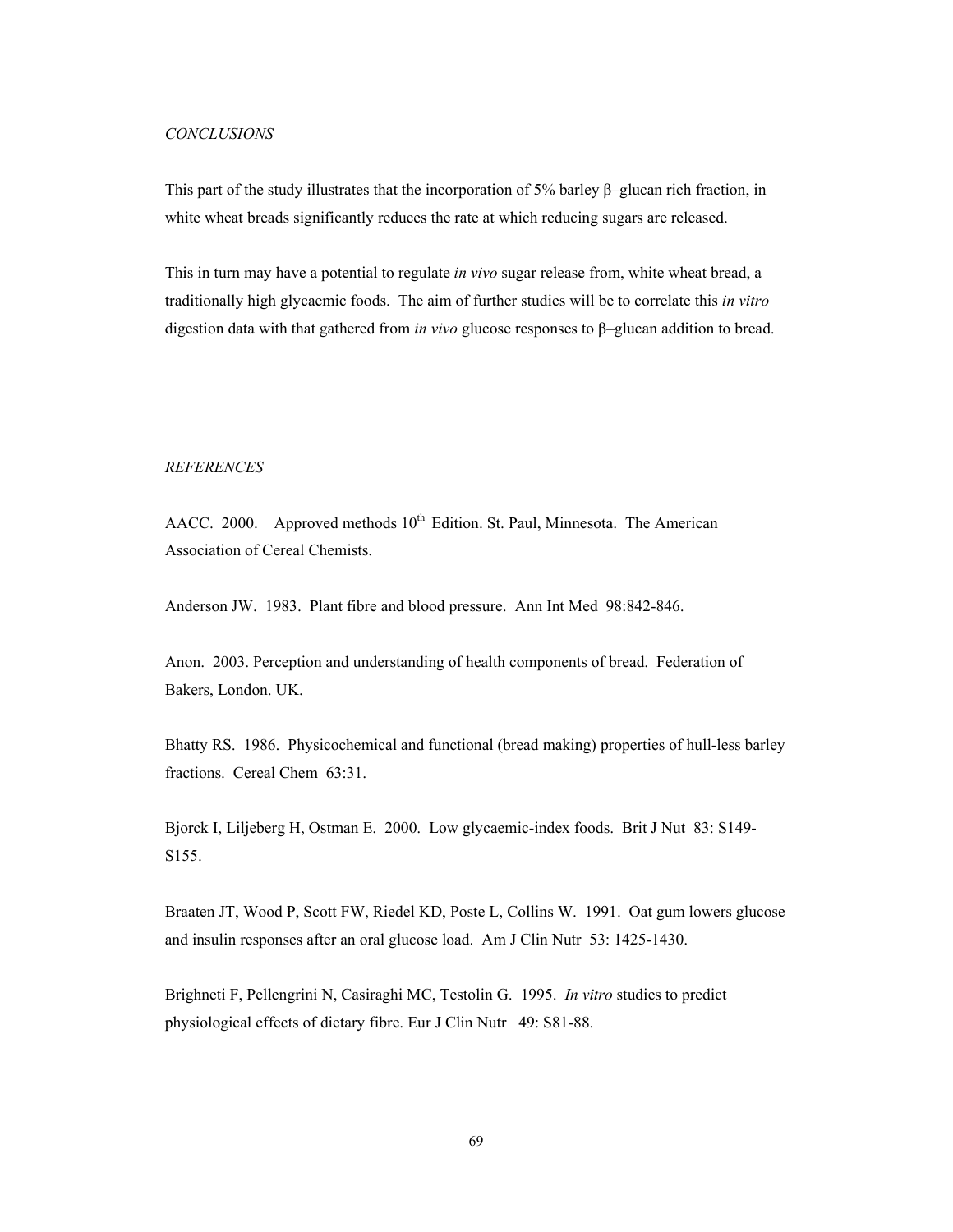Burley VJ, Leeds AR, Bundell JE. 1987. The effect of high and low fibre breakfast in hunger satiety, and food intake in a subsequent meal. Int J Obesity 1: 187-93.

Cavallero A, Empilli S, Brighenti F, Stanca, AM. 2002. High  $(1 \rightarrow 3, 1 \rightarrow 4)$ - β-glucan barley fractions in bread making and their effects on human glycaemic response. J Cereal Sci 36: 59- 66.

Cherburt C. 1995. Role of gastrointestinal motility in the delay of absorption by dietary fibre. E J Clin Nutr 49: S74-S80.

Dubois DK. 1978. The practical applications of fibre materials in bread production. Bakers Dig 52: 30-33

Faivre J, Bonithon-Kopp C. 1999. Diets, fibres and colon cancer. Adv Exp Med Biol 472: 199-206.

Feldheim W, Wisker E. 2000. Studies on the improvement of dietary fibre intake. Dtsch Lebensm-Rundsch 96: 327-330.

Fernandes J, Wolever TMS, Rao AV. 2000. Interrelationships between age, total dietary fibre intake and breath methane in humans. Nutr Res 20: 929-940.

Gaosong J, Vasanthan T. 2000. Effect of extrusion cooking on the primary structure and water solubility of β-glucan from regular and waxy barley. Cereal Chem 77: 396-400.

Gill S, Vasanthan T, Ooraikul B, Rossnagel B. 2002. Wheat bread quality as influenced by the substitution of waxy and regular barley flours in their native and extruded forms. J Cereal Sci 36: 219-237.

Gomez M, Randa F, Blanco CA, Caballero PA, Apestegula A. 2003. Effect of dietary fibre on dough rheology and bread quality. Eur J Food Res Technol 216: 51-56.

Holm J, Koellreutter B, Wursch P. 1992. Influence of sterilisation, drying and oat bran enrichment of pasta on glucose and insulin responses in healthy subjects and on the rate and extent of in vitro starch digestion. Euro J Clin Nutr 46: 629.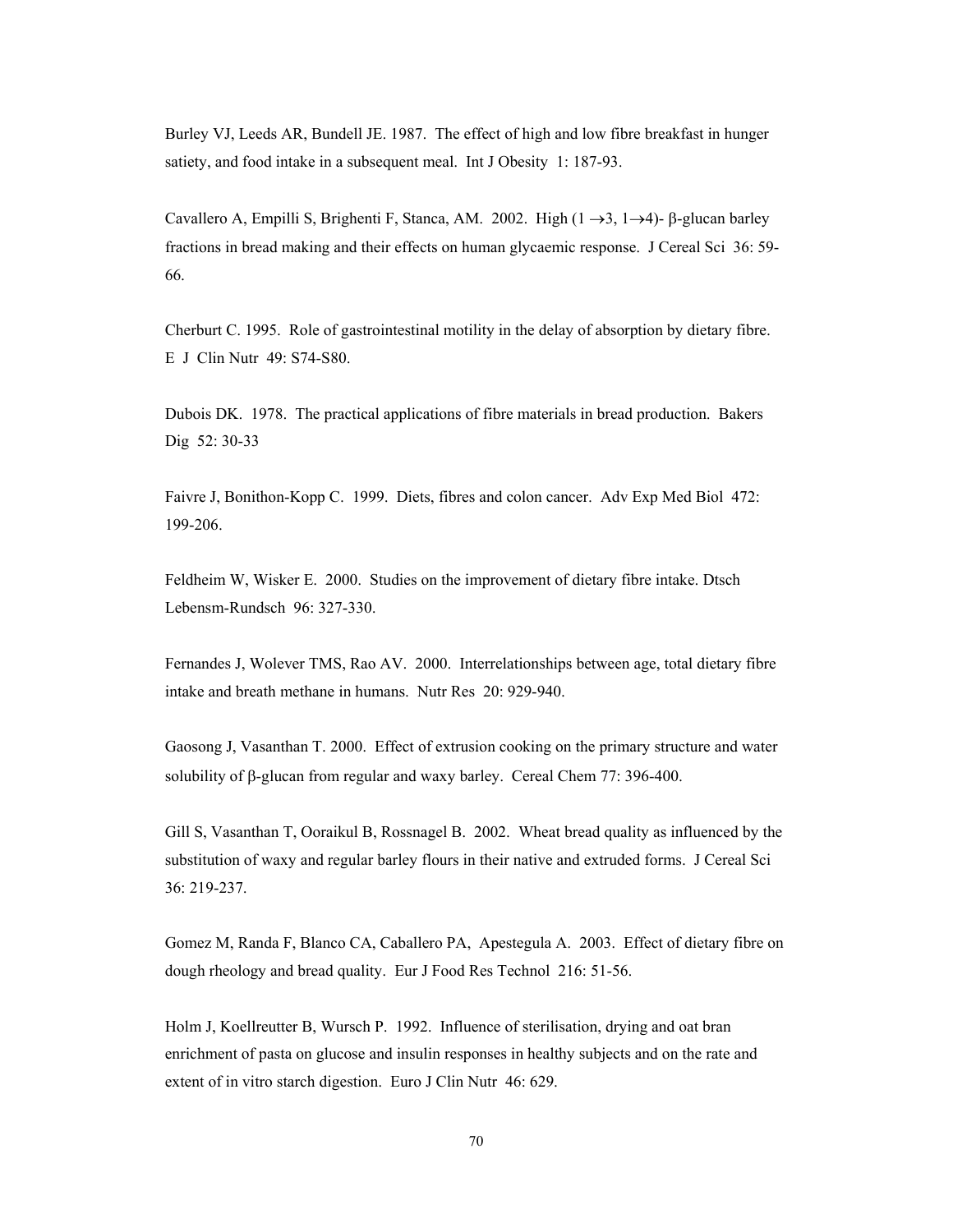Hudson CA., Chiu MM., Knuckles BE. 1992. Development and characteristics of high fibre muffins with oat bran, rice bran or barley fibre fractions. Cereal Food World. 37: 373.

James CS. 1999. Analytical chemistry of foods. Aspen Publishers, USA, 123-5.

Jankiewicz M, Michniewicz J. 1987. The effect of soluble pentosans isolated from rye grain on staling of bread. Food Chem 25: 241-249.

Jenkins DJA, Wolever TMS, Kalmusky J, Giudici S, Giordano C, Wong GS, Bird JN, Patten R, Hall M, Buckley G, Little JA. 1985. Low glycaemic index carbohydrate foods in the management of hyperlipidaemia. Am J Clin Nutr 42: 604-617.

Karppinen S, Liukkonen K, Aura AM, Forsell P, Poutanen K. 2000. *In vitro* fermentation of polysaccharides of rye, wheat and oat brans and inulin by human faecal bacteria. J Food Sci 80:1469-1476.

Kim SK, D'Appolonia BL. 1977. Bread staling studies. III. Effect of pentosans on dough bread, and bread staling rate. Cereal Chem 54: 225.

Knuckles BE, Hudson CA, Chiu MM. 1997. Effect of beta glucan barley fractions in high fibre bread and pasta. Cereal Food World. 42: 94-99.

Malki Y, Myllmaki AK, Suotti T. 1992. Preparation and properties of oat bran concentrates. Cereal Food World. 37: 693.

Pick ME, Hawrysh ZJ, Gee MI, Toth E. 1998. Barley bread products improve glycaemic control of type 2 diabetic subjects. Int J Food Sci Nutr 49: 71-78.

Pomeranz Y, Shogern MD, Finney KF, Bechtel DB. 1977. Fibre in breadmaking-effects on functional properties. Cereal Chem*.* 54: 25-41.

Rainbird AL, Low AG. 1986. Effect of guar gum on gastric emptying in growing pigs. Brit J Nutr 55: 87-98.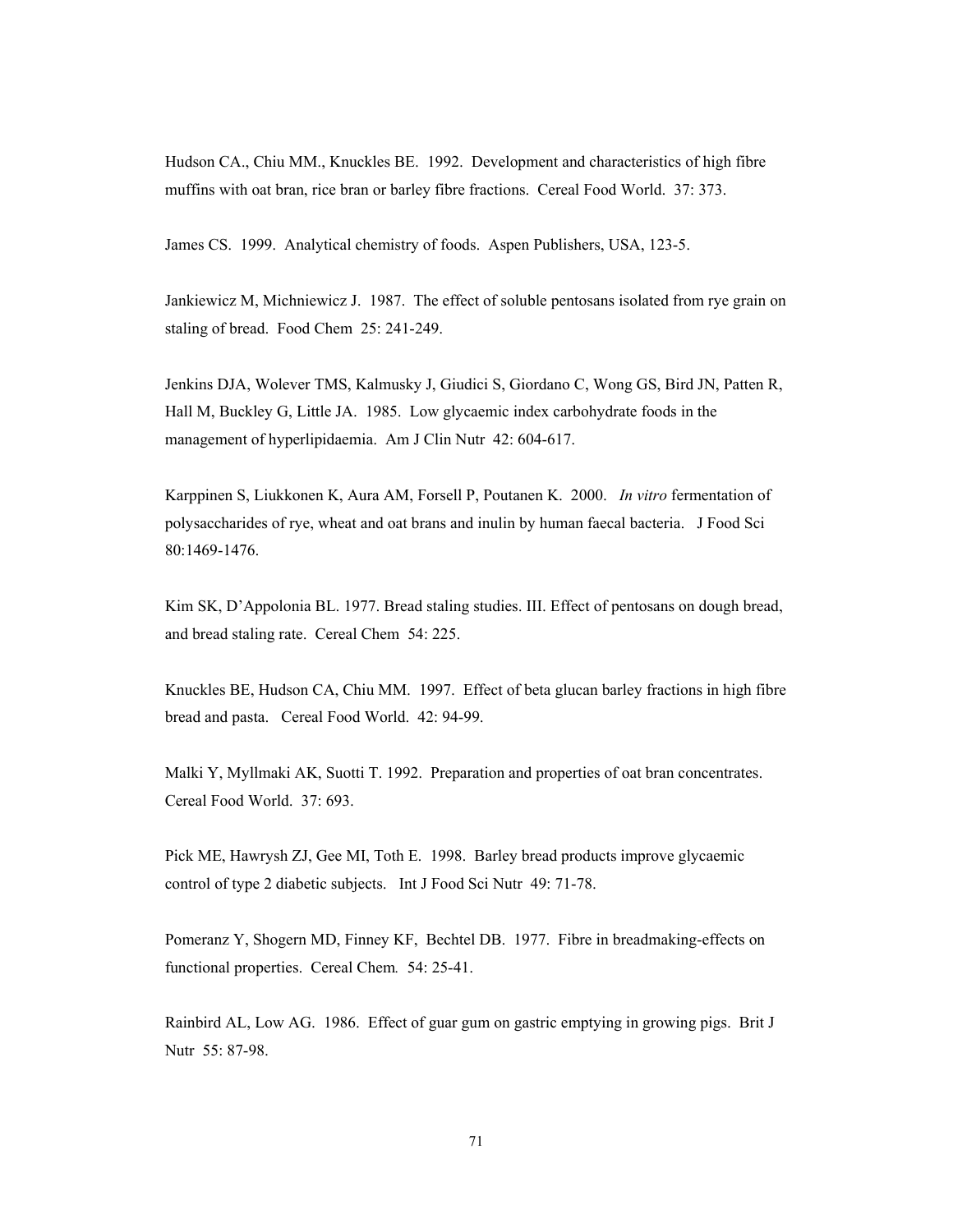Schwarz PB, Lee YT. 1995. Pages 99-103 in: Progress in Plant Polymeric Carbohydrate Research. Meuser, F., Manners, D.J., & Seibel, W.eds. Behrs'Verlag, Berlin.

Symons LJ, Brennan CS. 2004. The effect of barley β-glucan fibre fractions on starch gelatinisation and pasting characteristics. J Food Sci (in press)

Tudorica CM, Kuri V, Brennan CS. 2002a. Nutritional and physicochemical characteristics of dietary fibre enriched pasta. J Agr Food Chem 50: 347-356

Tudorica CM, Brennan CS, Kuri V, Jones E. 2002b. Yoghurt rheology and microstructure as affected by barley β-glucan inclusion. In: Martinez Boza FJ, Guerro A, Partal P, Franco JM, Munoz J. editors. *Progress in rheology: Theory and applied*. pp. 425-427. Publidisa, Sevilla, Spain,.

Velasquez M, Davies C, Marret R, Slavin JL, Feirtag JM. 2000. Effect of oligosaccharides and fibre substitutes on short-chain fatty acid production by human microflora. Anaerobe 6: 87-92.

Wisker E, Daniel M, Rave G, Feldeim W. 2000. Short chain fatty acids produced by in vitro from fibre residues obtained from mixed diets containing different breads and human faeces during ingestion of diets. Brit J Nutr 84: 31-37.

Wood PJ, Braaten JT, Fraser WS, Riedel D, Poslel M. 1990. Comparisons of viscous properties of oat and guar gum and effects of these and oat bran on glycaemic index. J Agr Food Chem. 38: 753-757.

Wood PJ. 1993. Physicochemical characteristics and physiological properties of oat (1-3) (1-4) β-D-glucan. Pages 83-112 in: Oat bran. Wood PJ. editor. St. Paul, MN: AOAC.

Wood PJ, Beer MU, and Butler G. 2000. Evaluation of the role of concentration and molecular weight of oat β-glucan in determining effect of viscosity on plasma glucose and insulin following an oral glucose load. Brit J Nutr 84: 19-23.

Yokoyama WH, Hudson CA, Knuckles BE, Chiu MM, Sayre RN, Turnland JR, Schneeman BO. 1997. Effect of barley β-glucan in durum wheat pasta on human glycaemic response. Cereal Chem 74: 293-296.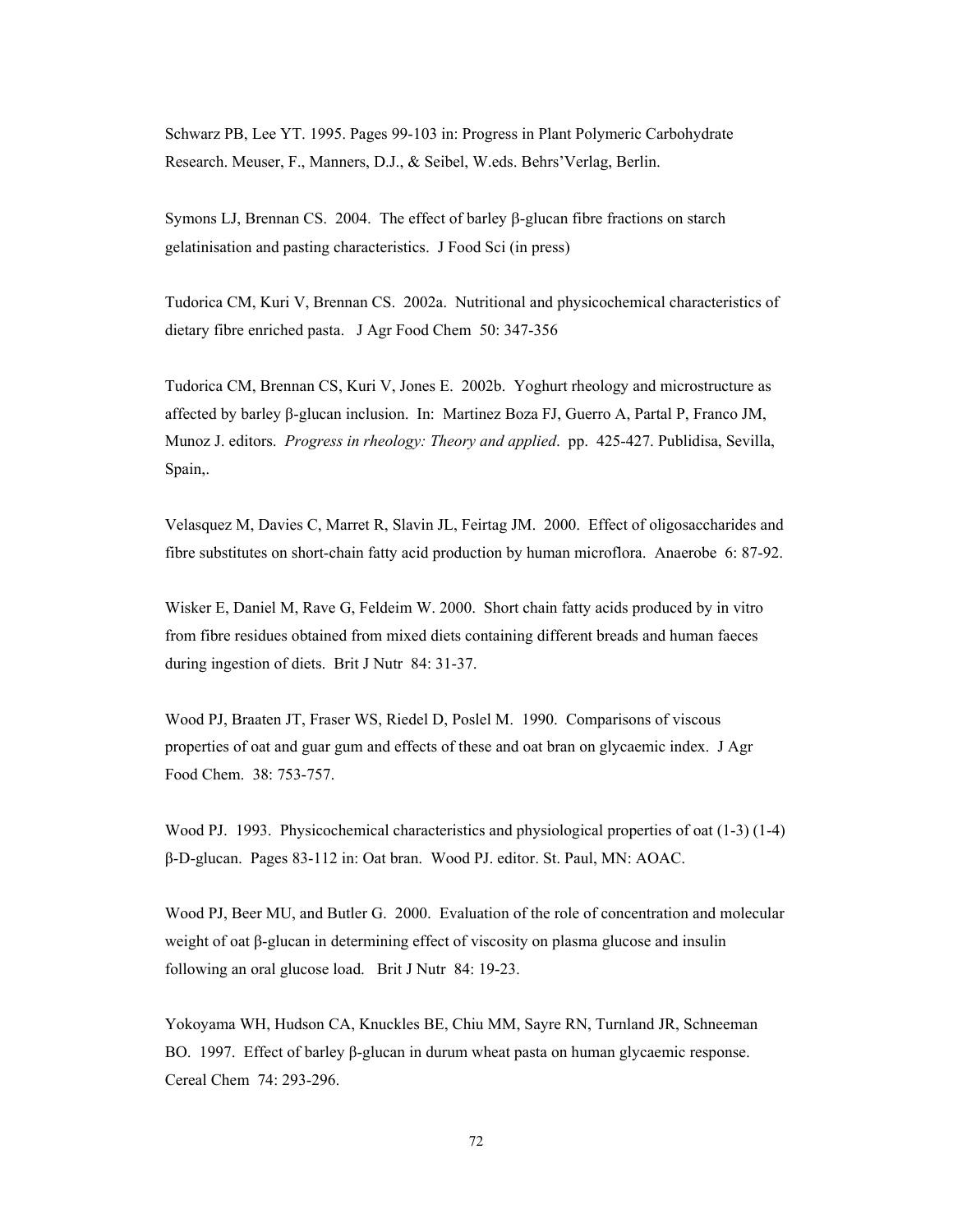Table 1. Wheat flour pasting characteristics peak viscosity (PV), breakdown (BD) and final viscosity (FV) of bread wheat flour substituted with 2.5 and 5% BBG FRACTION

|          | Control    | $2.5\%$ BBG     | 5% BBG          |
|----------|------------|-----------------|-----------------|
|          |            | <b>FRACTION</b> | <b>FRACTION</b> |
| PV (RVU) | $175.28^a$ | $126.92^{b}$    | $131.28^{ba}$   |
| BD (RVU) | $82.95^a$  | $65.78^{b}$     | $73.17^{b}$     |
| FV (RVU) | $233.22^a$ | $73.17^{b}$     | $165.8^{b}$     |

 $a$  means in the same row followed by a different letter are significantly different ( $p$ <0.05).

PV-peak viscosity; BD-breakdown; FV-final viscosity.

Table 2. Dough and bread physicochemical characteristics

| Evaluation parameters                 | Control    | $2.5\%$ BBG     | 5% BBG           |
|---------------------------------------|------------|-----------------|------------------|
|                                       | bread      | <b>FRACTION</b> | <b>FRACTION</b>  |
|                                       |            | bread           | bread            |
| Dough (force g) extensibility $(n=9)$ | $19.09^a$  | $22.62^{\circ}$ | $37.86^{b}$      |
| Distance (mm)                         | $10.07^a$  | $10^{18}$       | $13.84^{a}$      |
| Loaf volume (cm3)                     | $184^a$    | $165^{b}$       | 133 <sup>c</sup> |
| Loaf height (cm)                      | $5.48^{a}$ | $5^a$           | 4.5 <sup>b</sup> |
|                                       |            |                 |                  |

 $a$  means in the same row followed by a different letter are significantly different ( $p$ <0.05).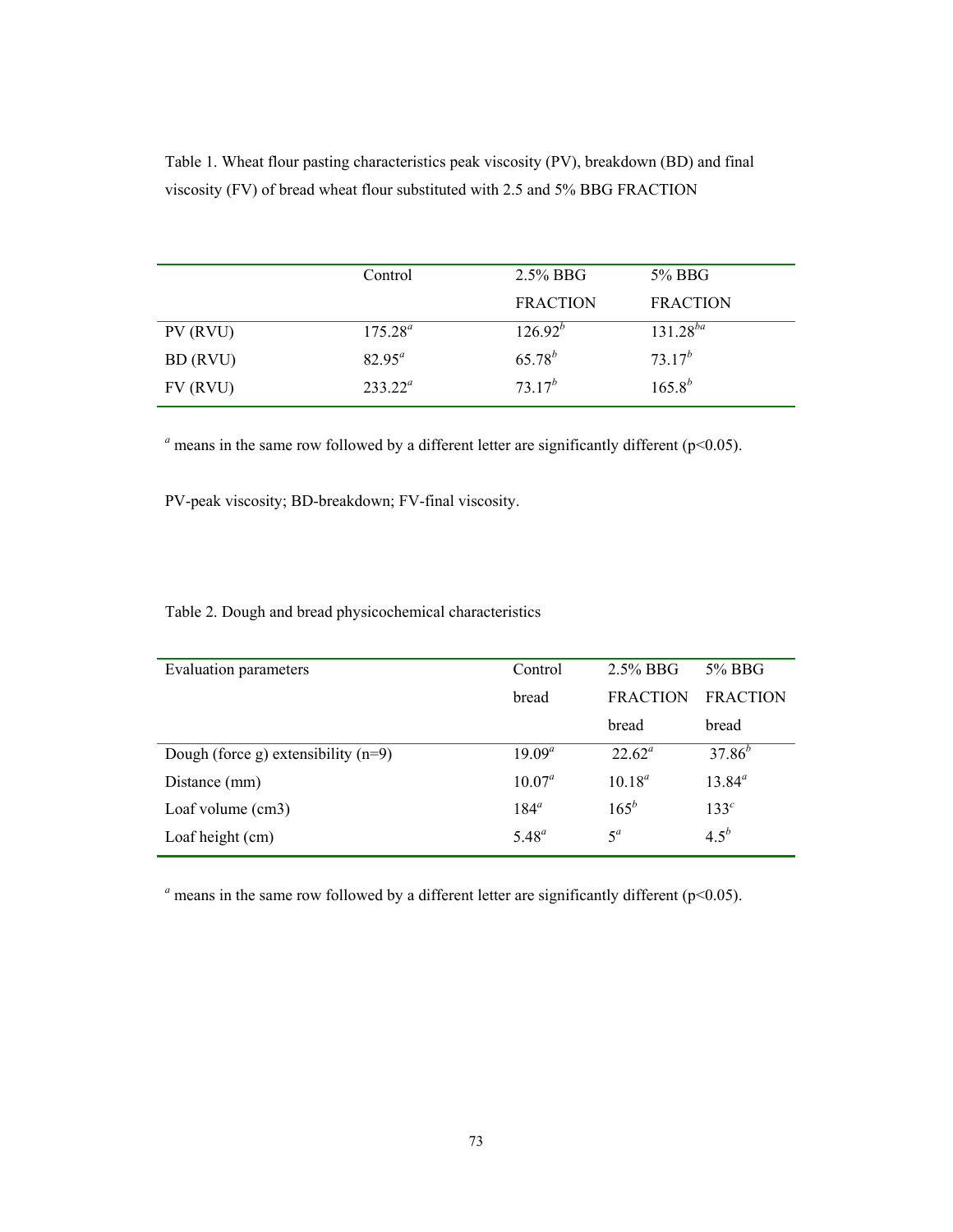Table 3a and b. Composition of (a) wheat flour mixes and (b) wheat breads substituted with 2.5 and 5% BBG FRACTION

| $%$ Component (db) | Control     | $2.5\%$ BBG      | 5% BBG            |
|--------------------|-------------|------------------|-------------------|
|                    |             | <b>FRACTIONF</b> | <b>FRACTIONF</b>  |
| <b>Starch</b>      | $75.61^a$   | 74 $18^a$        | $7377^{\circ}$    |
| Protein            | $14.19^{a}$ | $13.77^a$        | $13.81^{a}$       |
| $\beta$ -Glucan    | $0.29^{a}$  | $1.68^{b}$       | 2.92 <sup>c</sup> |

Table 3a Wheat flour mixes

Table 3bWheat breads

| $%$ Component (db) | Control        | $2.5\%$ BBG      | 5% BBG            |
|--------------------|----------------|------------------|-------------------|
|                    |                | <b>FRACTIONF</b> | <b>FRACTIONF</b>  |
| <b>Starch</b>      | $68.1^{\circ}$ | $67.69^a$        | $65.62^a$         |
| Protein            | $14.61^a$      | $13.94^{\circ}$  | $14.10^a$         |
| $\beta$ -Glucan    | $0.29^{a}$     | $1, 37^{b}$      | 2.67 <sup>c</sup> |

 $a<sup>a</sup>$  means in the same row followed by a different letter are significantly different ( $p$ <0.05).

Table 4. Crumb firmness (g) of breads at days 0, 1, 2, and 4.

|         | Control bread     | $2.5\%$ BBG       | 5% BBG           |
|---------|-------------------|-------------------|------------------|
| Day $0$ | $5.33^{a}$        | 5.47 <sup>a</sup> | 5.6 <sup>a</sup> |
| Day 1   | 5.46 <sup>a</sup> | 5.47 <sup>a</sup> | 5.6 <sup>a</sup> |
| Day 2   | 5.55 <sup>a</sup> | 5.6 <sup>a</sup>  | $6.23^{b}$       |
| Day 4   | 5.67 <sup>a</sup> | 5.71 <sup>a</sup> | $6.28^{b}$       |

 $a$  means in the same row followed by a different letter are significantly different ( $p$ <0.05).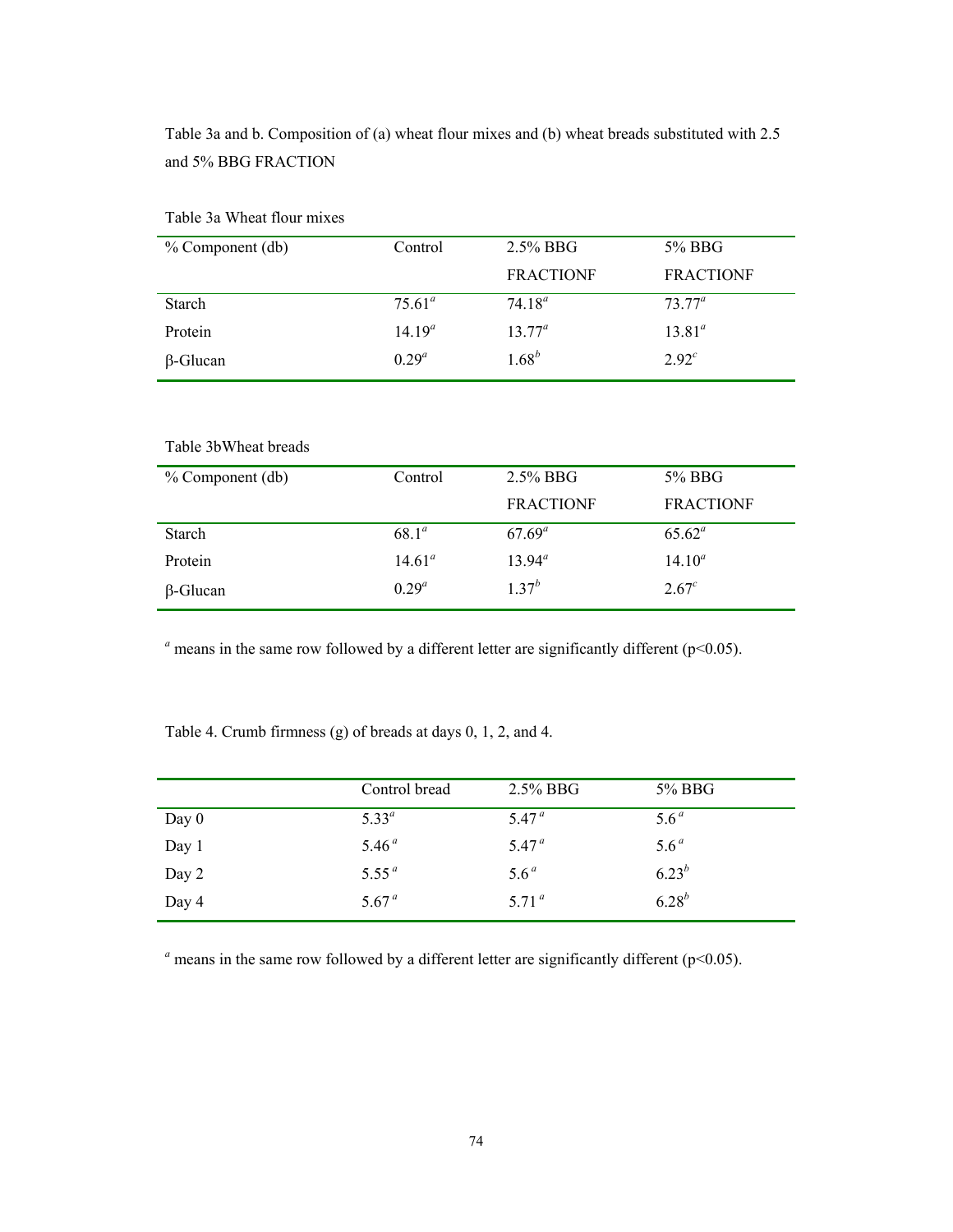Figure 1. Reducing sugar released (RSR), expressed as maltose equivalents, as percentage total available carbohydrates following *in vitro* digestion of control bread and breads with added BBG FRACTION.



 $^{\circ}$  points at same time interval with different letters are significantly different (p<0.05), data are mean  $\pm$  SD. Values at 0, 30, and 60 minutes are not significantly different.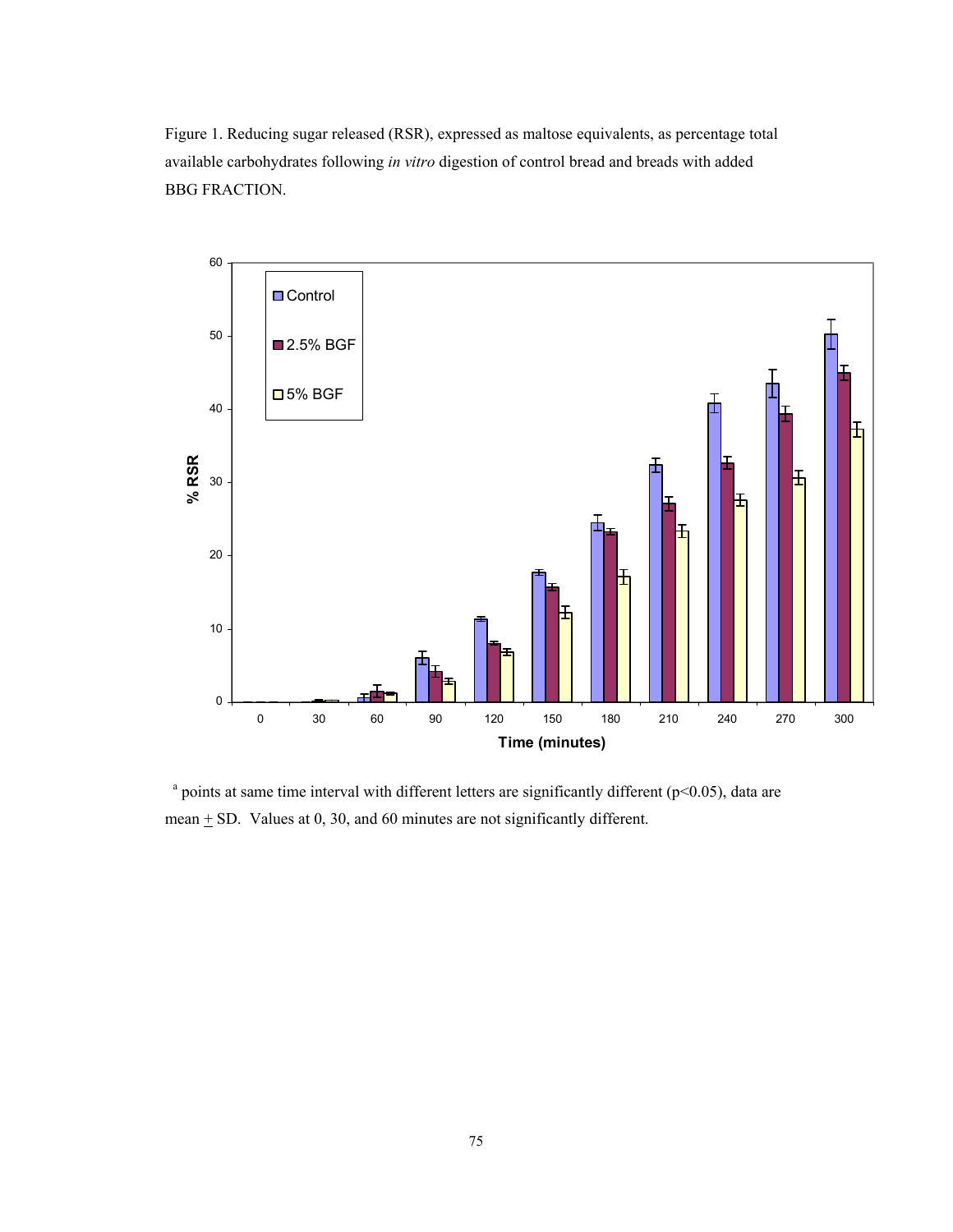**2.4:- The evaluation of the potential nutritional and physicochemical characteristics of wheat breads supplemented with a commercial form of β-glucan Glucagel® (a (1→3) (1→4)-β-D-glucan rich fraction from barley).** 

#### *Introduction*

As mentioned previously, foods high in soluble dietary fibre are considered as low glycaemic index (GI) foods. Low GI foods are differentiated from other foods by the reduced rate at which they are digested and release glucose to the blood (Bjorck *et al* 2000). Soluble dietary fibres are believed slow the release of reducing sugars from the food and hence lower postprandial blood glucose level by several mechanisms, including; reduced amylolysis, but more specifically at the gastrointestinal level through delayed gastric emptying (Rainbird and Low 1986; Cherburt 1995) and reduced nutrient motility (Braaten *et al* 1991).

Epidemiological data strongly correlates low GI diets to reduced insulin resistance (Bjorck *et al* 2000). The potential consequences of a reduced insulin resistance are the control of diabetes and reduction of the possibility of developing risk factors for degenerative diseases, such as obesity (Burley *et al* 1987), hyperlipidaemia (Jenkins *et al* 1985) and hypertension (Anderson, 1983).

The  $\beta$ -glucans from both barley and oat grains have been illustrated to have an important influence on human glycaemic control. When β–glucan was isolated from oats and consumed as oat porridge it was reported to lower postprandial blood glucose (Wood *et al* 1990; Wood 1993). Additionally, barley flour enriched with β–glucans has been shown to have physiological effects comparable to other isolated fibres, such as guar gum, psyllium, and oat β–glucan (Knuckles 1997).

With their low fibre contents, breads are considered as high glycaemic foods. Several workers have examined the glycaemic response of bread as affected by fibre inclusion and reported no or variable effects on sugar release (Malki *et al* 1992; Bhatty 1986, Hudson *et al* 1992; Holm *et al* 1992). However in more recent studies, a strong correlation between the addition of soluble dietary fibre addition to bread and improved glycaemic control has been found. Pick *et al* (1998) and Cavallero *et al* (2002) found that barley β–glucan rich breads, elicit a lower glycaemic response compared to a reference white wheat bread.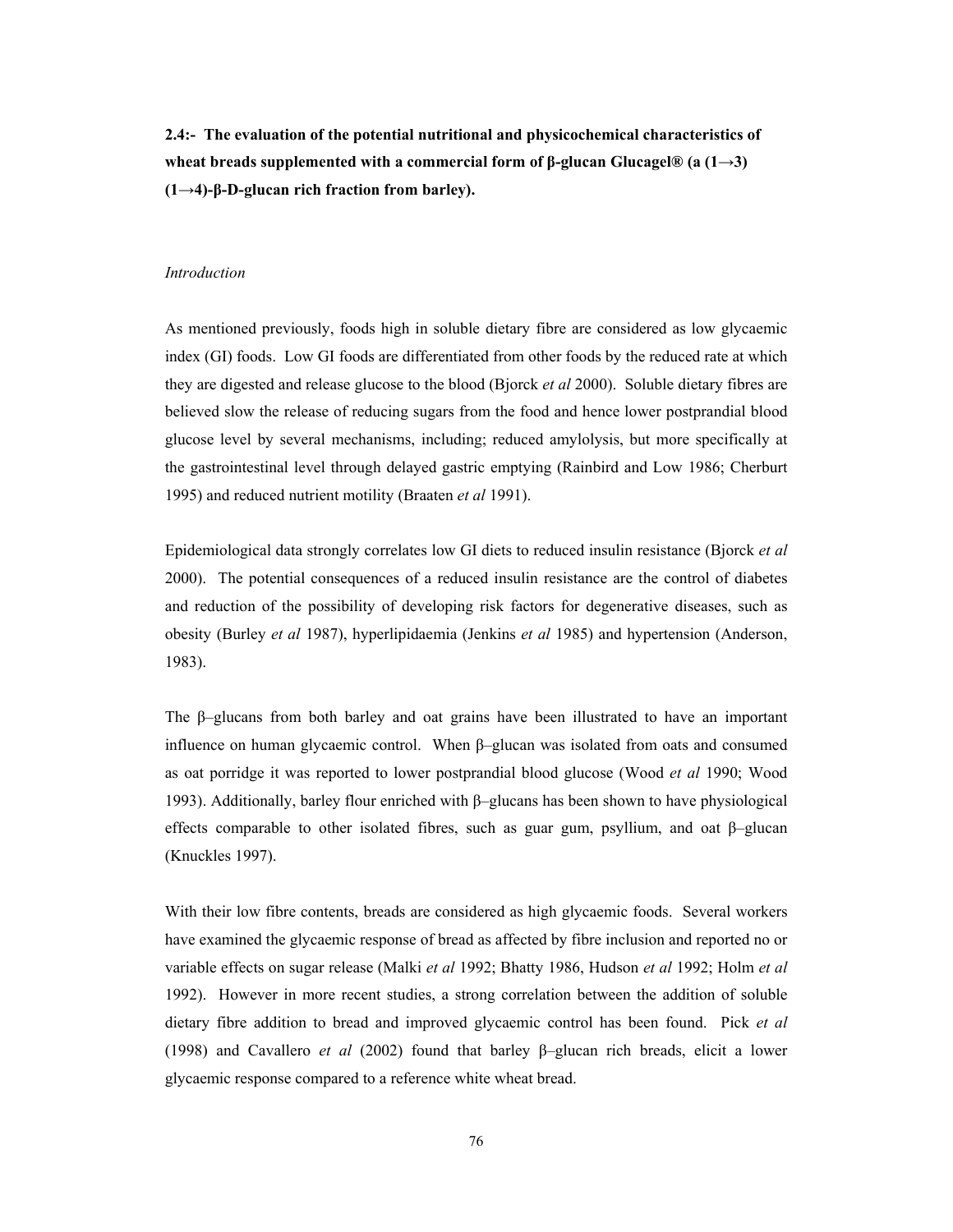In European countries where white bread is commonly consumed it is clear that a demand exists for the supplementation of wheat bread with dietary fibre. However this must be achieved without compromising palatability, a problem often encountered with fibre enrichment, particularly soluble fibre addition (Jenkins *et al* 2002).

The aim of this study was to evaluate the effect of the addition of a commercially available form of β-glucan preparation (Glucagel®, a gelling β–glucan isolate, from barley, *Hordeum vulgare*), on the physicochemical and nutritional properties of white wheat bread, with the aim of obtaining a cereal product with improved nutritional status, that can be successfully manufactured and retains the internal, external and textural eating qualities that make a bread acceptable to the consumer.

This part of the project was aimed at determining if the commercial exploitation of such BBG fractions (as prepared in sections 2.2 and 2.3) could be realistically obtained, and whether these commercial fractions (based on water extraction techniques) have similar potential benefits to the preparations obtained in sections 2.2 and 2.3.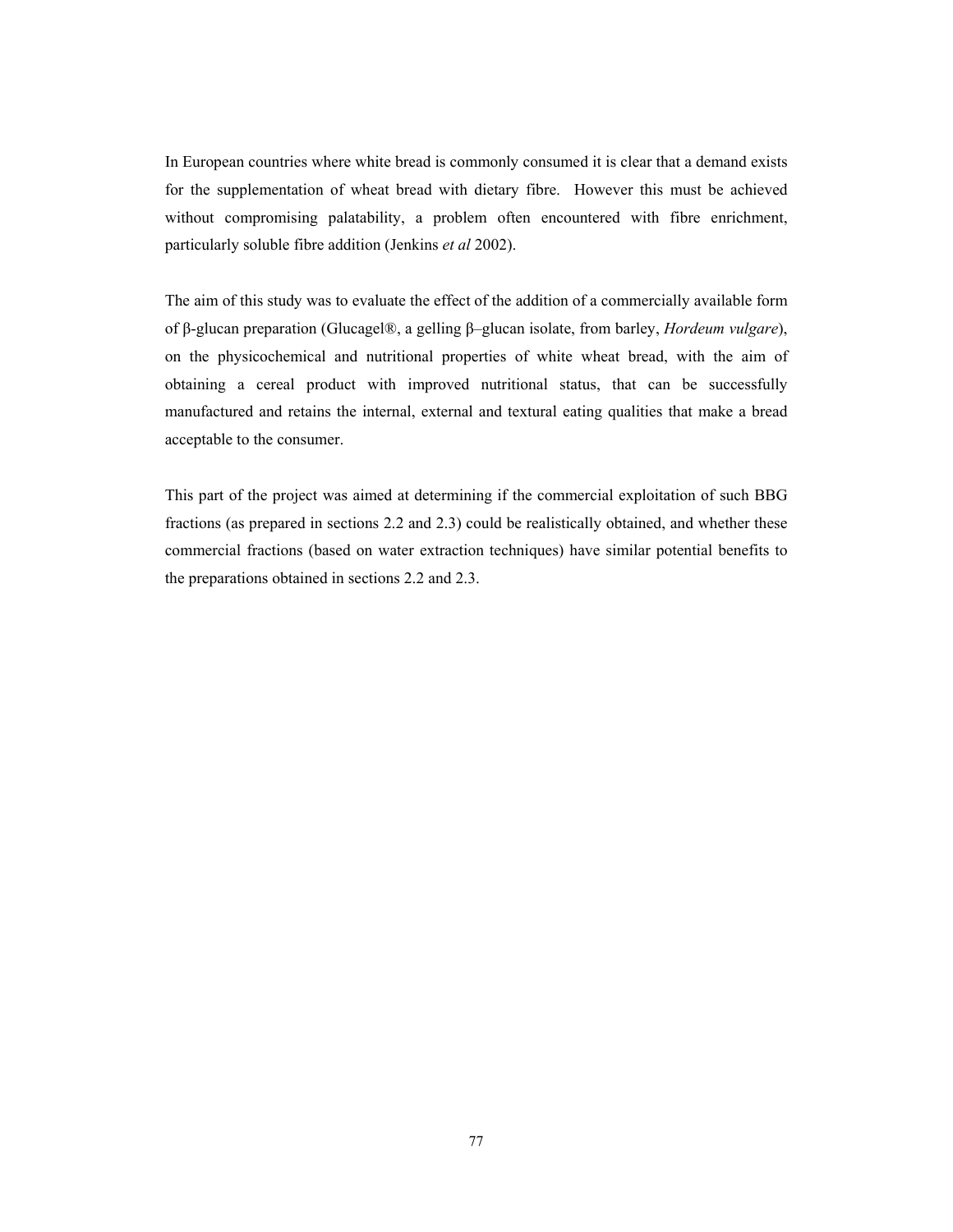# *MATERIALS AND METHODS β–glucan concentrate (Glucagel®)*

β–glucan in the form of Glucagel®, a gelling form of β–glucan (supplied by PolyCell Technologies, Crookston, MN) was incorporated into the bread mixes. Glucagel® (83% db β– glucan) was produced from waxy-hulless barley.

## *Pasting characteristics*

Pasting characteristics (peak viscosity (PV), breakdown (BD) and final viscosity (FV) development) of bread wheat flour substituted with 2.5 and 5% Glucagel® were determined using a Rapid Visco Analyser (RVA-4 Newport Scientific PTY, Australia). Bread wheat flour with no fibre addition was used as a control. Test parameters included heating and cooling rates of  $12^{\circ}$ C per minute, over a temperature range of  $50-95^{\circ}$ C, and paddle speed of 160rpm. Samples were prepared by mixing  $3.5g (+0.1)$  in  $25ml (+0.1)$  distilled water in an aluminium canister. Analysis was performed in triplicate.

# *Thermal properties of bread wheat flour and Glucagel® mixtures*

Differential scanning calorimetry was used to measure thermal parameters (onset of gelatinisation, Tonset; gelatinisation peak temperature, Tp; gelatinisation end point, Tendset; and total enthalpy, ∆H) of bread wheat flour samples substituted with 2.5 and 5% Glucagel®, to ascertain the influence of β–glucan on the starch fraction. Bread wheat flour with no Glucagel® addition was used as a control. Indium was used to calibrate the instrument (Differential Scanning Calorimeter, DSC 12E, Mettler Toledo). Samples were mixed with distilled water prepared (1:4 starch to distilled water ratio) in aluminium crucibles, and left to equilibrate for 1 hour. A blank aluminium pan was used as a blank. Nominal scan rate was 5°C/min over a 20-100ºC heating rate. Analysis was performed in triplicate.

#### *Bread making*

White wheat breads were manufactured using commercial bread wheat flour (Shipton Mill), vegetable fat, dried yeast, salt, sugar and water according to Approved Method 10-09 (AACC 2000), straight dough method. Glucagel® was incorporated into the recipe by replacing bread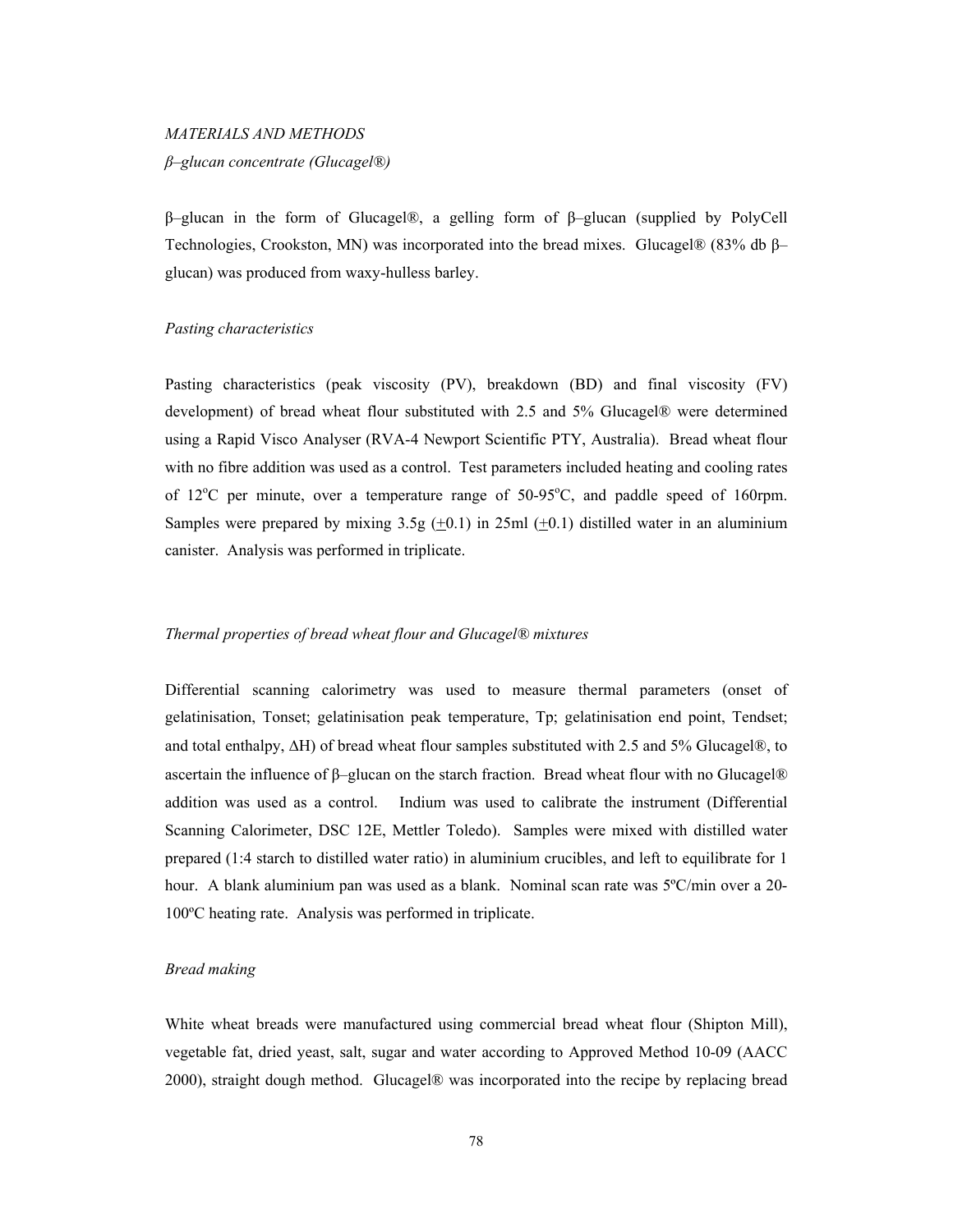wheat flour at 2.5 and 5% proportions (w/w). An additional sample with no Glucagel® was also prepared as a control. Doughs were divided into 70g portions and baked in miniature tins with the following dimensions: top; 85mm(l) by 50mm (w); bottom; 75mm (l) by 40mm (w). Following baking, breads were cooled for 1 hour before subsequent analyses.

## *Dough Extensibility*

Resistance to extension (mean max force g) and extensibility (mean distance at max force mm) of the bread doughs were measured using a texture analyser (TA-XT2) (Stable Micro Systems, Surrey, England), equipped with a Kiefer dough and extensibility rig (A/KIE) using 5kg load cell. 15g dough was placed in an oiled teflon dough form for 20 minutes. After resting dough, strips were removed with the aid of a spatula and subjected to the tensile test. The rig extended the sample by 75mm, at a pre-test, test and post test speed of 2, 3.3 and 10 mm/sec, respectively. The trigger force was 5g. The maximum peak force in compression was recorded as the firmness value in gram units.

## *Loaf Height*

Loaf height was determined using calibrated callipers and reported in centimetres.

## *Loaf Volume*

Loaf volume was measured using Approved Method 10-05 (AACC 2000), guidelines for measurement of volume by rapeseed displacement.

## *Crumb Firmness*

A texture analyser (TA-XT2) (Stable Micro Systems, Surrey, England) was used to measure bread firmness. An AACC 36mm cylinder probe with radius (P/36R) and 5kg load cell was used. The probe compressed the sample by 40% at a pre-test, test and post test speed of 1, 1.7 and 10 mm/sec, respectively. The compression force was 100g. The maximum peak force in compression was recorded as the firmness value in gram units. Measurement was taken from 1cm slices, and samples were discarded after the TA test. For analysis of crumb firmness over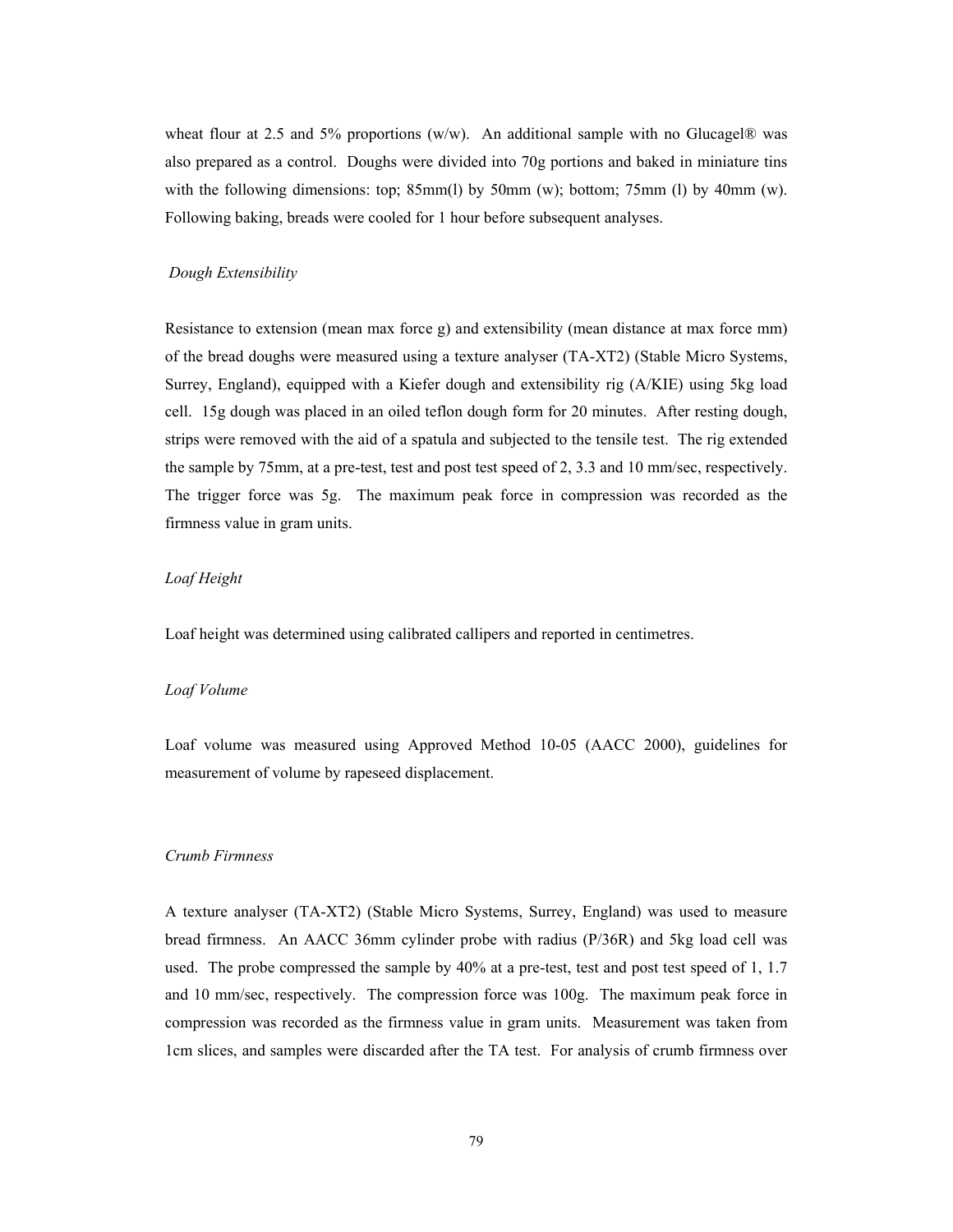storage (0, 24, and 48 hours) slices was placed in polythene bags, sealed and stored at ambient temperature and on the appropriate day subjected to TA analysis as for samples at day 0.

#### *Chemical composition*

Moisture, starch, protein, and β-glucan contents of the breads were determined. Moisture was determined according to Approved Method 44-15A (AACC 2000). Total starch, and β-glucan were determined using the total starch assay kit (Approved Method 76.13 (AACC 2000), and βglucan enzymatic assay kit (Approved Method 32-23 (AACC 2000), respectively. All assay kits were supplied by Megazyme<sup>TM</sup> International Ireland Ltd. Nitrogen was determined using a nitrogen analyser (Model FP-2000, Leco Instruments Ltd, St Joseph, MI) and protein content was estimated by using a conversion factor of 6.25. Results are reported on a dry weight basis.

#### *Reducing sugars (In vitro digestion)*

Bread samples were subjected to an *in vitro* digestion, as used by Tudorica *et al* (2002). Samples of bread (equivalent to 2g available carbohydrate) were crumbed (using a food processor) to a size of approx  $1 \text{cm}^3$ , diluted with sodium phosphate buffer (pH 6.9), reduced to pH 1.5 (HCL acid), and digested with pepsin (from porcine stomach mucosa) (115U per g starch) (Sigma-Aldrich, UK) for 30 minutes at 37°C. The pH of the mixture was re-adjusted to pH 6.9 (NaOH), diluted to 50ml (sodium phosphate buffer), to which porcine pancreatic alpha amylase (110 units/g starch) (Sigma-Aldrich, UK) was added (Sample), the same amount of alpha amylase, but inactivated, by boiling was added to the second sub sample (Blank). The mixtures were transferred to prepared dialysis tubing (Medicell International Ltd, UK), and placed in 450ml of sodium phosphate buffer for 5 hours at 37°C. Tubes were agitated every 10 minutes to simulate gut movements. Aliquots (1ml) duplicate were taken every 30 minutes, replacing the volume each time with 1ml fresh buffer. Dialysate was analysed for total dialyzable sugars by the 3,5-dinitrosalicylic acid method (James 1999).

Reducing Sugars Released (RSR) consisting of the dialysed fragments of digested starch plus the native reducing sugars was expressed, in maltose equivalents as percentage of total available carbohydrates present in the sample using the following calculations of Brighenti et al (1995):

**RSR**= (Asample x 500 x 0.95/Amaltose x SS) x 100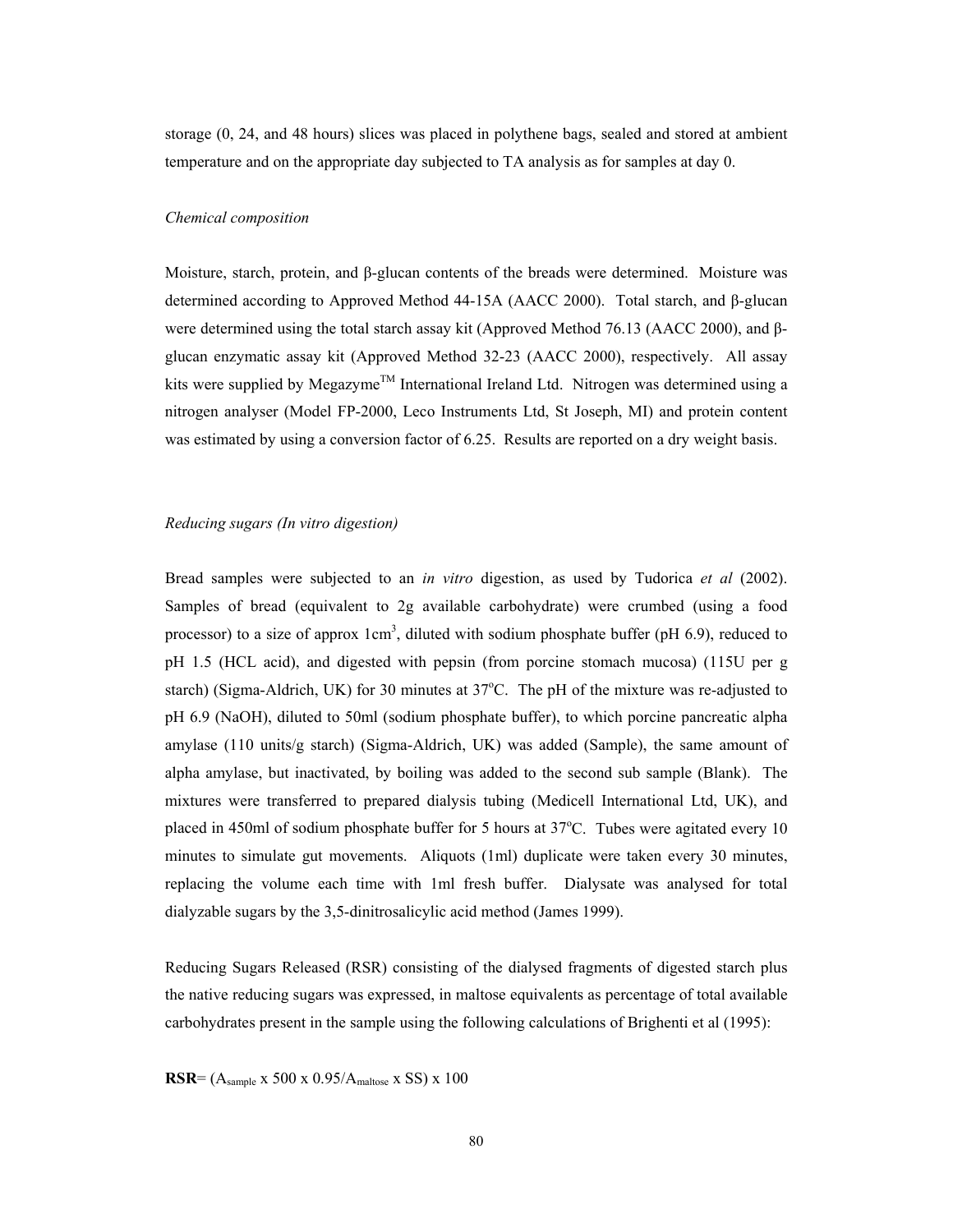where: A<sub>sample</sub> is value of absorbance at 540nm, A<sub>maltose</sub> is value of absorbance of a solution containing 1mg of pure maltose per ml/phosphate buffer, SS is the amount of starch plus sugars (in milligrams) contained within the sample, 500 is the total volume, and 0.95 is the conversion from maltose to starch.

# *Statistical Analysis*

Unless otherwise stated the results of analyses were reported as mean obtained from triplicate samplings of triplicate production runs and triplicate analysis determination. Results were reported as mean + SD. Analysis of variance of the results (ANOVA) was performed using the Minitab 13 statistical software package. Significance was defined as p<0.05.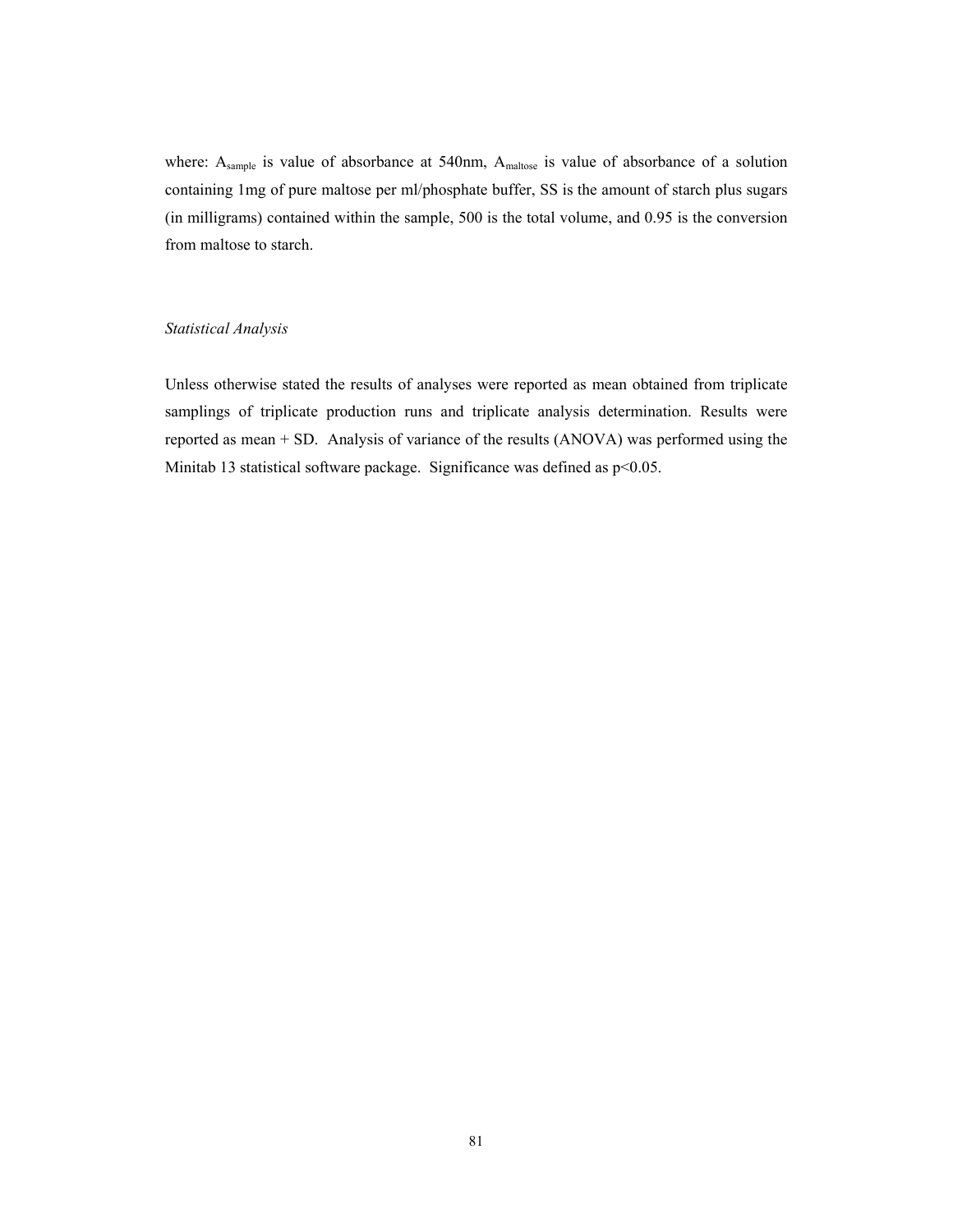*The pasting characteristics and thermal properties of bread wheat flour supplemented with Glucagel®* 

Rapid Visco Analysis was used to evaluate the influence the pasting characteristics of bread wheat flour substituted with 2.5 and 5% Glucagel®, illustrated in Table 1. Results reveal that the addition of both 2.5 and 5% Glucagel® decreases the PV, BD, and FV development in comparison to the control ( $p<0.05$ ). There was no significant difference between the PV, BD and FV values for 2.5 and  $5\%$  substitutions (p $>0.05$ ).

**Table 1. Starch pasting characteristics (peak viscosity (PV), breakdown (BD) and final viscosity (FV)) of bread wheat flour substituted with 2.5 and 5% Glucagel®, expressed as RVU** 

|           | Control            | 2.5% Glucagel <sup>®</sup>     | 5% Glucagel®      |
|-----------|--------------------|--------------------------------|-------------------|
|           |                    |                                |                   |
| <b>PV</b> | $1856 + 41.5^a$    | $1509.7 \pm 19.7$ <sup>b</sup> | $1412.7 + 62.4^b$ |
|           |                    |                                |                   |
| <b>BD</b> | $740.3 \pm 36.7^a$ | 573.7 $\pm$ 16.7 <sup>b</sup>  | $506.3 + 35^{b}$  |
|           |                    |                                |                   |
|           |                    |                                |                   |
| FV        | $2167+51.5^a$      | $1839.3+38^{b}$                | $1724.7 + 7.52^b$ |
|           |                    |                                |                   |

*<sup>a</sup>* means values in the same row, followed by a different letter are significantly different  $(p<0.05)$ 

Pasting properties of wheat flours are generally correlated to the starch characteristics of the flours such as swelling potential, degree of gelatinisation and the subsequent re-association of amylose and amylopectin after granule disruption. Although the reduction in pasting characteristics observed between Glucagel® supplemented flours and control pastes may be as a result of the replacing available starch with Glucagel®, it is also likely that the increased water retention and gel forming capacity of the Glucagel® may affect starch gelatinisation. Preferential hydration of the Glucagel® would limit the available water within the paste mixture and hence limit the swelling characteristics of the starch granules within the pastes, in turn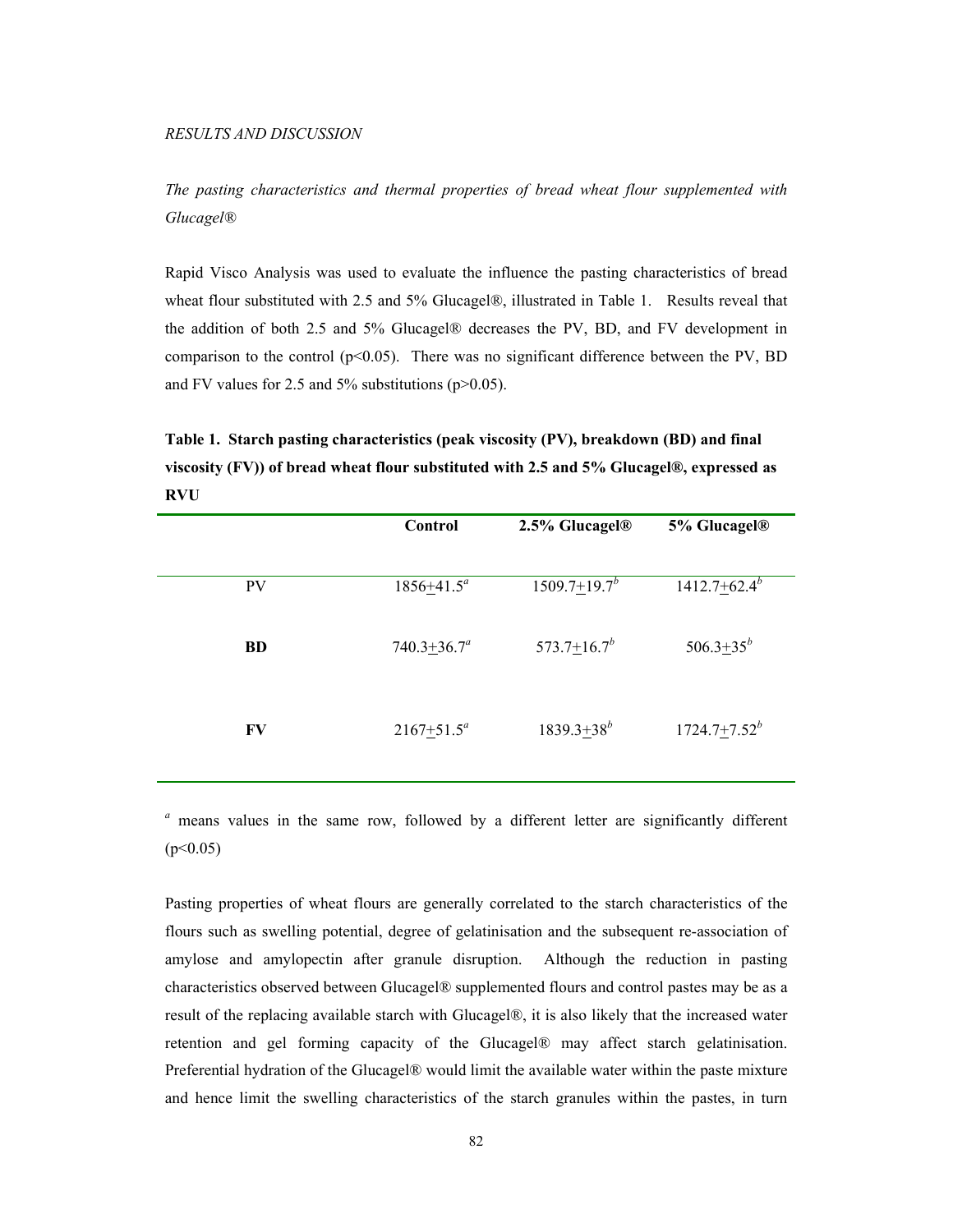leading to greater retention of starch granule integrity and a reduction in gelatinisation. The observations of sections 2 and 3 also showed a lowering of PV, BD and FV in starch systems with 5% β-glucan fraction addition. However, Billaderis *et al* (1997) found that when β-glucan was incorporated in maize starch gelation was retarded possibly as a result of interference in the intermolecular associations amongst amylopectin molecules by the β-glucan. It is therefore plausible that the addition of Glucagel® may affect pasting and gelatinisation temperatures.

Table 2. illustrates the thermal parameters of bread wheat flour supplemented with 2.5 and 5% Glucagel®. Tonset of bread wheat flour substituted with 5% Glucagel® was significantly increased compared against the control value. There was a non-significant increase in the Tonset of the control and bread wheat flour substituted with 2.5% Glucagel®. Tendset of both bread wheat flour substituted with 2.5 and 5% Glucagel® was decreased compared to the control, with reduction corresponding with the quantity of fibre added. There was no difference in the Tpeak values amongst the samples. The most pronounced difference was in the reduction of enthalpy  $(j/g)$  with the addition of Glucagel®, again corresponding to the level of inclusion

**Table 2. Thermal properties (Tonset, Tendset, Tpeak and J/g) of bread wheat flour substituted with 2.5 and 5% Glucagel®** 

|                         | Control          | 2.5 Glucagel <sup>®</sup>   | 5% Glucagel <sup>®</sup> |
|-------------------------|------------------|-----------------------------|--------------------------|
| Tonset $(^{\circ}C)$    | $52.97+0.21^a$   | $53.4 + 0.35^a$             | $54.43 + 0.49^b$         |
| Tendset $({}^{\circ}C)$ | $69.9+0.35^a$    | $68.4 + 0.27^b$             | $67.7+0.44^b$            |
| Tpeak $(^{\circ}C)$     | $60.87 + 0.32^a$ | $60.50 + 0.27$ <sup>a</sup> | $60.63 \pm 0.12^a$       |
| J/g                     | $5.39+0.19^a$    | $4.73 + 0.10^{b}$           | $3.87 + 0.19^{c}$        |

<sup>*a*</sup> means values in the same row, followed by a different letter are significantly different  $(p<0.05)$ .

Previous research on the effects of soluble fibres on starch gelatinisation events have yielded similar findings. Eerlingen et al (1996) and Ferrero et al (1996) found the inclusion of soluble fibres results in a starch system resulted in an increase in gelatinisation temperature. This can be accounted for in part, as a result of soluble fibre competing for available water and thereby limiting starch swelling and associated gelatinisation events. Enthalpy of a flour mix can used as an indicator of the amount of starch gelatinisation within the system. One possible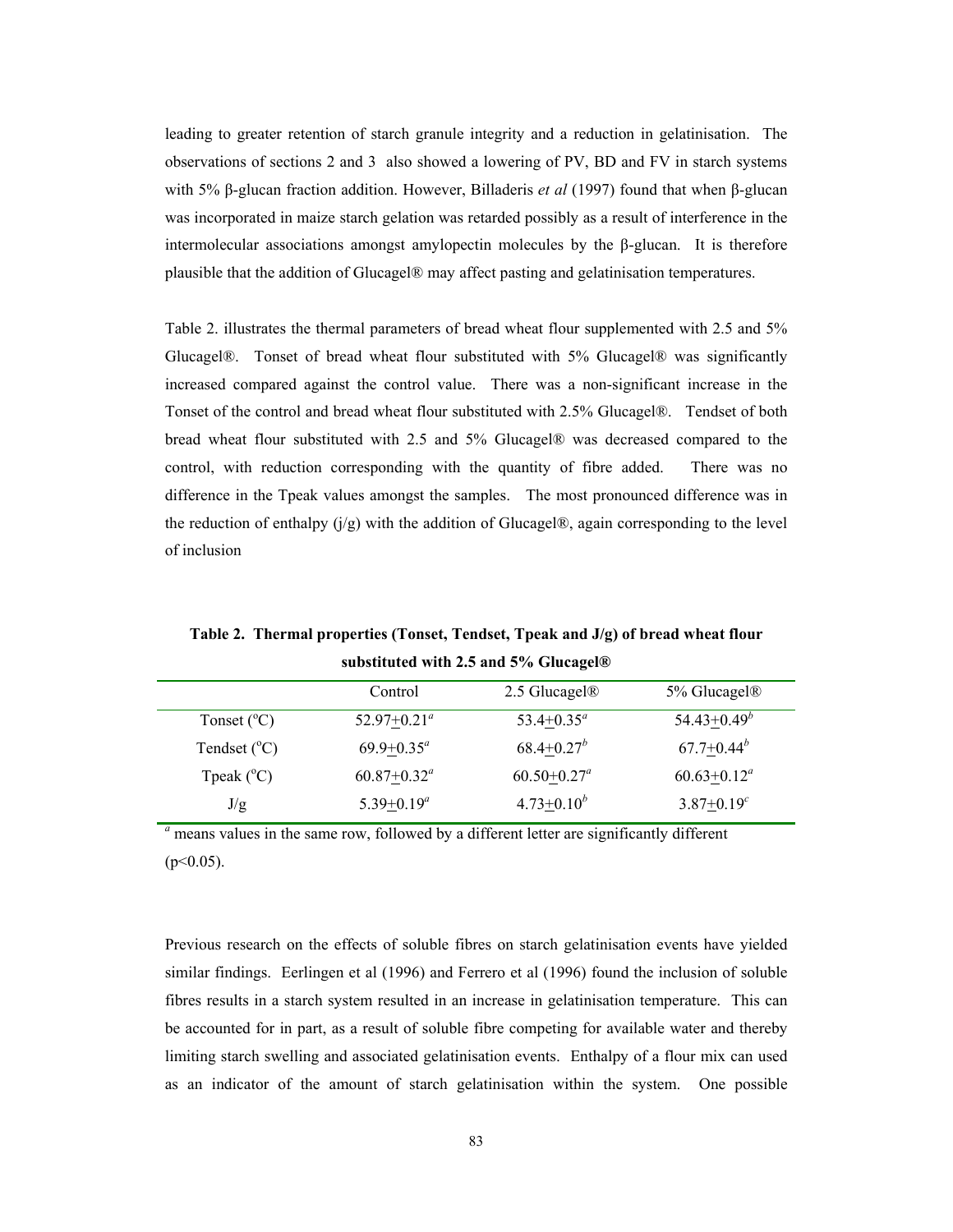explanation for the reduction in enthalpy on Glucagel® addition is that the fibre creates a matrix around the starch granules thereby impeding gelatinisation events. Tudorica et al (2002) found that the addition of pea, guar and inulin in raw pasta resulted in a decrease in enthalpy.

Again these results appear to correlate with those obtained by us in sections 2-3 (Symons and Brennan, 2004). Here we found a reduction in enthalpy when  $\beta$ -glucan fractions were incorporated into wheat starch systems.

## *Effect of Glucagel® inclusion on the rheological properties of doughs*

Table 3 illustrates the effect of Glucagel® on the rheological properties of doughs.The resistance to extension of bread dough containing 5% Glucagel® was significantly higher (p<0.05) than the control bread dough and dough containing 2.5% Glucagel®. The resistance to extension of the control and 2.5% Glucagel® dough were similar ( $p>0.05$ ). The extensibility of the doughs containing both 2.5% and 5% Glucagel® was significantly reduced, and could be correlated to fibre concentration. The production of a stiffer and less extensible dough, may be attributed to the high water absorption capability imparted into the doughs by the β-glucans.

The effects of fibre on dough rheology have been reported. Jankiewicz and Michniewicz (1986) found that pentosans in breads resulted in a substantial increase in water absorption, thus resulting in stiffer doughs with a reduced elasticity. The stiffness of the doughs may be overcome by the addition of water. However the loss of the elasticity of the doughs is not so easily rectified. It is possible that addition of fibre to doughs affects glutenin polymer elasticity. Gomez *et al* (2003) found that in wheat dough supplemented with various fibres, water absorption increased, and extensibility decreased, both effects increasing with fibre concentration

Again these results are similar to those obtained for the BBG fraction used in bread-making in section 3 of this report.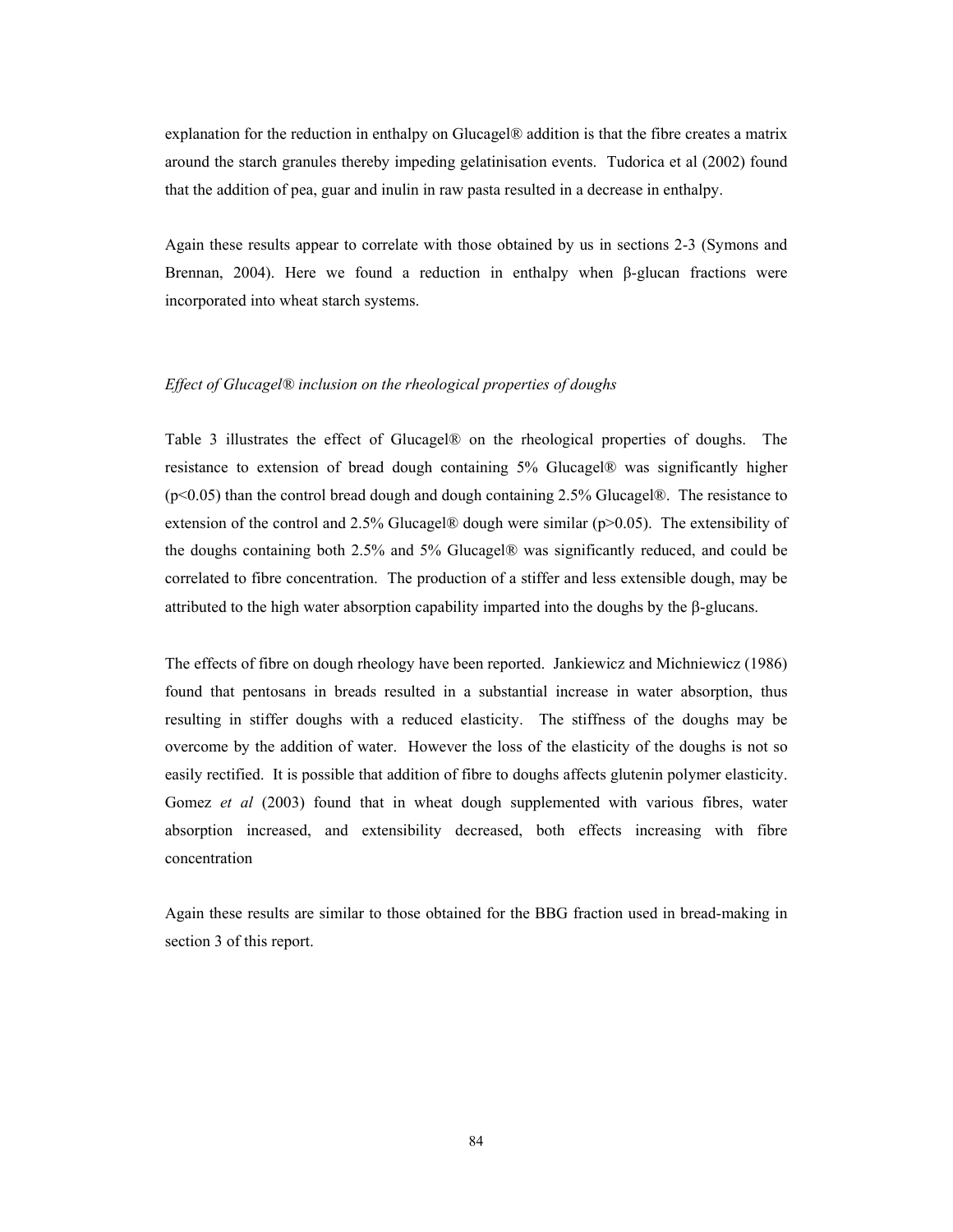| <b>Evaluation parameters</b>  | <b>Control</b>   | 2.5%                  | 5%                         |  |
|-------------------------------|------------------|-----------------------|----------------------------|--|
|                               | bread            | Glucagel <sup>®</sup> | Glucagel <sup>®</sup>      |  |
| Dough (Force g) extensibility | $27.98 + 3.18^a$ | $29.19 + 0.60^a$      | $51.29 + 3.9^b$            |  |
| Distance (mm)                 | $21.32 + 1.22^a$ | $13.47 + 0.58^{b}$    | $9.49 + 0.29$ <sup>c</sup> |  |
| Loaf volume (cm3)             | $202+16.41^a$    | $180+12.25^b$         | $109 + 7.26$ <sup>c</sup>  |  |
| Loaf height (cm)              | $5.97+0.29^a$    | $4.82 + 0.12^b$       | $3.85 + 0.18^{c}$          |  |

**Table 3. Evaluation of dough and baking performance of breads substituted with 2.5 and 5% Glucagel®** 

*<sup>a</sup>* means values in the same row, followed by a different letter are significantly different  $(p<0.05)$ .

## *The effect of Glucagel® inclusion on loaf volume, height and firmness*

Inclusion of Glucagel® in breads resulted in a significant decrease in loaf volume and height (p<0.05) (Table 3). The reduction in volume and height increased with a higher addition of Glucagel®.

Reduced loaf volumes as a consequence of barley β-glucan addition have been experienced by Knuckles *et al* (1997) Cavallero *et al* (2002) and Gill *et al* 2002. A reduced loaf volume and a firmer crumb texture may be attributed to gluten dilution as proposed by Pomeranz et al (1977) and Dubois (1978). Physicochemical properties of β-glucan can also affect bread volume and texture indirectly. It is possible that when added to wheat during bread making could tightly bind appreciable amounts of water making it less available for the development of the gluten network, resulting in an underdeveloped gluten network and hence reduced loaf volume and increased firmness. Additionally or alternatively the decreased volume and increased firmness may be attributed to a reduction in steam production as a result of water binding by the βglucans. Gill *et al* (2002) proposed that β-glucan, due to its high water affinity (Gaosong and Vasanthan 2000) may bind water in the dough, that would otherwise be used in steam generation. Suppression of steam generation, could therefore lead to a reduced volume and firmer crumb.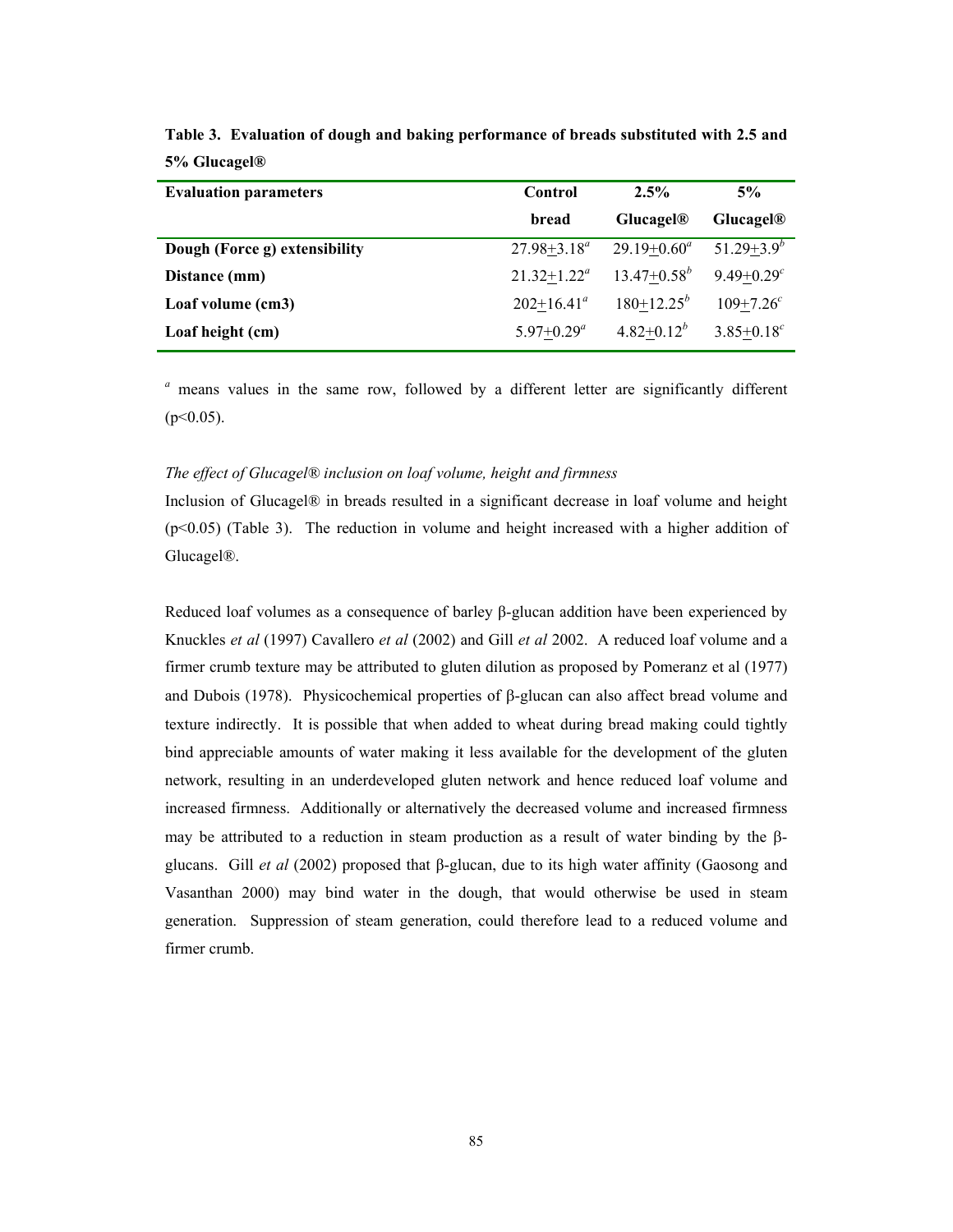| <b>Hours</b> | <b>Control bread</b>  | $2.5\%$ Glucagel <sup>®</sup> | $5\%$ Glucagel <sup>®</sup> |
|--------------|-----------------------|-------------------------------|-----------------------------|
| Fresh        | $5.24+0.17^a$         | $5.45 + 0.29^a$               | $5.64 + 0.44^a$             |
| 24           | $5.53+0.29^a$         | $5.59 + 0.24^a$               | $5.96 + 0.43^{\circ}$       |
| 48           | $5.64 + 0.47^{\circ}$ | $5.84 + 0.27^a$               | $6.46 + 0.48^a$             |

**Table 4. TA loaf Firmness at fresh, 24, and 48 hours.** 

*<sup>a</sup>* means values in the same row, followed by a different letter are significantly different  $(p<0.05)$ .

Table 4 reports changes in crumb firmness over storage time, a phenomenon which, may be related to bread staling. In comparison to the control sample, breads containing Glucagel® appeared to give higher values in compression force measurements, however the differences were only significant for bread containing 5% Glucagel® at days 48 hours. Incorporation of 2.5% Glucagel® did not affect bread firming during the 48 hour storage period ( $p$ >0.05).

Starch retrogradation is the principal factor involved in the firming of bread, via the time dependent recrystallisation of amylopectin from the completely amorphous state of freshly heated product to the partially crystalline state of a stale product, with the effect of other flour and bread components imparting minimal effects (Kim and D'Appolonia 1977). However as these results illustrate β–glucan gels may retrograde with ageing as observed by Schwarz and Lee (1995).

**Table 5. Composition of control bread and bread supplemented with 2.5 and 5% Glucagel®** 

| Component (%)       | Control          | $2.5\%$ Glucagel <sup>®</sup> | 5% Glucagel <sup>®</sup> |
|---------------------|------------------|-------------------------------|--------------------------|
| <b>Total Starch</b> | $69.99 + 1.10^a$ | $66.83 \pm 0.71^b$            | $67.14 + 0.45^b$         |
| $\beta$ -glucan     | $0.31 + 0.44^a$  | $2.14+0.05^{b}$               | $4.56 + 0.16^{c}$        |
| <b>Protein</b>      | $12.8 + 0.35^a$  | $12.66 \pm 0.12^{\circ}$      | $12.36 + 0.14^a$         |

*<sup>a</sup>* means values in the same row, followed by a different letter are significantly different  $(p<0.05)$ .

# *Effect of Glucagel® inclusion on the composition of white wheat breads*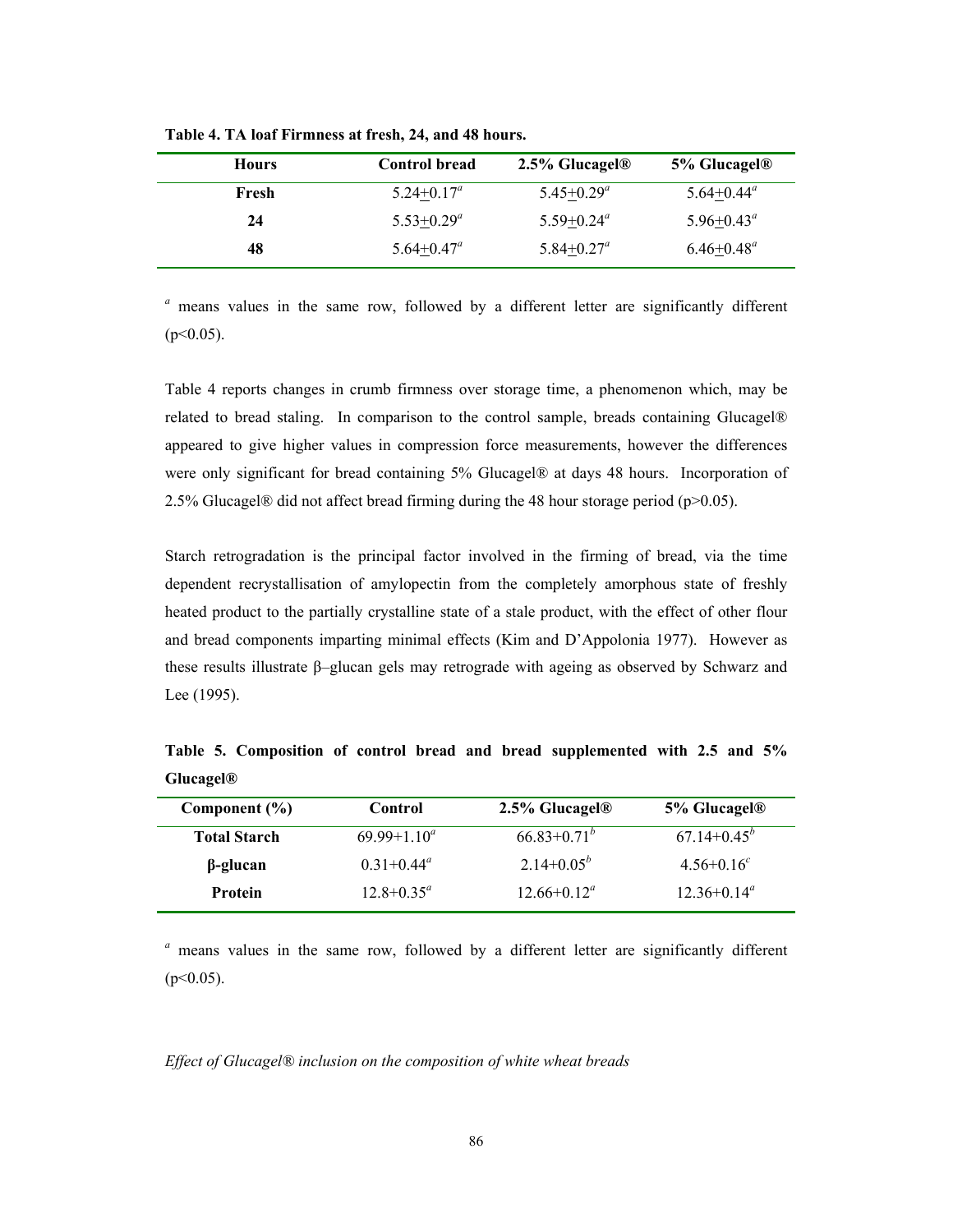Table 5 illustrates the starch, protein and β-glucan composition of the baked breads with 2.5% and 5% Glucagel® substitution. The results illustrated an expected decline in starch content associated with Glucagel® addition. Protein levels of the flour mixes and the breads were not significantly different between the treatments.

# *The effect of Glucagel® inclusion on the Reducing Sugar Release of Breads*

Figure 1 illustrates the effect of Glucagel® inclusion on the release of reducing sugars from the bread matrix during an *in vitro* digestion process. The results show a significant decrease in reducing sugar release from the 5% Glucagel® bread sample. No significant difference could be found between 2.5% Glucagel® sample and the control white bread. This difference between the 5% Glucagel® bread and control is not only related to the total sugar release of the system but also the rate of sugar release. For instance the evolution of reducing sugars from 60 to 210 minutes is significantly slower.

Reductions in sugar release could arise as a consequence of flour and starch replacement by the inclusion of Glucagel® into the breads. However previous research conducted on the effect of non-starch polysaccharides on the sugar release of pastas (Yokoyama *et al* 1997; Tudorica *et al* 2002a) illustrates that such a reduction in sugar release and starch digestion may occur due to alterations to the structural arrangement of the food matrix and therefore the decrease in sugar release maybe linked to a reduction in starch availability for degradation. This in turn may be related to the ability of starch within the flour matrix to gelatinise during baking, and is consistent with the reduction in pasting characteristics observed in Table 1. It remains unclear as to whether this reduction is a consequence of altered rheological properties of pastes and doughs resulting in a limitation of available water for starch hydration due to β-glucan hydration and gelation, or whether the formation of a glucan gel matrix inhibits enzyme accessibility to partially gelatinised starch granules. It is anticipated that in addition to a reduction in starch available for degradation, attenuation of reducing sugar release, may also be attributed to the increased digesta viscosity and reduced motility as a result of the presence of the β-glucan, (Braaten *et al* 1991; Wood *et al* 2000).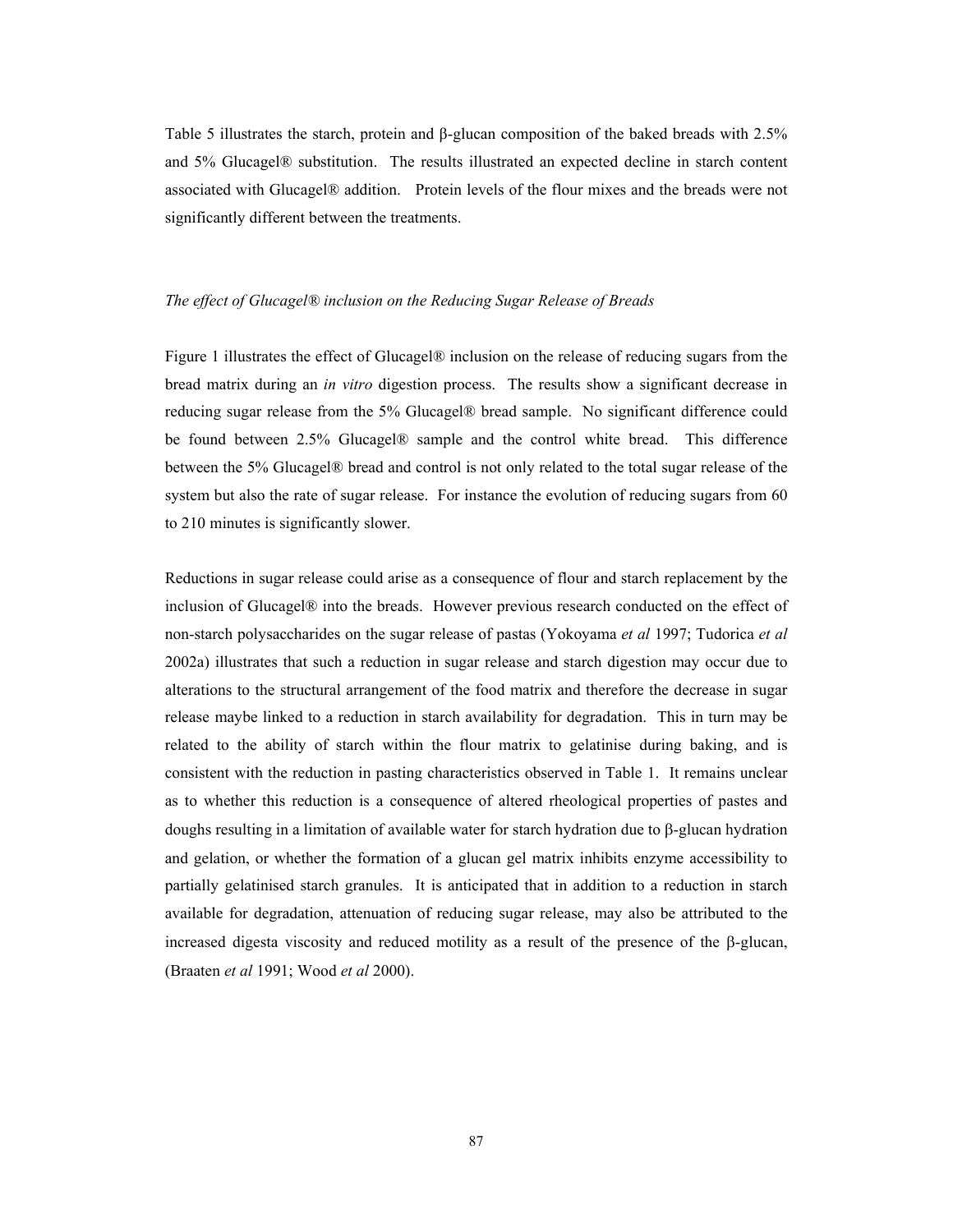**Figure 1. Reducing sugar released (RSR) (expressed as maltose equivalents, as percentage total available carbohydrates** 

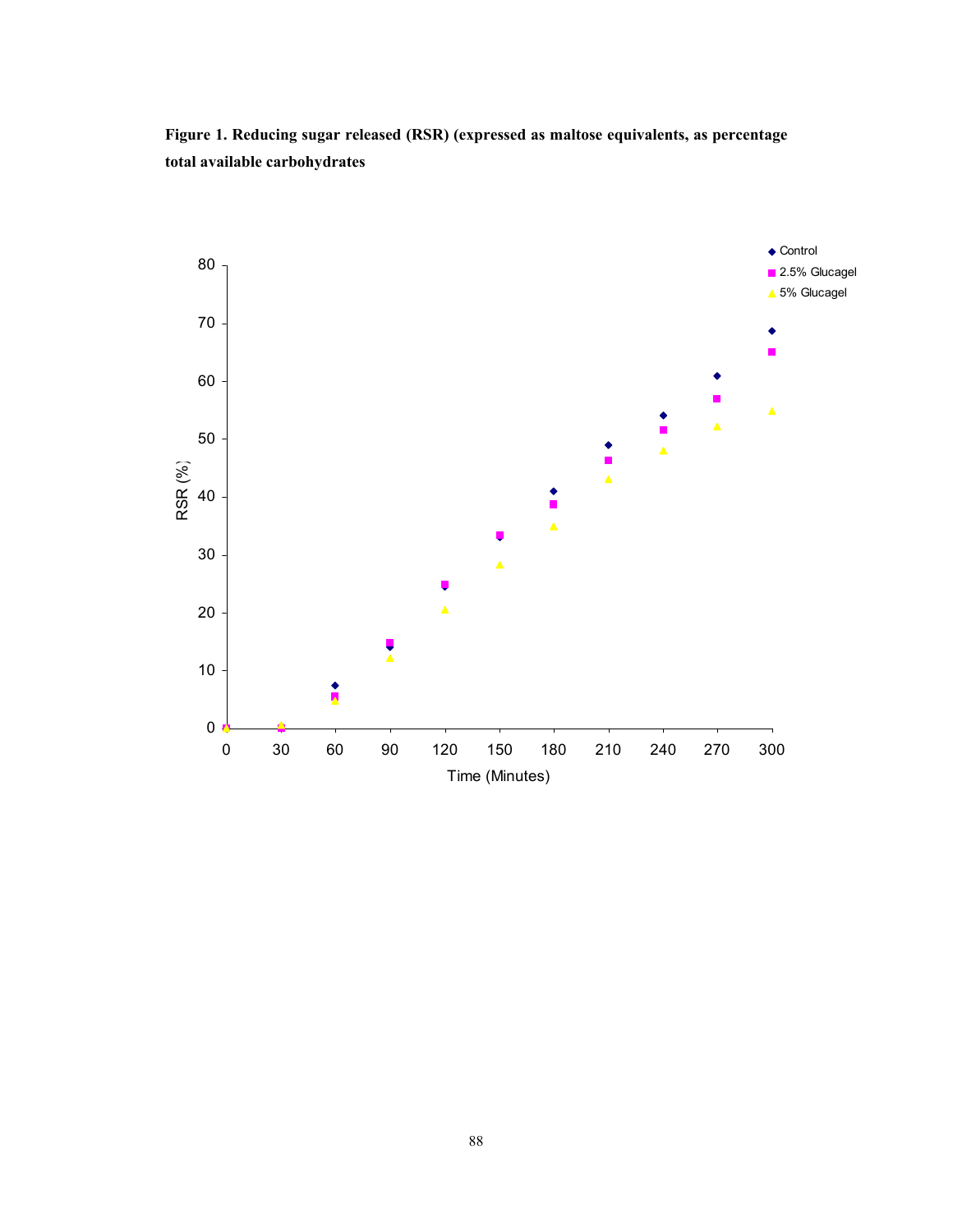#### *CONCLUSIONS*

This part of the study illustrates that the incorporation of 5% Glucagel®, in white wheat breads significantly reduces the rate at which reducing sugars are released, in an *in vitro* digestion model. This in turn may have a potential to regulate *in vivo* sugar release from white wheat bread, a traditionally high glycaemic foods. However in order to deem these fibre enriched breads acceptable to consumers negative changes in the physiochemical properties of the doughs and baked breads must be overcome. It is anticipated that other ingredients (i.e. dough conditioners) maybe incorporated into the breads to counteract the negative effects encountered on baking quality (volume and height loss), but without compromising nutritional benefits.

It was encouraging to note that the results obtained in this part of the study reflected those obtained in sections 2.2 and 2.3. As such the results sever to verify the physicochemical and nutritional effects observed by our own BBG fractions, and also illustrate that there is a commercial potential to both isolate, and subsequently utilise, BBG fractions from barley into bread based systems.

#### *REFERENCES*

AACC. 2000. 10<sup>th</sup> Edition. Approved Methods. St. Paul. Minnesota. The American Association of Cereal Chemists.

Anderson, J.W. 1983. Plant fibre and blood pressure. Ann. Intern. Med. 98: 842-846.

Anon. 2003. Perception and understanding of health components of bread. Federation of Bakers, London. UK.

Bhatty, R.S. 1986. Physicochemical and functional (bread making) properties of hull-less barley fractions. Cereal Chem. 63:31.

Biliaderis, C.G., Arvanitoyannis, I., Izydorczyk, M.S., and Prokopowich, D.J. 1997. Effect of hydrocolloids on gelatinisation and structure formation in concentrated waxy maize and wheat starch gels. Starch-Starke. 49: 278-283.

Bjorck, I., Liljeberg, H., and Ostman, E. 2000. Low glycaemic-index foods. Brit. J. Nut. 83: S149-S155.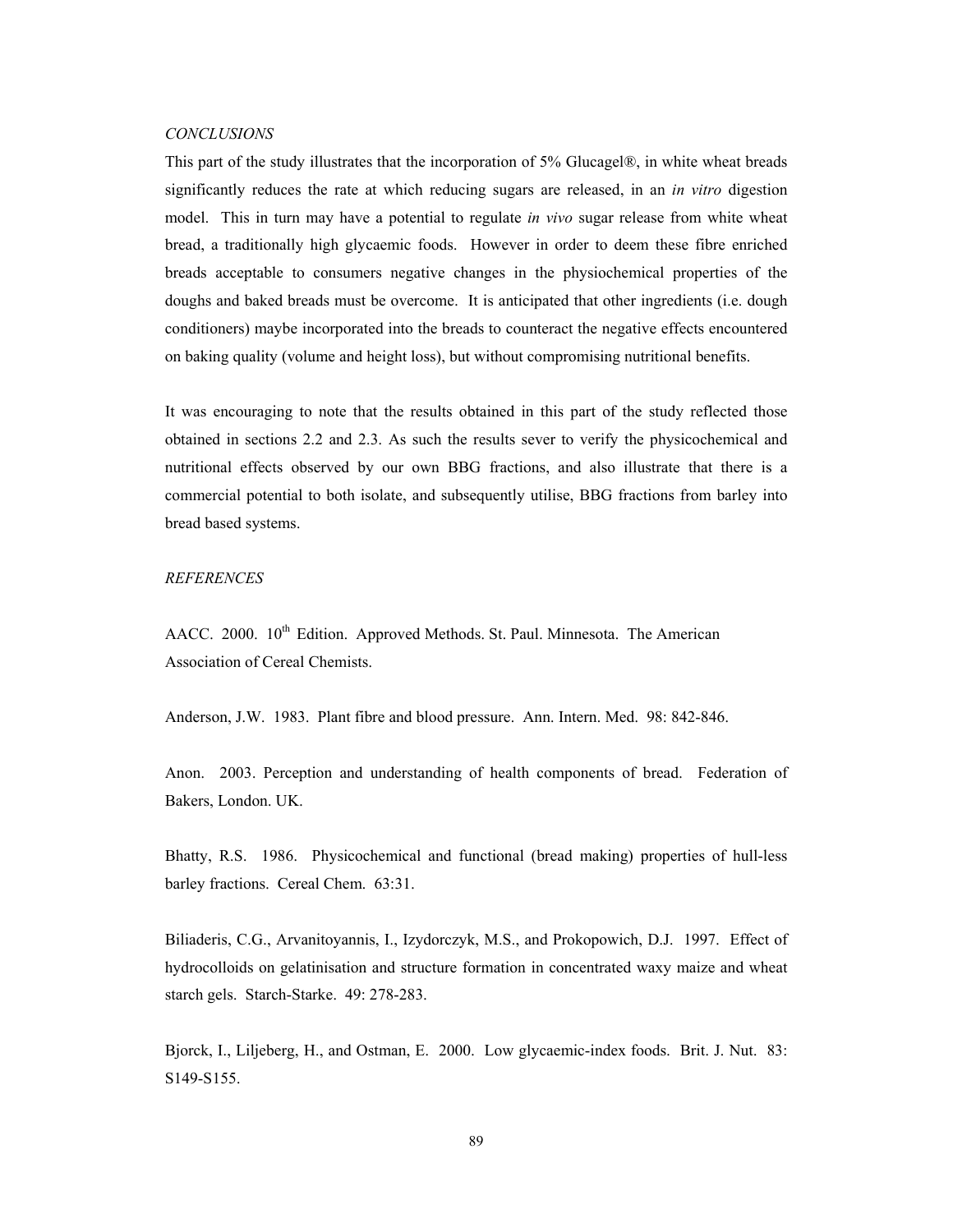Braaten, J.T., Wood, P., Scott, F.W., Riedel, K.D., Poste, L., and Collins, W. 1991. Oat gum lowers glucose and insulin responses after an oral glucose load. Am. J. Clin. Nutr. 53: 1425- 1430.

Brighneti F., Pellengrini N., Casiraghi M.C., and Testolin, G. 1995. *In vitro* studies to predict physiological effects of dietary fibre. Eur. J. Clin. Nutr. 49: S81-88.

Burley, V.J., Leeds, A.R., and Bundell, J.E. 1987. The effect of high and low fibre breakfast in hunger satiety, & food intake in a subsequent meal. Int. J. Obesity. 1: 187-93.

Cavallero, A., Empilli, S., Brighenti, F., and Stanca, A.M. 2002. High  $(1 \rightarrow 3, 1 \rightarrow 4)$ - β-glucan barley fractions in bread making and their effects on human glycaemic response. J.Cereal Sci. 36: 59-66.

Cherburt, C. 1995. Role of gastrointestinal motility in the delay of absorption by dietary fibre. E. J. Clin. Nutr. 49: S74-S80.

Dubois, D.K. 1978. The practical applications of fibre materials in bread production. Bakers Dig. 52: 30-33

Eerlingen, R.C., Jacobs, H., Van Win, H., and Delcour, J.A. 1996. Effect of hydrothermal treatment on the gelatinisation properties of potato starch as measured by differential scanning calorimetry. Journal of Therm. Anal. 47: 1229-1246.

Faivre J. and Bonithon-Kopp, C. 1999. Diets, fibres and colon cancer. Adv. Exp. Med. Biol. 472: 199-206.

Feldheim., W, and Wisker, E. 2000. Studies on the improvement of dietary fibre intake. Dtsch Lebensm-Rundsch. 96: 327-330

Ferrero, C., Martino, M.N., Zartizky, N.E. 1996. Effect of hydrocolloids on starch thermal transitions, as measured by DSC. J. Therm. Anal. 47: 1247-1266

Fernandes, J., Wolever, T.M.S., and Rao, A.V. 2000. Interrelationships between age, total dietary fibre intake and breath methane in humans. Nutr. Res. 20: 929-940.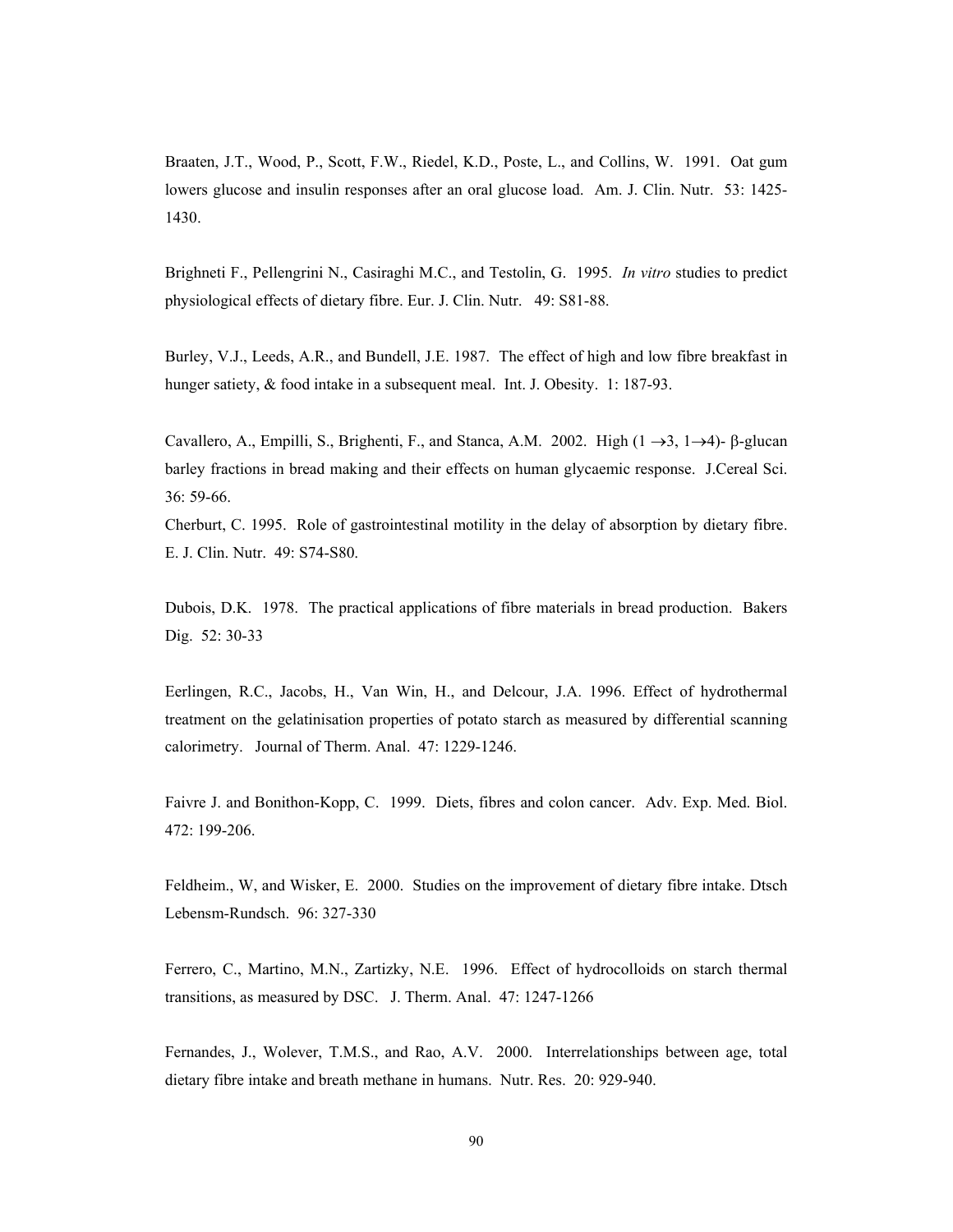Gaosong, J., and Vasanthan, T. 2000. Effect of extrusion cooking on the primary structure and water solubility of β-glucan from regular and waxy barley. Cereal Chem. 77: 396-400.

Gill, S., Vasanthan, T., Ooraikul, B., and Rossnagel, B. 2002. Wheat bread quality as influenced by the substitution of waxy and regular barley flours in their native and extruded forms. J. Cereal Sci. 36: 219-237.

Gomez, M., Randa, F., Blanco, C.A., Caballero, P.A., and Apestegula, A. 2003. Effect of dietary fibre on dough rheology and bread quality. Eur. J. Food Res. Technol. 216: 51-56.

Holm, J., Koellreutter, B., and Wursch, P. 1992. Influence of sterilisation, drying and oat bran enrichment of pasta on glucose and insulin responses in healthy subjects and on the rate and extent of in vitro starch digestion. Euro J. Clin. Nutr. 46: 629.

Hudson, C.A., Chiu, M.M., and Knuckles, B.E. 1992. Development and characteristics of high fibre muffins with oat bran, rice bran or barley fibre fractions. Cereal Food World. 37: 373.

James, C.S. 1999. Analytical Chemistry of Foods. Aspen Publishers, USA, 123-5.

Jankiewicz, M., and Michniewicz, J. 1987. The effect of soluble pentosans isolated from rye grain on staling of bread. Food Chem. 25: 241-249.

Jenkins, D.J.A, Wolever, T.M.S., Kalmusky, J., Giudici, S., Giordano, C., Wong, G.S., Bird, J.N., Patten, R., Hall, M., Buckley, G., and Little, J.A. 1985. Low glycaemic index carbohydrate foods in the management of hyperlipidaemia. Am J. Clin. Nutr. 42: 604-617.

Karppinen, S., Liukkonen, K, Aura, A.M., Forsell, P., and Poutanen, K. 2000. *In vitro* fermentation of polysaccharides of rye, wheat and oat brans and inulin by human faecal bacteria. J. Food. Sci*.* 80:1469-1476.

Kim, S.K., and D'Appolonia, B.L. 1977. Cereal Chem. 54: 225.

Knuckles, B.E., Hudson, C.A., and Chiu, M.M. 1997. Effect of Βeta glucan barley fractions in high fibre bread and pasta. Cereal Food World. 42: 94-99.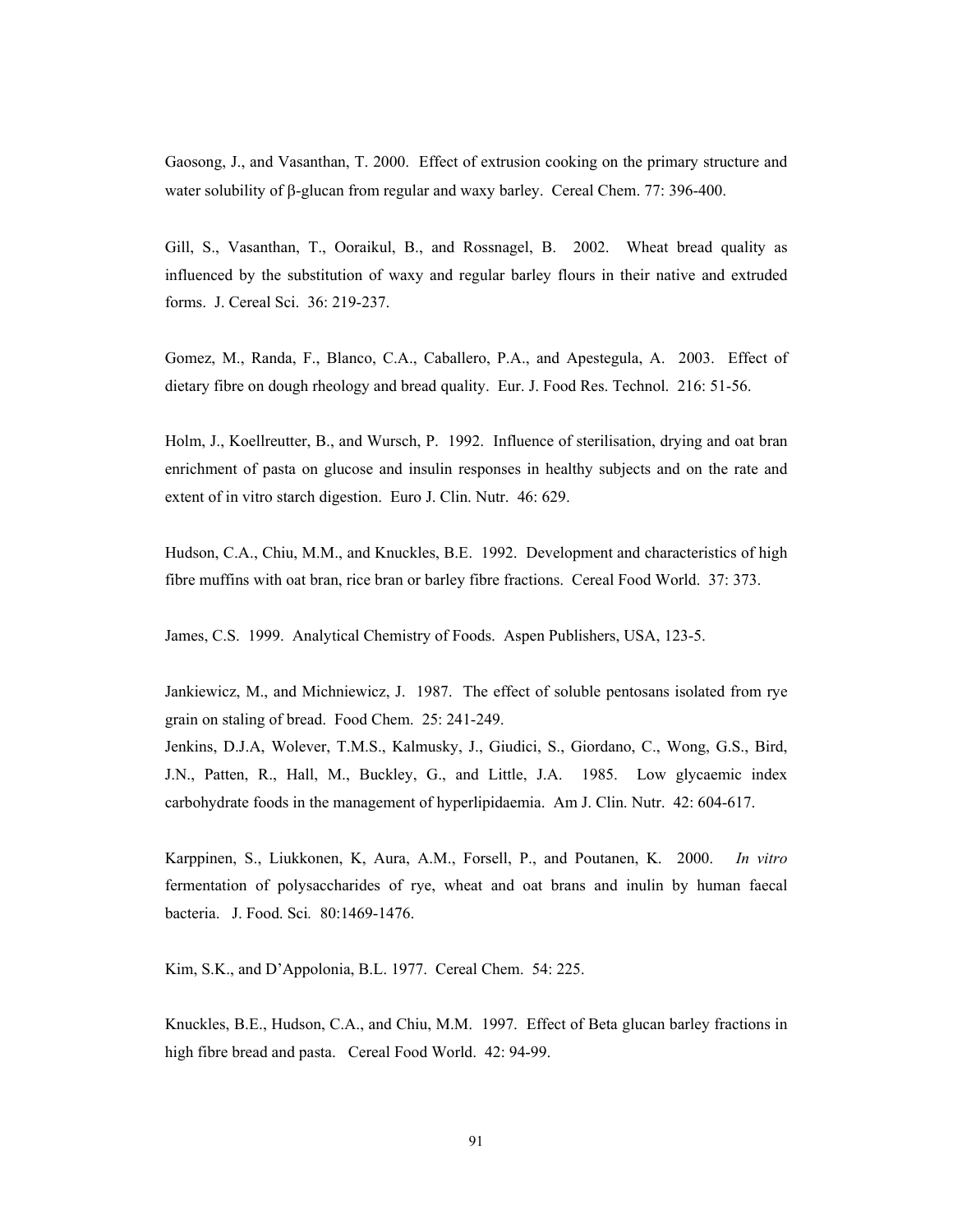Malki, Y., Myllmaki, A.K., and Suotti, T. 1992. Preparation and properties of oat bran concentrates. Cereal Food World. 37: 693.

Pick, M.E., Hawrysh, Z.J., Gee, M.I., and Toth, E. 1998. Barley bread products improve glycaemic control of type 2 diabetic subjects. Int. J. Food Sci. Nutr. 49: 71-78.

Pomeranz, Y., Shogern, M.D., Finney, K.F. and Bechtel, D.B. 1977. Fibre in breadmakingeffects on functional properties. Cereal Chem*.* 54: 25-41.

Rainbird, A.L., and Low, A.G. 1986. Effect of guar gum on gastric emptying in growing pigs. Brit. J. Nutr. 55: 87-98.

Schwarz, P.B, and Lee, Y.T. 1995. Pages 99-103 in: Progress in Plant Polymeric Carbohydrate Research. Meuser, F., Manners, D.J., & Seibel, W.eds. Behrs'Verlag, Berlin.

Symons, L.J., and Brennan, C.S. 2004. The effect of barley β-glucan fibre fractions on starch gelatinisation and pasting characteristics. J. Food Sci. (in press)

Tudorica, C.M., Kuri, V., and Brennan, C.S. 2002a. Nutritional and physicochemical characteristics of dietary fibre enriched pasta. J. Agr. Food Chem*.* 50: 347-356

Tudorica, C.M., Brennan, C.S., Kuri, V., Jones, E. 2002b. Yoghurt rehology and microstructure as affected by barley β-glucan inclusion. In: Martinez Boza, F.J., Guerro, A., Partal, P., Franco, J.M., Munoz, J. eds. *Progress in rheology: theory and applied*. Publidisa, Sevilla, Spain, 425-427.

Velasquez, M., Davies C., Marret, R., Slavin, J.L., and Feirtag, J.M. 2000. Effect of oligosaccharides and fibre substitutes on short chain fatty acid production by human microflora. Anaerobe. 6: 87-92.

Wisker, E., Daniel, M., Rave, G., and Feldeim, W. 2000. Short chain fatty acids produced by in vitro from fibre residues obtained from mixed diets containing different breads and human faeces during ingestion of diets. Brit. J. Nutr. 84: 31-37.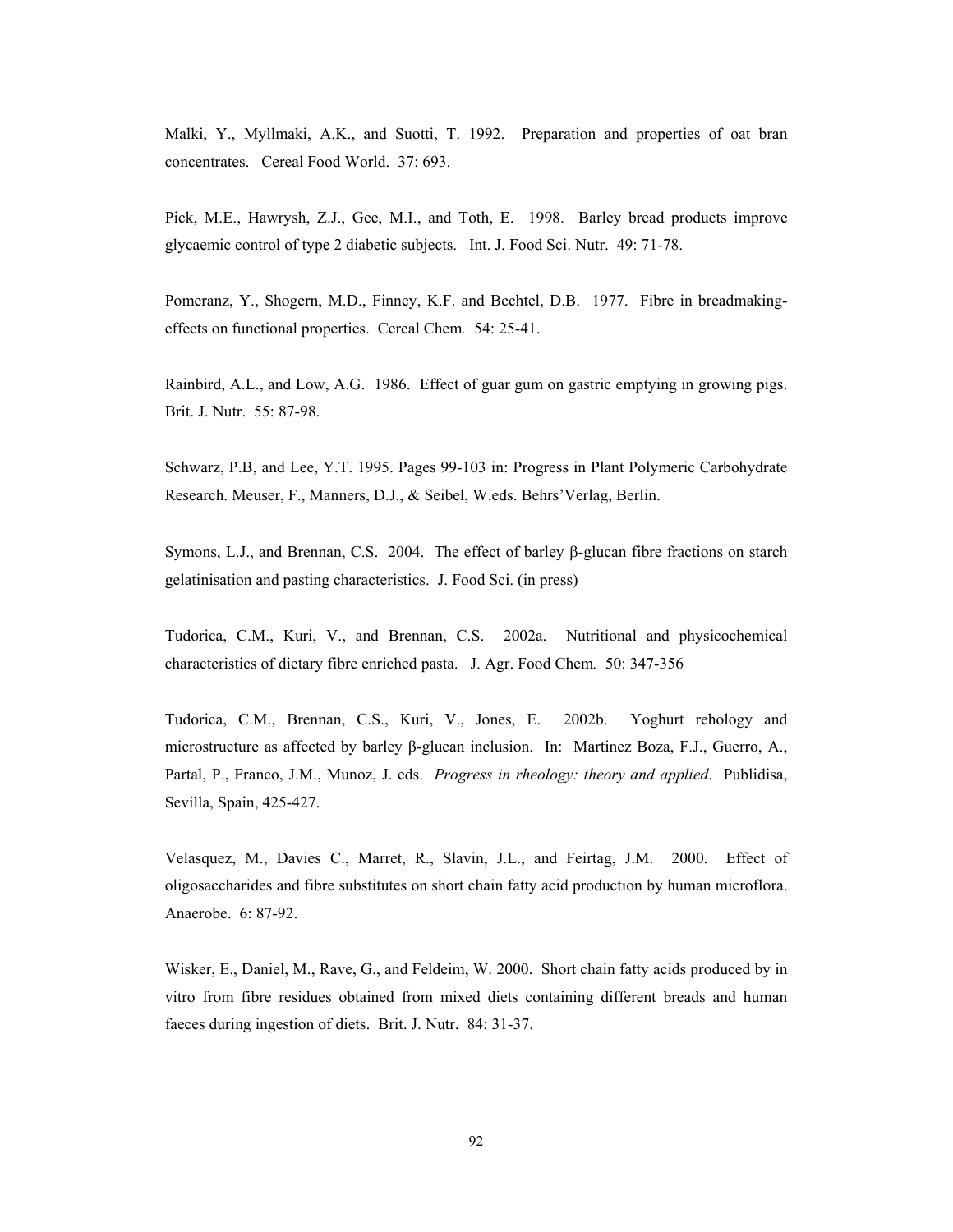Wood, P.J., Braaten, J.T., Fraser, W.S., Riedel, D., Poslel, M. 1990. Comparisons of viscous properties of oat and guar gum and effects of these and oat bran on glycaemic index. J. Agr. Food Chem. 38: 753-757.

Wood, P.J. 1993. Physicochemical characteristics and physiological properties of oat (1-3) (1- 4) β-D-Glucan. Pages 83-112 in Oat Bran. Wood P.J. ed. AOAC. St Paul. MN.

Wood, P.J., Beer, M.U., and Butler, G. 2000. Evaluation of the role of concentration and molecular weight of oat β-glucan in determining effect of viscosity on plasma glucose and insulin following an oral glucose load. Brit. J. Nutr. 84: 19-23.

Yokoyama, W.H., Hudson, C.A., Knuckles, B.E., Chiu, M.M., Sayre, R.N., Turnland, J.R., and Schneeman, B.O. 1997. Effect of barley β-glucan in durum wheat pasta on human glycaemic response. Cereal Chem. 74: 293-296.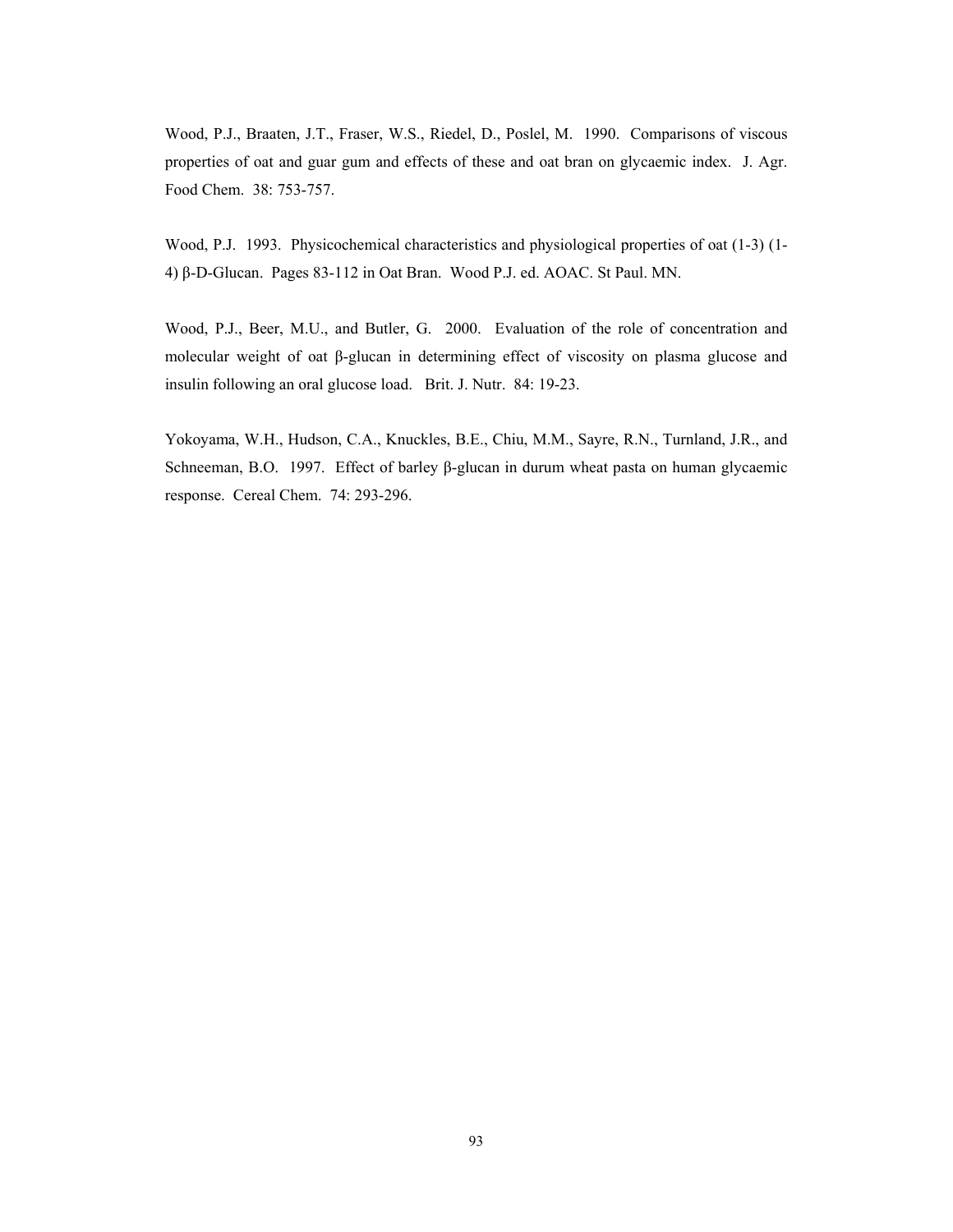#### **2.5:- The potential role of barley flour as a source of β-glucan**

## Introduction

The main focus of this small area of research was to investigate whether the use of barley flour in food systems could provide similar advantages in physicochemical and nutritional characteristics to BBG fractions, when used in cereal food systems.

In this particular section de-husked and milled barley flour was used in both bread and pasta products.

For the pasta production, the BBG fraction (obtained in section 2) was used to directly compare the effectiveness of barley flour or BBG in pasta quality.

# *Materials and Methods.*

#### *Barley grain*

Sunrise, a hulled waxy feed variety barley (5.77% β-glucan, db), was provided by Pertwood organic farms, Salisbury, UK. Whole kernels were finely ground in a laboratory mill (Glen Creston, Stanmore, UK) to pass through a 500-µm-mesh screen. *Bread making* 

Breads, containing 0, 2.5, 5, 10 and 20% barley flour were manufactured according to Approved Method 10-09 (AACC 2000) as detailed in sections 2.3 and 2.4. Doughs were divided into 70 g portions and baked in test bakery tins (length 85 mm, width 50 mm). Baked breads were cooled for 1 h prior to analysis.

#### *Dough extensibility*

Extensibility of the bread doughs was measured using a texture analyzer (model TA-XT2, Stable Micro Systems, Reading, UK) equipped with a Kiefer dough and extensibility rig (A/KIE) using a 5 kg load cell. Dough (15 g) was placed in an oiled teflon dough former for 20 min, removed with the aid of a spatula, and subjected to the tensile test. The rig extended the sample by 75 mm, at a pre-test, test, and post-test speed of 2, 3.3, and 10 mm/s, respectively.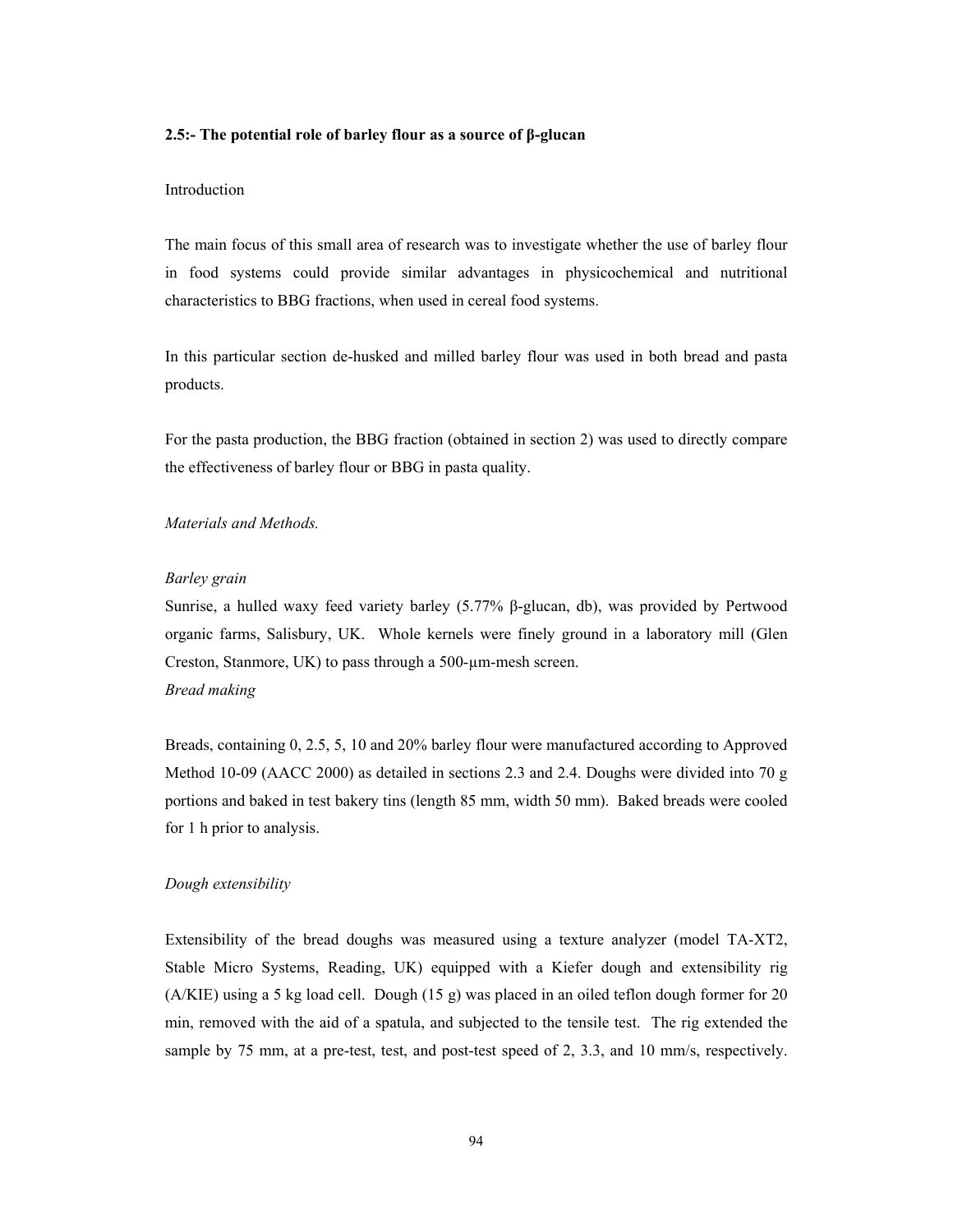The maximum peak force in tension was regarded as the degree of elasticity of the dough, whereas the distance travelled for dough break was regarded as the extensibility of the dough.

## *Loaf height and volume*

Loaf height was determined using calibrated callipers and reported in centimetres. Measurements were taken from the centre of each loaf. Loaf volume was measured using Approved Method 10-05, volume by rapeseed displacement (AACC 2000).

## *Crumb firmness*

A TA-XT2 texture analyzer (Stable Micro Systems, Reading, UK) was used to measure bread firmness. An AACC 36-mm-cylinder probe with radius (model P/36R) and a 5 kg load cell was used. The probe compressed the sample by 40% at a pre-test, test, and post-test speed of 1, 1.7, and 10 mm/s, respectively. The maximum peak force in compression was recorded as the firmness value in gram units. Measurements were taken on 1-cm slices, Only 1 measurement was taken from the slices; samples were discarded after the test.

## *Pasta making.*

Durum wheat pasta was made using as raw materials: commercial durum semolina (Allied Mills Ltd., UK), water and different types of ingredients (barley flour at 10, 20 and 30% inclusion levels; and BBG fraction at 2.5, 5 and 10% levels). An additional sample with no fibre was also prepared as a control. The mixture was extruded as spaghetti (1.5 mm diameter) using a Fresco M-P15 domestic pasta maker and following a standard formula (500g semolina flour and 160 g water) according to manufacturers recommendations. Samples were wrapped in cling film and stored in air-tight containers and frozen at -40°C until needed.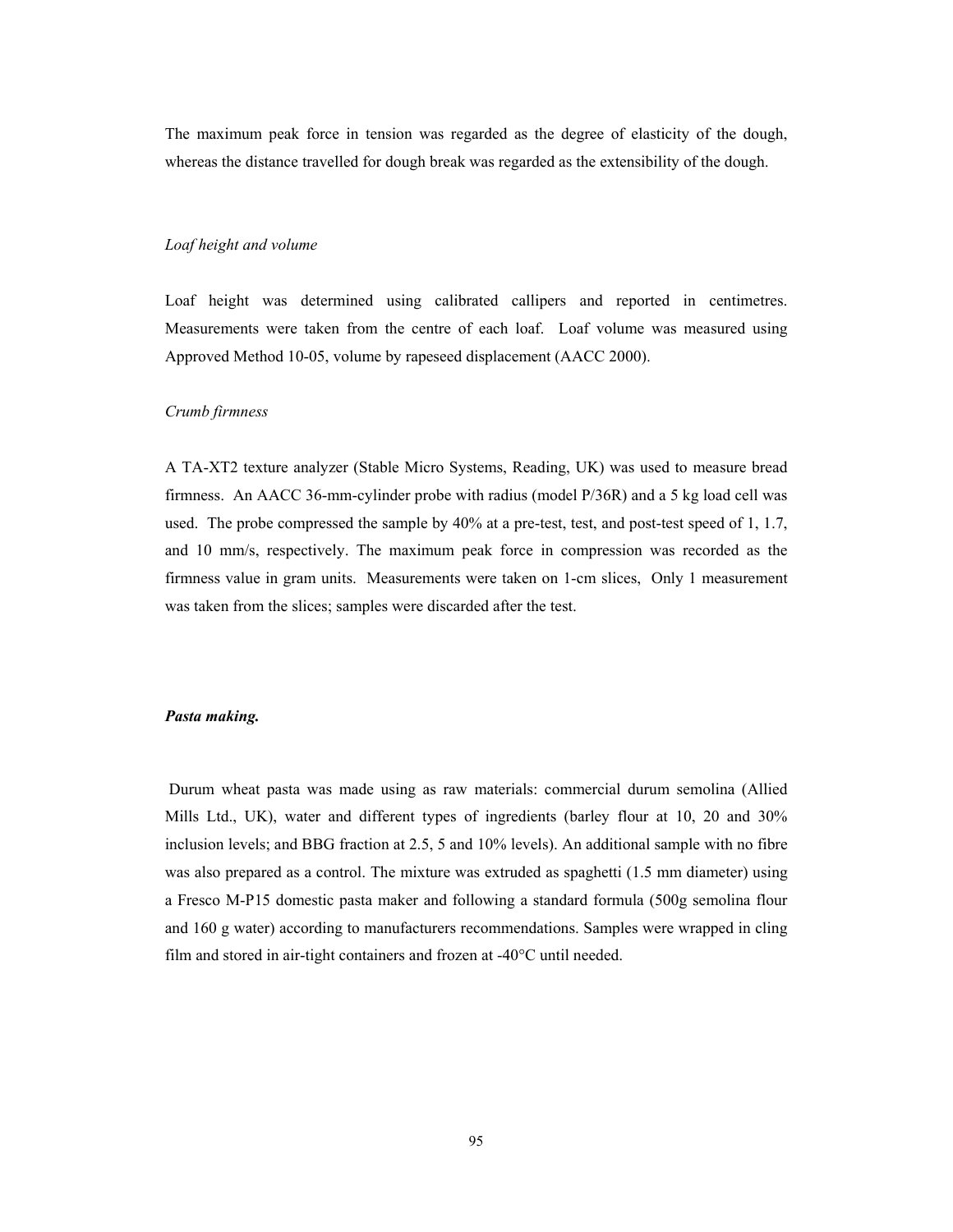#### *Cooking procedure.*

Optimum cooking time (the time necessary to obtain complete gelatinisation of starch showed by the disappearance of the white central core of the spaghetti strand) was determined as 7 minutes. 50 grams of each pasta sample were than cooked for 7 minutes in 500 ml of boiling distilled water.

After cooking and draining, pasta samples were analysed for dry matter, water absorption and textural properties.

## *Swelling index*

*The swelling index* of cooked pasta (SI, g water/g dry pasta) was evaluated by drying pasta samples to constant weight at  $105^{\circ}$ C, and expressed as: (weight of cooked product, W<sub>1</sub> - weight after drying,  $W_2$ )/(weight after drying,  $W_2$ ). Three measurements were conducted for each pasta type.

## *Dry matter of raw pasta*

*Dry matter of raw pasta* was determined according to standard methods (AACC, 1996- 926.07B) (AACC, 1995).

## *Texture analysis of Pasta*

Textural characteristics of cooked pasta were determined using a Texture Analyser TA.XT2 (Stable Micro Systems, UK), calibrated for a load cell of 25kg.

*Elasticity* (or *'tensile strength'*) was determined by tension test, using the A/SPR-Spaghetti/Noodle Rig (settings: pre-test speed: 3mm/sec., test speed: 3mm/sec., post test speed: 5mm/sec., distance: 120mm at a rate for data acquisition of: 200pps). Maximum force recorded when the elastic limit is exceeded and the pasta strand snaps gives an indication of pasta elasticity; the test was performed on 15 replicates per sample.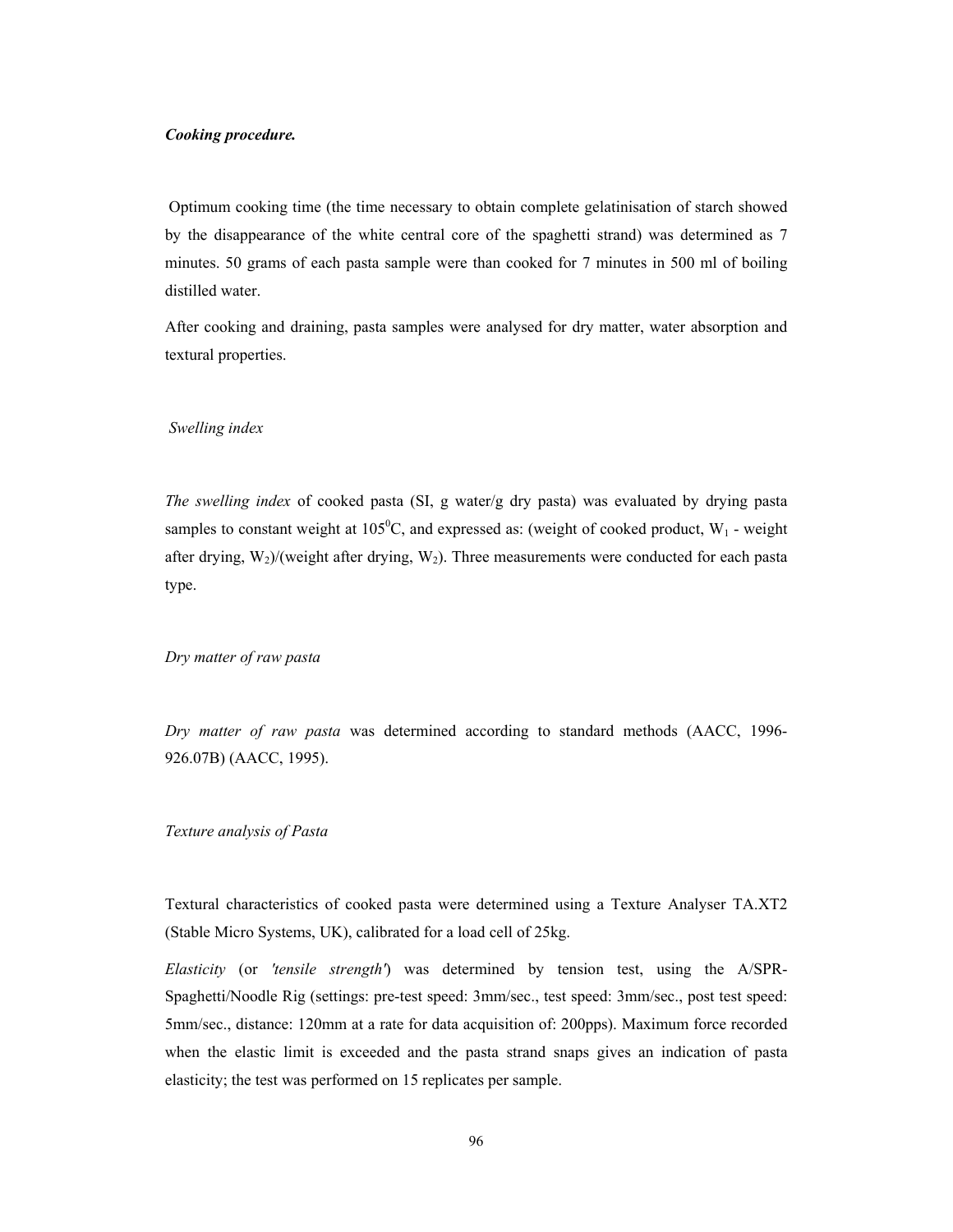Pasta samples were subjected to an in vitro digestion according to the methodology of Tudorica *et al* described in sections 2.3 and 2.4. Samples of bread, equivalent to 3 g available carbohydrate, were crumbed (using a food processor) to a size of approx  $1 \text{ cm}^3$ , placed in sodium phosphate buffer (pH 6.9), reduced to pH 1.5 (with HCl), and digested with pepsin (Sigma-Aldrich, Pool, UK) (575 units/g starch) for 30 min at 37 °C. The pH of the mixture was subsequently re-adjusted to pH 6.9 (with NaOH), and the volume of the liquid made up to 50 mL with a solution of sodium phosphate buffer to which porcine pancreatic alpha amylase (Sigma-Aldrich, Pool, UK) (110 units/g starch) had been added. The mixture was transferred to dialysis tubing (Medicell International Ltd, Reading, UK), and placed in 450 ml of sodium phosphate buffer for 5 h at 37  $^{\circ}$ C. Aliquots (1 ml) duplicate were taken every 30 min.

Dialysate was analyzed for total sugars by the 3,5-dinitrosalicylic acid method. Reducing sugars released (RSR) was expressed in maltose equivalents as percentage of total available carbohydrates present in the sample using the following calculation: **RSR**= Asample x 500 x 0.95/Amaltose x SS x 100

where:  $A_{sample}$  is value of absorbance at 540 nm,  $A_{maltose}$  is value of absorbance of a solution containing 1 mg of pure maltose per ml/phosphate buffer, SS is the amount of starch plus sugars (in milligrams) contained within the sample, 500 is the total volume, and 0.95 is the conversion from maltose to starch. .

# *Statistical analysis*

Unless otherwise stated the results of analyses were reported as mean obtained from triplicate samplings of duplicate production runs and duplicate analysis determination. Analysis of variance of the results (ANOVA) was performed using the Minitab 13 statistical software package. Significance was defined as p<0.05.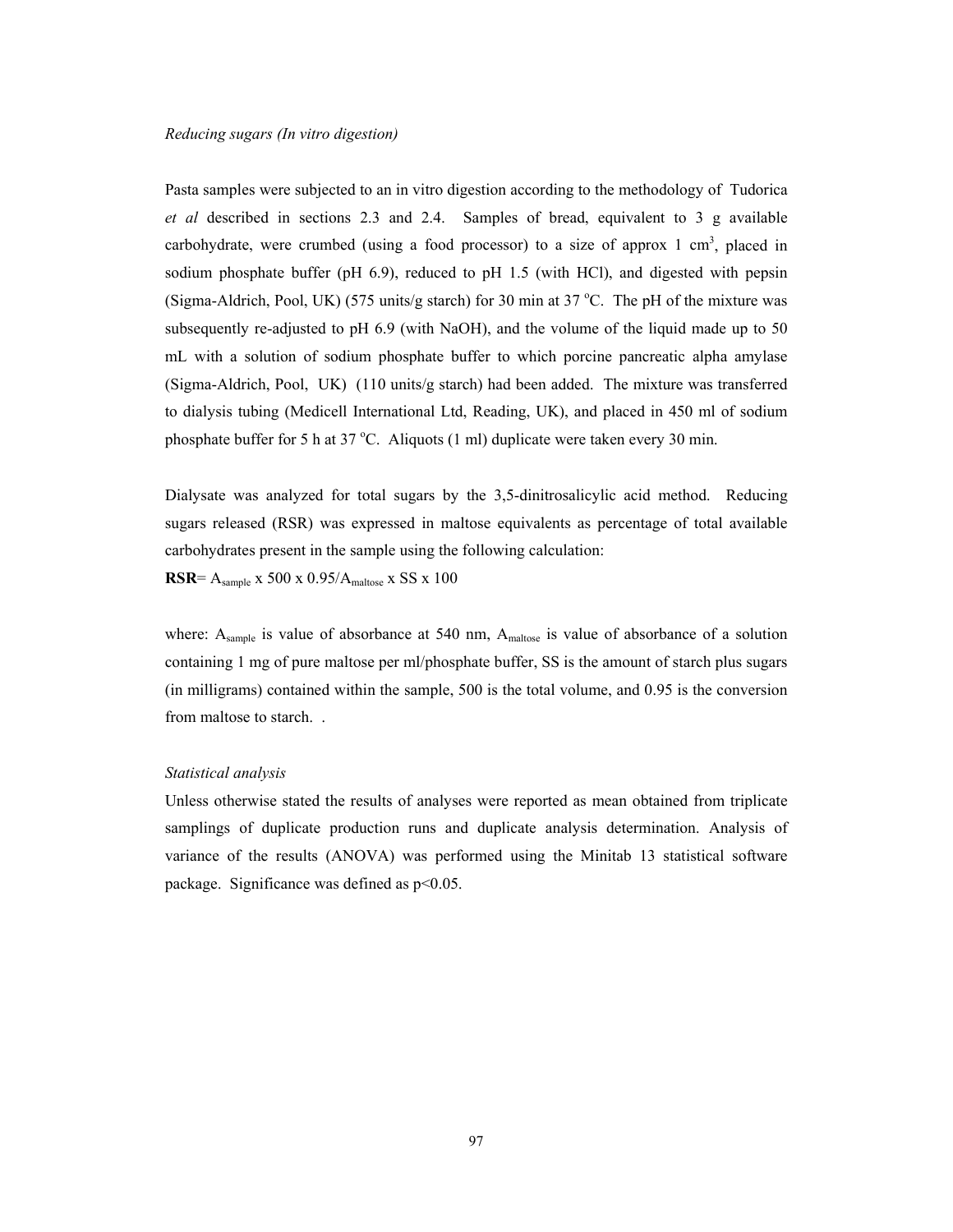#### *Results*

# *Breads*

Table 1 illustrates the effect of barley flour substitution has on the physicochemical properties of breads. The inclusion of barley flour into the bread mixtures had a sever effect on dough extendibility and extensibility. Increasing levels of barley flour also resulted in a decline in loaf structure (loaf volume and height). The lack of dough elasticity is most likely due to the decline in wheat proteins and hence a general reduction in the elastic nature of the doughs.

# **Table 1. Evaluation of dough and baking performance of breads substituted with barley flour**

| <b>Evaluation parameters</b> |                   | Control | $2.5\%$                                                                                                | $5\%$                                                                   | $10\%$ | 20% |  |
|------------------------------|-------------------|---------|--------------------------------------------------------------------------------------------------------|-------------------------------------------------------------------------|--------|-----|--|
|                              |                   |         | bread                                                                                                  |                                                                         |        |     |  |
| Dough                        | (Force)           |         | <b>g</b> ) $27.98 \pm 3.18^a$ $23.12 \pm 0.60^b$ $20.19 \pm 1.7^b$ $15.23 \pm 6.0^b$ $10.11 \pm 4.4^c$ |                                                                         |        |     |  |
| extensibility                |                   |         |                                                                                                        |                                                                         |        |     |  |
| Distance (mm)                |                   |         |                                                                                                        | $21.32+1.22^a$ $11.11+0.51^b$ $8.36+0.92^c$ $7.63+0.87^c$ $7.41+0.99^c$ |        |     |  |
|                              | Loaf volume (cm3) |         |                                                                                                        | $202+16.41^a$ $167+11.51^b$ $162+9.19^c$ $156+11.15^c$ $144+6.76^c$     |        |     |  |
| Loaf height (cm)             |                   |         | $5.97+0.29^a$                                                                                          | $4.65+0.21^{b}$ $4.35+0.34^{c}$ $4.12+0.22^{c}$ $3.86+0.29^{c}$         |        |     |  |
|                              |                   |         | <sup>a</sup> means values in the same row, followed by a different letter are significantly different  |                                                                         |        |     |  |
| $(p<0.05)$ .                 |                   |         |                                                                                                        |                                                                         |        |     |  |

From these results it is clear that the use of barley flour additions (at higher enough levels to yield a significant amount of β-glucan within the food system) would be deleterious to processing and result in poor quality loaves with low consumer appeal. As such no further work was conducted on the nutritional quality of such breads. However research focussed on the use of BBG fractions and barley flour in pasta products.

## *Pastas*

The quality characteristics of pasta depend on the ability of the pasta to soak moisture up during cooking, yet still retain its structure. As such water absorption of pasta and also the overall dry matter of pasta are crucial elements in determining optimum pasta quality. Table 2 illustrates that when barley flour was added to pasta, the water absorption levels of the pasta increased significantly, and the dry matter reduced (compared to a control pasta sample). This behaviour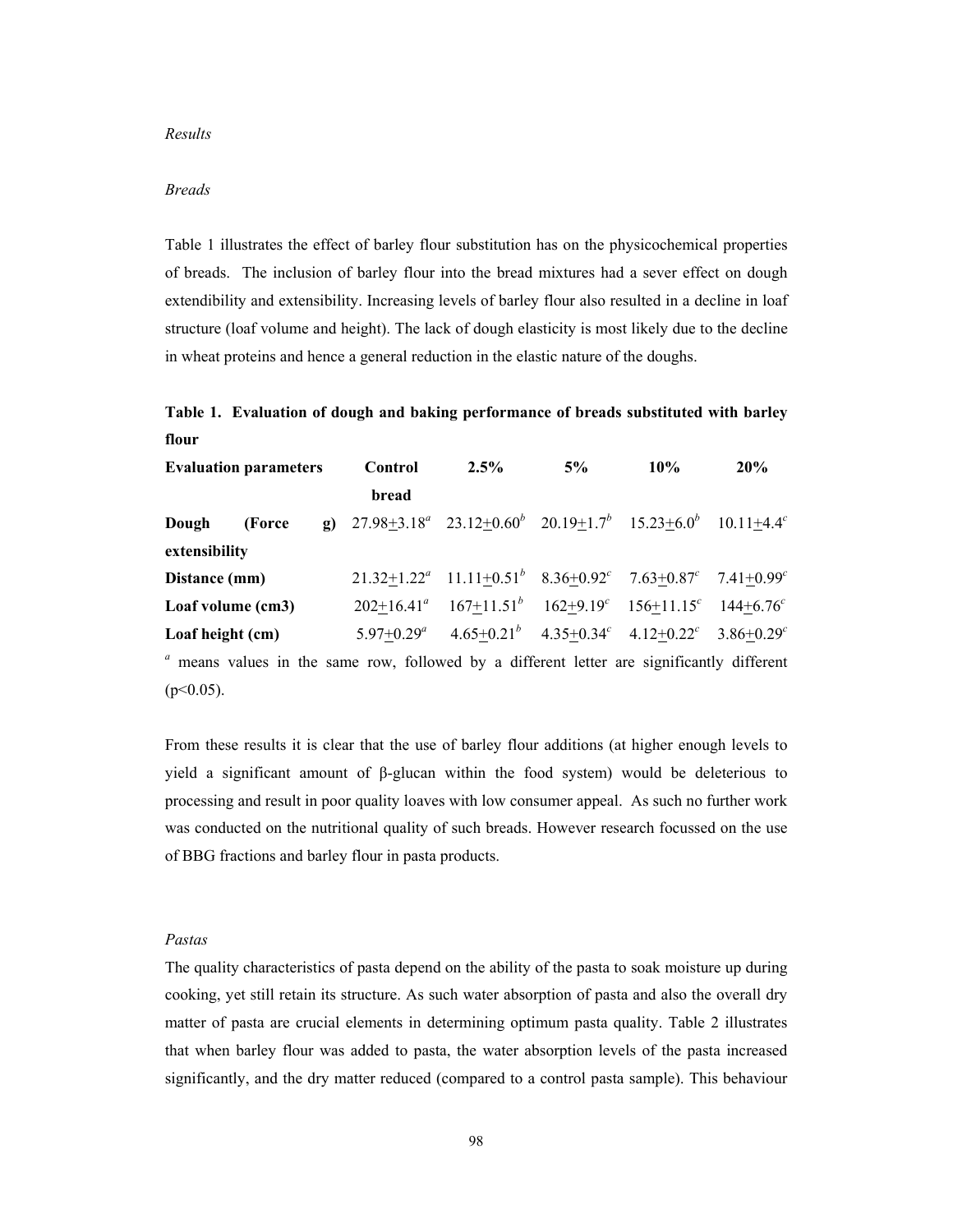is probably due to the differences in starch and protein composition of barley flour when compared with that of durum wheat semolina. It may also be due to the particle size of the barley flour, in that durum wheat semolina is produced from hard wheat endosperm whereas the barley flour used in this study was obtained from relatively soft barley endosperms.

| <b>Sample</b>       | <b>Addition</b>  | Water      | <b>Dry Matter</b> | <b>Elasticity (cm)</b> | Firmness (g) |
|---------------------|------------------|------------|-------------------|------------------------|--------------|
|                     | Level            | Absorbtion | content           |                        |              |
| Control             | $\boldsymbol{0}$ | 49.26      | 35.0              | 33.63                  | 20.31        |
|                     |                  |            |                   |                        |              |
| <b>Barley Flour</b> | 10%              | 54.6       | 29.2              | 31.15                  | 13.20        |
|                     | 20%              | 55.49      | 29.70             | 21.34                  | 10.92        |
|                     | 30%              | 58.21      | 26.70             | 10.11                  | 3.21         |
|                     |                  |            |                   |                        |              |
| <b>BBG</b> fraction | 2.5%             |            | 28.7              | 32.45                  | 20.10        |
|                     | 5.0%             |            | 29.4              | 32.10                  | 19.74        |
|                     | 10.0%            |            | 29.4              | 31.24                  | 19.71        |

Table 2:- Pasta qualities of barley flour and BBG fractions.

Interestingly, little significant difference was observed between BBG fraction enriched pastas and the control with regards to water absorption and dry matter content (Table 2). There was a slight decline in dry matter content observed, however this was not significant. Such results again illustrate the suitability of BBG fractions in cereal food systems compared to enriched barley flour products.

The elasticity and the extendibility of the pasta samples was also affected by the inclusion of both barley flour and BBG fractions (Table 2). Barley flour inclusion drastically reduced the elastic nature of the pasta by reducing both the force requires to tear the pasta and the distance moved before the pasta tore. The main factor which controls the elastic nature of pasta is the strength and continuity of the gluten matrix within the pasta. Results from table 2 indicate that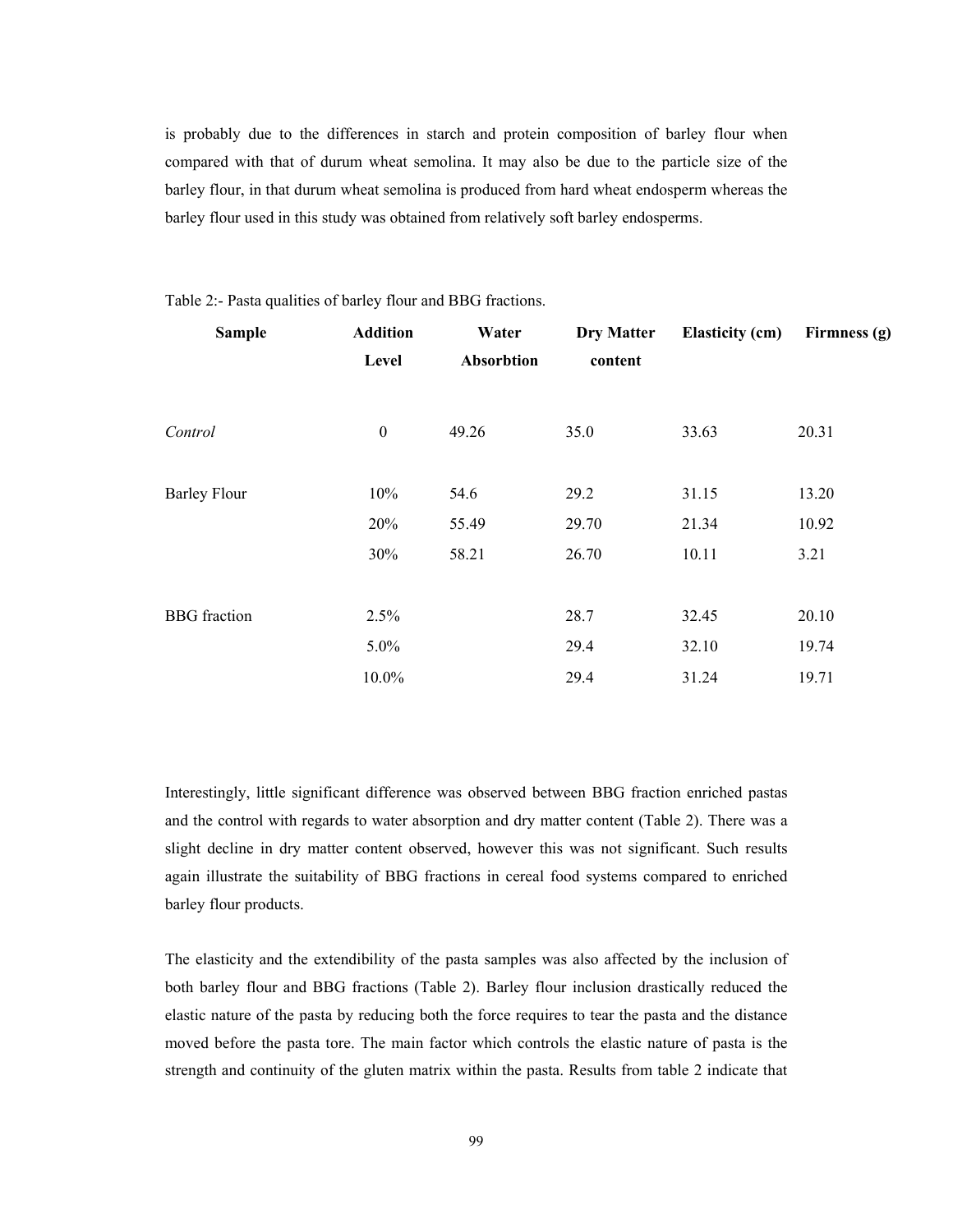barley flour disrupts this matrix formation and hence the pastas are brittle, rather than elastic, in nature.

The inclusion of BBG fractions into the pasta also showed a decrease in pasta elasticity and extendibility, compared to the control pasta sample. However in this case these differences were not significant. The weakening of the pasta matrix (i.e. reduction in pasta elasticity) may be partly explained by the lower Dm of the BBG rich pastas. This in turn may be due to the ability of the BBG fractions to absorb and retain higher levels of water during cooking.

*In vitro* analysis of the pastas obtained previously indicate that although the addition of barley flour generally reduces the rate of starch digestion, and hence the potential GI of pasta, when compared against the control pasta, this difference was relatively insignificant (Table 3).

However similar analysis for BBG enriched pastas revealed that the BBG fraction had a significant effect in reducing the amount of starch degradation during digestion, and hence had a significant reduction in the potential GI of the pasta (Table 3).

This more substantial reduction in starch degradation and GI values observed in the BBG enriched pasta is probably due to a greater gelling capacity of the extracted BBG fraction compared to that of the beta-glucan within a barley flour. It is distinctly possible that the betaglucan in the BBG extract reduces the degree of starch granule swelling during cooking. This in turn would reduce the amount of starch gelatinisation, and hence delay the onset of starch degradation. Thus the reduction of the potential GI of BBG enriched pastas would result from the interactions between the fibre, starch and water during pasta cooking.

From these results it is clear that not only does barley flour addition to cereal food products negatively alter the processing and sensorial characteristics of such foods, but that the only process acceptable way of developing beta-glucan rich foods is by using beta-glucan extracts.

Table 3: Comparison of amount of starch digested, and potential GI, from pastas with barley flour and BBG enriched fractions.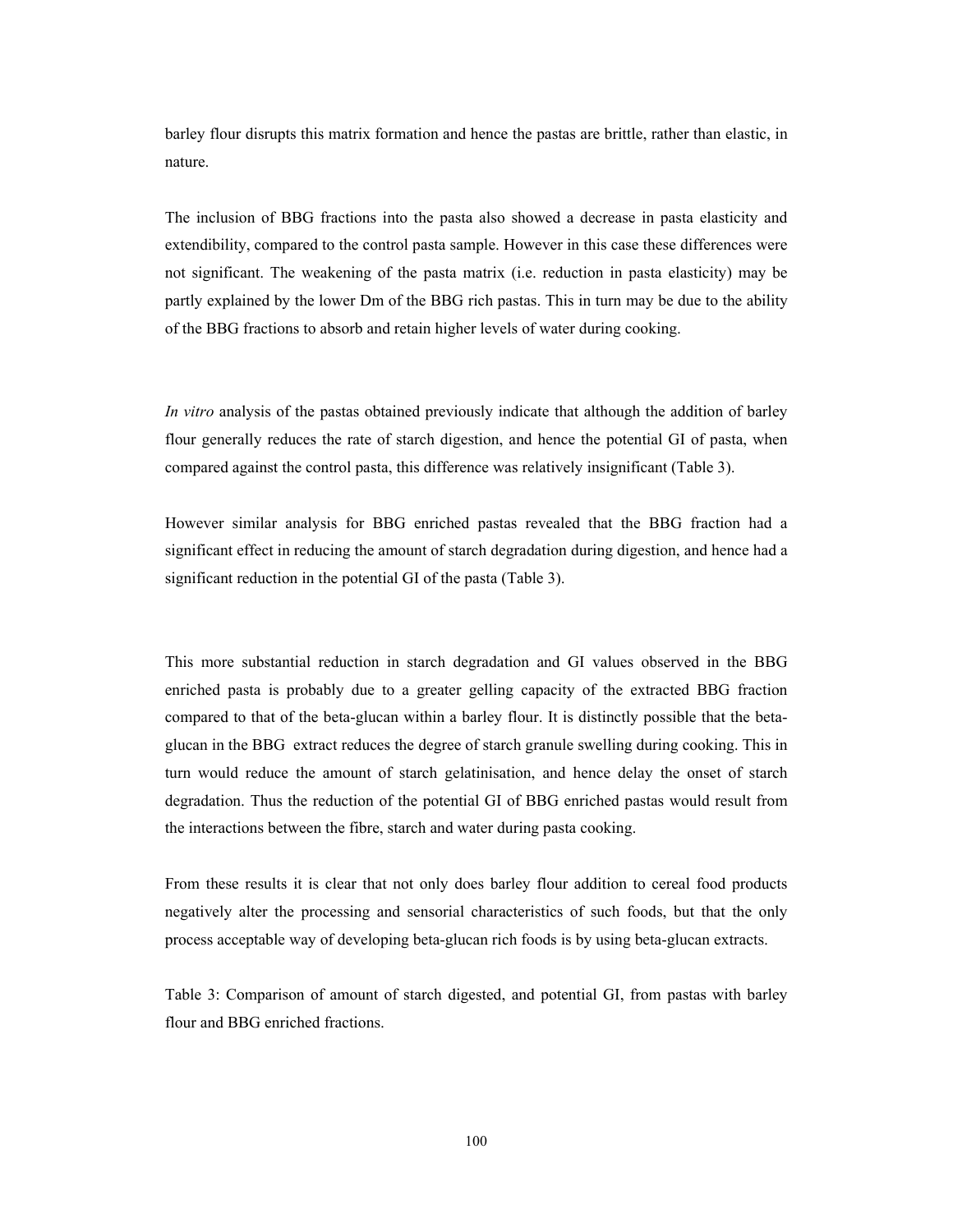| <b>Sample</b>       | <b>Addition Level</b> | <b>Starch digested</b><br>after 150min<br>(%) | <b>Starch digested</b><br>after 180min<br>(%) | <b>Starch</b><br>digested after<br>300 $min($ %) | Predicted<br>glycaemic<br>index |
|---------------------|-----------------------|-----------------------------------------------|-----------------------------------------------|--------------------------------------------------|---------------------------------|
| Control             | $\boldsymbol{0}$      | 12.91                                         | 19.19                                         | 35.77                                            | 44.8                            |
| <b>Barley Flour</b> | 10%                   | $13.21^{b}$                                   | $18.55^{a,b}$                                 | $34.23^{b}$                                      | $44.7^{b}$                      |
|                     | 20%                   | 12.81 <sup>a</sup>                            | $17.37^{\circ}$                               | $34.02^a$                                        | 44.7 <sup>a</sup>               |
|                     | 30%                   | $12.40^{c,e}$                                 | $17.18^{c,d}$                                 | $33.03^{c,d}$                                    | $43.2^d$                        |
| <b>BBG</b> fraction | 2.5%                  | $11.11^{b,c}$                                 | $13.29^{c,d}$                                 | $22.89^{d,e}$                                    | $30.4^{\text{c,d}}$             |
|                     | 5.0%                  | $10.73^{d,e}$                                 | $13.22^d$                                     | $21.08.66^e$                                     | $29.8^{c,d}$                    |
|                     | 10.0%                 | $9.76^{b,c,d}$                                | $12.48^{c,d}$                                 | $20.16^{d,e}$                                    | $28.7^\circ$                    |

- within the same column, the values with the same letter are not significantly different;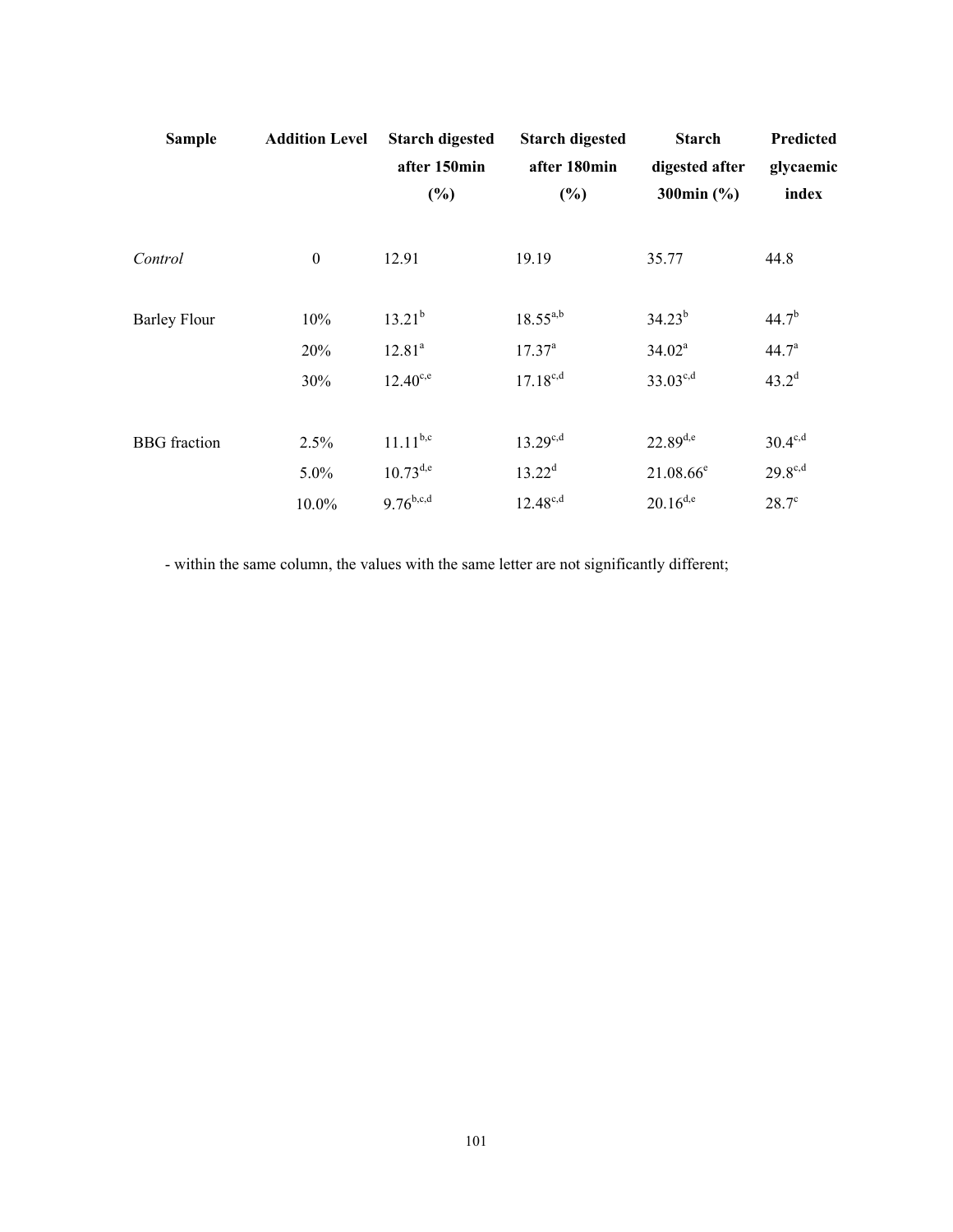## **3 Discussion**

## **3.1:- Original project title and objectives**

The HGCA project was awarded to the application:-

**"The use of β-glucan fractions (derived from barley) in processed cereal foods: Effects on the structure, texture, sensory characteristics, and nutritional value of foods."** 

**The initial project summary and the actual objectives stated in the project are detailed below:-** 

## **1. Project summary:** *(Max 200 words)*

UK agriculture has shown a rapid decline in the ex-farm price of non-food grade cereals (namely feed wheat and barley). Currently high β-glucan barley grains are regarded as feed value crops only. However, potential exists to use these cereals as food grade materials.

The pilot project had the aims to characterise  $\beta$ -glucan rich components of barley grains; generate generic and process specific information on the inclusion of barley β-glucan fractions, into model cereal food systems (biscuits and pasta, bread); and to determine the effects on the structure, texture, rheology, biochemical and nutritional properties of such food products.

The output should include predictive modelling of β-glucan material in potential foods, scientific credibility to health-promoting effects of barley fibre in functional foods, and optimisation of a new added value product (barley flour with high β-glucan levels) from crop products otherwise be regarded as low-grade animal product.

Outcomes of the project were expected to be the generation of a new market for undervalued cereal grains, thus adding value to the farming / agri-food sector.

The general aims of this project, therefore, are to:-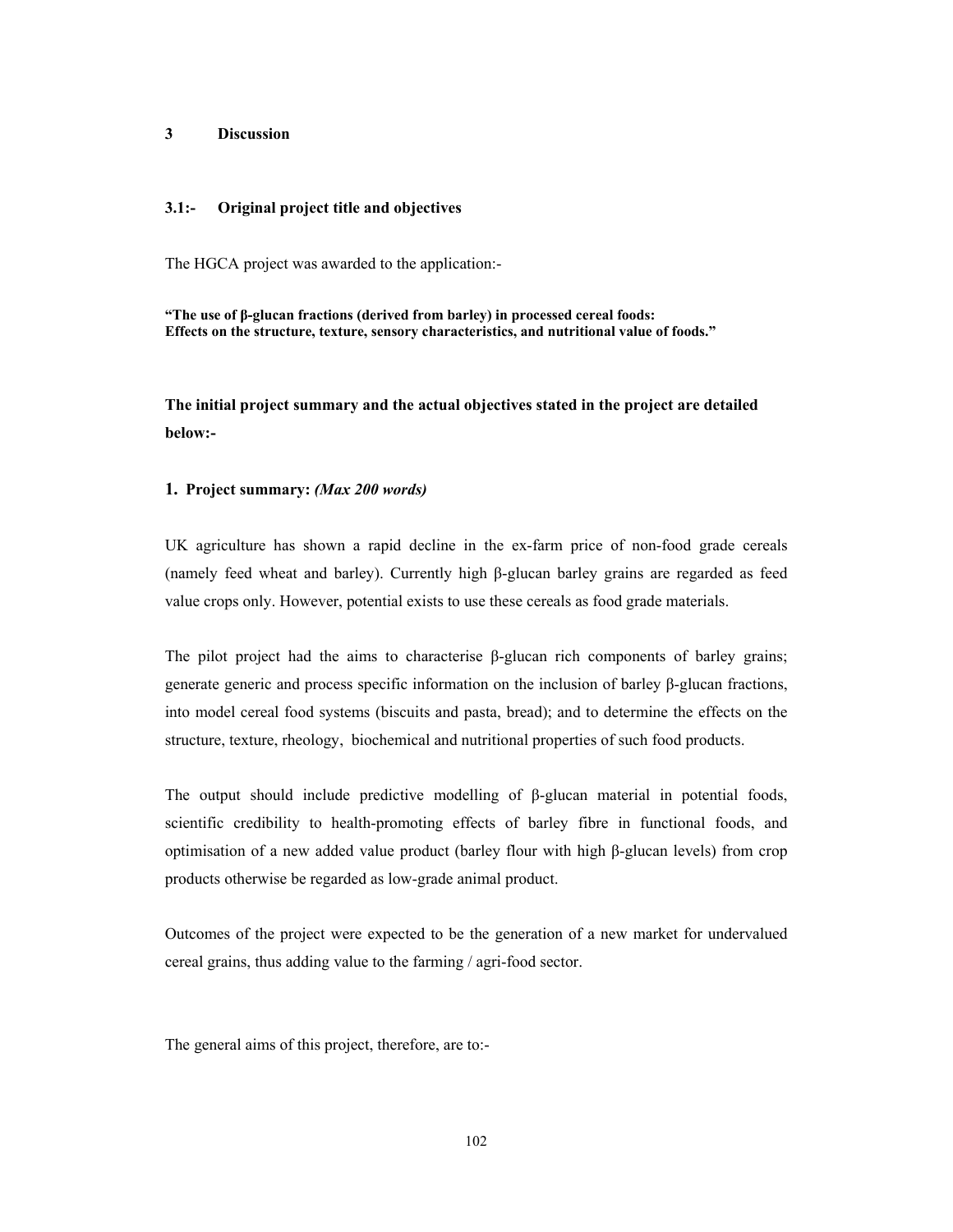- investigate the quality characteristics needed from UK high β-glucan barley grain to be used in the production of cereal products
- determine processing parameters required to produce acceptable cereal food products
- evaluate the potential nutritional benefits from β-glucan enriched foods
- analyse market potential for such products and determine the economic feasibility of large scale processing

### **The objectives of the reasearch are to:**

- 1. Isolate and characterise barley beta glucan fractions from high β-glucan barley grains
- 2. Determine the rheological behaviour of barley β-glucan inclusion into model starch systems
- 3. Investigate the effects of barley β-glucan inclusion into model cereal foods
- 4. Appraise the effect of processing on the rheological and structural behaviour of barley βglucans in functional food systems
- 5. Determine the nutritional benefit of barley β-glucan inclusions in food material
- 6. Explore the feasibility of possible follow -on research investigating the *in vivo* nutritional benefit of barley β-glucan to human health.

# **3.2 Discussion from the outcome of Objective 1**

The research project successfully demonstrated that the possibility of recovering beta-glucan dietary fibre rich fractions from UK barley grain. UK barley provides an excellent source of beta-glucan material. Although different extraction processes were used, extraction rates from relatively simple (and inexpensive) water extractions yielded relatively high beta-glucan contents. This would indicate that such water extraction techniques may be of beneficial use when considering the cost effectiveness of extraction techniques. However, it should be noted that additional purification of the BBG fraction with amylase enzymes has the potential to reduce both protein and starch contents of such fractions. This may be a desirable feature when considering the purity and homogeneousness of extracts.

## **3.3 Discussion from the outcome of Objective 2**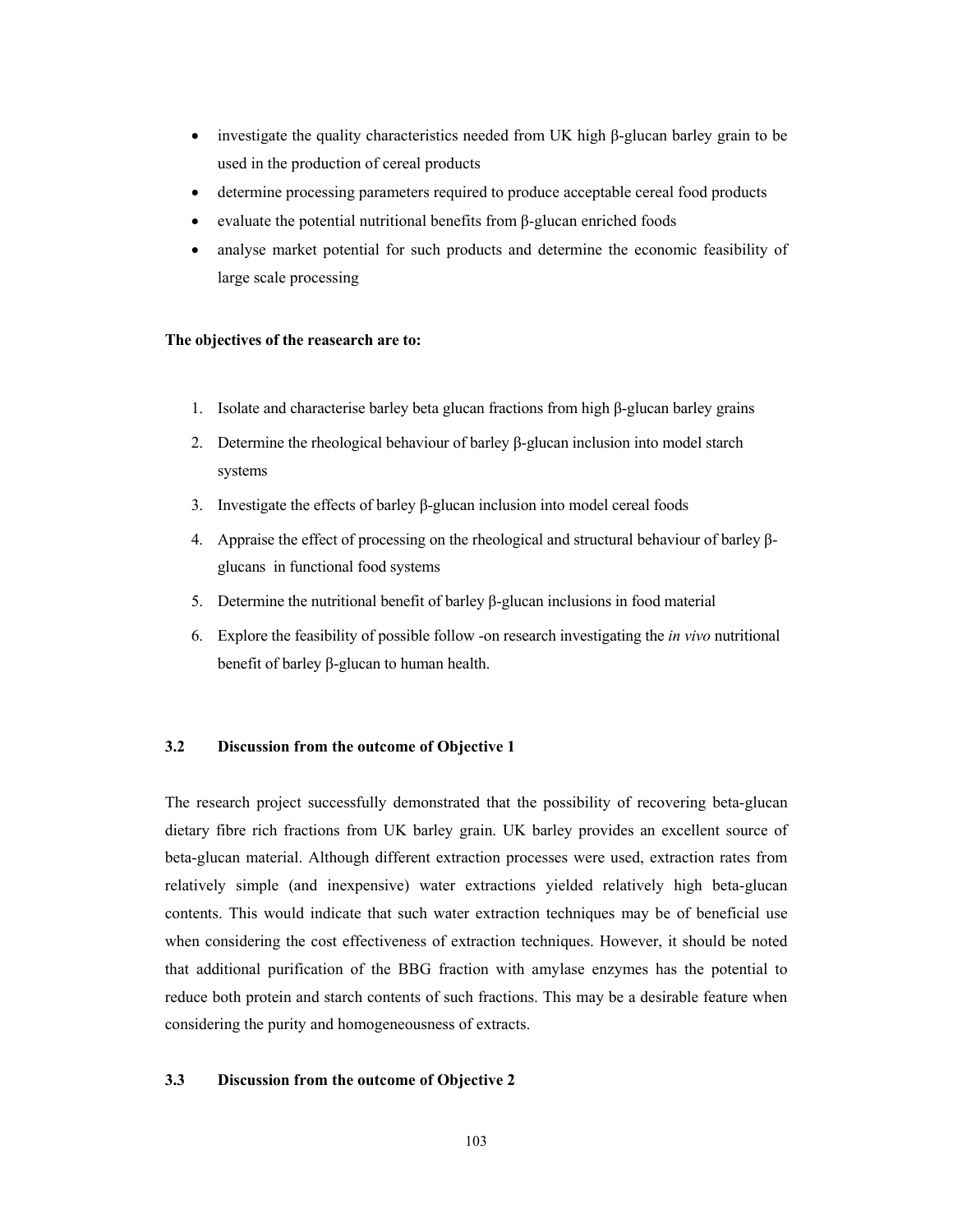BBG fractions were successfully incorporated into purified wheat starch filler systems. This was later applied also to wheat flour systems. In both cases it was observed that increasing the inclusion of BBG fractions led to a reduction in pasting characteristics, this in turn could lead to a reduction in gelling capacity of such food gels. Although this in itself could be a negative factor when considering the possible inclusion of these materials into freeze-thaw stable foods, the effect that the BBG fractions had on reducing the degree of starch gelatinisation (both in terms of wheat starch and wheat flour) shows a potential to regulate starch degradation. This reduction in pasting characteristics and also gelatinisation of starch appears to be linked to the water retention capacity of the beta-glucans in the BBG fractions. As such the retention of water by the BBG material could protect the starch granules in cereal foods from absorbing moisture during hydration, and thus reduce granule deformation. It is this reduction in granule deformity which could in turn be related to any reduction in starch degradation.

The results from this study clearly illustrate that it is possible to manipulate the pasting profile and starch gelatinisation characteristics of BBG / flour pastes, to obtain a functional gel system in foods.

# **3.4 Discussion from the outcome of Objectives 3 and 4**

Results from eth study show that the inclusion of BBG fractions into doughs, breads and pastas can significantly affect the rheological characteristics and also the structure of such foods. Although the results in the bread analysis do illustrate that high levels of BBG fractions can negatively affect the textural and structural characteristics of both bread and dough, generally these effects were insignificant at levels below 5%. This would therefore be the predicted optimum level of BBG inclusion into cereal food products. It may be possible to manipulate processing conditions further in order to optimise food structure and rheology performance, and this is something a further study may wish to explore.

However, when comparing the effects additions of barley flour (as opposed to BBG fractions) have on food structure, rheology and texture, it is clear that the addition of BBG fractions is the most appropriate method of obtaining BBG rich cereal food products with acceptable sensorial characteristic.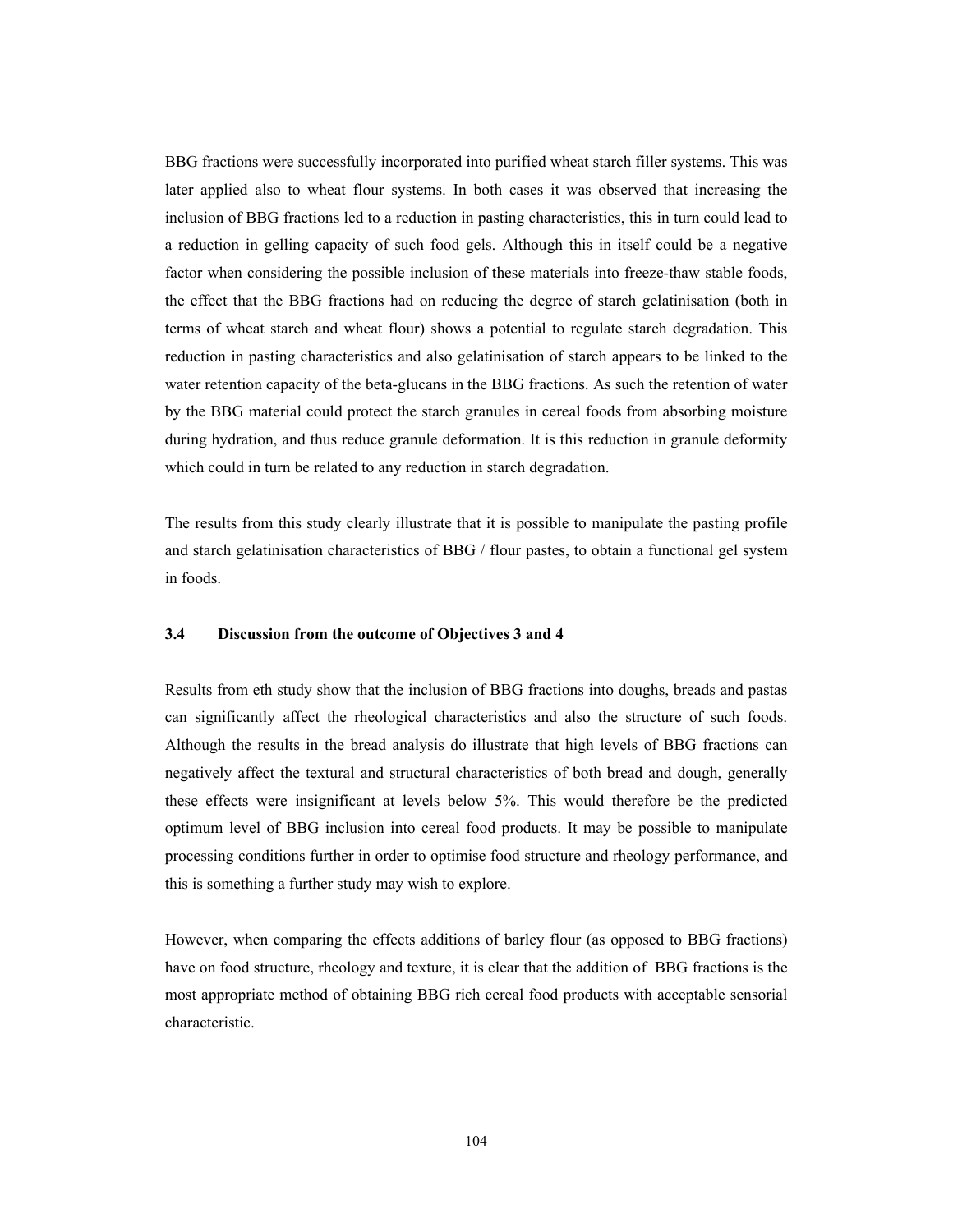#### **3.5 Discussion from the outcome of Objective 5**

The use of *in vitro* degradation studies for both bread and pasta products clearly illustrate the immense potential beta-glucans have in reducing the potential carbohydrate loading from what are normally classified as carbohydrate rich food products. The incorporation of BBG fractions into both breads and pastas significantly reduce the amount of starch degradation observed during the in vitro analysis. This in turn reduces the rate of reducing sugar release from the food and hence potentially restricts the amount of glucose available for the body to absorb. Such a reduction in absorbable glucose would have a dramatic effect in reducing the potential glycaemic index of foods. The inclusion of BBG fractions into cereal foods appear to make the carbohydrates more slowly digestible, and from a nutritional basis, more acceptable in terms of slow and regulated release of sugars into the body.

As such the research project has served to clearly illustrate the potential nutritional benefits of BBG inclusion in food systems, and significantly adds to the weight of evidence suggesting that beta-glucans from barley grains could have a potential health promoting effect. This in turn would enable the promotion of beta-glucans from barley as functional food ingredients, hence leading to a potential exploitation of beta-glucans in the added food ingredient sector.

#### **3.6 Discussion from the outcome of objective 6**

The research has successfully achieved all its objectives and has advanced our understanding of the principles behind beta-glucan use in the food system. The success and importance of the findings of this research project are evidenced in the scientific publication output from the project, in internationally recognised journals. More publications, exploring different parts of the project, are planned in the near future.

However the project was only for a small pilot study of this area. As such a more in depth study is required to investigate areas of specific interest. Relatively little work was conducted in this project on the influence of food processing on the solubilities of beta-glucan fractions. Additionally the research directed at investigating the molecular weight of the beta-glucans from different extractions proved unsuccessful as the methods used yielded inconsistent results (results not shown). This are could be developed further.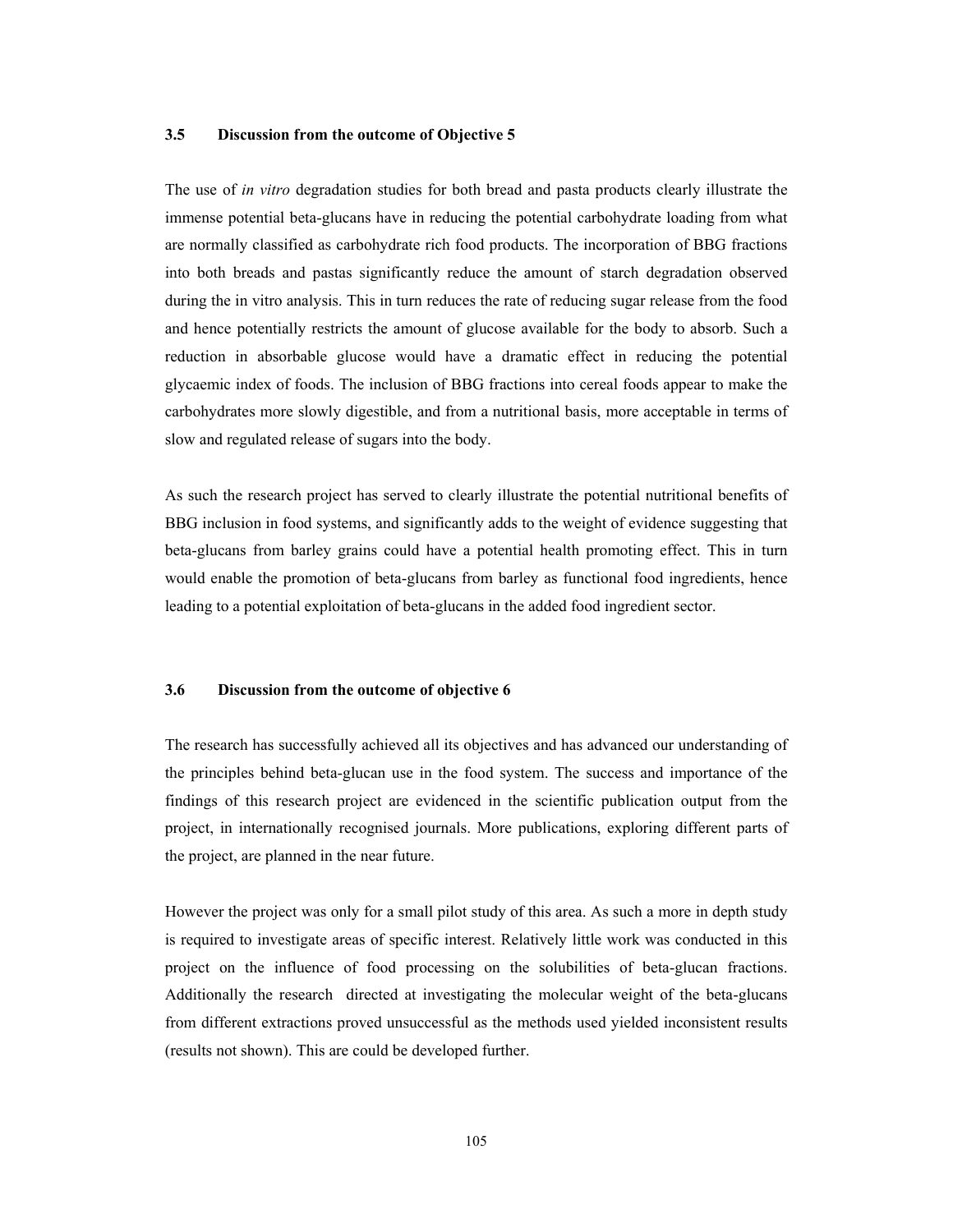Also, the study examined the influence of BBG fractions on dough and pasta quality. Both these products were produced from a small variation of formulations and processes. It would be interesting to determine how altering process conditions further, or ingredient provision, would affect the physical and chemical characteristics of foods. Indeed the study of how BBG fractions react in fat –rich or –free foods would be of interest. Further work could also be conducted on eth role of BBG additions to freeze-thaw stable products, and the shelf-life of cereal and nocereal food products.

The nutritional analysis of the BBG fractions was very successful in illustrating potential health benefits. However, research would need to be conducted on *in vivo* studies to substantiate the preliminary *in vitro* results obtained in this report. Such dietetic information needs to be done to evaluate the potential use of BBG fractions in diabetic and non-diabetic food systems. This would provide valuable information for the potential use of BBG fractions as functional food ingredients.